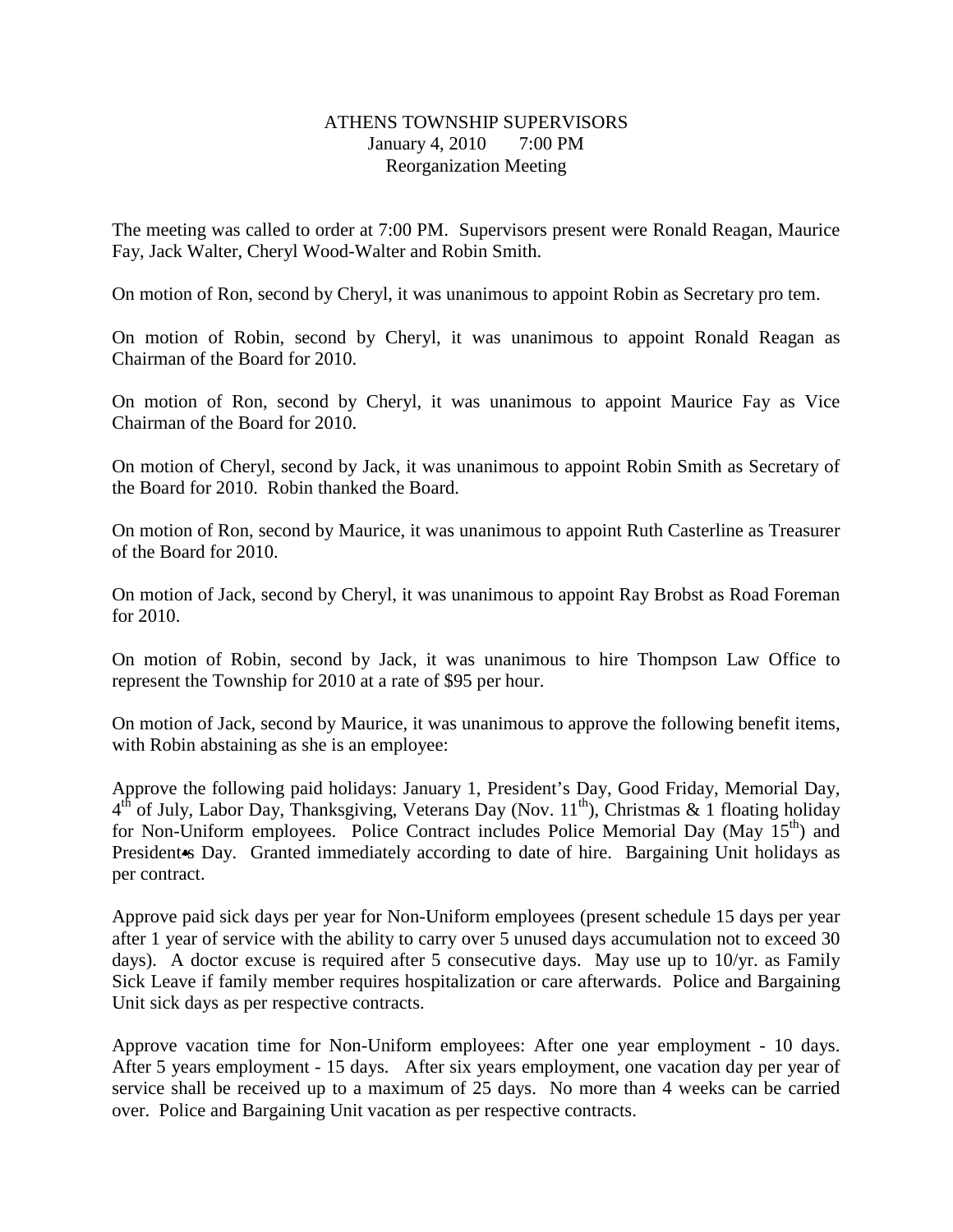Page Two Athens Township Supervisors January 4, 2010

Approve time off with pay for bereavement leave for Non-Uniform employees: for the death of husband, wife or children - 5 working days; mother, father, sister or brother - 5 working days; mother-in-law or father-in-law - 5 working days; aunt, uncle, grandparents, grandchild, niece, nephew, brother-in-law, sister-in-law - 3 working days. This leave time is for employee or spouse family member. Granted immediately after employment. Police and Bargaining Unit bereavement leave as per respective contracts.

Approve to continue to provide a basic dental coverage plan for each full time Police and Non-Uniform employee including the family plan, if applicable, provide individual and family hospitalization benefits under Blue Cross and Blue Shield Traditional or Blue Cross and Blue Shield HMO and short term disability. Provide \$75,000.00 life insurance for police and \$30,000.00 for Non-Uniform employees (as per health and insurance contract). Bargaining Unit employee insurance as per contract.

Approve to continue to provide vision coverage for full time Police and Non-Uniform employees as per vision contract. Bargaining Unit employee vision insurance as per contract.

Approve 4 personal days for full time Police and Non-Uniform employees. Granted immediately and prorated according to date of hire. Bargaining Unit employee personal days as per contracts.

On motion of Jack, second by Maurice, it was unanimous to approve and provide the Township Non-Uniform Pension Plan and contribute \$74,499 to it and provide a Police Pension Plan and contribute \$141,666 to it for 2010. The employee will be enrolled immediately upon hiring. Robin abstained as she is an employee.

On motion of Jack, second by Cheryl, it was unanimous to approve that any supervisor in office during 2010 shall be authorized to perform any duties pertaining to Township affairs, whether administrative, road work, etc.; to give authority to Chairman of the Board to purchase supplies and small items of equipment without formal approval of the Board; and to approve the other four supervisors to act in the same capacity in the event of emergency when the Chairman is not available.

On motion of Robin, second by Maurice, it was unanimous to appoint Richard Bean as a member of the Vacancy Board for 2010.

On motion of Maurice, second by Jack, it was unanimous to adopt RESOLUTION 2010-01 designating C & N Bank and M & T Bank as our depositories for 2010.

On motion of Ron, second by Jack, it was unanimous to adopt RESOLUTION 2010-02 reappointing Maurice Fay and Cheryl Wood-Walter to the Bradford County Sanitation Committee Appeals Board as representatives of Athens Township for 2010.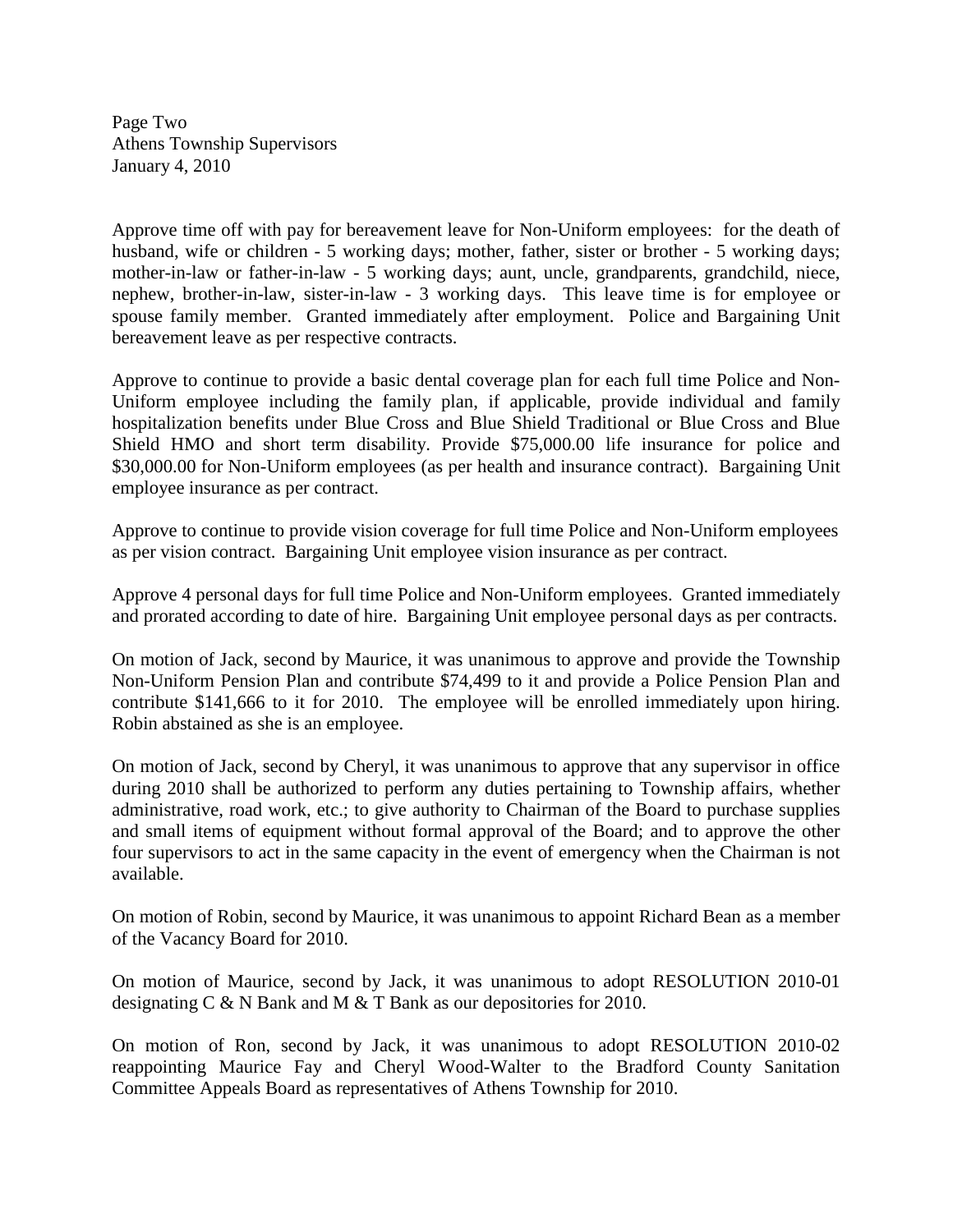Page Three Athens Township Supervisors January 4, 2010

On motion of Maurice, second by Robin, it passed to adopt RESOLUTION 2010-03 authorizing payment of the Bradford County Sanitation Committee 2010 assessment fee of \$2.00 per resident, less those on public sewer, in the amount of \$4,734. Ron Reagan voted no.

On motion of Ron, second by Cheryl, it was unanimous to allow the Treasurer to pay bills during the month that become due or will be discounted before our meeting at the end of the month.

#### Voice of the Residents:

 Kelly Luvison of The Morning Times was present to ask that we reconsider the moving of our legal advertising to The Daily Review. He understands why we did it, and it was truly an embarrassment to him. He said we had a long-standing and good relationship prior to them causing 3 or 4 of our legal ads to be incorrect in a 3-month period. He hopes we will look at him again to do our advertising. He said he is not here to slam his competition, and he humbly asks us to reconsider.

On motion of Ron, second by Cheryl, it was unanimous to approve the minutes of December 30, 2009 as written.

Ray Brobst and Jack Walter requested a raise for Randy. Robin said we just gave him a very substantial raise this past year by creating the position of Assistant Foreman for him, and we have a union contract that locks us into salaries. Jack said he doesn't want to lose Randy and he will walk if he doesn't get more money. Ray said he wants to keep Randy – he did a good job while Ray was off on disability. Ron and Cheryl both said we do not have money in the budget to do this. Ray and Jack had paperwork that said Randy is only making \$13.95/hour. Robin said Randy is making \$15.92/hour and will get a 3.5% raise on top of that for 2010. Jack made a motion to increase Randy's salary by \$1.00 for 2010. Maurice seconded the motion, but wanted Jack to call the union to make sure we're okay to do this. Cheryl said there is a motion and a second, so we have to vote now. Chairman Reagan asked for a roll call vote to give Randy a \$1.00 increase for 2010, which was as follows: Jack – yes; Maurice – yes, if it's okay with the union; Cheryl – no; Ron – no; Robin – no. The motion fails.

On motion of Cheryl, second by Maurice, it was unanimous to reaffirm the 3.5% raises for all employees as included in the 2010 budget that was passed on November 25, 2009, with exceptions being \$1.00/hour for Barry Brosnan as requested by the Parks and Recreation Commission, and the police officers each receiving \$1500 as their negotiated pay increase for 2010. Robin abstained as she is an employee.

On motion of Ron, second by Robin, it was unanimous to pay Barry Brosnan for 8 hours on December 24, 2009.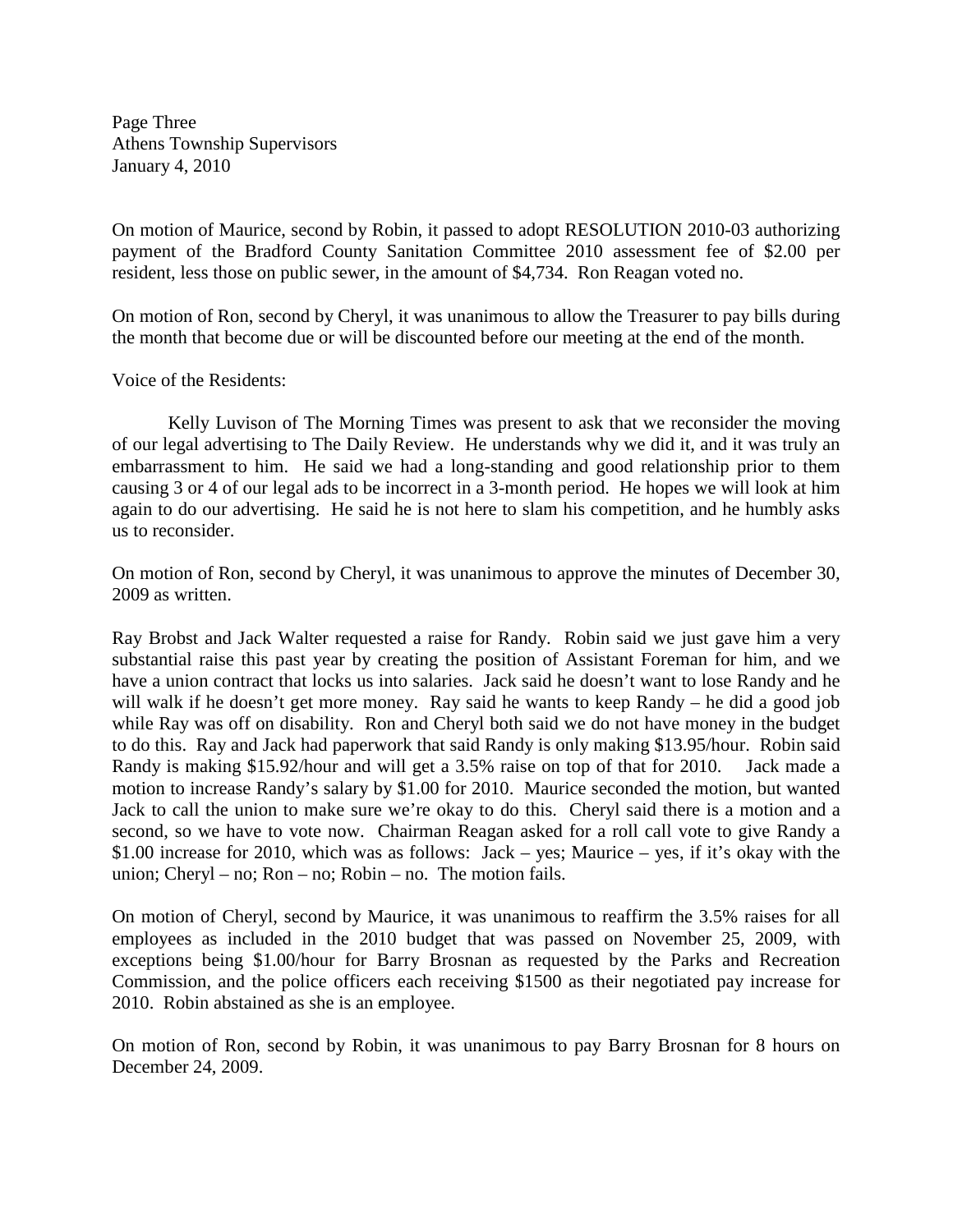Page Four Athens Township Supervisors January 4, 2010

On motion of Robin, second by Maurice, it was unanimous to approve, sign and execute the easement agreement with the Athens Township Volunteer Fire Company as prepared by John Thompson. Maurice commented that he was not happy that we are not getting Chief Kneebone's monthly reports. He was also not happy that all of the fire equipment with the exception of one tanker was in the parade. He feels we need a tanker and an engine (at the bare minimum) at the firehouse for coverage. He advised the Board that the Rock and Mineral Show is going to be at the firehouse on March  $26 - 28$ <sup>th</sup> and they may need to keep their ladder truck in our truck bay if their addition is not completed.

Ray said there is a problem with the Volvo stalling out every other minute. They took it to Beam Mack for repair and they "fixed" it. A week later it was not working again. They have taken it back again for repair.

Ray said he needs to order more antiskid and asked if he needs to rebid it because it's now 2010. Robin said we have bid it for the 'season', so he can still order. She asked that he check with her in the morning to see how much we have left available to purchase.

Ray advised the Board that Jack Belles had an accident on Weaver Road in the last ice storm and the spreader was damaged. He has a price of \$2059 to repair it, and wanted to see if we would turn it into our insurance. Robin has already started that ball rolling, but she needs a written repair estimate to complete the claim. Ray will get that for her.

Ron Reagan told Ray that when he does Farr Road and Sunnyfield Drive, he needs to remember that the gas companies are coming and our roads need to be wide enough for their trucks to pass each other. Ray said they need to take the trees out between Sunnyfield and Mile Lane. Robin said Mr. Yaver no longer owns the property and we don't know who to contact. Ron said Joann Kizer has a rental sign on the property, so she may be able to get us that information. Ray said the trees are all in our right-of-way, so they won't need permission for that.

Ray asked if the roof in the garage can be repaired because it is leaking really bad. Robin needs to contact a roofing company and have them create a spec for us to use to bid the project.

Ron went through the list of committee assignments from last year. They will remain the same this year, with the exception of Recycling moving from Cheryl to Maurice. The committees are as follows:

| Jack Walter:        | Roads, Sewer, Safety                            |
|---------------------|-------------------------------------------------|
| Maurice Fay:        | Fire, Police, Labor Relations, Recycle          |
| Robin Smith:        | Finance, Insurance, Right-To-Know/Open Records  |
| Cheryl Wood-Walter: | Parks, Junkyards, Labor Relations               |
| Ron Reagan:         | Office, Buildings and Grounds, Planning, Zoning |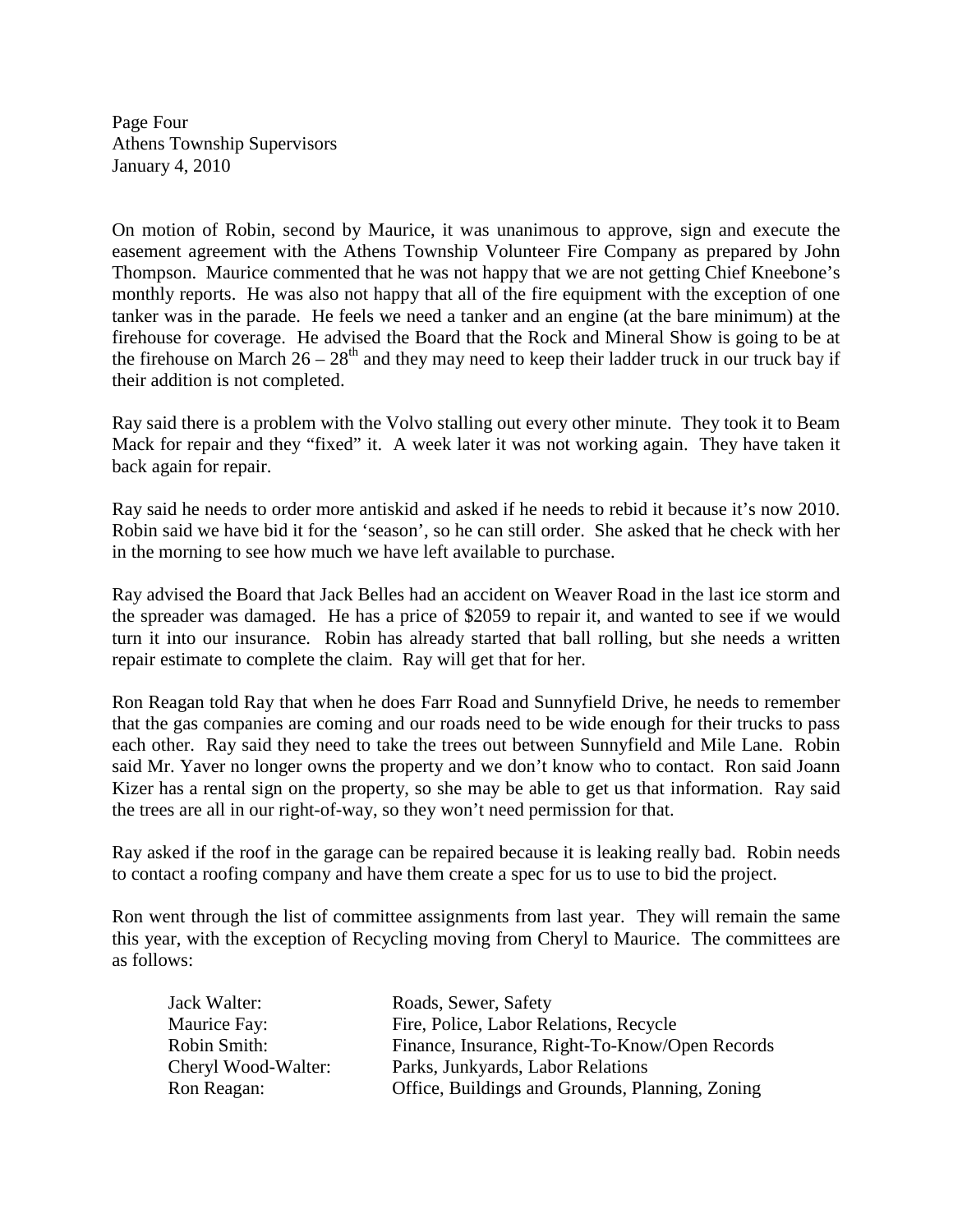Page Five Athens Township Supervisors January 4, 2010

Jack said he would like to see us get back to working on the job descriptions for the employees. He wants to see them approved. This has been hanging out there long enough. He said the police have their own job descriptions, but he wants to revisit the police job descriptions as well. Robin asked if we should set a date to review these because otherwise we won't do anything. It was decided we will look at these at our January meeting.

Ron wants to get with Ray and Eddie to work out driveway regulations.

There being no further business, on motion of Cheryl, second by Maurice, it was unanimous to adjourn the meeting at 7:47 PM.

Respectfully submitted,

 Robin L. Smith **Secretary**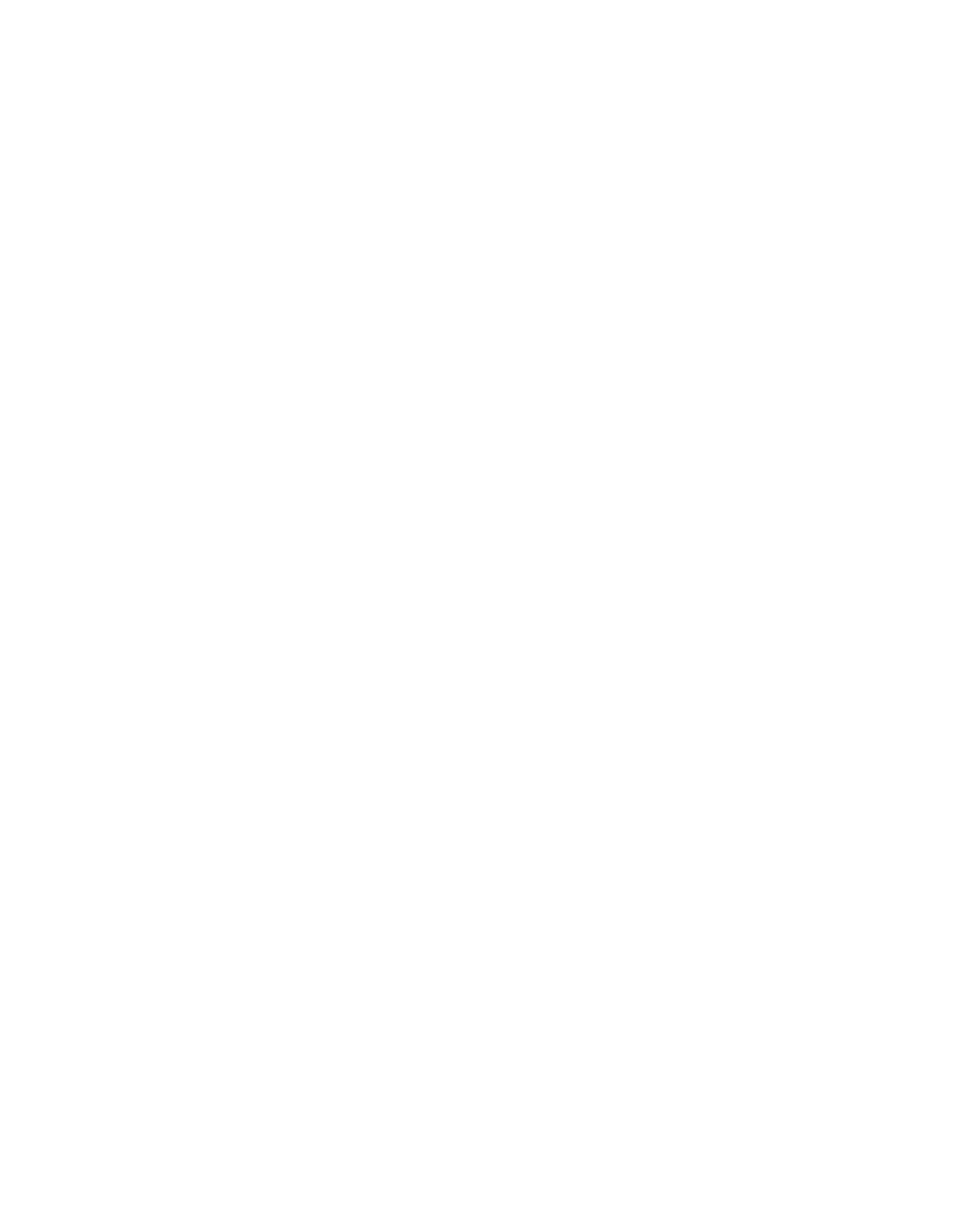## ATHENS TOWNSHIP SUPERVISORS January 14, 2010 12:00 noon

Chairman Ronald Reagan called the meeting to order at 12:00 noon. Supervisors Robin Smith, Maurice Fay, Jack Walter and Cheryl Wood-Walter were also present.

Voice of the Residents: None

On motion of Ron, second by Robin, it was unanimous to set the date for the Chesapeake Energy Athens Housing Development for March 4, 2010 at 7 PM.

On motion of Maurice, second by Robin, it was unanimous to adopt RESOLUTION 2010-04, adopting the Bradford County Hazard Mitigation Plan as our official plan.

On motion of Robin, second by Maurice, it was unanimous to register Ruth for the webinar on Act 32 to be held on February 23, 2010 and to pay the \$50 fee.

Robin advised the Board that she has signed up for a free webinar through NATaT called "Federal Funding and Policy Opportunities for Towns and Townships" to be held on January 21, 2010. She also signed the 6 highway department members up for a free LTAP class to be held here at our building on April 6, 2010 on "Spring Road Maintenance".

Jack reported that he attended a meeting in Towanda yesterday with PENNDOT, Northern Tier Regional Planning and Sayre Borough concerning the replacement of the Thomas Avenue bridge. Jack said Sayre knows the importance of this bridge. Jack said the bridge could be done by 2014. He said we need to send a letter to Rick Biery to request them to include our project in their funding requests. Robin said she thinks we already have a letter on record with Rick, but she will contact him to see what he needs from us. Jack said our share of the cost, if we get a grant, would be around \$100,000 which we would have to pay over a period of 3 years.

Jack then started to report on the Athens Township Authority (ATA) meeting yesterday with Athens Borough. Robin said she thought that was an executive session meeting and Jack said it was never portrayed to him as an executive session meeting. He said originally Athens Borough was looking for about a million dollars from ATA as their portion owed for the replacement of the sewer line on Maple Street in the Borough. Our attorney and engineers worked to get our costs down to a little over \$600,000, which was a lot less than Athens Borough wanted. Jack said Bob Blauvelt gave them ATA's offer, after which they said they will discuss it at their next meeting.

Ron wanted to go back to the blue bridge. He asked if we're going to try to get Sayre to help – or anyone else? Cheryl asked if we should send a letter. Jack said we may be able to get Sayre to write grants for us since they're so successful at it. Ron said they should be interested in keeping that bridge because of renewed interest in the rail yards, into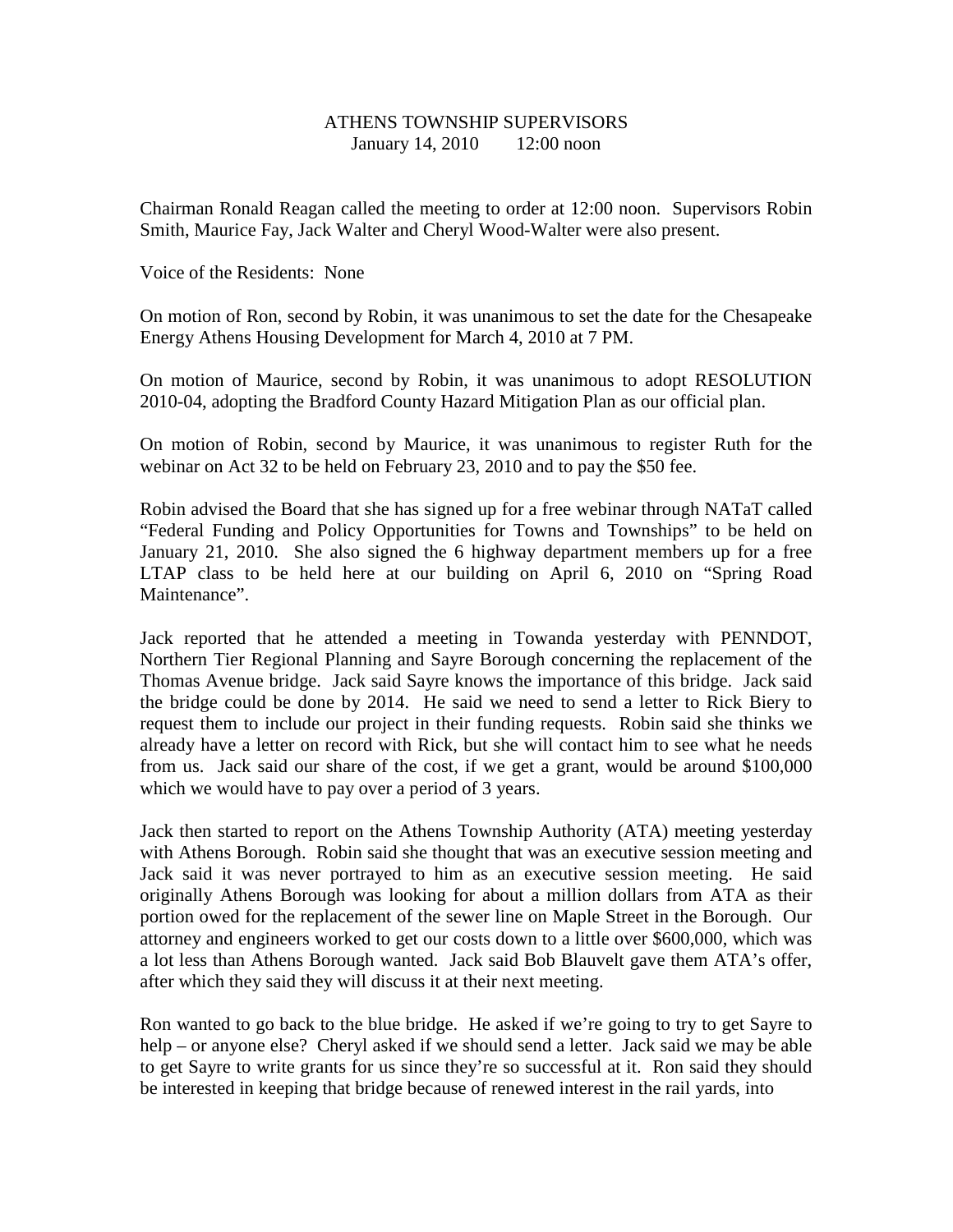Page Two Athens Township Supervisors January 14, 2010

which Tony Ventello has just put a lot of money. It is advantageous to Sayre to keep the large trucks out of their downtown. Jack said we hope to shut the bridge down for repair by May. Ron asked if we will involve the hospital. He also asked if we have to replace it at all. Jack said it would be a small price to pay to keep the traffic out of downtown Sayre.

Ray Brobst said he checked on the purlins and they should be here next week. They'll put them in the garage and paint them. He also said there are a few lights in the garage that are burned out and need to be changed. Robin said she has to call Mountain Lake to fix a couple lights on the Veteran's Memorial, so she'll have them do that too.

Ray said he still doesn't have his phone extension in the garage. Robin said she has been waiting for Verizon to install this since November 3, 2009 – and also has been waiting that long for a written quote for a phone. She said she has an appointment next Thursday with a Time Warner Cable representative to talk further about their digital phone service.

Ray said nothing has been done about the roof in the garage yet. Robin said she called Sutryk's to see if they would draft a spec for us to use to bid the job. They called back a few days ago and said they wouldn't be able to help us as we're looking for rubberized roofing and they don't do that. Maurice said there's a place in Elmira that does that. Robin thought she would contact the Village of Waverly since they just did the roof on the old Ithaca Street school.

Ray said the pilot light is out on the heater again, and another one is out as well. Robin said it cost \$65 to have the pilot light lit last time. Discussion was held. Robin will call Valley Energy to see if they can come and fix the heaters.

Ray said the smell in the break room bathroom is still really bad. Robin asked him if they put water down the drains to fill the traps in the shower and the urinal and he said yes. Robin said she has a call into Jeff Paul to come and fix the lobby men's room urinal and she will have him look at that as well. Robin said she has a really hard time getting people to come here for our small issues. Maurice and Ron suggested she call Stan Pond in Greens Landing to see if he would take a look at these things.

Ron advised the board the he met with the office staff on Monday and worked out our job descriptions. He passed out the draft copies to everyone to review for our regular meeting. He said we also created one for an Assistant Zoning Officer / Planning Administrator. We need to get someone hired for that position as Ed is contemplating surgery in the next few months and we will need someone to perform his duties while he's off. We did budget for this position in 2010.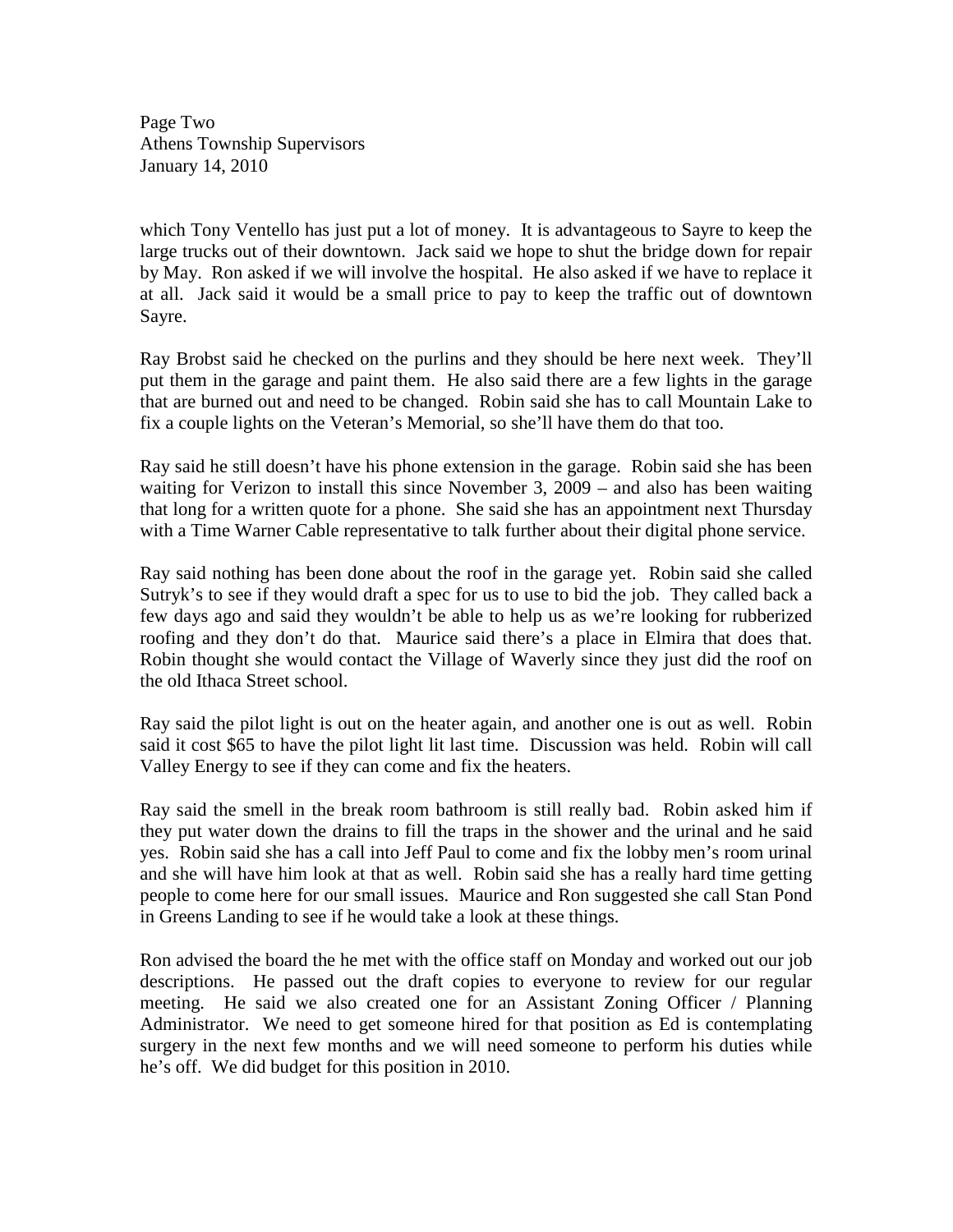Page Three Athens Township Supervisors January 14, 2010

Attorney Thompson arrived at 12:25 PM.

Chairman Reagan took the Board into executive session at 12:26 PM for personnel and litigation issues. The regular meeting reconvened at 12:50 PM.

On motion of Ron, second by Maurice, it was unanimous to have Robin bid out the demolition of the house we received in the judgment against David Smith in Wilawana.

There being no further business, on motion of Ron, second by Robin, it was unanimous to adjourn the meeting at 12:52 PM.

Respectfully submitted,

 Robin L. Smith **Secretary**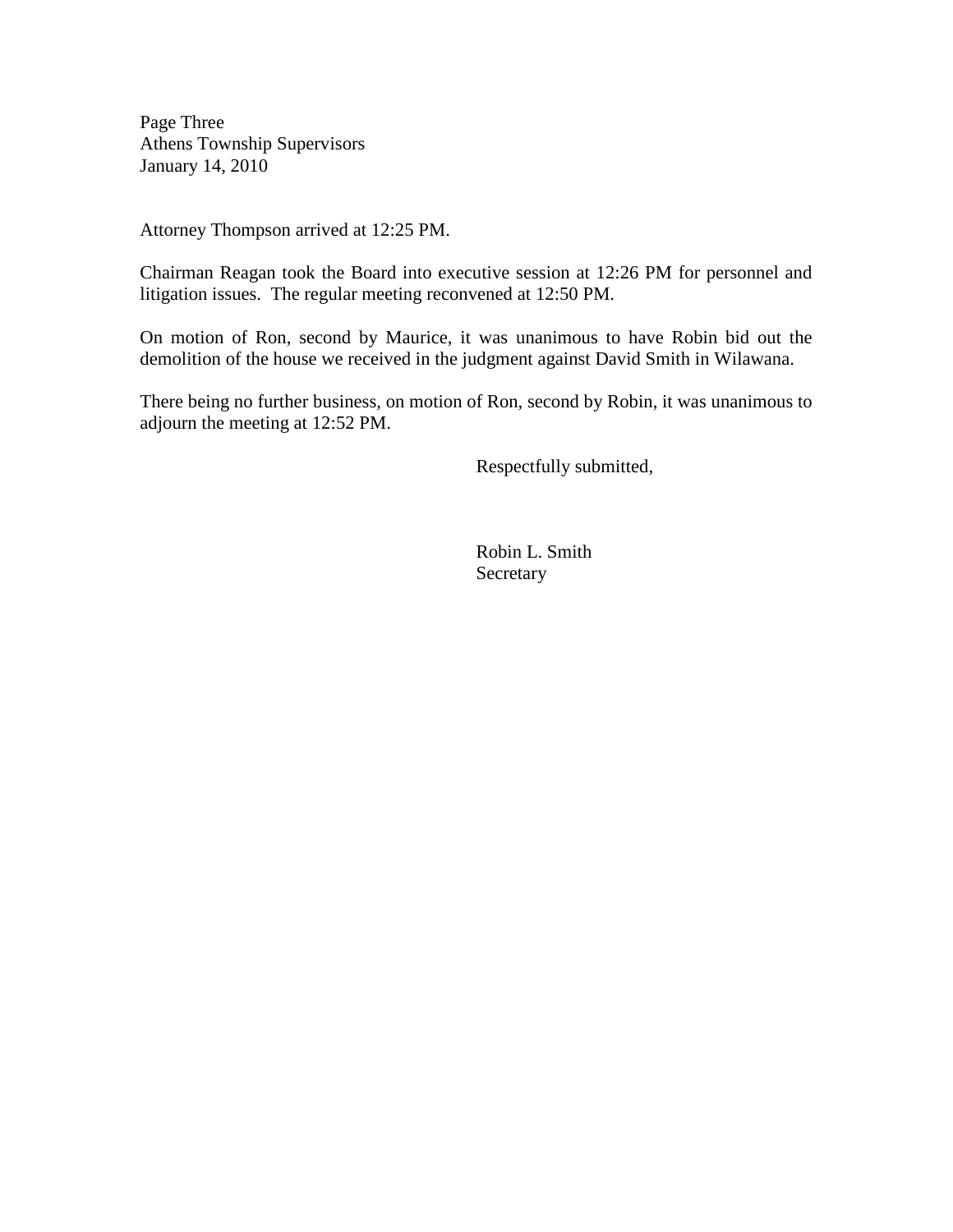## ATHENS TOWNSHIP SUPERVISORS January 27, 2010 7:00 PM

Vice Chairman Maurice Fay called the meeting to order at 7:08 PM. Supervisors also present were Cheryl Wood-Walter and Robin Smith. Jack Walter was absent. (Ronald Reagan arrived at 7:14 PM, at which time Maurice turned the meeting over to Ron.) Attorney John Thompson was also present.

Voice of the Residents:

 Andy Watkins of Riverside Drive was present to discuss the status of the Lori Beth Norton property next to his house. He said he had a couple conversations with Clint Harkness, who told him he had sent a letter to Lori. John Thompson told him if nothing happens (as far as her compliance) we will be back in court. Andy said this will be 3 years in August – it takes that long?? John said Code Inspections can do more than we can and Clint is taking the lead to get this moving under the building code. Andy asked if we adopted a grass cutting and property maintenance ordinance, and aren't we doing anything through that. Robin said we did not adopt the grass cutting ordinance, but we have done enforcement through Mike Shaw's office. She told Andy she has copies of the letters Clint sent to Lori and asked if he would like to see them. Andy asked why it was not until now that Clint became involved. Andy has a daughter now. He feels all he's getting from us is lip service. John Thompson said our problem before was working with the prior code, and Mike was granting extension after extension. This UCC code has stronger teeth. Andy wants our course of action in writing. John said if she doesn't comply, we go to court and, depending on the decision, the township may be able to go in and take down the unsafe buildings. Maurice said Andy knows the biggest problem has been next door. Andy asked if he should start bothering him?

 John Wilkinson of Wilkinson Lane said he missed the last meeting because we now advertise in the Daily Review, but he came in and picked up a calendar from Robin with all the meeting dates on it, so he'll know when they are. He asked if we are aware of Senate Bill 900. We said no. He said it covers this. He has been complaining about Max Cohen's for years – those buildings are in worse shape than Lori's. It's an eyesore. If we're going to prosecute Lori, we should do Cohen's as well. Ron said the County 'did away' with a lot of taxes several years ago. Now it's 6-7 years later and there are over \$30,000 owed in taxes. John said Todd Campbell goes down and tries to pay the taxes and they just push his money back across the counter. They won't let go of this property. He said he spoke with Becky Clark about this and she said there's nothing she can do about it. He said Bradford County won't talk to DEP when DEP contacts them. Discussion was held. On motion of Ron, second by Cheryl, it was unanimous to send Code Inspections, Inc. to check on the buildings at Cohen's.

On motion of Cheryl, second by Ron, it was unanimous to approve the minutes of December 30, 2009, January 4 and January 14, 2010 as written. Maurice abstained from the minutes of December 30, 2009 as he was out of town for that meeting.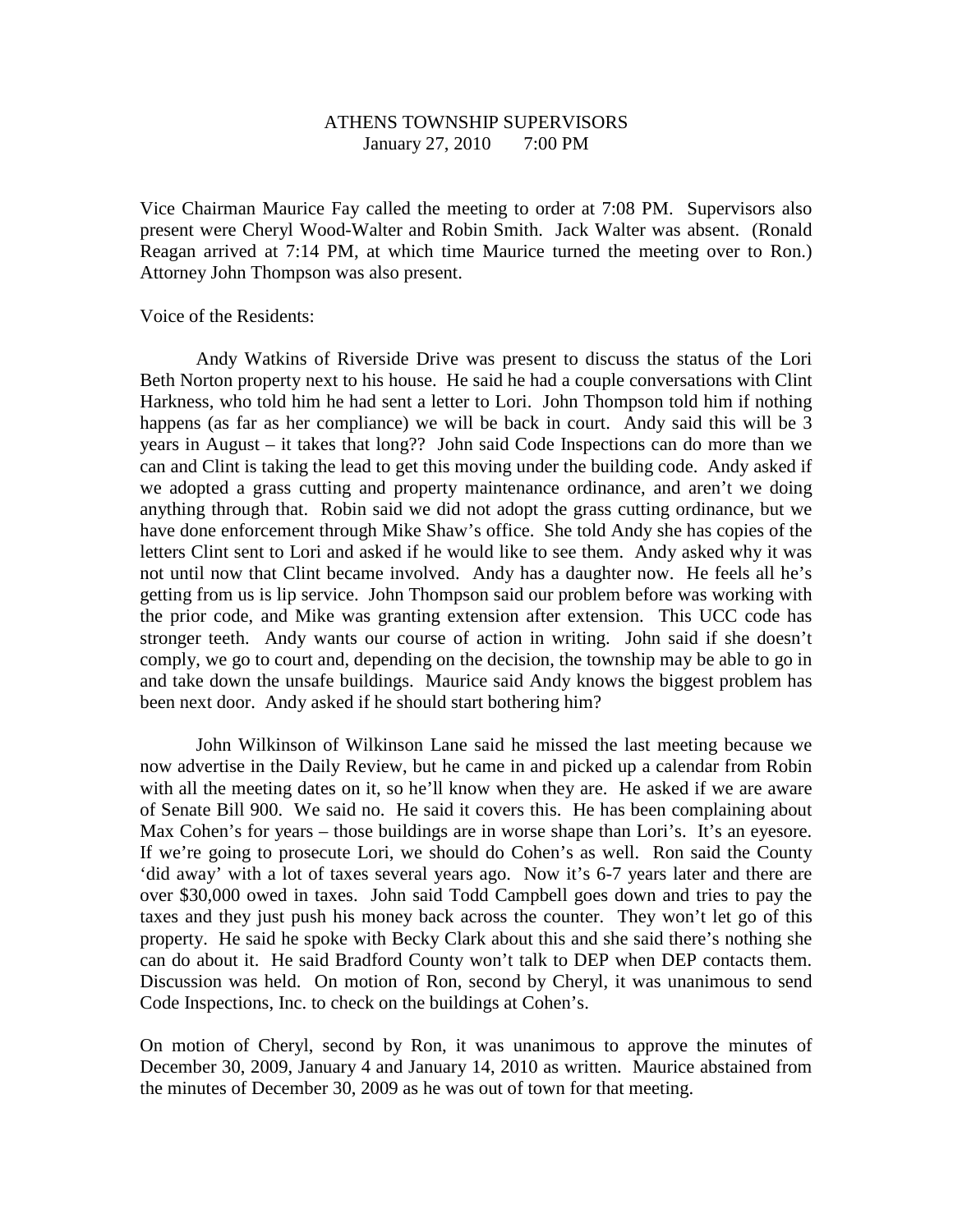Page Two Athens Township Supervisors January 27, 2010

Ray Brobst said the highway department does digging in the pit during the year and he wanted to know if we're legal to do that since we're not a certified mining operation. Robin advised him to call the permit officer and ask.

Ray said he got the truck back from Bradco with the new box (unpainted) and we will paint it. It will save us \$2,000.

Ray advised the Board that the generator needs servicing. Robin said we have a call into Al Teeter.

Ron asked how he is coming with the repair on the Ford F-800. Ray said the part they need is obsolete and Ray needs to take it to Binghamton and Cooks will rebuild the steering box.

Robin asked Ray if he is interested in using the Bradford County Workforce Inmate Program this year and he said he is. She asked him to get a plan around so we can get an application in. On motion of Ron, second by Robin, it was unanimous to pursue participation in this program.

On motion of Robin, second by Maurice, it was unanimous to ratify the sale of salt and antiskid to Greater Valley EMS at our cost.

John Wilkinson said there was a very bad problem with ice just before Sayre Hill Road on Riverside Drive. Ray said he was aware of it and had reported it to PENNDOT. They said they will take care of it.

Clif Cheeks presented the Ronald/Joyce Ellers 3-lot subdivision on Clinton Street for review and approval. The eastern-most lot will become part and parcel to the adjacent Hatch property. Robin asked if the lots met the minimum lot size requirement and Clif said they did. Clif said all deficiencies have been met, with the exception of the willserve letter from the gas company. Chairman Reagan recessed the regular meeting at 7:35 PM to hold a public hearing on this issue. There being no adverse comment, the regular meeting reconvened at 7:36 PM. On motion of Maurice, second by Robin, it was unanimous to grant preliminary and final plan approval to this subdivision upon receipt of the letter from the gas company.

Elaine Daddona submitted a year-end report from the Zoning Hearing Board which was distributed to the Supervisors.

Richard Bean reported that the Parks Commission has not heard anything on their grant as of yet. He said he would like someone else to call Tina Pickett to see if she can get the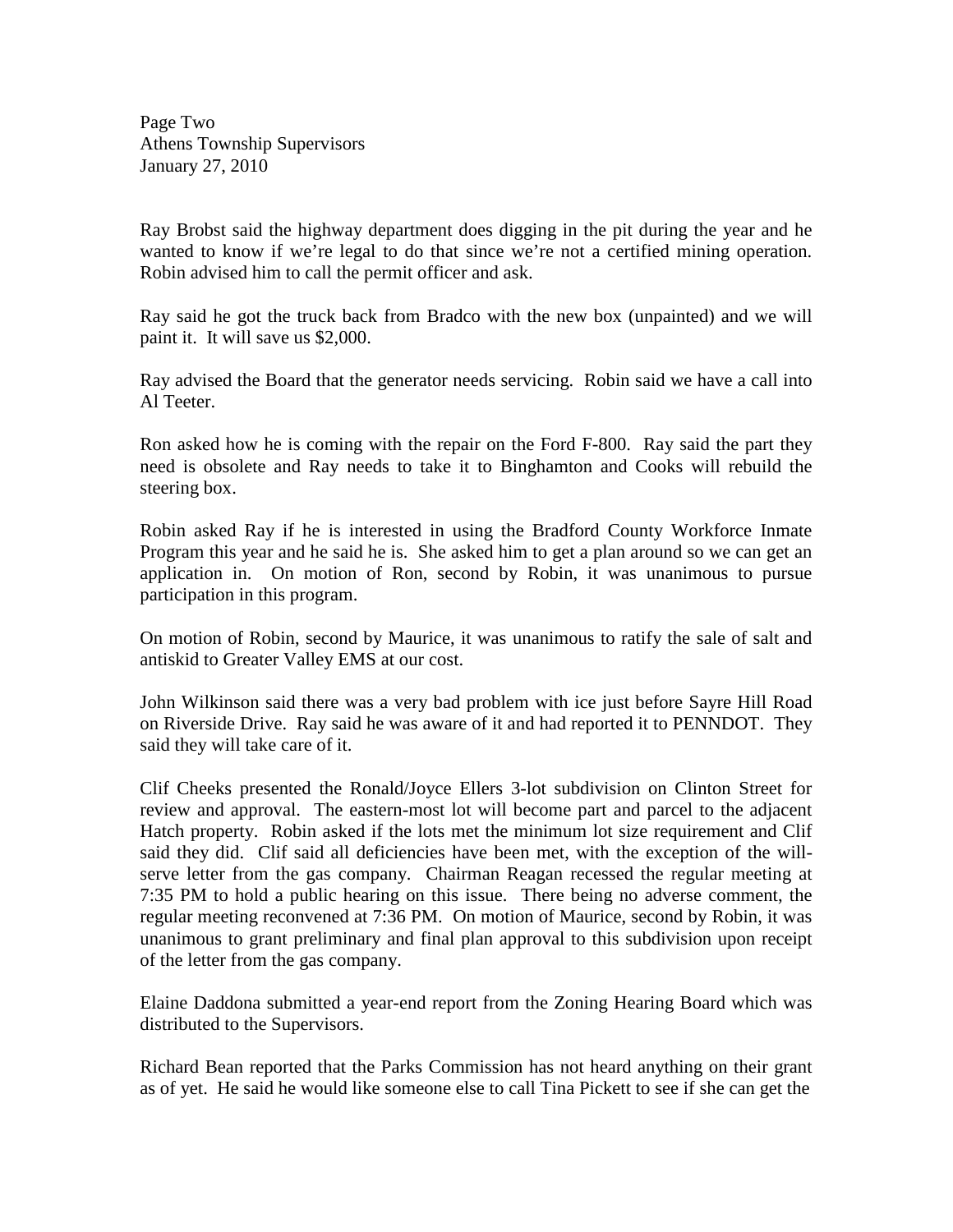Page Three Athens Township Supervisors January 27, 2010

status of our grants for us. Robin said she would call. He said the highway department will be working on new parking areas in Round Top Park this winter. They will also be helping Barry get some old benches out so he can install new ones. Girl Scout Troop 522 placed old Christmas trees on the ice of the pond for fish habitat. Richard met with Foor & Associates for an estimate to do a feasibility study to enlarge the pond in the park. Meade will call Tina Pickett's office for a grant. The Park Commission also agreed to loan the highway department \$40,000 of their money to be paid back as soon as their money started coming in. On motion of Maurice, second by Cheryl, it was unanimous to transfer \$40,000 from the Round Top account to the highway department General Fund (for materials), to be paid back to the Round Top account no later than July 1, 2010. The highway department will pave Round Top Road this year, and will also extend the pavement down Bobcat Road to the new pavilion intersection. The Commission also received a thank you note from Barry for his Christmas Gift Card.

Bob Blauvelt was present from the Athens Township Authority (ATA). He said one citizen complained about late fees. He worked out a payment plan directly with ATA. They have 4 things in legal now, 3 of which are property liens. He said ATA made an offer to Athens Borough concerning the Maple Street sewer project, but that has not been approved by their board yet. It was considerably less than what the Borough asked for.

Ron Reagan told Ray the highway workers need to put up their work signs when they're working.

On motion of Robin, second by Maurice, it was unanimous to adopt ORDINANCE 2010- 01, as an amendment to Ordinance 2008-08 to bring the police pension plan into compliance.

Robin met with William Budine of Time Warner about phone service. He assures us that if we switch to them for phone service, we will not lose our phone service if the cable goes out. He said the fiber optic wire will separate the cable from the telephone. They will also supply us with a battery backup system. There will be no charge for installation. We will save approximately \$70/month for the 4 lines on the township side and approximately \$45/month on the 2 police phone lines. They will not be able to do the dispatch line as that is specialized. We will be able to keep the same phone numbers, and this will include caller ID, roll-over, call forwarding and 3-way call transfers. Robin would like to give this a try. Discussion was held. On motion of Robin, second by Cheryl, it was unanimous to switch our phone service from Verizon to Time Warner.

On motion of Cheryl, second by Ron, it was unanimous to accept the monthly reports as presented. Year-end reports were received from the fire company as well.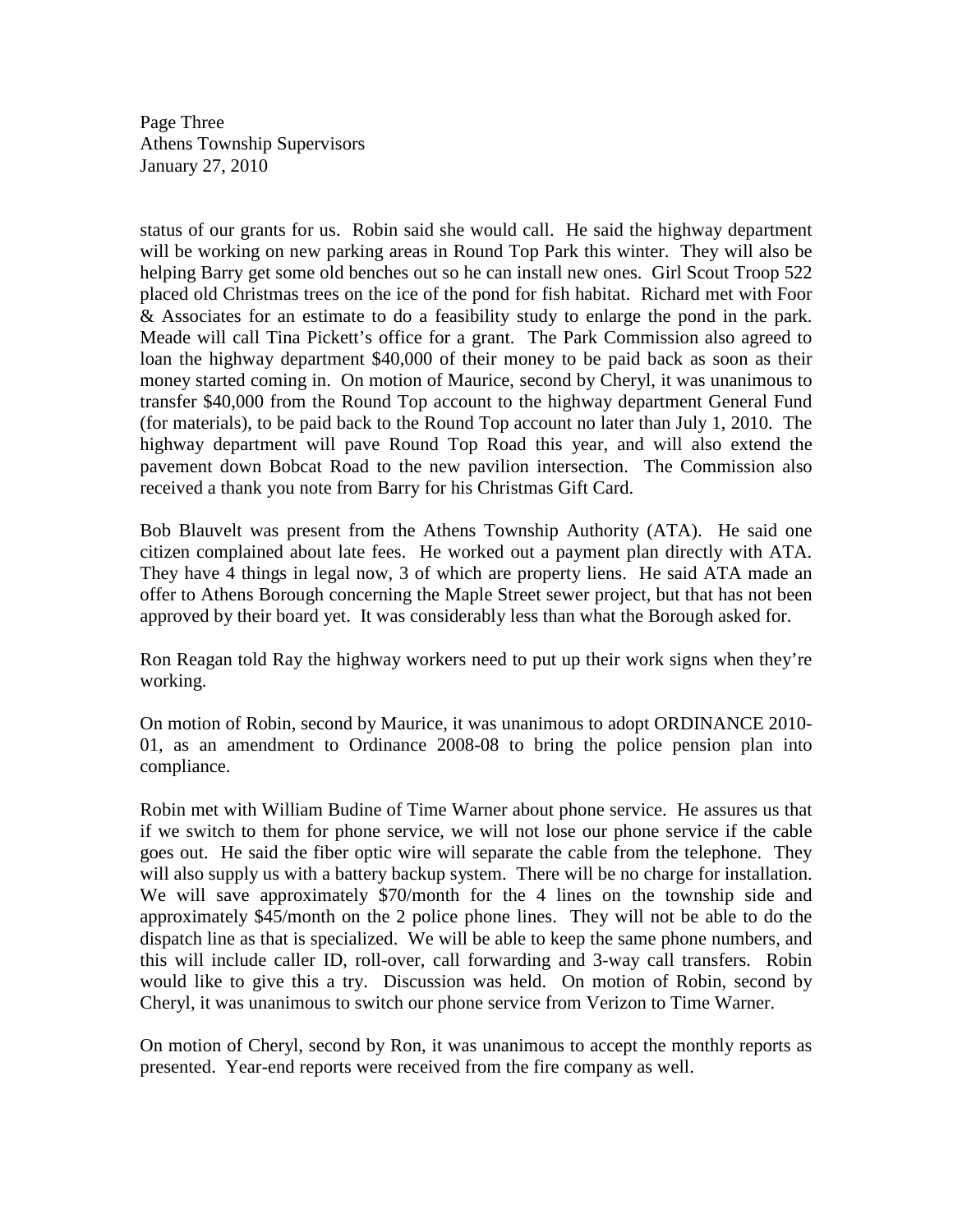Page Four Athens Township Supervisors January 27, 2010

On motion of Ron, second by Maurice, it was unanimous to approve payment of the monthly bills as presented. A complete listing of revenues and expenditures is on file in the Treasurer's office.

Correspondence/Information was as listed in the meeting agenda.

Ron said he was contacted by Joe Landy (as counsel for Hawg Hauling) requesting they be allowed to park 6 or 8 trucks in the Carling site on Route 199 before the land development is completed. Ed had told Hawg Hauling "No", so Joe called Ron. John Thompson said he had already told Joe Landy "No" prior to Joe contacting Ron. On motion of Robin, second by Maurice it was unanimous to not allow Hawg Hauling to use the Carling site before their land development is complete, and to have Attorney Thompson respond to Attorney Landy as such.

Maurice asked that we send a letter to the County Treasurer to thank her for holding a dog licensing session at our building. Robin will take care of that.

Maurice also said he's hearing a lot of false statements going around about the proposed "man camp" – that it will be a 'cathouse', that they're all convicts, etc. and it's not going to be like that. He's sick and tired of hearing it. He said the people of Greens Landing think that because they screamed so loud they caused it not to go in on the site off Round Top Road. That's not true. They received approval to go there, but had complications with PENNDOT and with Penelec and were unable to locate there. Maurice also said this place is fenced with security in order to keep people out more than in. These guys work 12 hour days for 2 weeks straight. It's extremely hard and strenuous work. For the 12 hours they're not working, they need their rest. They don't want to be bothered. Security takes care of that. Cheryl said as a parent, if her son was working like that, she would feel much better knowing he was in a secure place. There is a lot of misinformation going around.

Chairman Reagan took the Board into executive session at 8:10 PM for personnel and litigation issues. The regular meeting reconvened at 10:07 PM.

On motion of Robin, second by Maurice, it was unanimous to adjourn the meeting at 10:08 PM.

Respectfully submitted,

 Robin L. Smith **Secretary**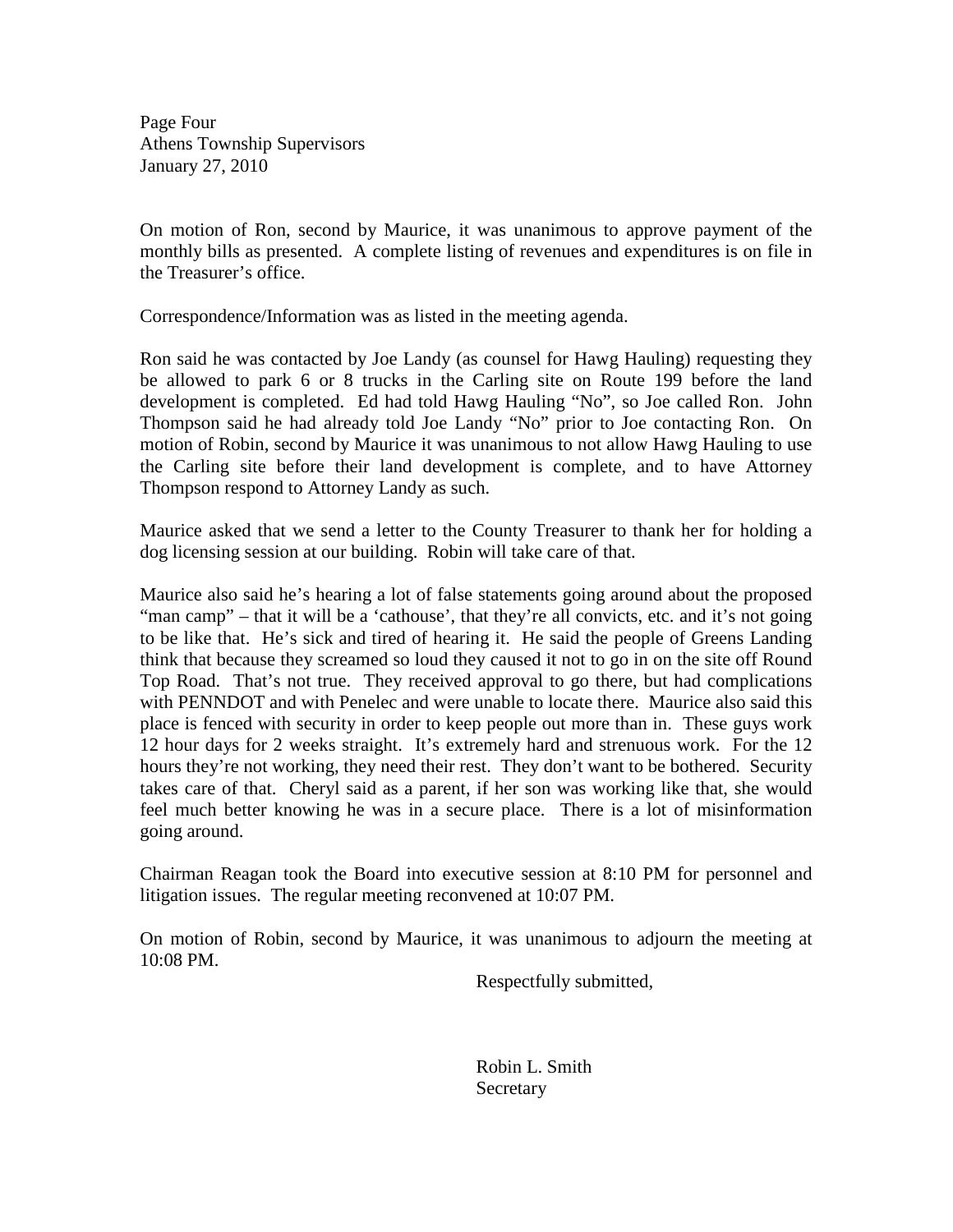### ATHENS TOWNSHIP SUPERVISORS February 16, 2010 12:00 noon

Chairman Ronald Reagan called the meeting to order at 12:20 PM. Supervisors Jack Walter, Cheryl Wood-Walter, Maurice Fay and Robin Smith were also in attendance.

#### Voice of the Residents: None

Robin said she has received 2 requests for tower space in Round Top Park. The first was from Gordon Ichikawa of T & K Communications Systems. They are looking to take over the lease currently held by Tri Cities Communications. Tri Cities has sent a letter stating they are no longer using the antenna and referred Gordon to us. He is looking to use the site for the Waverly school bus communications repeater. Discussion was held. On motion of Robin, second by Jack, it was unanimous to lease this site to  $T \& K$ Communications Systems Inc. for the Waverly school bus communications repeater ONLY at an annual rental fee of \$600. Robin will advise them to submit a draft lease for our review and approval, and to provide documentation that their equipment will not cause a conflict with any equipment/frequency currently in use at Round Top Park. Cheryl stated for the record that she is an employee of the Waverly School District.

The second request was from Bob Conway of Industrial Electronics in Scranton, PA. He is interested in establishing a communications facility in the area of our tower on Bobcat Road. They are open to creating a new tower or expanding an existing tower. They are a two-way communications company and their transmitters would serve their customer base in the upper Bradford County areas. Discussion was held. It was decided to have Bob come to our meeting on February  $24<sup>th</sup>$  to make a presentation as to what exactly he proposes.

Robin read a thank-you letter from Barry Brosnan for his wage increase.

Ron asked Eddie Reid to give us an overview of the Athens Area School District's proposed administration building so that we can send an "opinion" letter to the Zoning Hearing Board (ZHB) before their hearing for this project to be held on February  $23^{\text{rd}}$ . Ron had met with the ZHB a few weeks ago for informal discussion and to let them know that whatever they need from us (training, support, etc.), we will get them. Ed stated that at the last ZHB meeting several comments were made by the board members questioning where the township stood on the case they were hearing. Ron also had discussions with our consultant, Kathie Hunter, concerning making our opinion known and Kathie said that is probably something we should be doing.

Ed explained the plan to the board. Because the administrative building is considered a "professional office", they need a variance to operate in the Residential Urban district (both schools are in the RU district). They will also need a variance for parking, as 66 spaces would be required. Since this is just the administration building and they will only be using the building Monday through Friday during the day, they don't want to have to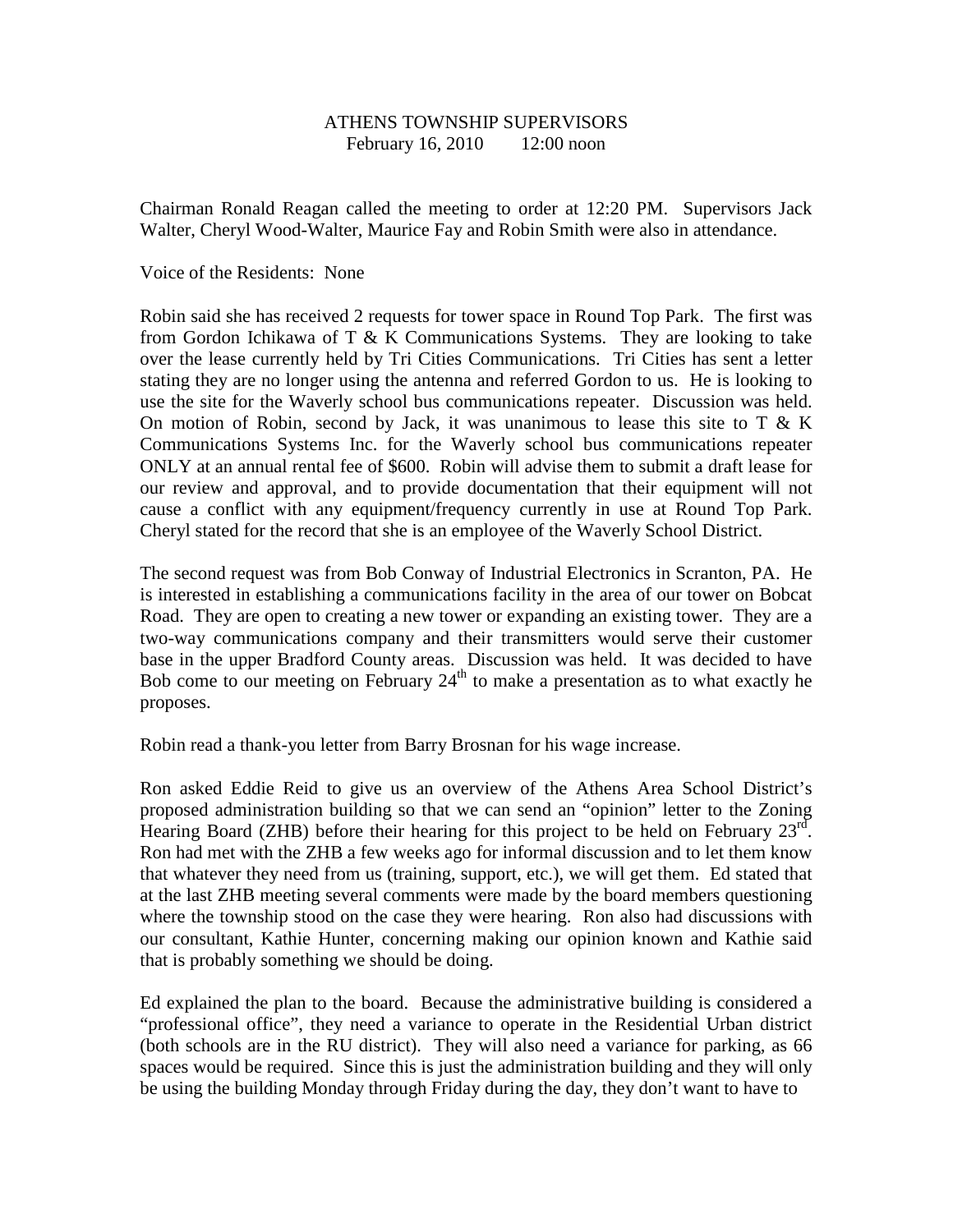Page Two Athens Township Supervisors February 16, 2010

put in additional parking when they can use the present adjacent combined school parking lot. They will also be subdividing the land to be used for the building and making it part and parcel to the school campus. Discussion was held. On motion of Jack, second by Robin, it was unanimous to send a letter in support of the variance requests to the ZHB. Ron stated for the record that his wife works for the school district.

Chairman Reagan took the Board into executive session at 12:36 PM. The regular meeting reconvened at 12:52 PM.

On motion of Jack, second by Robin, it was unanimous to ratify the granting of an extension of time to the Road C contract of Larson Design Group for preliminary design. This extension will take the contract out to December 31, 2010.

On motion of Robin, second by Ron, it was unanimous to issue a written Notice To Proceed to Larson Design Group for final design upon receipt of the approved Categorical Exclusion Evaluation document from PENNDOT.

On motion of Robin, second by Ron, it was unanimous to advise Ann Carroll that she cannot bring others with her when she comes to clean.

Discussion was held as to our present gas leases for our park properties. Robin advised the board that they will expire on March 23, 2011. On motion of Jack, second by Robin, it was unanimous to have Attorney Thompson review the leases to see if they can be renegotiated when they expire.

There being no further business, on motion of Robin, second by Ron, it was unanimous to adjourn the meeting at 1:02 PM.

Respectfully submitted,

 Robin L. Smith Secretary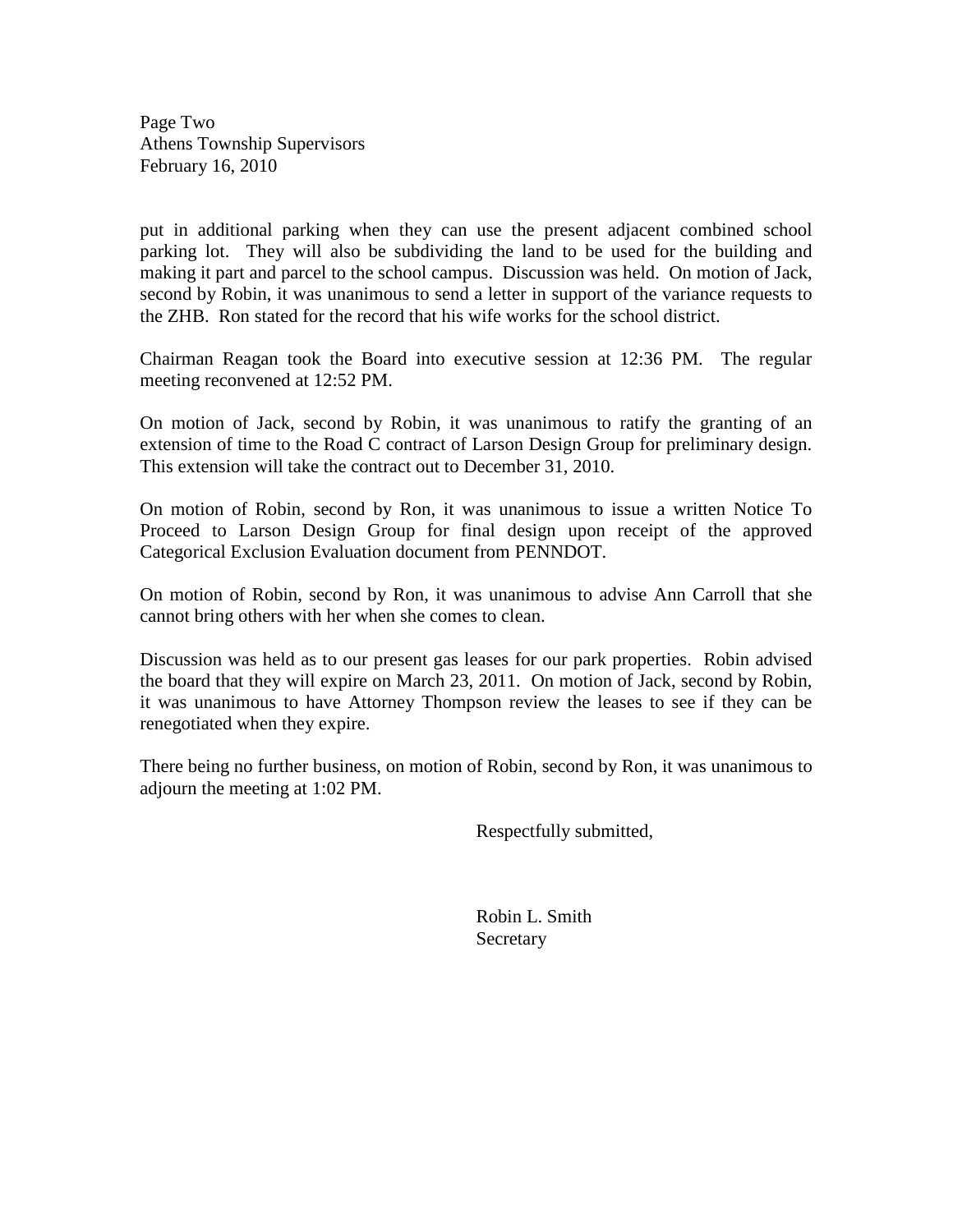# ATHENS TOWNSHIP SUPERVISORS February 24, 2010 7:00 PM

Vice Chairman Maurice Fay called the meeting to order at 7:04 PM. Supervisors also present were Robin Smith, Jack Walter and Cheryl Wood-Walter. Chairman Ron Reagan arrived at 7:08 PM. Attorney John Thompson was also in attendance.

Robin proceeded to open the bids, which were as follows:

**Crushing** – Portable crusher  $\&$  loader(s)/operator(s) – our pit – 6000 cu. yds. 2-1/2 inch-minus modified gravel

| Jerry Peterson:               | \$7.28/cu. yd. |
|-------------------------------|----------------|
| <b>Cole Construction:</b>     | \$4.49/cu. yd. |
| <b>Villager Construction:</b> | \$3.25/cu. yd. |

On motion of Jack, second by Cheryl, it was unanimous to accept the bid of Villager Construction for this item.

**Demolition** – 1388 Wilawana Road – house and outbuilding – lump sum bid

| Schlegel Excavating, Inc.        | \$19,247 |
|----------------------------------|----------|
| Earthmovers Unlimited            | \$12,735 |
| <b>Environmental Restoration</b> | \$14,600 |
| Eastern PA Demolition & Exc.     | \$9,635  |

On motion of Ron, second by Maurice, it was unanimous to award the bid to Eastern PA Demolition and Excavation, Inc.

**Fuel** – 14,000 gal. diesel and 11,000 gal. 87 octane unleaded delivered

Williams Oil & Propane: Diesel: \$2.1966/gal. Unleaded: \$2.1458/gal.

On motion of Robin, second by Jack, it was unanimous to award the bid to Williams Oil.

**Concrete blocks** – 8 ft. and 4 ft.

Porter's Concrete Service 8 ft. - \$65 each 4 ft. - \$50 each

On motion of Jack, second by Maurice, it was unanimous to award the bid to Porter's.

We received 3 bids for pipe, but the bid of Ferguson Waterworks was discarded because it did not comply with the bid requirements. The other two bids were as follows: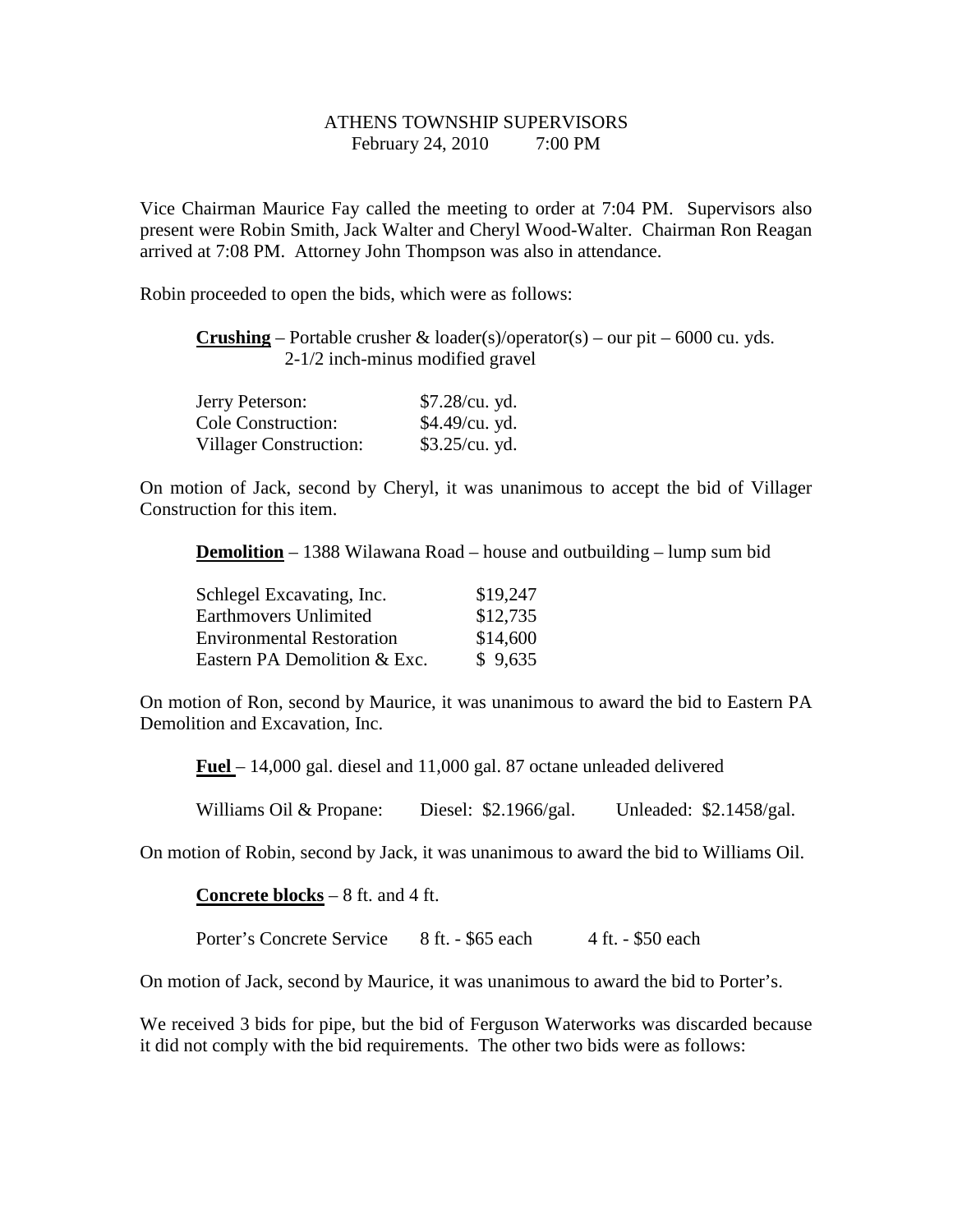Page Two Athens Township Supervisors February 24, 2010

| <b>Pipe</b>                                      | <b>Bradco Supply</b>    | <b>Chemung Supply</b>    |
|--------------------------------------------------|-------------------------|--------------------------|
| $200' - 12'$ plastic pipe                        | \$4.59/ft.              | \$4.46/ft.               |
| <b>Bands</b>                                     | \$5.75 ea.              | \$5.56 ea.               |
| $320' - 18''$ plastic pipe                       | \$8.06/ft.              | \$7.82/ft.               |
| Bands                                            | \$10.08 ea.             | \$9.74 ea.               |
| $240' - 24$ " plastic pipe                       | \$13.03/ft              | \$12.63/ft               |
| Bands                                            | \$15.90 ea.             | \$15.73 ea.              |
| $160' - 36"$ plastic pipe                        | \$22.32/ft.             | \$21.64/ft.              |
| <b>Bands</b>                                     | \$44.64 ea.             | \$43.12 ea.              |
| $40^{\circ} - 48^{\circ}$ plastic pipe bell ends | \$40.36/ft.             | \$39.18/ft               |
| 4 rolls of 4" perforated drain pipe              | $\mathbb{S}$<br>.39/ft. | \$.<br>$.35/\text{ft}$ . |

On motion of Jack, second by Robin, it was unanimous to award the bid for all items to Chemung Supply.

Voice of the Residents: None

Philip Feichtner of the US Census Bureau was here to announce that they will be hiring Census Enumerators in the next couple weeks. He stressed the importance of a proper count, stating the count determines how many representatives we have at the State and Federal levels, and also is used to determine federal funding amounts. Enumerators will be hired at \$11.50/hour and will receive \$.50/mile. Training takes 4 days and will be held here locally. You will be paid for training. Cheryl asked how long the job lasts and Philip said approximately 2 months. The hours are pretty much up to you. The Board offered our building for training if they need a place to hold it.

Tom Conway of Industrial Electronics, a 2-way radio provider, was here to see if we're open to their company placing a tower on Round Top off Bobcat Road. Ron asked how tall a tower they were planning and Tom said 140 feet. Jack asked if there would be interference with others that we have up there and Tom said generally there is no conflict. Maurice suggested Tom get with Richard Bean to discuss the project. Tom will make arrangements to see Richard.

On motion of Jack, second by Cheryl, it was unanimous to approve the minutes of January 27 and February 16, 2010 as written.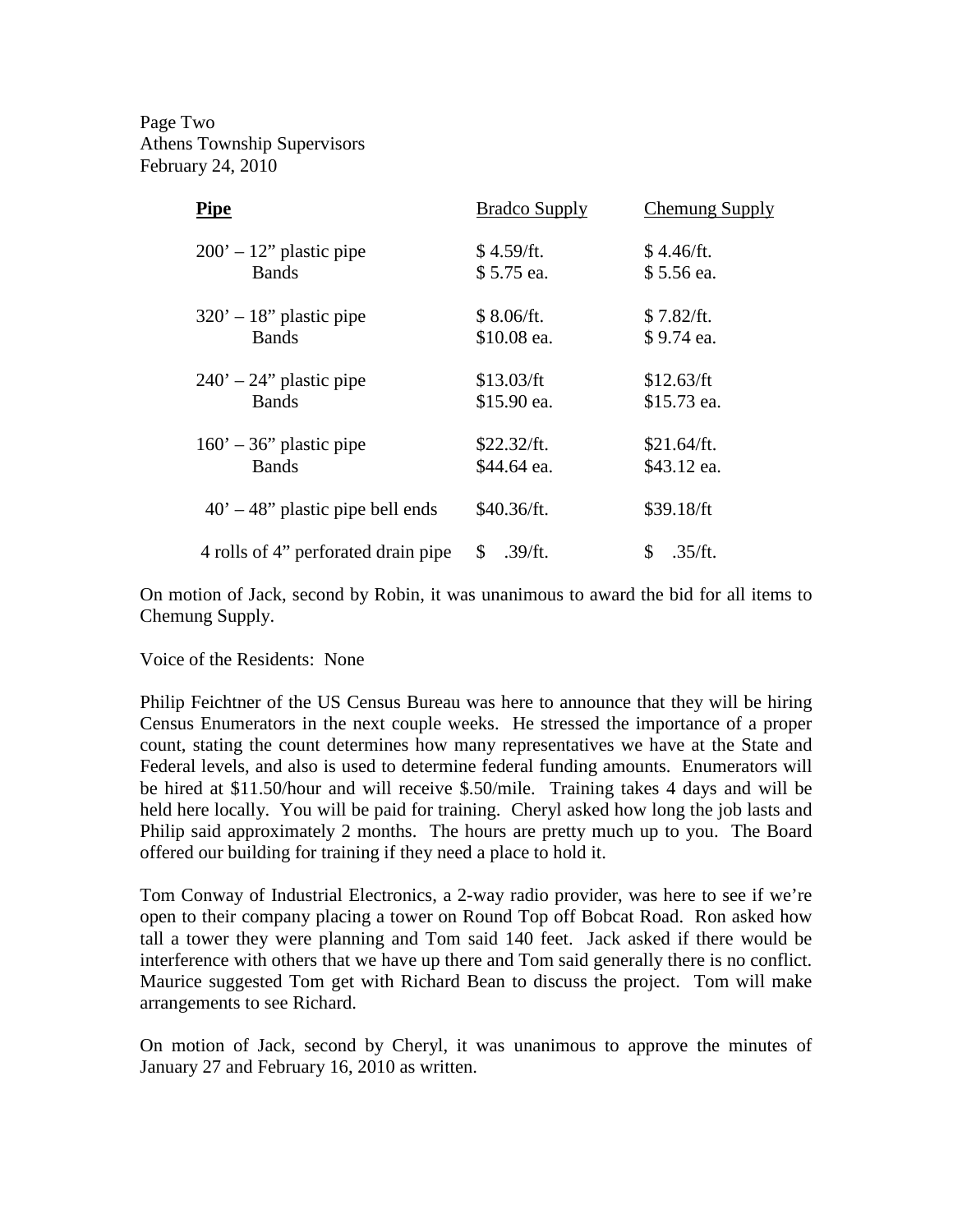Page Three Athens Township Supervisors February 24, 2010

Ray Brobst informed the Board that the Brown Road Dirt and Gravel Road Project is scheduled to be approved by Bradford County Conservation District on Monday. We will need to have the surveyor go out and stake our right-of-way, and we need to get the affected landowners in here to let them know what we plan to do. Robin also had a letter from Bradford County Conservation District for the Board to sign concerning the water and drainage issues at this site. Discussion was held. On motion of Robin, second by Jack, it was unanimous to have Warren Knapp come and look at the site and the design for this project and to get the contract so we can approve it at our March 4, 2010 meeting.

Ray wants to apply to the County to have 4 inmates as summer help for 3 months to cut brush and do patching. Robin asked if he can keep them busy for 3 months and Ray said yes. On motion of Maurice, second by Cheryl, it was unanimous to submit the application.

Bob Blauvelt reported for Athens Township Authority (ATA). He said the Maple Street project is settled, and ATA saved \$340,000. ATA also has 3 lawsuits pending. The Valley Joint Sewer Authority has secured a \$1.5 million dollar line of credit at 3% interest to start moving forward on the plant upgrade. He said all 4 municipalities are on board now. CVS is moving forward. ATA also gave capacity approval to the Chesapeake Housing Facility proposed for Lamoka Road. He also said they had earmarked EDUs for this project at the Round Top Road location and they are working to get those EDUs back. They also have 2 personnel issues that are being dealt with.

Richard Bean said we did not receive funding for either of our grant applications. He was very disappointed with Tina Pickett's office, as they said they would stay on top of the applications and they never got back to us. He said Mrs. Johnson would like to put a granite bench in the park as a memorial for her son, and is also willing to do some trail work. Richard said he got a price of \$6500 for a feasibility study to increase the size of the pond. Barry will start April  $12<sup>th</sup>$ , and the park will open on May  $15<sup>th</sup>$ . He said a forester looked at the hemlocks and ash in the park and we have no problems with diseases. They will be bidding out a composting toilet for the Jim King Memorial Park.

On motion of Robin, second by Maurice, it was unanimous to have G. H. Harris send all monies directly to us instead of going through Ginger, at her request.

On motion of Robin, second by Jack, it was unanimous to have Attorney Thompson advertise an ordinance for our March meeting to correct an error in the Non-Uniform Pension Plan document.

Ron read the monthly report totals. There was no road report. On motion of Maurice, second by Jack, it was unanimous to accept the monthly reports as presented.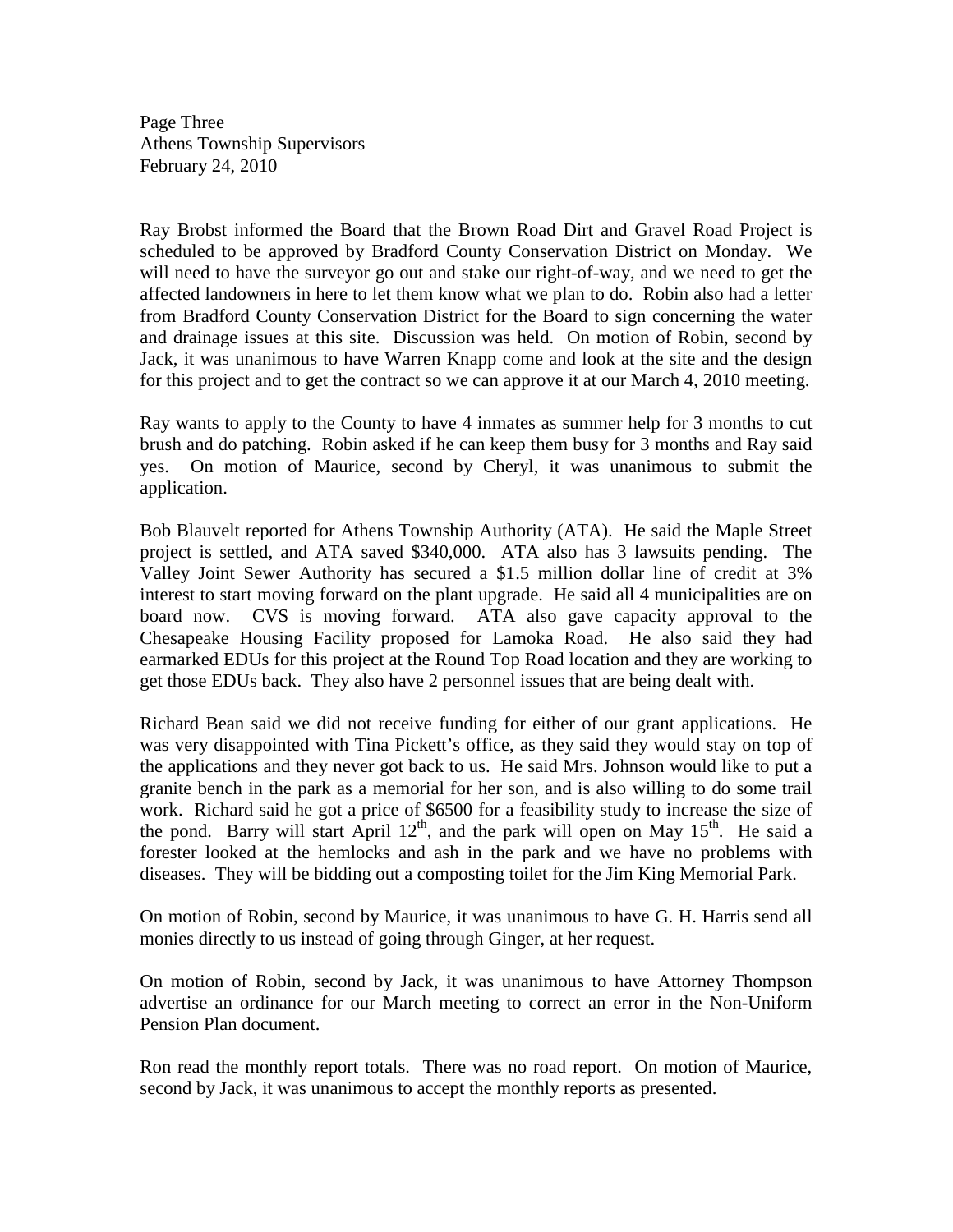Page Four Athens Township Supervisors February 24, 2010

Ruth submitted her recommendations for funding our shortfall to pay the bills. The Board agreed with her solution. On motion of Robin, second by Jack, it was unanimous to pay the invoices for the bridge steel and the spreader box from the Liquid Fuels account; to transfer \$30,000 from the Capital Purchase account to General Fund to pay the remainder of the monthly bills, and to pay the \$30,000 back to the Capital Purchase account no later than July 1, 2010.

On motion of Cheryl, second by Maurice it was unanimous to pay the monthly bills as presented. A complete listing of revenues and expenditures is on file with the Treasurer. On motion of Robin, second by Ron, it was unanimous to approve the payment of the copier service maintenance agreement in the amount of \$650.

Robin reported that she had been working with Rick Biery on a traffic signal upgrade grant and we did receive it. Gannett Fleming has been working on our signals to remove the in-ground traffic sensors and replace them with the "camera" sensors, and also to make the signals pedestrian-friendly.

John Wilkinson said there is a small sluice pipe just south of Satterlee Creek on Riverside Drive that needs attention, and also the headwall on the bridge has fallen in and needs to be fixed. It is in the right-of-way and he asks that we contact PENNDOT. He also asked what the status was of the payment of the taxes on the Cohen property. Robin said she spoke with DEP and they have put a hold on this.

Bob Blauvelt complained about the condition of DeSisti's trailer court and asked how we are going to attract new business when that looks so bad. They have an overabundance of cats there as well. People are living in a shed because their trailer is in such disrepair. He can't believe something can't be done about this. We will ask Eddie to talk to Vinnie DeSisti about cleaning up the park.

Chairman Reagan took the Board into executive session at 8:50 PM for pending litigation. The regular meeting reconvened at 9:20 PM.

On motion of Robin, second by Jack, it was unanimous to have Attorney Thompson answer the verification of the complaint with Verizon.

There being no further business, on motion of Robin, second by Maurice, it was unanimous to adjourn the meeting at 9:25 PM.

Respectfully submitted,

Robin L. Smith, Secretary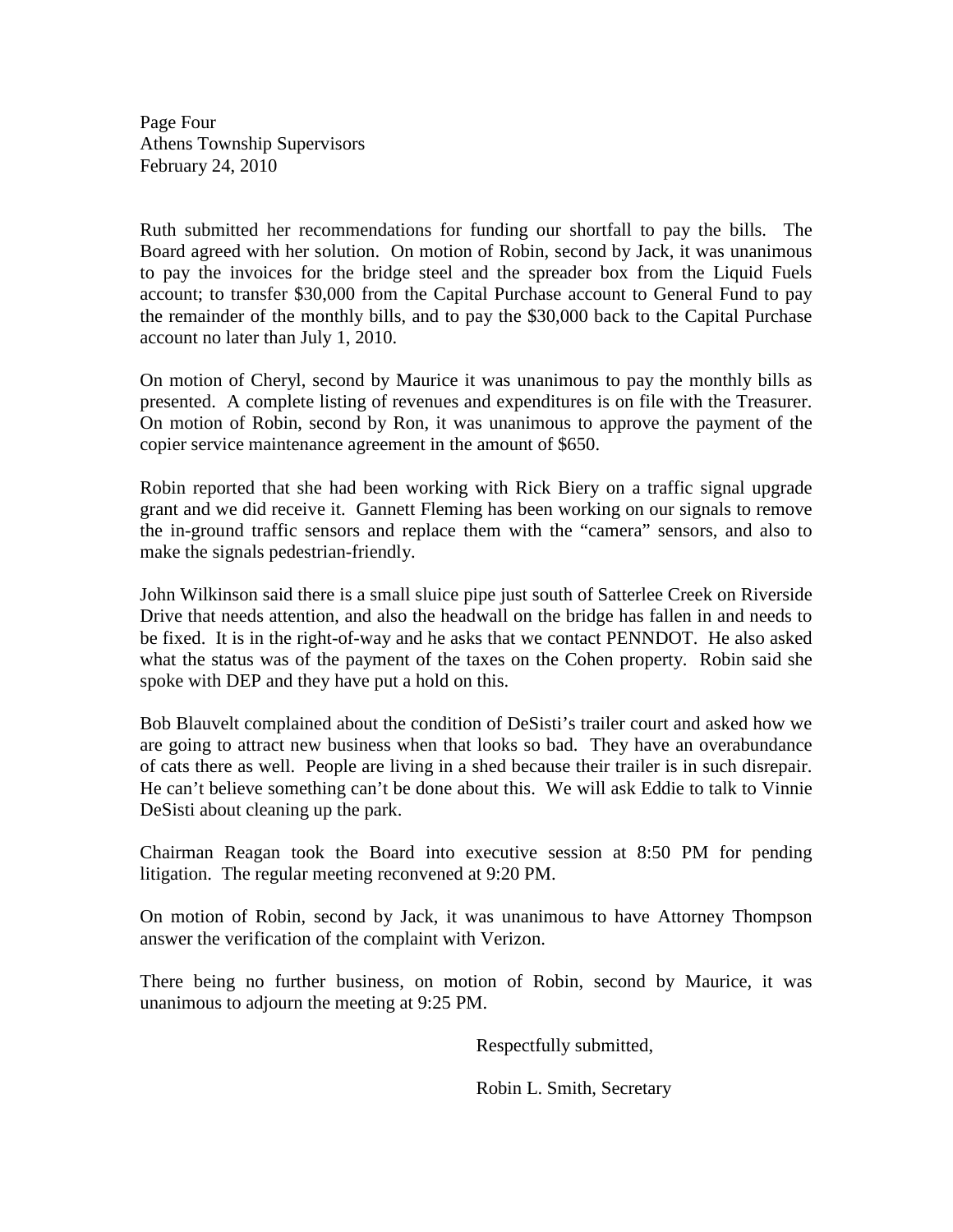#### ATHENS TOWNSHIP SUPERVISOR March 4, 2010 7:00 PM

Chairman Ronald Reagan called the meeting to order at 7:03 PM. Supervisors Jack Walter, Cheryl Wood-Walter, Maurice Fay and Robin Smith were also in attendance, as was Attorney John Thompson.

Ron explained the Conditional Use hearing process to those in attendance. He then turned the hearing over to Attorney Thompson to conduct this Chesapeake Energy Housing Facility Conditional Use hearing. This facility is proposed to be west of Lamoka Road, north of Mile Lane Road and south of Masco. The record of the proceedings was taken by Stenographer, Mary Simiele. Testimony was taken. Chairman Reagan took the Board into executive session at 8:27 PM for deliberation. The hearing reconvened at 8:39 PM. Attorney Thompson advised those in attendance that the Board feels the applicant has met the criteria in Sections 401 and 1101.E.1-7 as outlined in the Athens Township Zoning Ordinance. Motion was made by Jack, second by Maurice to grant the Conditional Use request contingent upon the submission and approval of the land development. The roll call vote was as follows: Mr. Walter – yes; Mr. Fay – yes; Mrs. Wood-Walter – yes; Mrs. Smith – yes, and Mr. Reagan abstained as he has a gas lease with Chesapeake. The representatives of Chesapeake waived the 24-hour written decision, so Attorney Thompson will prepare the finding of fact within 45 days. Chairman Reagan recessed the meeting for a break at 8:46 PM. The regular meeting reconvened at 9 PM.

Ed Reid advised the Board of a pervious payment seminar that he is in the process of coordinating here at our building the last part of March or early part of April. Discussion was held as to who should attend. Ed will get back to us with dates.

On motion of Ron, second by Cheryl, it was unanimous not to charge the fire company a fee for permits for the directional signs and modifications to their marquee sign. Maurice abstained as he is a member of the Board of Directors and also Vice President of the Athens Township Volunteer Fire Company.

On motion of Robin, second by Cheryl, it was unanimous to have Ron sign the corrected deed for the 1388 Wilawana Road property.

On motion of Ron, second by Jack, it was unanimous to do the letters to the utilities involved with Road C to prepare their relocations as requested by Larson Design Group and to have Robin sign the letters as representative of the Board.

There being no further business, on motion of Robin, second by Maurice, it was unanimous to adjourn the meeting at 9:36 PM.

Respectfully submitted,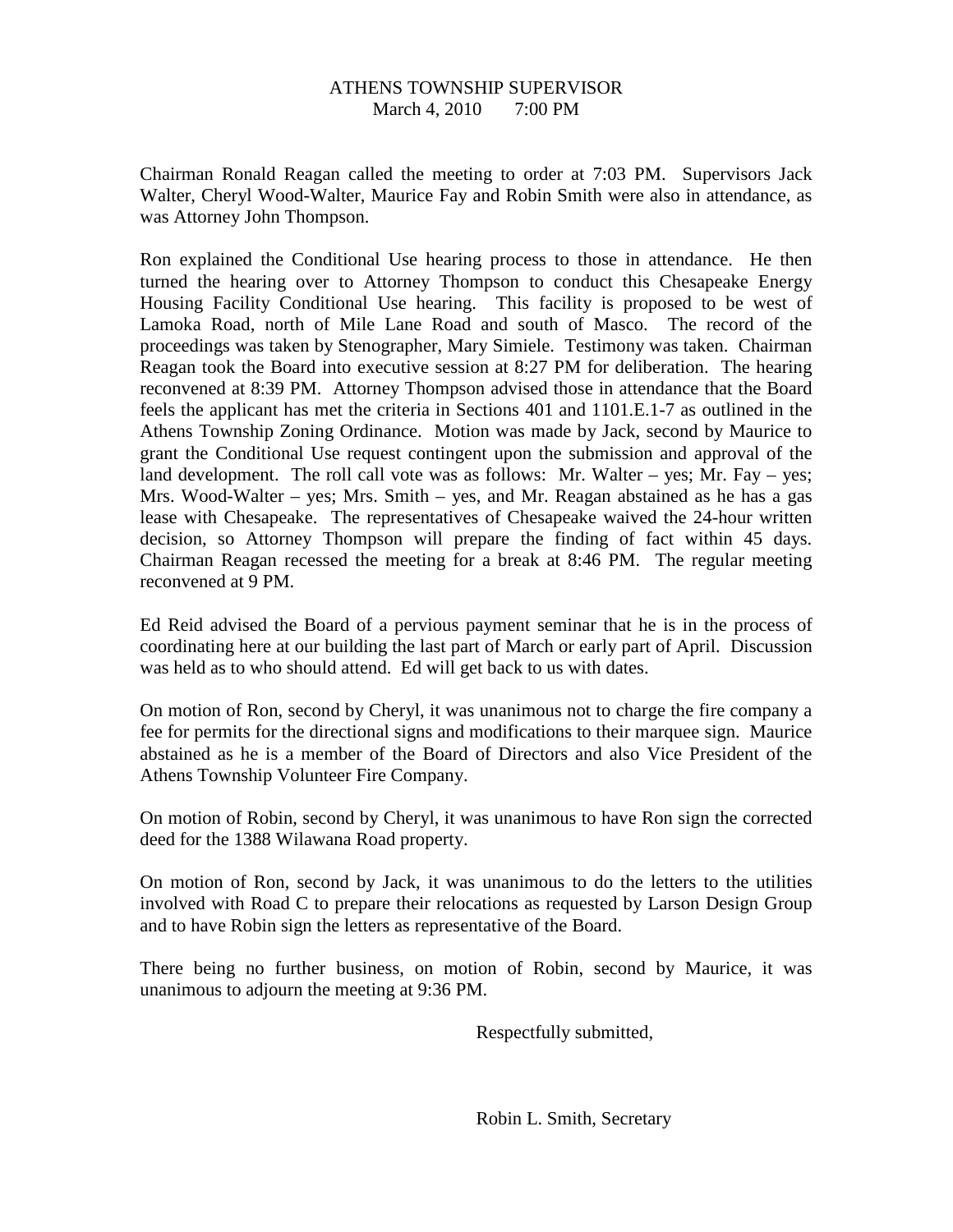## ATHENS TOWNSHIP SUPERVISORS March 31, 2010 7:00 PM

Vice Chairman Maurice Fay called the meeting to order at 7 PM. Supervisors also present were Jack Walter, Cheryl Wood-Walter and Robin Smith. Ronald Reagan was absent. Attorney John Thompson was on vacation.

Voice of the Residents:

 Michael Reid of 1234 Bradley Road was present concerning a water runoff issue that is being created by his neighbor. He said the neighbor has stripped off his field causing a lot of water to flow onto his property every time it rains. Ray has been up to look at it and said it is definitely a problem. Jack said he had spoken to the neighbor and the neighbor said he would put a larger culvert pipe in for Mr. Reid if he would purchase one. Jack also said the water problem is out of our right-of-way. Robin said she spoke with Brad Cummings from Bradford County Conservation District and he said he was going to take a look at the site because it probably requires a NPDES permit. Robin said she would call Brad tomorrow to get an update from him. Mike said he doesn't mind having the water cross his property in the existing ditch, but he doesn't feel he should have to fix this problem. Jack said we are not responsible for this. Robin asked Mr. Reid to call her in the afternoon tomorrow to see what Brad Cummings had to say in the morning.

 Andy Watkins of Riverside Drive asked where we are with Lori Beth Norton? Robin said she believes we are close to being able to get the clean-up started, but she will have to check with Ed to find out where we are in the process. Andy also asked if 'they' were allowed to place fill in the Cohen property, and asked why we haven't issued citations to the owner for the unsafe buildings. Robin said the fill may be a requirement for the remediation by DEP, and added that we had looked into citations for the unsafe buildings, but were told by DEP that we can't do anything at this point.

 Jason White was here to present his Senior/GMA project to the Board. He is proposing a hiking trail from Simkin Road in Chemung to Wilawana Road in the township along the Erie Lackawanna railroad bed for a distance of 2.5 miles. Maurice said it sounds like a nice project. Property owners will need to give approval. Roman Rosh was present and said he was the property owner. Kelly Horton (scout leader) asked Roman if this was something he would consider approving. Roman told him to send a proposal and he would take a look at it. Kelly said, because Federal dollars may be involved, this project would need a sponsor. He asked if the township would consider being the sponsor. Robin said we wouldn't be able to contribute to the project, but she thinks the board would agree to sponsor the project. The board said they would be willing to.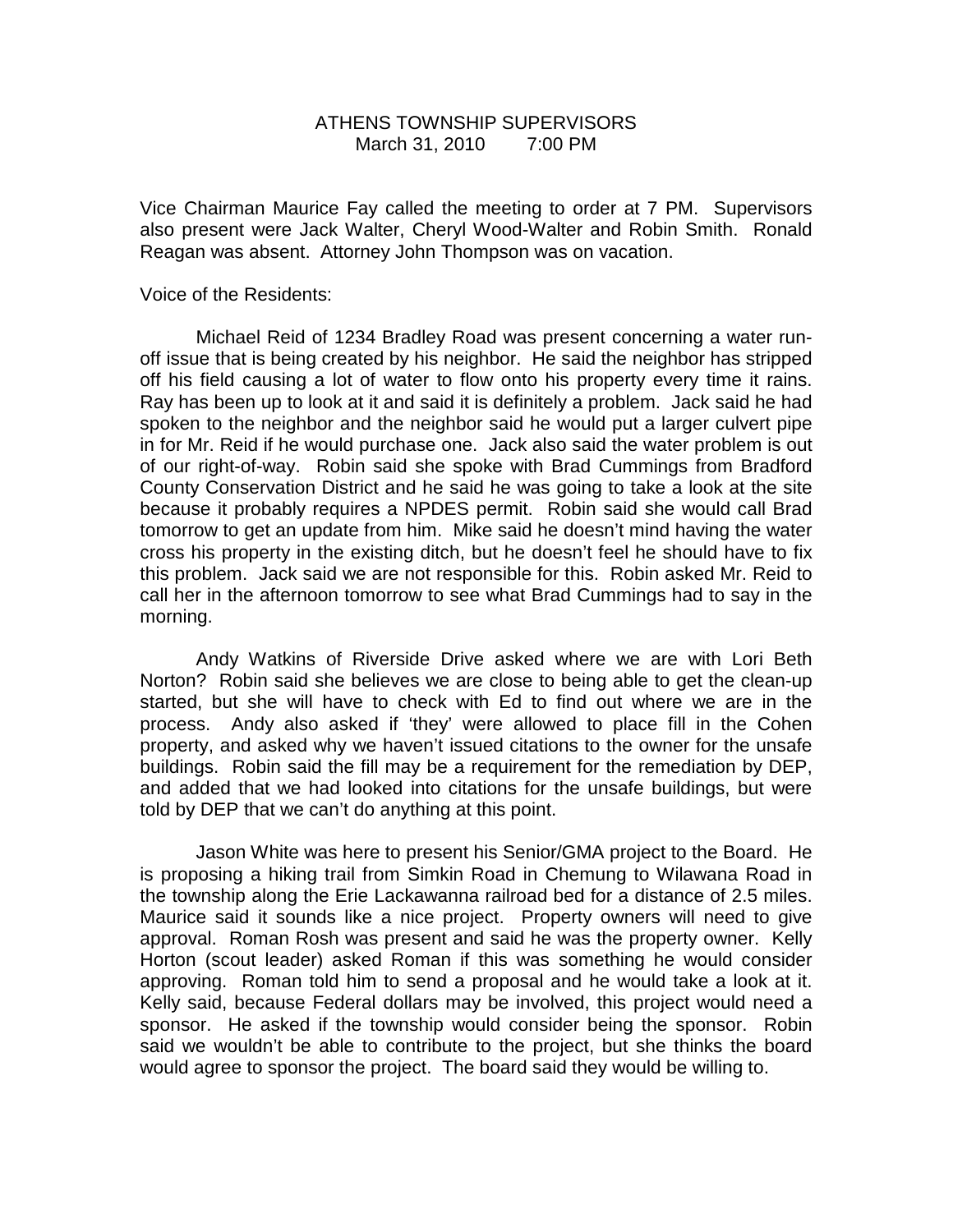Page Two Athens Township Supervisors March 31, 2010

Richard Bean asked Jason how old he was. He said he was 18, and he has to complete this project before he graduates. Richard said grant funds can take up to 1-1/2 years to receive, so he would need to take that into consideration. Robin said if for some reason this project didn't work out, we have several projects that can be completed for our park system.

Bill Morris, Chairman of the Athens Township Auditors, was present to give their audit report to the Board. He said they were able to complete the audit in reduced hours this year. Bill said Ruth Casterline did an EXCELLENT job – he feels the program is working better and stated that everything balanced.

On motion of Cheryl, second by Jack, it was unanimous to approve the minutes of February  $24<sup>th</sup>$  and March 4, 2010 as written.

Ray Brobst said they have been working on Erin Road for the past few weeks and they have a big problem with overweight tractor trailers traveling that road. Robin asked if the road was posted and Ray said it was. She asked if he has talked to Chief Hurley about this and he said no. He will talk to Larry. Ray said the residents along the road are telling him Austin's are the biggest offenders. Robin suggested Ray give Austin's a call.

Ray said our loader is coming up for its 1000-hour checkup. He will have Cleveland Brothers come up to do that. Ray said it will be expensive, but we need to do that. He also said our backhoe is at Monroe Tractor for repair – he will call tomorrow to find out what is wrong with it.

Jack Walter said he and Ray met with the Case dealer who would like to sell us a new backhoe. Jack told him we do not have money in the budget for it this year. The dealer said he would give us \$64,000 as a trade-in for our backhoe towards the purchase of a \$149,000 backhoe and we wouldn't have to pay until next year. Robin asked if this backhoe is on State Contract and Jack wasn't sure. Robin said we would have to bid it if it was not. Jack feels that this price would hold up. He said Case is a good machine, but we have had a run of bad luck with this one and he would like to get rid of it. We should also look at CAT and John Deere. Our machine is 10 years old and it is going to start to cost us.

Robin reported that our traffic signals have begun to be upgraded by NTRPDC, and they will also be replacing the "yellow" signal heads with the upgrades.

Clif Cheeks presented the Nomac Housing Facility subdivision (not the land development) for review and approval. He said all deficiencies have been met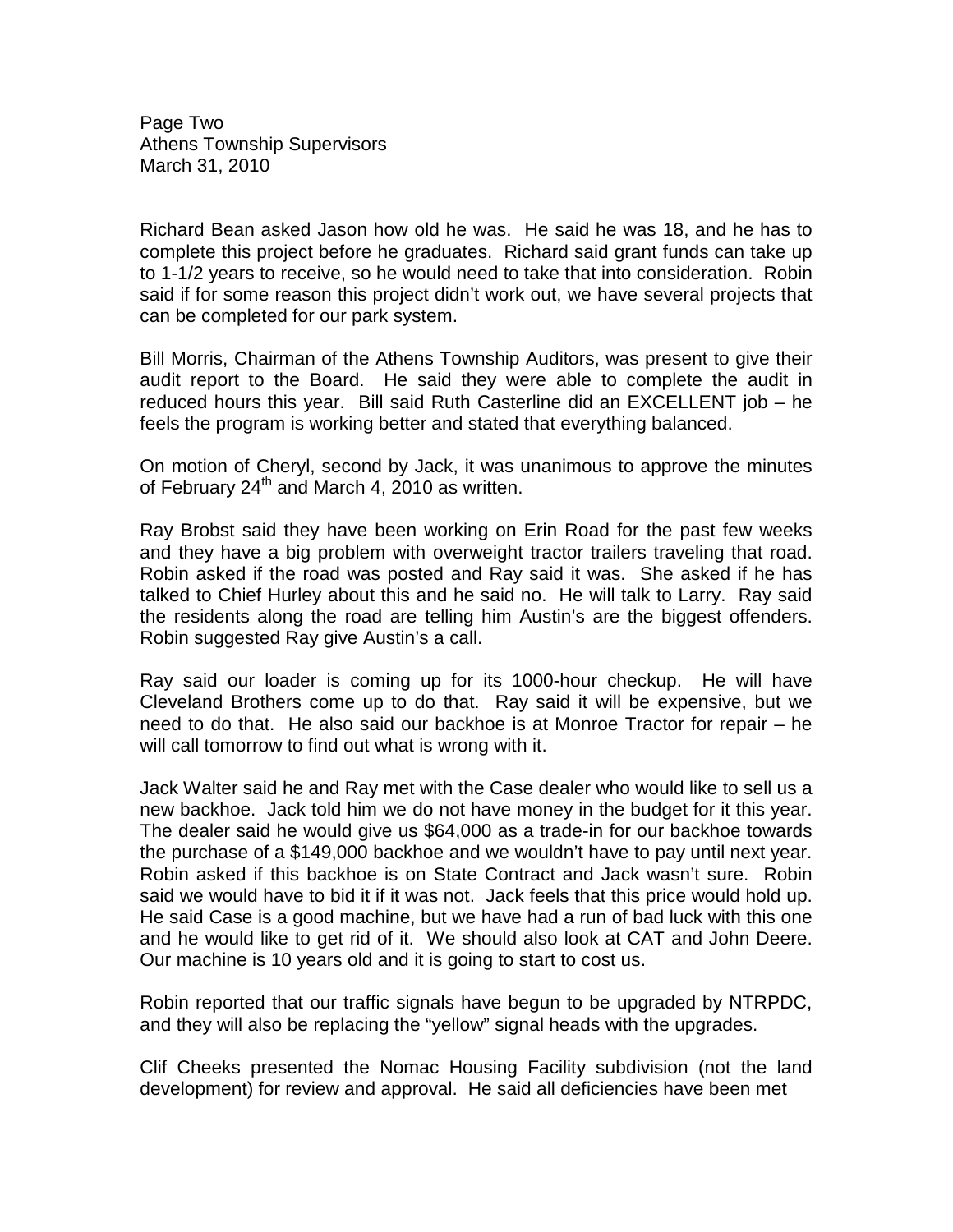Page Three Athens Township Supervisors March 31, 2010

with the exception of the acknowledgement that the pins have been set. Vice Chairman Fay recessed the regular meeting at 7:34 PM to hold a public hearing on this subdivision. There being no adverse comment, the regular meeting reconvened at 7:35 PM. On motion of Jack, second by Robin, it was unanimous to grant preliminary and final plan approval to the Nomac Housing Facility subdivision only, contingent upon receipt of an acknowledgement that the pins have been set.

Robin received a waiver request from Nomac for their land development off Lamoka Road. She said Planning Commission has not reviewed this yet and would like to table any action on it until we receive a recommendation from the Planning Commission. The Board was in agreement. No action was taken.

On motion of Robin, second by Cheryl, it was unanimous to grant Walmart's request for a 90-day extension for their Supercenter expansion. Their deadline presently is April  $5<sup>th</sup>$ . The extension is granted through July 3, 2010.

On motion of Jack, second by Robin, it was unanimous to waive the township fees for the Athens Area School District's administration building land development.

Robin presented the written decision for the Chesapeake Energy Housing and Training Facility Conditional Use request for signature. The decision was signed. Robin will see that Chesapeake receives a copy.

Richard Bean advised the Board that the Parks Commission is preparing to let bids for a composting toilet for the Jim King Memorial Park. They have applied for several grants, but have not been successful. They will be allocating approximately \$73,000 for this project. He said they will need engineered drawings for building code compliance for handicap accessibility. The public works department has been working on the new parking lots for Round Top. They put in one more than the Park Commission requested, so they will be removing that one. They are still looking for \$6500 for a feasibility study to enlarge the pond. Barry will start work April  $12<sup>th</sup>$ . The park will open on May 15, 2010.

Richard said he met with Tom Conway of Industrial Electronics concerning a new tower on Round Top. He submitted a proposal to put the tower near our tower and the state tower off Bobcat Road on a 60 x 60 fenced-in area. They will pay \$500 per month for the first year, with a 3% increase each year for the length of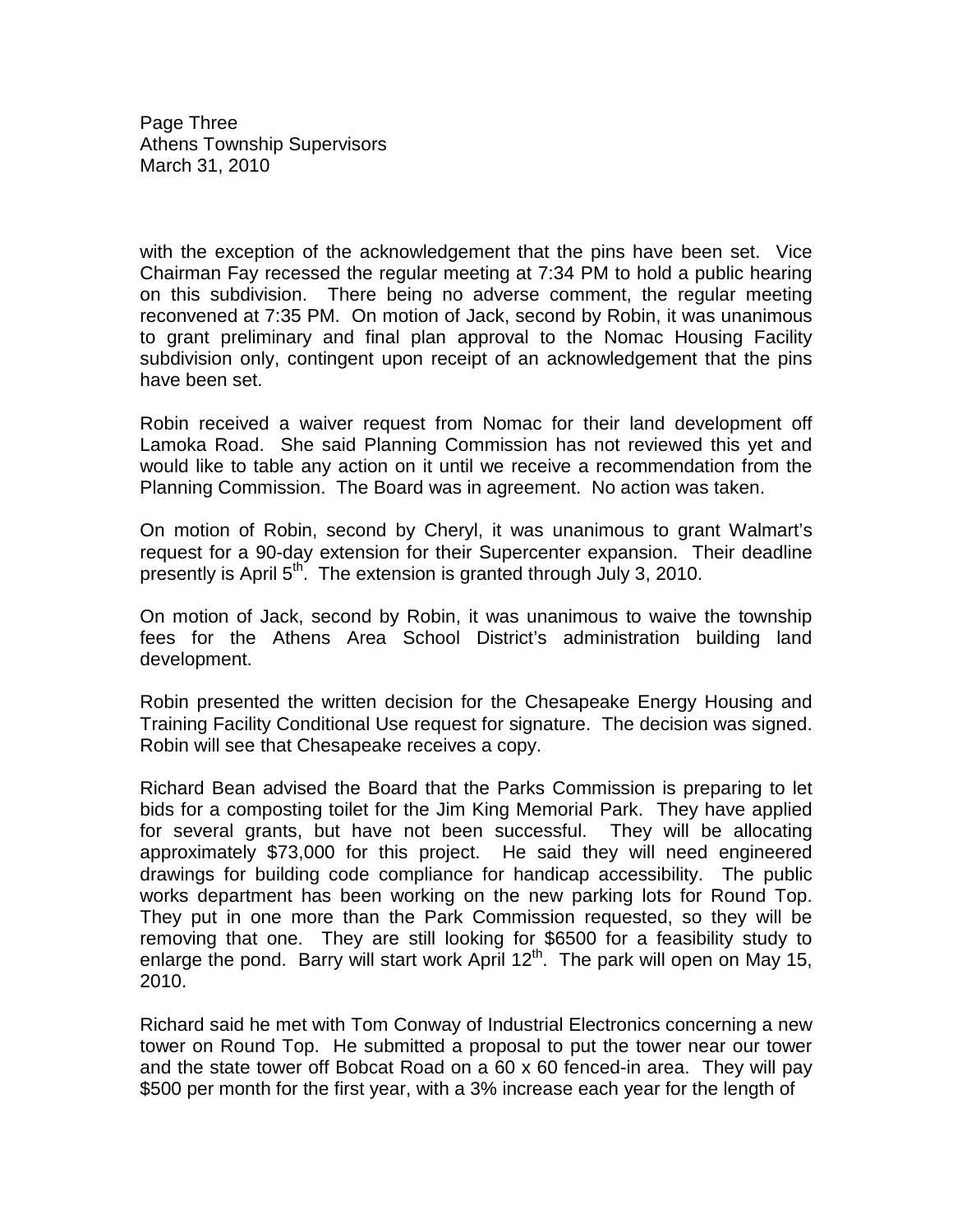Page Four Athens Township Supervisors March 31, 2010

the contract (10 years with a 5-year renewal option). Richard recommends accepting this proposal. On motion of Jack, second by Cheryl, it was unanimous to allow this tower to be placed in Round Top Park. Robin said Mr. Conway will need to get with Ed Reid to find out what is required for this project.

Robin also received a request from Holy Virgin Mary Radio to locate on our tower in Round Top Park. They will need to have a building and access to cable – neither of which are available. Robin will send him an e-mail to let him know.

Bob Blauvelt reported for Athens Township Authority (ATA). They signed a bond issue today for the Athens Borough sewer line that we share. They have 4 properties in arrears and in various stages of enforcement. The restaurant on Elmira Street that had the grease problem has completed their cleanup and is making restitution. ATA has hired 2 employees – Al Teeter full-time and Bob Blauvelt part-time. They are looking into benefits, a vehicle and a camera outfit for the sewer lines. The CVS project is moving along.

On motion of Jack, second by Cheryl, it was unanimous to adopt ORDINANCE 2010-02, correcting the definition of "Normal Retirement Age" in the Non-Uniform Pension Plan. Robin abstained as she is a member of the plan.

On motion of Jack, second by Cheryl, it was unanimous to approve the school district's request to close Pennsylvania Avenue from W. Frederick Street south to West Pine Street on May 22, 2010 from 8 AM to 5 PM for the District IV Track Meet and again on June 11, 2010 from 5 PM to 9 PM for graduation.

On motion of Cheryl, second by Jack, it was unanimous to ratify Robin's attendance to speak at the Dickinson College Gas Summit on March 26, 2010; to approve Robin and Ed's attendance at the County Commissioner's "Working Together" gas symposium at the Bradford County Airport on April 6, 2010, and to pay their salaries for the time they would have worked.

The monthly reports were accepted as presented.

On motion of Jack, second by Cheryl, it was unanimous to approve the payment of the monthly bills as presented. A complete listing of revenues and expenditures is on file in the Treasurer's Office.

Dan Stark of Clinton Street said he never hears of any officials trying to save the Ingersoll Rand facility. If McDade was still in office he would have fought tooth and nail to keep it. Can't we ask anyone to work on this? Jack said we can ask,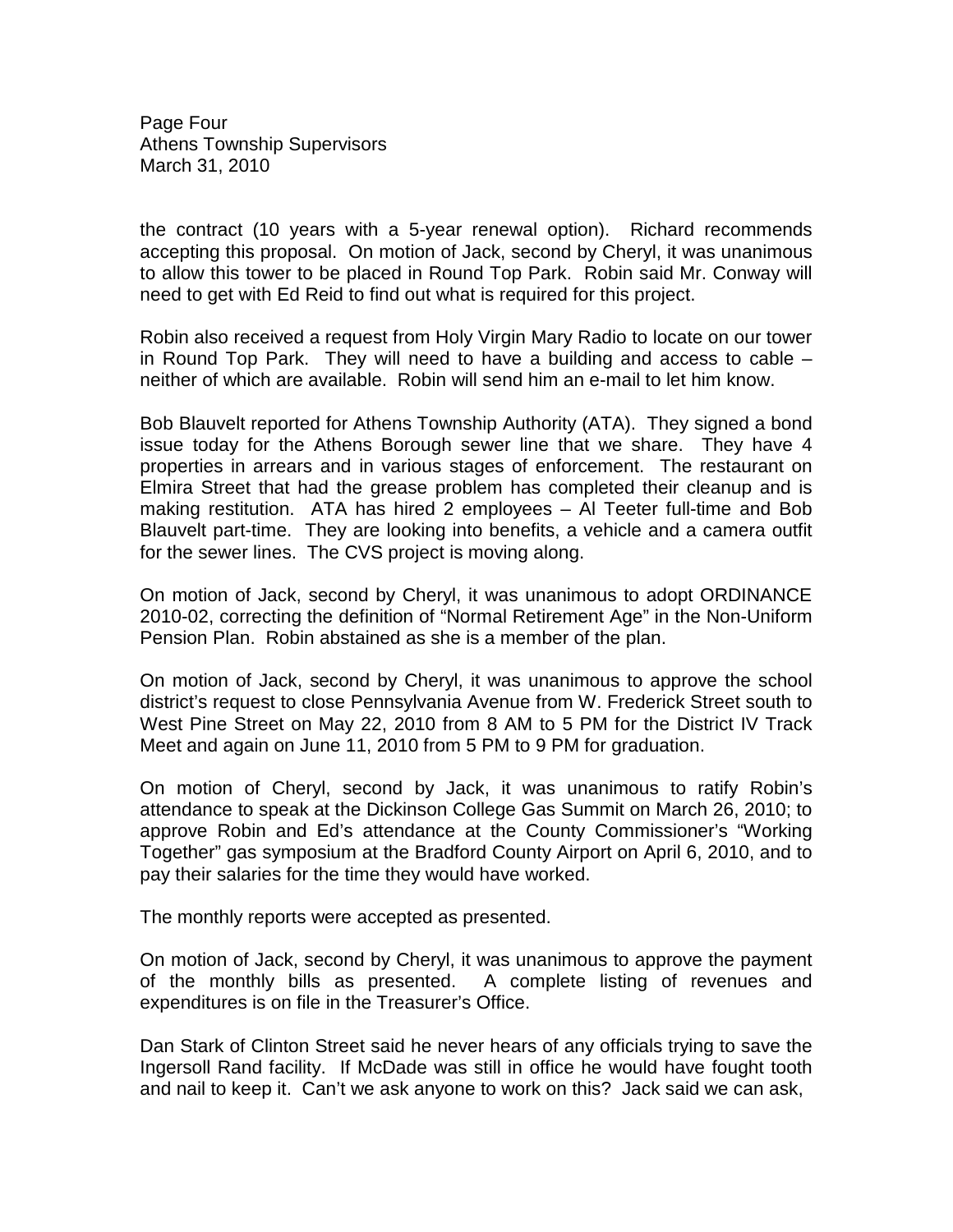Page Five Athens Township Supervisors March 31, 2010

but we wouldn't have any clout with a private corporation. He has heard that Chesapeake might go in there. He hates to see the IR go, but he thinks Athens Borough needs to take the lead on that.

John Baggerly said he has a heavy steel post in his yard that was put there by someone working on Road C. He has a problem mowing around it. Robin will get in touch with Max about it.

Correspondence/Information was as listed in the meeting agenda.

Vice Chairman Fay took the Board into executive session at 8:05 PM for personnel and litigation matters. The regular meeting reconvened at 8:43 PM.

There being no further business, on motion of Robin, second by Cheryl, it was unanimous to adjourn the meeting at 8:44 PM.

Respectfully submitted,

 Robin L. Smith **Secretary**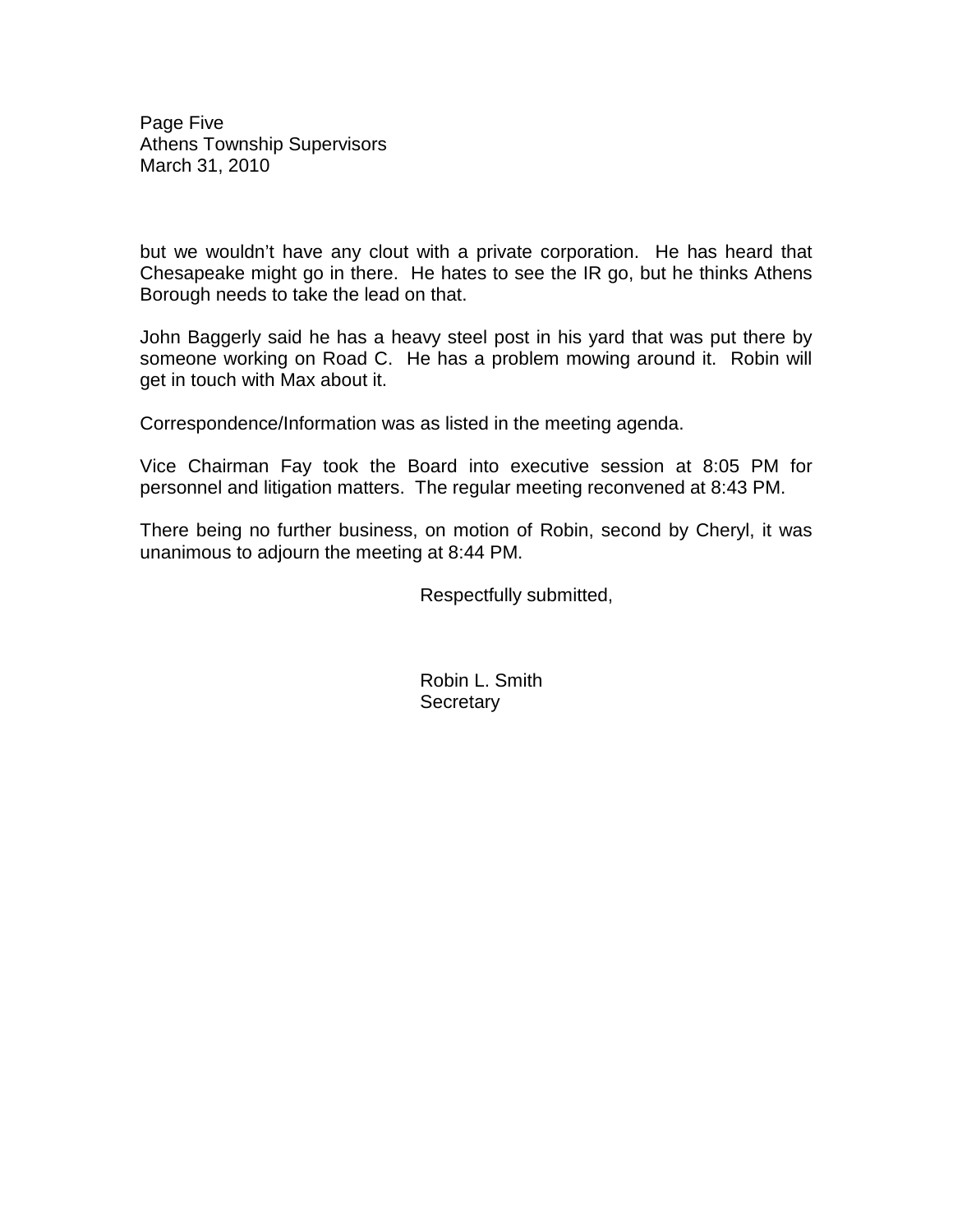# ATHENS TOWNSHIP SUPERVISORS April 14, 2010 12:00 noon

Chairman Ronald Reagan called the meeting to order at 12:00 noon. Supervisors also present were Jack Walter, Maurice Fay, Cheryl Wood-Walter and Robin Smith. Park Commission members present were Richard Bean, Meade Murtland, Cathy Eccker and Dave Hafer. Ray Brobst and Randy Harford were attending for the Public Works Dept.

Voice of the Residents: None

Ron turned the meeting over to Richard Bean to discuss road and parking lot conditions in Round Top Park. Richard said he won't be able to open the park on May  $15<sup>th</sup>$  if the roads and lots are not repaired. He said he spoke with Ray about it and Ray said they would do the park after they finish Erin Road.

Ray said next week he will be doing the park road. They will 'tar and chip' it, and also finish the parking lots. Richard asked Ray if they would take out the stone by #5 and seed that area where he didn't want a parking lot. Meade said it is the one right by the curve where it was always wet. Randy asked if they didn't want it to be dry and Richard said he just wants it to be like it was. Randy said he'll be glad to dig it all out and make it wet again. Richard also said they had built up the parking lot by pavilions  $7 \& 8$ , and he didn't want that. He just wanted a layer of crushed stone on it. Randy said they can take it all out, too. Discussion was held. Ron said the Parks Commission should get with the Public Works guys next week when they're in the park so they can show Ray what it is they would like done.

Randy said we have a communication problem. The way to do it is, if you want something done, put it in writing so they know what to do. Richard said when they walked the park and marked things in white, he thought they understood what needed to be done. Cheryl said the parking lot at  $7 \& 8$  is too high. Meade agreed, saying people will fall and you wouldn't be able to use a wheelchair there. There is too much material. They just wanted a top on it.

Ray said they will be up there next week, so the parks people can come up any time. Ray said they will be grinding the road and chipping it. Robin asked if the grinding would be part of the mile of pavement he is planning for this season. Ray said no – we will be grinding the park road ourselves.

Randy said the road needs ditch work. Ray also said the road hasn't been done in so long it's very brittle and broke up easily. Meade said he was surprised at how badly it had broken up. Randy said you need a new surface and the way to have it right is to tear up what's there and put a smooth top on it. Every bump you have makes another bump.

Ron said his biggest concern is whether or not we will be able to open the park on May  $15<sup>th</sup>$ . Richard said we have pavilions rented for the  $15<sup>th</sup>$ . Randy asked if there is enough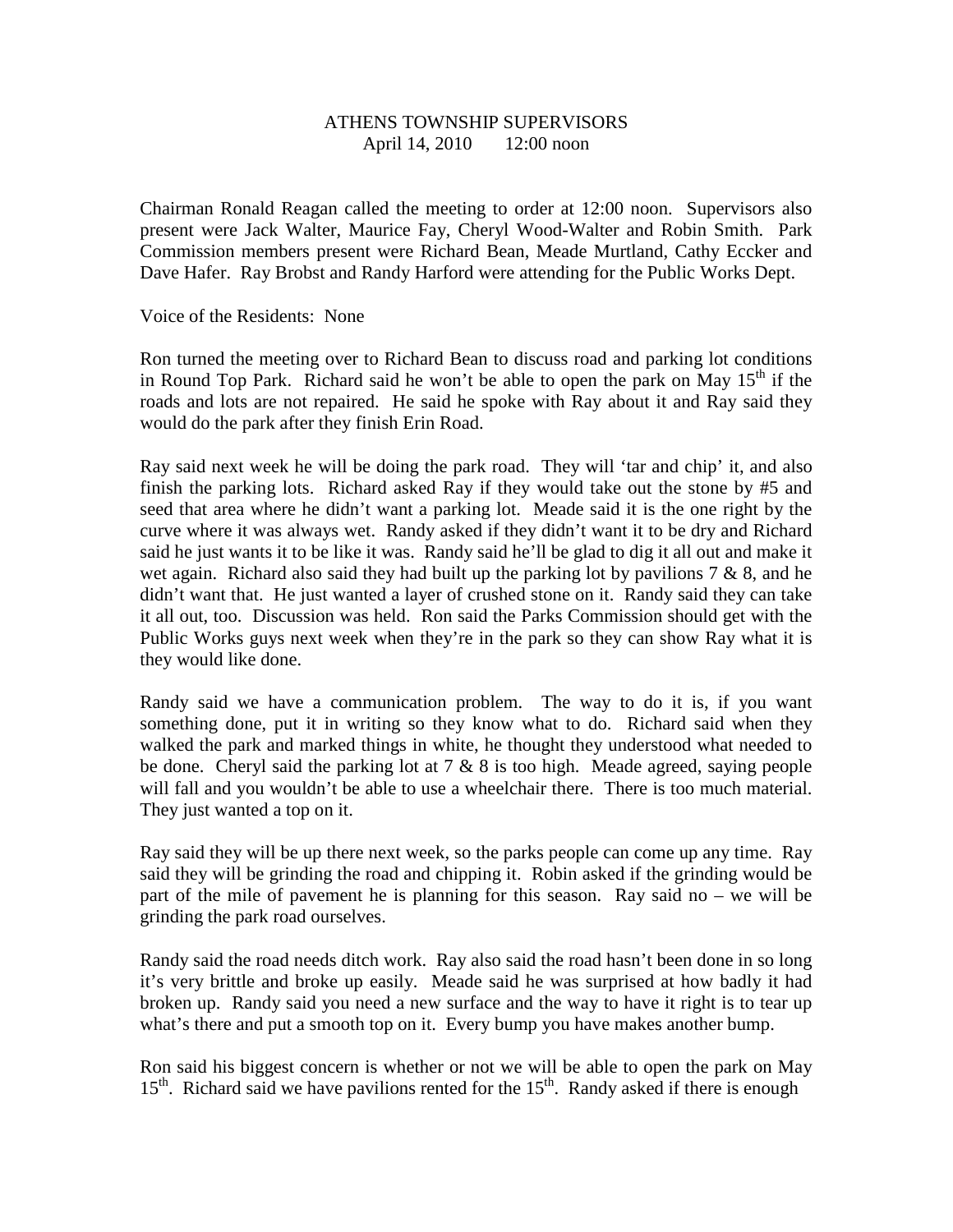Page Two Athens Township Supervisors April 14, 2010

parking up there. Richard said there probably needs to be more, but there's not really any place to put it. Ray asked if Richard wants the lots to be 'tarred and chipped' as well. Richard said since you're up there, you might as well.

Richard asked Ray if they could please get the mud off the ramp at Tozer's Landing and they will do that. Richard said we need to get Tozer's Landing Road repaired by Chesapeake. They have also encroached on our lawn 6-8 feet on each side and that needs to be addressed. Robin will have Ed go out to take a look and then contact Chesapeake.

Ron asked if there was anything else and there was not. Ray said they would do the park road rain or shine and it will be done by May  $15<sup>th</sup>$ .

Cheryl left at 12:25 PM to return to work.

Discussion was held as to whether or not we would bid calcium and CRS-2 emulsion or if we would purchase it off state contract. It was determined we will not have time to bid because Ray wants to start May  $1<sup>st</sup>$ . Robin asked how much we will be getting for the road work we have planned and Ray said to just get the same amount as last year. Robin said last year we were WAY over budget, so we don't want to get too much this year. Ray will figure the amounts we will need and will get copies of the state contract from Mike Spolar at Vestal Asphalt. Ray said they will have to wait until Robin gets them the stone, and she said we will be opening bids at our April  $28<sup>th</sup>$  meeting.

Randy said the problem with the bidding process is we can't get what we want and we get dirty material. Robin said it's really the opposite, because when we bid, we can specify exactly what we want, and what terms we wish to assign. Randy said we bid stone a few years ago and we got dirty stone. Robin said we bid the stone specifically to be washed and clean, so if it's not – return it.

On motion of Robin, second by Maurice, it was unanimous to purchase our liquid calcium chloride and our CRS-2 emulsion from the respective COSTARS contracts.

Robin received a call from the warden about our application for inmates to work for the months of May through July. The warden said they will only be able to supply a crew 1 week per month, and we would have to pick our weeks now. Discussion was held. Robin was asked to call the warden and ask if we can get them for the month of May, and if not, withdraw our application. If inmates are not available, on motion of Maurice, second by Jack, it was unanimous to have Robin advertise for 2 part time miscellaneous road maintenance workers to work 40 hours per week at \$8.00/hour for the months of May and June. Robin will set up interviews for Monday, April 26, 2010 beginning at 8 AM. Jack and Ray will interview. Maurice asked when we have to mow for PENNDOT,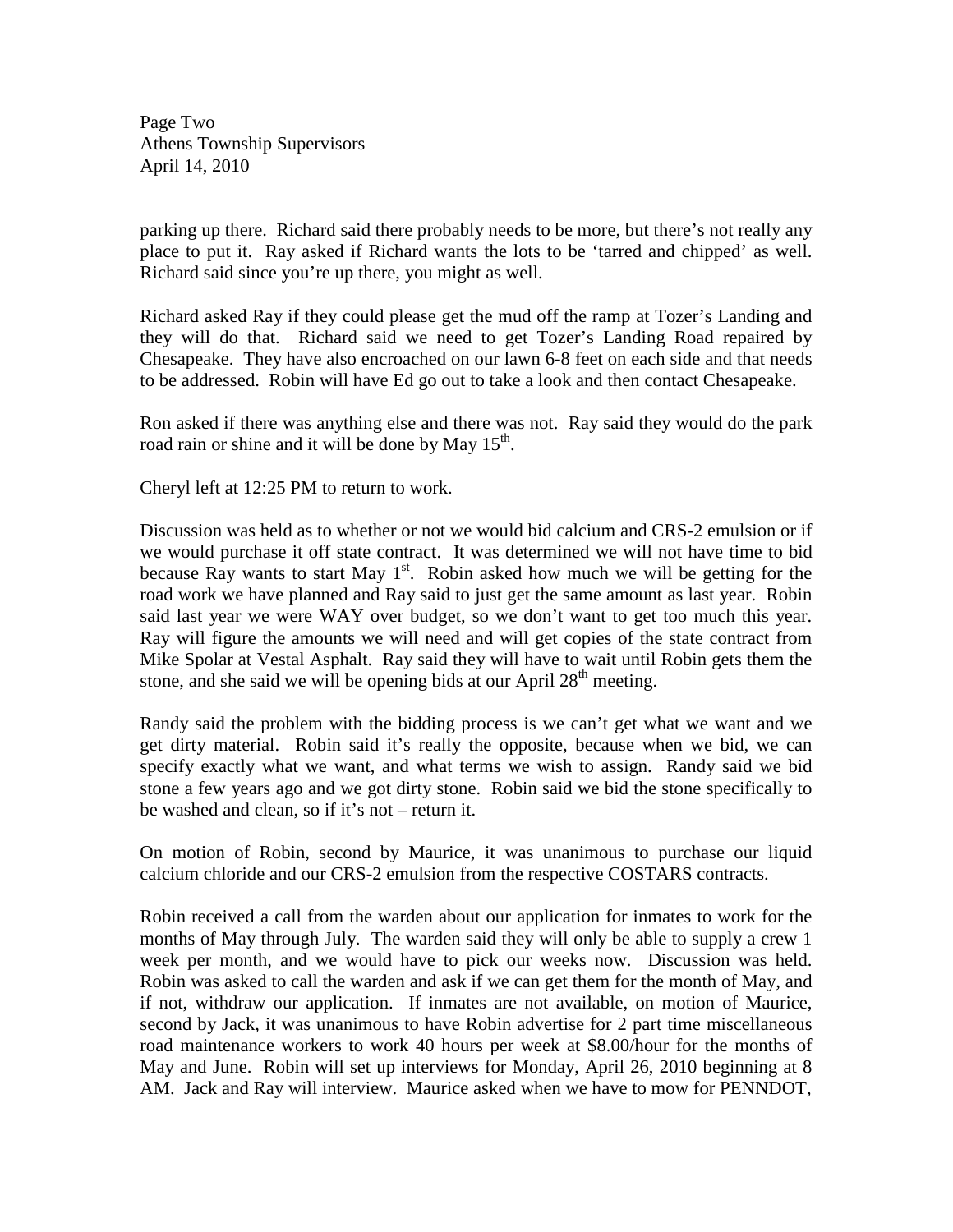Page Three Athens Township Supervisors April 14, 2010

and Ray said Memorial Day and Labor Day weeks. Maurice also wanted to know when we have to do the track loader work for PENNDOT and Ray didn't know. Ron asked if the track loader is in good enough shape to do this for PENNDOT, and what happens if it breaks down? Robin said we would have to lease one because we can't hold up their project. Ray said he hopes the back sprockets hold up because they're bad. Ron told Ray to get a price on what it would cost to get the sprockets replaced. Robin suggested we think about amending the agility agreement if they are really that bad.

Randy said we are making a lot of motions in this meeting but we never made a motion about what needs to be done in the park. Robin said that's because we're not sure what it is yet. Richard didn't want what was done up there. Ron said this was a one-in-a-million situation where things didn't go well, but we'll work through it.

Ray asked if we are responsible to replace/repair private lane signs. Robin said the landowner is responsible, unless we have a cross-sign for our public street – then we would put the post back up.

Ron asked how Ray is going to get the entire road work list done this year? Ray said they'll get it done.

Ron asked about the repair of Erin Road. He questioned why we're tearing out geotextile work that was done 5 years or so ago, when it should have lasted a lot longer. Jack Walter said we never put geotextile on that road. Robin said we did. Jack questioned that, and Ray said we did, adding the reason it didn't last was because it was supposed to have a foot of gravel over the geotextile and Jack Belles only put 3-4" on it. Ron asked if it was a compacted foot of gravel and Ray said that's what it should have been. He said Jack Belles swore he put 1 foot of gravel over it. Ray added they have to take pride in their work. Ron said Ray needs to jump the guys when they don't do things properly.

Ray presented a quote for a new backhoe from Monroe Tractor. He said they are on state contract. We just replaced the torque converter for the third time on our backhoe. It's 10 years old. If the transmission goes, we're in big trouble. Randy said we could keep the one we have, but we won't get the trade-in offer of \$18,500 if we keep it. John Wilkinson was in attendance and said the costs to repair this backhoe could be astronomical. He thinks the new one sounds like the way to go. Robin asked why we're looking at another Case machine if we've had so much trouble with this one. Discussion was held. Ron told Ray to see if Monroe Tractor will come to our meeting on the  $28<sup>th</sup>$ . Robin said we will need a copy of the state contract before we can take any action.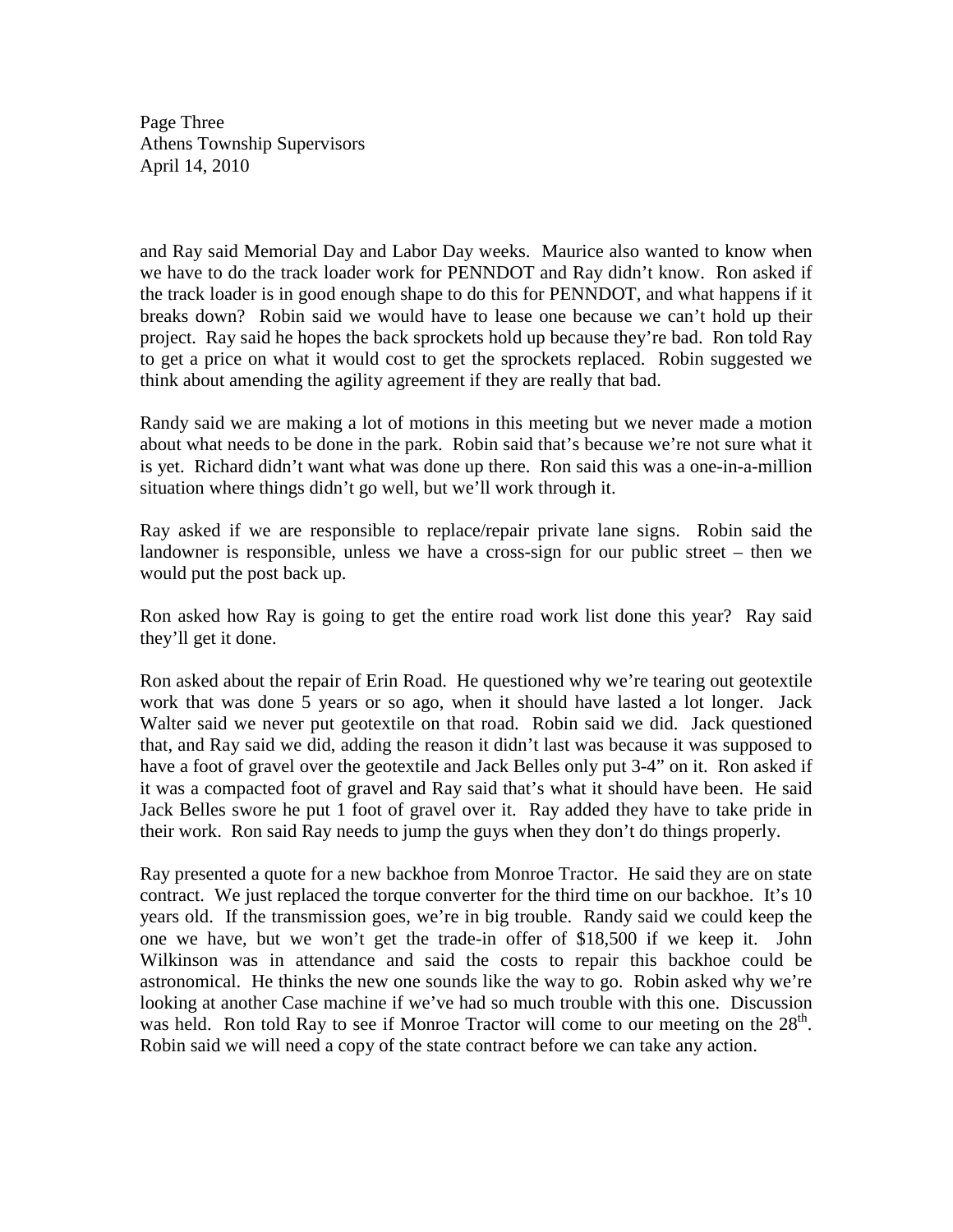Page Four Athens Township Supervisors April 14, 2010

On motion of Jack, second by Maurice, it was unanimous to approve, sign and execute the Dirt and Gravel Road Program contract for Brown Road. Ron will sign the contract.

On motion of Ron, second by Maurice, it was unanimous to ratify Robin's signature on the DEP postcard mailer for the Nomac Housing and Training Facility.

Ray said he is looking at getting a special blade for the grader that he thinks is about \$3,000. Robin asked if we have money in the budget for this. Ray said he will check. Ron asked if our grader can handle this blade and Ray said yes.

Chairman Reagan took the Board into executive session at 1:10 PM for personnel. The regular meeting reconvened at 1:15 PM.

There being no further business, on motion of Ron, second by Jack, it was unanimous to adjourn the meeting at 1:16 PM.

Respectfully submitted,

 Robin L. Smith Secretary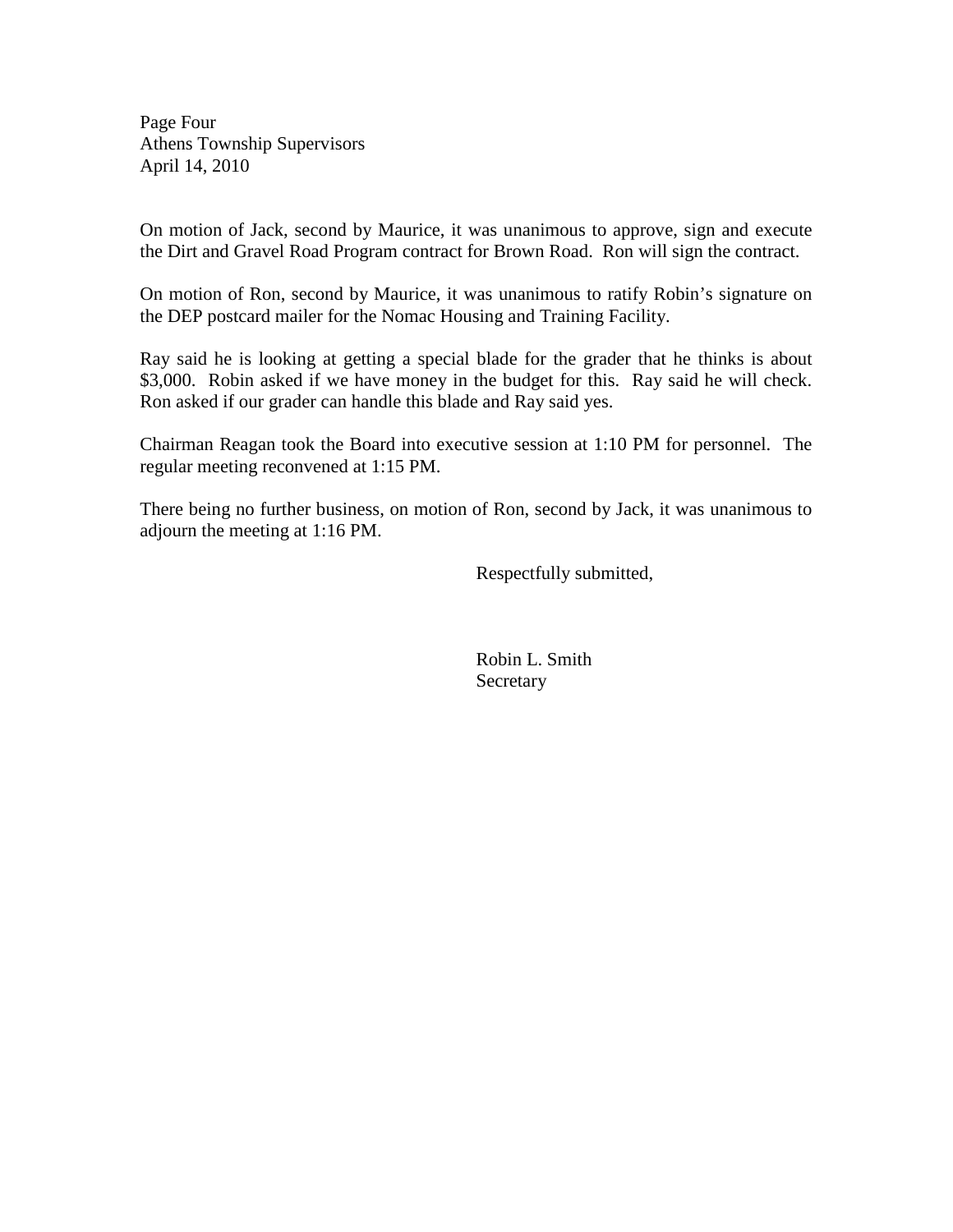#### ATHENS TOWNSHIP SUPERVISORS April 28, 2010 7:00 PM

Vice Chairman, Maurice Fay, called the meeting to order at 7:04 PM. Supervisors Jack Walter and Robin Smith were in attendance, as was Attorney John Thompson.

Voice of the Residents:

 Ed Campbell of Wildwood Road asked what the status is of the repair of the Thomas Avenue bridge. Robin said the bridge repair is scheduled to begin on May  $10<sup>th</sup>$ . Ed said work on the Milltown bridge is scheduled to begin on June  $7<sup>th</sup>$ , and he asked if our bridge will be done by then. Robin said she thought the last time we repaired our bridge, it only took 2 weeks. Ray Brobst said that's what he remembers as well, so we should be in good shape.

Ron Reagan and Cheryl Wood-Walter arrived.

On motion of Jack, second by Maurice, it was unanimous to approve the minutes of March 31 and April 14, 2010. Ron Reagan abstained from the March 31, 2010 minutes because he was not in attendance.

Chairman Reagan called for the opening of the bids for aggregate (3000 tons of Type 6S antiskid delivered; 600 tons of AASHTO #8 delivered/picked up), which were as follows:

|                            | Antiskid   |            | $#8$ delivered $#8$ picked up |
|----------------------------|------------|------------|-------------------------------|
| Porter's Sand and Gravel   | \$7.98/ton | \$9.35/ton | \$7.40/ton                    |
| <b>State Aggregates</b>    | 9.88/ton   | 11.16/ton  | 8.78/ton                      |
| Dalrymple Gravel           | (no bid)   | 16.00/ton  | 9.50/ton                      |
| FS Lopke Contracting, Inc. | 12.50/ton  | 13.00/ton  | 8.75/ton                      |

On motion of Jack, second by Maurice, it was unanimous to accept the bid of Porter's for these materials.

Ray Brobst said the road is progressing on Round Top. He thinks they can finish in 2 weeks. He said they may not get the chipping done before the  $15<sup>th</sup>$  because it's so wet. He said they'll take care of the dust by putting calcium on it, and should chip it in August. Robin asked if it will take until August for it to be dry enough to chip? Ray said the clay takes a long time to dry. Ray asked Richard if that would be suitable for him and Richard said he doesn't like it, but what choice does he have. Richard asked if the other part (the removed parking area) is ready to seed and Ray said it was. He said the parking lots are done, too. Richard said he didn't realize they were going to work on Bobcat Road now, but that is looking good.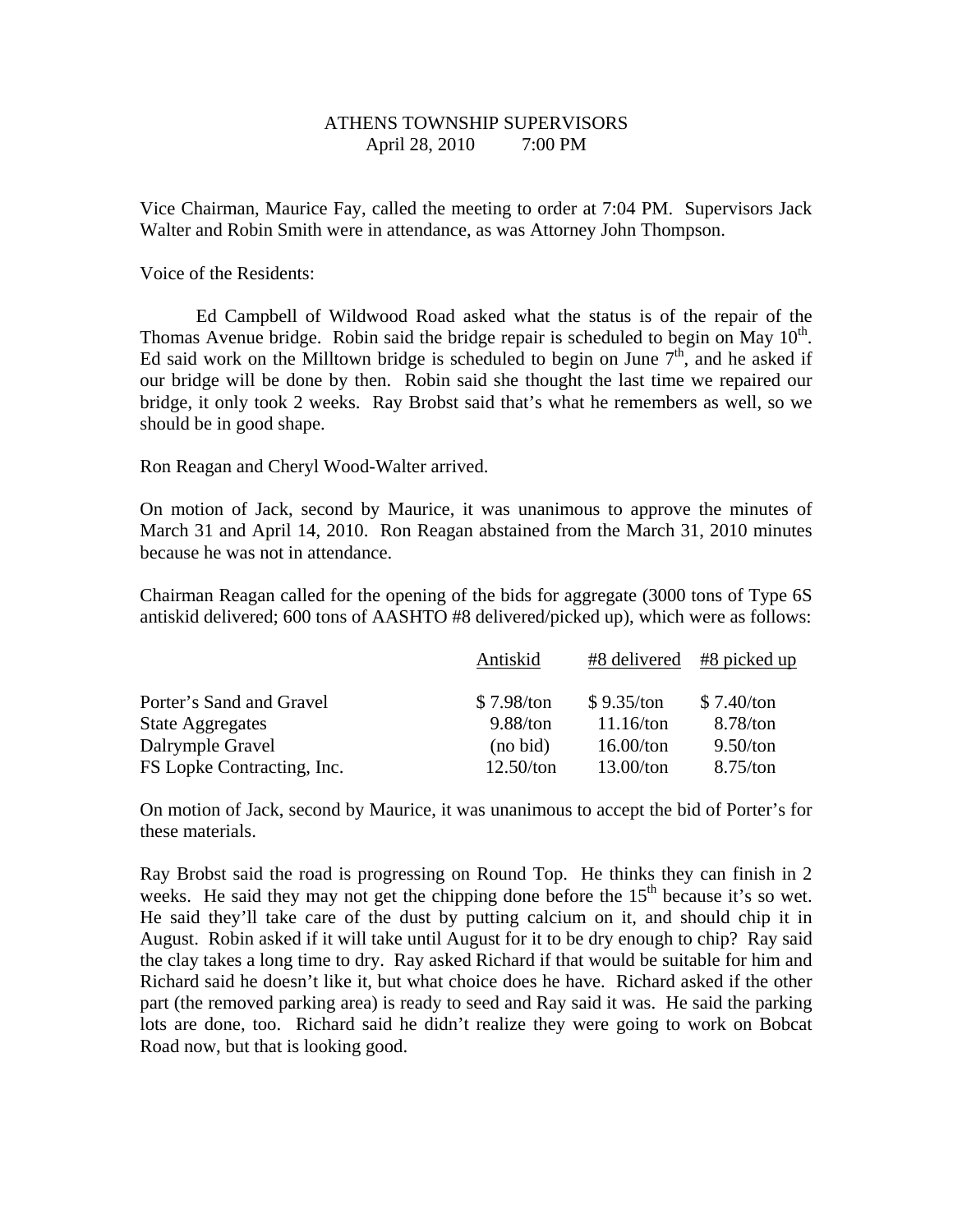Page Two Athens Township Supervisors April 28, 2010

Ray introduced Bob Stewart from Monroe Tractor to give us a proposal for a new backhoe. Bob said this would be a "lease", but we would own it at the end of the lease. He gave us figures for  $2 - 5$  years of payments. The warranty would be for 1 year on the entire machine, then an additional year for the engine and power train up to 2000 hours. It would be 2-3 months from order placement to delivery. Ray said Cleveland Bros. is bringing a Cat backhoe for him to demo in 2 weeks. Monroe's proposal is for a Case.

Ray asked if we could set up an account at PIBH for the public works guys to order their t-shirts and Robin will do that if they choose to get them there.

On motion of Jack, second by Maurice, it was unanimous to hire Cody Silkman and Mark Ellis as temporary road workers to begin on May  $10<sup>th</sup>$  and work through June, 40 hours per week, \$8.00 per hour.

Robin presented a letter from Terry Cockcroft concerning the parking in the "No Parking" zones at the intersection of Wolcott Hollow Road and Route 220. He said the signs are there but the enforcement is not. Robin added that our signs are just for "No Parking", and they need to be "No Parking, Stopping or Standing". She said trucks really can "stop" and "stand" legally, because the sign just prohibits parking. Discussion was held. On motion of Robin, second by Cheryl, it was unanimous to have Attorney Thompson draft an ordinance and advertise for our next meeting for No Parking, Stopping or Standing on Route 220 north to the limited access portion from Millard's Dairy Bar on the west and EMTA on the east. Robin will confirm this with PENNDOT.

Andy Watkins from Riverside Drive (arrived after Voice of the Residents) asked for the status of the Lori Beth Norton enforcement. John Thompson said we are at the point where he can get a hearing scheduled with the District Justice as soon as he can get him in – hopefully within the next 2 weeks. Andy then asked about the dumping of fill in the floodplain at the Cohen site. Robin said a Cease and Desist Order has been issued that no more fill be deposited on the site until the floodplain has been delineated by a surveyor. Fill will be able to be placed out of the floodplain, but may not be spread until the owner has an approved land development in place.

Tim Robinson of Sheshequin Road said in the last 2 floods, the water flowed differently and if this fill is allowed there, his field won't be able to drain. He added that if that is plugged up, Athens Borough will have more problems than he will. Robin said we have to go by the FIRM maps as to where the floodplain lies, and told him we only have jurisdiction over the floodplain for the placement of fill. Tim said the fill they're hauling has contaminated PVC pipe in it – why did we let that go in there? Robin said we couldn't do any type of enforcement on the property because DEP wouldn't let us. Cheryl said maybe DEP should be checking on what Campbell is doing. Ron read the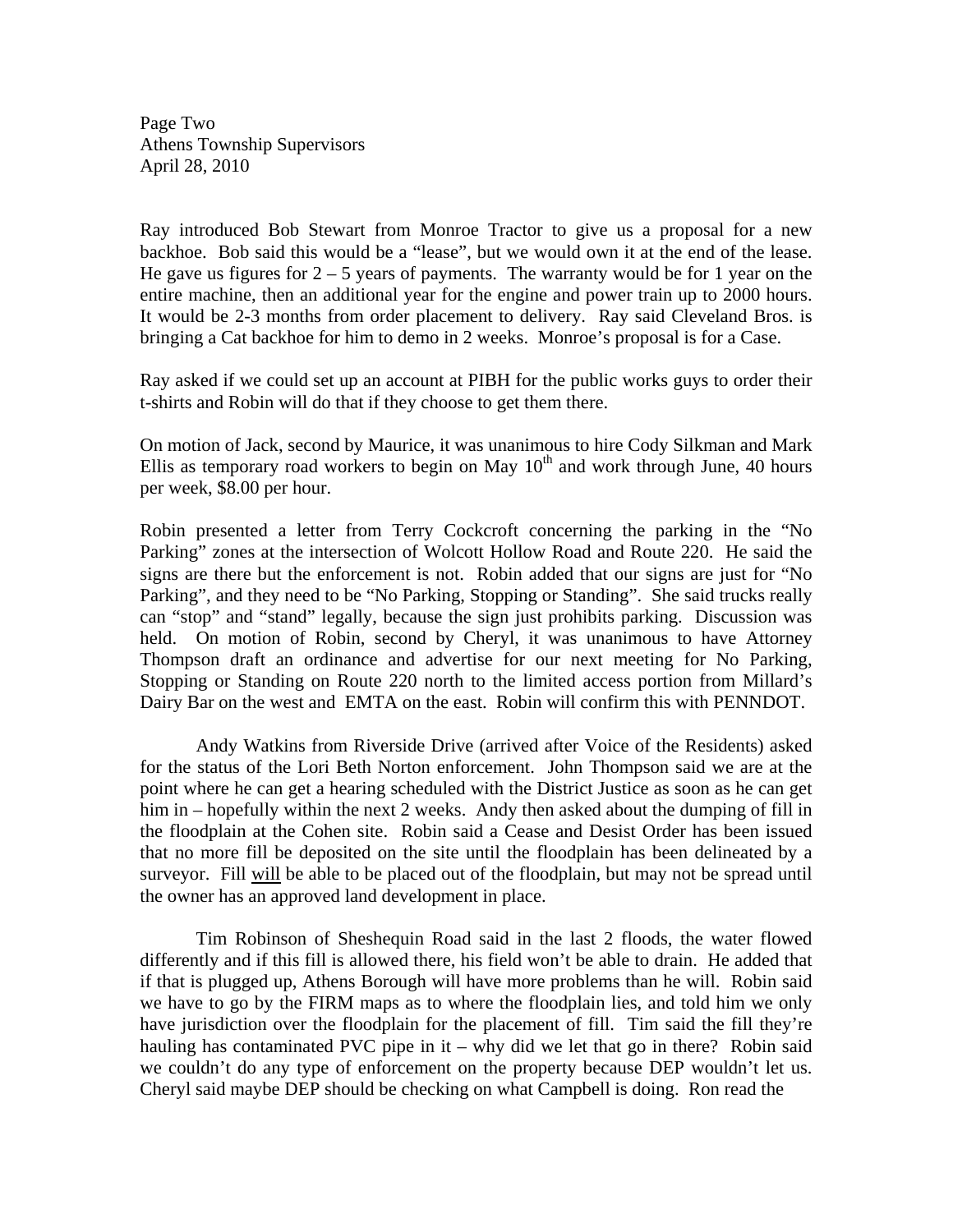Page Three Athens Township Supervisors April 28, 2010

comments on Ed's monthly report that the Cease and Desist is in place, and that there is ongoing communication with DEP, their attorney, our attorney and Campbell's attorney to resolve these issues.

Andy said no one enforces the "No Parking" in East Athens. Tim said it's at the Stensager's.

Clif Cheeks presented the Athens Area School District /District Administration Offices 2 lot subdivision on Lilley Avenue for review and approval. There were 9 minor deficiencies, but all have been resolved. Planning Commission recommends preliminary and final plan approval. Chairman Reagan recessed the regular meeting at 7:39 PM to hold a public hearing on this issue. Bob Blauvelt asked if there was going to be any difference with the sewer. Robin said we have an approval letter from the Authority. Bob questioned that, so Robin read the letter from Athens Township Authority stating there is capacity. There being no other comment, the regular meeting reconvened at 7:42 PM. On motion of Ron, second by Jack, it was unanimous to grant preliminary and final plan approval to this subdivision.

Clif then presented the Athens Area School District/District Administration Offices land development for review and approval. Clif said there were 8 minor deficiencies, all of which have been corrected. He said Planning Commission recommends preliminary plan approval. Chairman Reagan recessed the regular meeting at 7:45 PM to hold a public hearing on this issue. There being no adverse comment, on motion of Maurice, second by Ron, it was unanimous to grant preliminary approval to this land development and to sign the postcard mailer for the sewage module.

Next was the Nomac Housing and Training Facility land development located on Lamoka Road near the entrance to the Masco Plant. Clif said there were 7 deficiencies, all of which have been met with the exception of an approval letter from Athens Township Authority. They are also asking for two waivers. The first is a waiver for sidewalks on Lamoka Road. They will have sidewalks within their facility and do not feel it would be appropriate for sidewalks along a road with the heavy truck traffic that Lamoka Road experiences. The second waiver request is the requirement of financial security for the developer to finish the site prior to them using it. Clif explained that our ordinance requires financial security for the completion of a land development, or until as-builts have been received and a certificate of occupancy issued. Discussion was held. On motion of Robin, second by Jack, it was unanimous to grant the waiver for sidewalks and the waiver from the posting of financial security. Maurice asked that we take a roll-call vote. Mr. Walter: yes; Mr. Fay: yes; Mrs. Walter: yes; Mr. Reagan: yes; and Mrs. Smith: yes.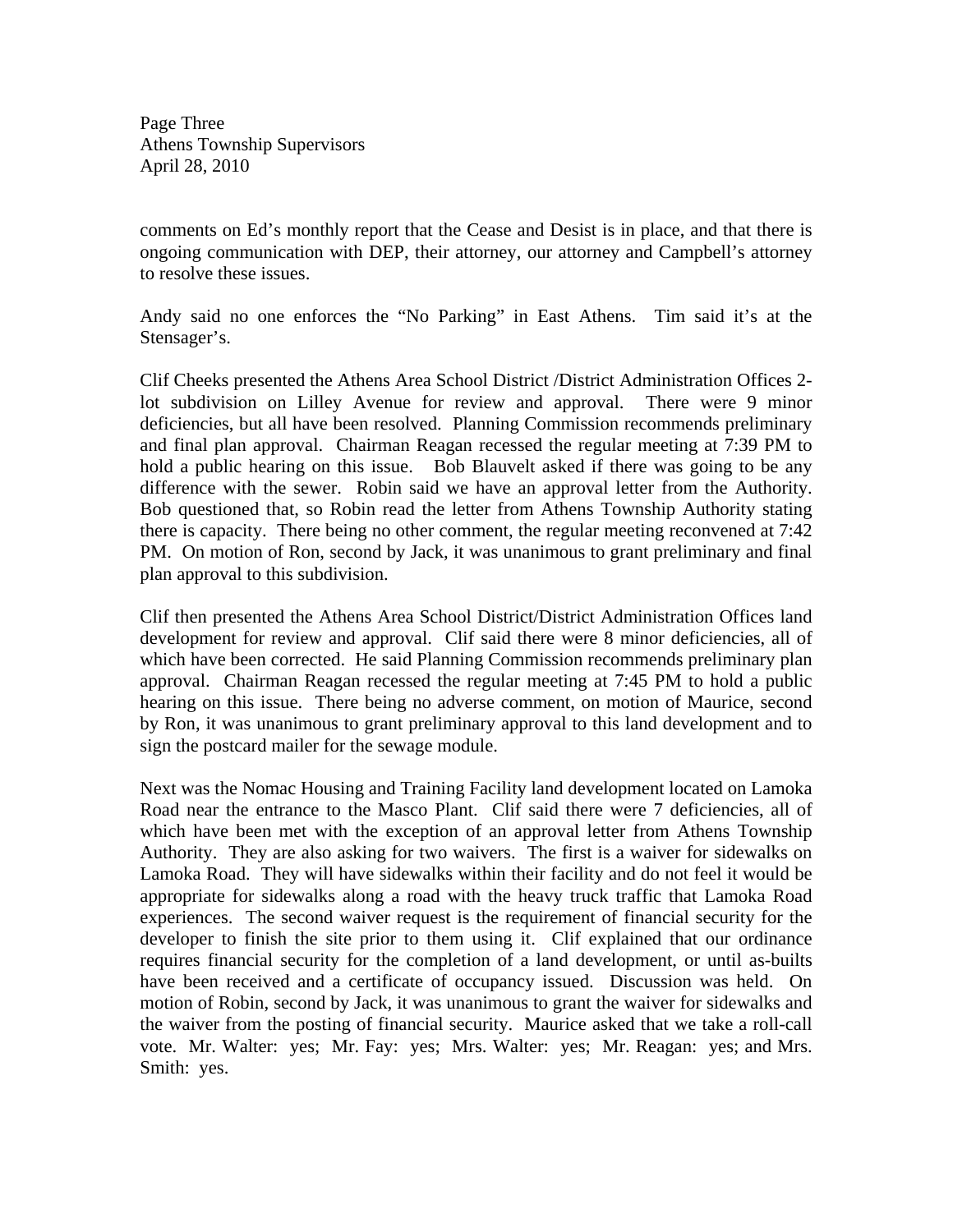Page Four Athens Township Supervisors April 28, 2010

Charles Boggs of Chesapeake asked us to clarify that there is only one remaining deficiency, and it was confirmed that the ATA letter was the only deficiency. Chairman Reagan recessed the regular meeting at 7:55 PM to hold a public hearing on this issue. John Wilkinson asked if they have received their waivers from DEP. Robin said she was unaware of any waivers, but did know they had received their NPDES permit from DEP. John said that was what he wanted to know. There being no other comment, the regular meeting reconvened at 7:58 PM. On motion of Robin, second by Maurice, it was unanimous to grant preliminary plan approval to this land development contingent upon receipt of the letter from ATA.

Robin said the annual Flood Summit is coming up on May  $7<sup>th</sup>$  at the Wysox Fire Hall and she would like permission for herself, Clif Cheeks, Marty Brennan and Ed Reid to go. The fee is \$20 per person. On motion of Maurice, second by Ron, it was unanimous to have anyone go from the township that is interested in attending, and to pay Robin and Ed's salaries for the time they would have worked.

Richard Bean was present for the Parks and Recreation Commission. He said the Valley Off Road Club was in and they will be doing a work bee up there. They discussed the fact that we didn't get the grants for the park. Jack Ryan will be going to Tina Pickett about the fact that we never seem to be funded. Richard said the Johnson Memorial Run will be held up there on July  $17<sup>th</sup>$  and the Dog Walk will be moved to August  $7<sup>th</sup>$ . Both events will be held in the morning. Brian Kunkle did not show up to present his proposal to hold a 50K ultra running event on July  $31<sup>st</sup>$ , so that will not be scheduled. We will be opening bids for the composting toilet for the Jim King Memorial Park at the May meeting. The highway department is working on the road repair and the parking lot repair, which will be completed by May  $15<sup>th</sup>$ . Barry and the highway department will fix the ruts on the trails, and replacement benches will be installed in the park. They still need a \$6500 grant for a feasibility study and cost estimate to enlarge the pond. Tom Conway from Industrial Electronics is moving forward with the permits and engineering required to place a new tower on Round Top. Ed will contact Chesapeake to have them repair Tozer's Landing Road. Public Works cleaned the boat ramp, and Richard asked Maurice if he would contact the fire company to wash the ramp. We also need to secure insurance from the school to cover them for their events they hold in the park, including senior projects.

Ron asked Ray how much he thought the backhoe repair would be and Ray said about \$3000.

Bob Blauvelt reported for the Athens Township Authority. Things are moving along with the CVS project. Of ATA's 4 delinquent accounts, one has been paid off and the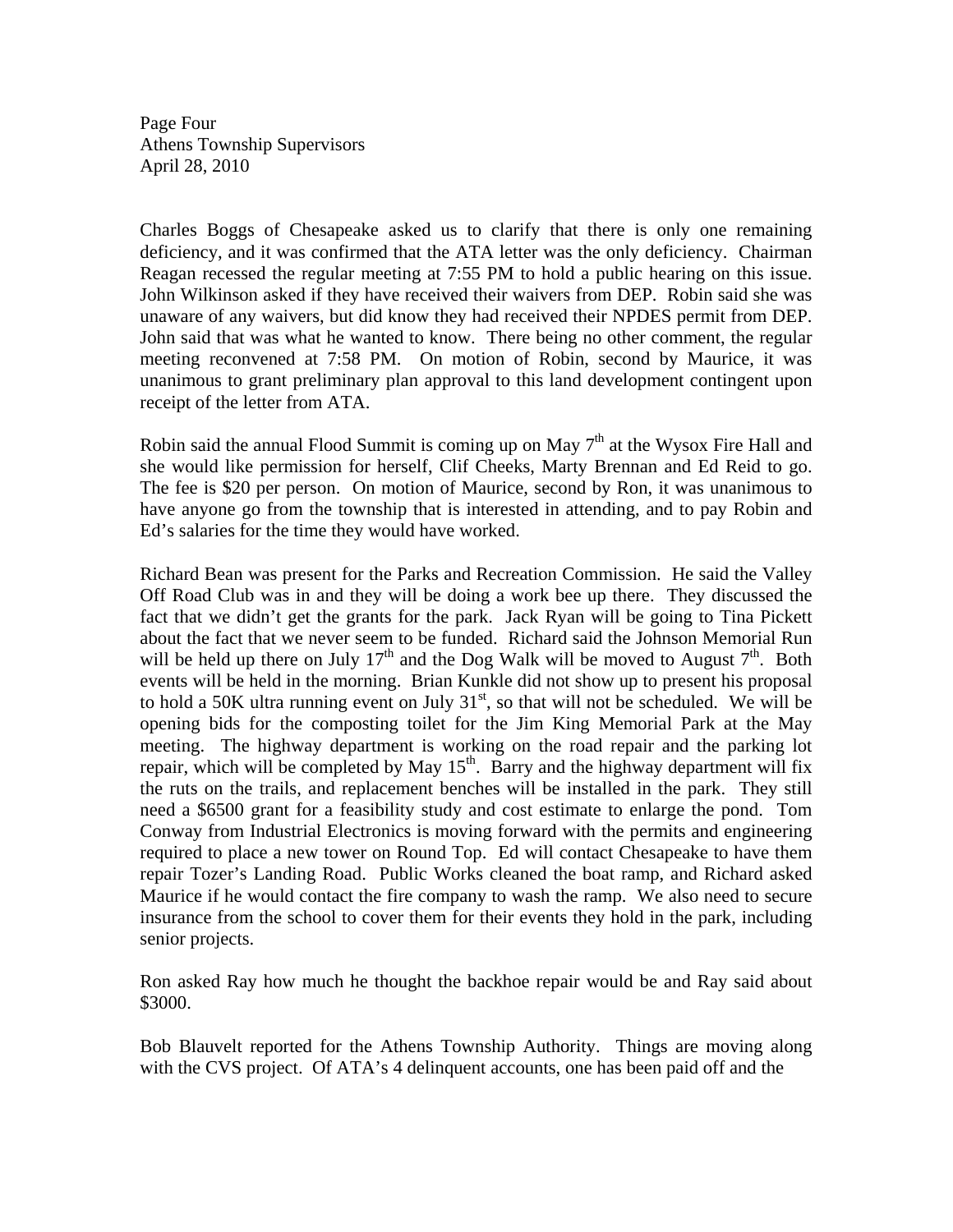Page Five Athens Township Supervisors April 28, 2010

other has made arrangements for payment. They have a new employee on-line who has been working for about 1 month now.

Chairman Reagan read the totals from the monthly reports. There was no fire report. On motion of Jack, second by Maurice, it was unanimous to accept the monthly reports as presented.

On motion of Jack, second by Maurice, it was unanimous to approve the payment of the monthly bills as presented. A complete listing of revenues and expenditures is on file in the Treasurer's office.

On motion of Robin, second by Jack, it was unanimous to ratify the grant submission and signatures for outfitting the new police vehicle.

Robin advised the Board that Ruth has been attending the EIT committee meetings in Towanda as our representative. Robin appreciated the fact that Ruth volunteered to be on the committee that will be drafting the Request For Proposals for collection of the Earned Income Tax. Since the weighted vote has been adopted for Bradford County, this will enable us to still be a part of the formation of this process. The remaining Correspondence/Information is as stated in the meeting agenda.

Chairman Reagan took the Board into executive session at 8:20 PM for personnel issues. The regular meeting reconvened at 9:35 PM.

On motion of Ron, second by Jack, it was unanimous to have Robin run an ad for an Assistant Zoning Officer, 20 hours per week, salary commensurate with experience. Robin will get with Ed as to what duties will be included in the job description.

On motion of Maurice, second by Ron, it was unanimous to have Attorney Thompson draft a policy and ordinance for our next meeting for drug/alcohol testing and background checks to be included in the hiring process.

There being no further business, on motion of Robin second by Cheryl, it was unanimous to adjourn the meeting at 9:42 PM.

Respectfully submitted,

 Robin L. Smith **Secretary**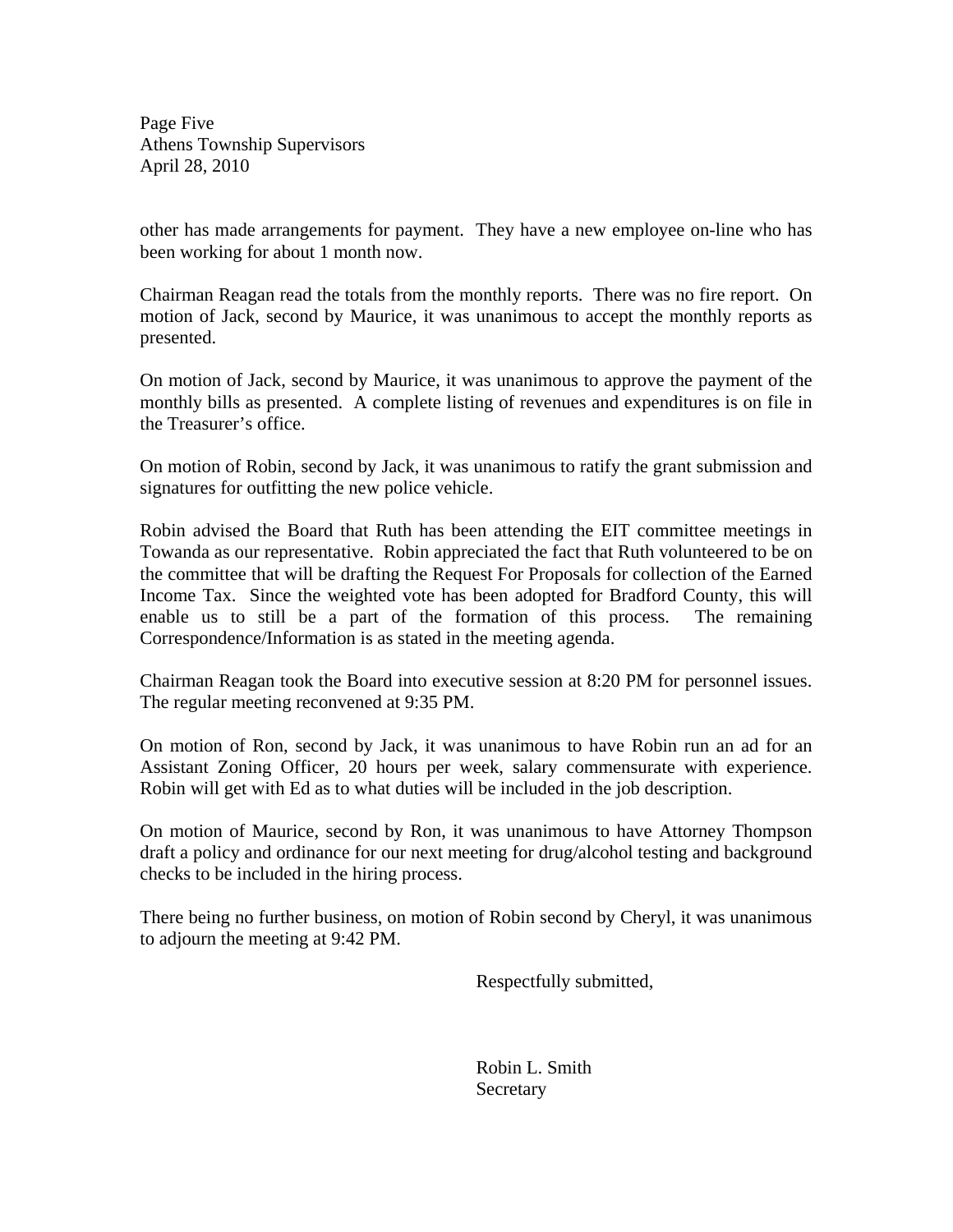# ATHENS TOWNSHIP SUPERVISORS May 20, 2010 7:00 PM

Chairman Ron Reagan called the meeting to order at 7:02 PM. Supervisors Robin Smith, Cheryl Wood-Walter and Maurice Fay were present, as was Attorney John Thompson. Jack Walter was absent.

Voice of the Residents: None

The residents of Brown Road had been invited to attend this meeting to discuss plans for the proposed upgrade to Brown Road through the Dirt and Gravel Road Program. Ron introduced the supervisors, our road foreman Ray Brobst, and Joe Quatrini of the Bradford County Conservation District (BCCD). Joe explained the program to those in attendance. Robin distributed copies of the sketch plan for the project.

Ray asked Nick Ball if they would be able to place/relocate a pipe in his farm driveway to get water to the existing diversion swale. Nick was agreeable to that.

Kathy Heckman said they were concerned about their new septic system being compromised. She said Lynn Bucholtz of Bradford County Sanitation Committee did the permit work for their system and he would be able to meet with us to discuss the system.

Discussion was held as to how much we plan to widen the road. Ray said he would like to see the road at 18 feet. Ron said we don't have enough room to do that.

Robin asked if we would have to pay to move the electric poles on the south side of the road. John thinks Penelec would have to move them at their cost, but he would have to check on that to be sure. Someone suggested leaving the poles in the ditch. Robin has an issue with poles being in the ditch – they will be an obstruction.

Ray asked the Heckmans if they have a problem with us taking down their shed and Kathy said yes. They asked if they would be compensated for the shed. John Thompson asked if it was in our right-or-way (ROW) and it is. Nick Ball said the road was there when the shed was built, so the shed does not predate the road. Robin said we had the road and our ROW surveyed so the road will be somewhere between the stakes.

Ron asked what if we don't do anything to the road – what if we just leave it as it is? The road seems in good shape. Robin said the road is not so much the issue – it's the water and ditch problems. Ron asked if the rock-lined ditch will slow the water flow enough. Joe said it will, and will keep the erosion out of the pipe.

Cindy Davis and her family were in attendance and were concerned that the ROW stake will take most of her driveway. Robin said just because the stake is there doesn't mean we will be taking that entire area.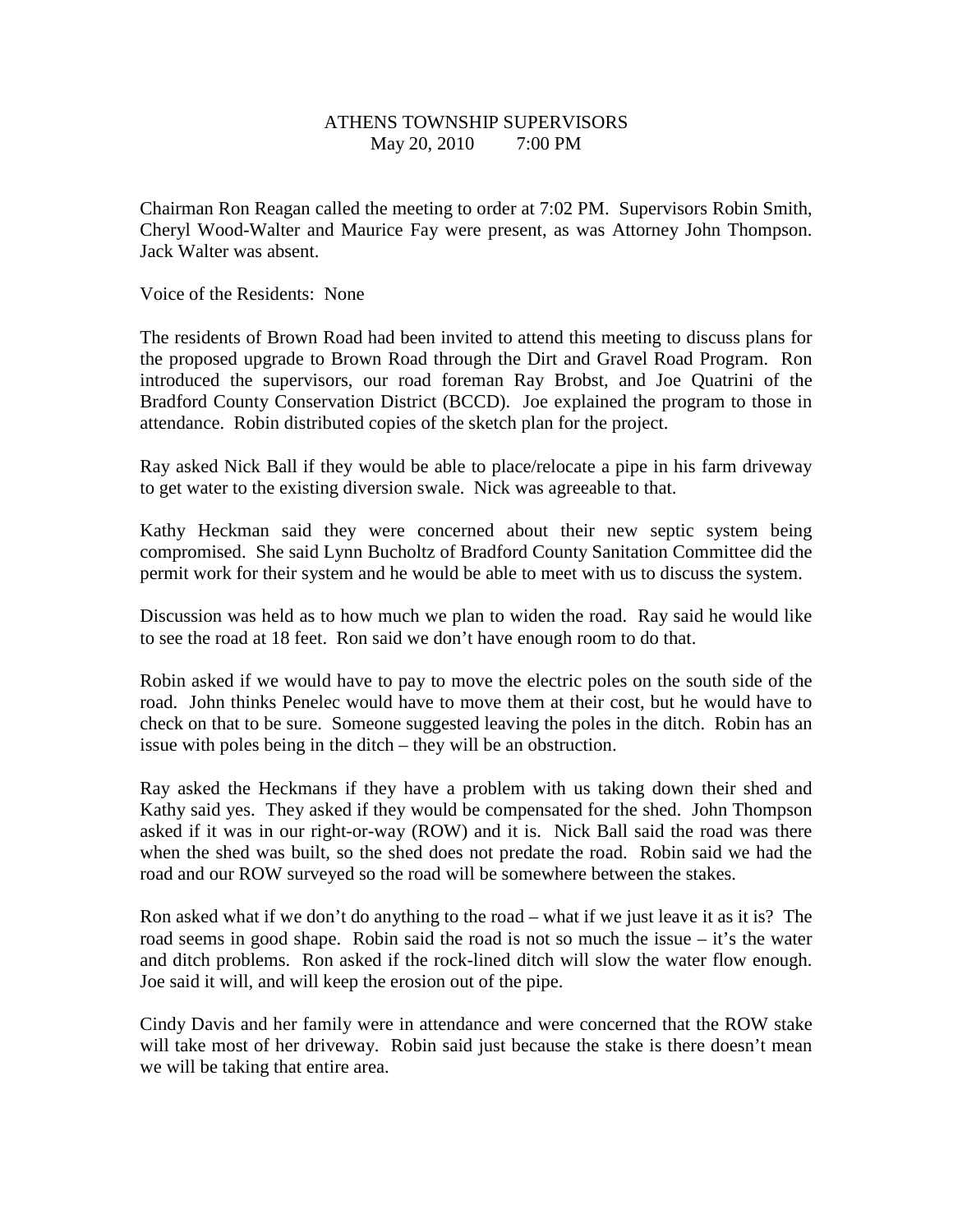Page Two Athens Township Supervisors May 20, 2010

Rick Heckman continued by saying we would be taking his septic system. Robin said "Did we say we were going to take your septic system??? NO." Maurice said we have a terrible drainage problem on Brown Road. We are trying to fix it with the least amount of invasion.

Nick Ball said he's lived there a long time. He can't back out of his driveway because the ditches are right there. Maurice said he would like to see if we could pick up 4 to 6 feet of road width by acquiring more land on the south side of the road in the area of Aqua Pennsylvania and Florence Guiles' land. Joe said we might be able to move the road in that direction, but then we would encroach even further on the shed and septic system at Heckman's. Robin said we would have to pay to acquire additional ROW and we don't have money for that. She added we would need to go through the negotiation process to acquire the land, and then go through the subdivision process, which would take a minimum of two months. Joe said October  $31<sup>st</sup>$  would be the cut-off date for construction. Robin said we may not be able to do the project this year if that was the case.

Robin asked if the north side with the straw mat would need to be wider as well. Joe said he didn't believe we would have to take much on that side up top. Robin asked if we could bore under the shed and they thought there would be more chance of the pipe being plugged. Ron asked if we would be better off hiring an engineer. Joe said all their designs have an engineer's stamp.

John will find out if the electric company will move the poles at their cost. Ray will get with Lynn Buckholtz to meet with him at Heckman's to discuss the septic system encroachment. Joe and Ray will mark the site of the proposed road and ditch location so the residents will be able to see where the cartway may be located. We will have another meeting on Thursday, June  $3<sup>rd</sup>$  at 7 PM with all the residents.

John Wilkinson asked if we bought a new backhoe. We have not. We will have a CAT backhoe to test next week. He then asked if there will be a new water pumping station at Cohen's and the answer was no. Robin asked if he meant Robinson's and he said yes. Robin said that approval is still valid, so that may happen. John then asked for an update on Lori Beth Norton. John Thompson told him they had an informal hearing at Mike Shaw's office and Mike gave her "a good dressing-down". He gave her an additional 30 days, after which time the fine will be imposed. Ed Reid is drafting a list of issues that need to be taken care of by the end of the 30 days.

Chairman Reagan took the Board into executive session for personnel issues at 8:37 PM. The regular meeting reconvened at 9:41 PM.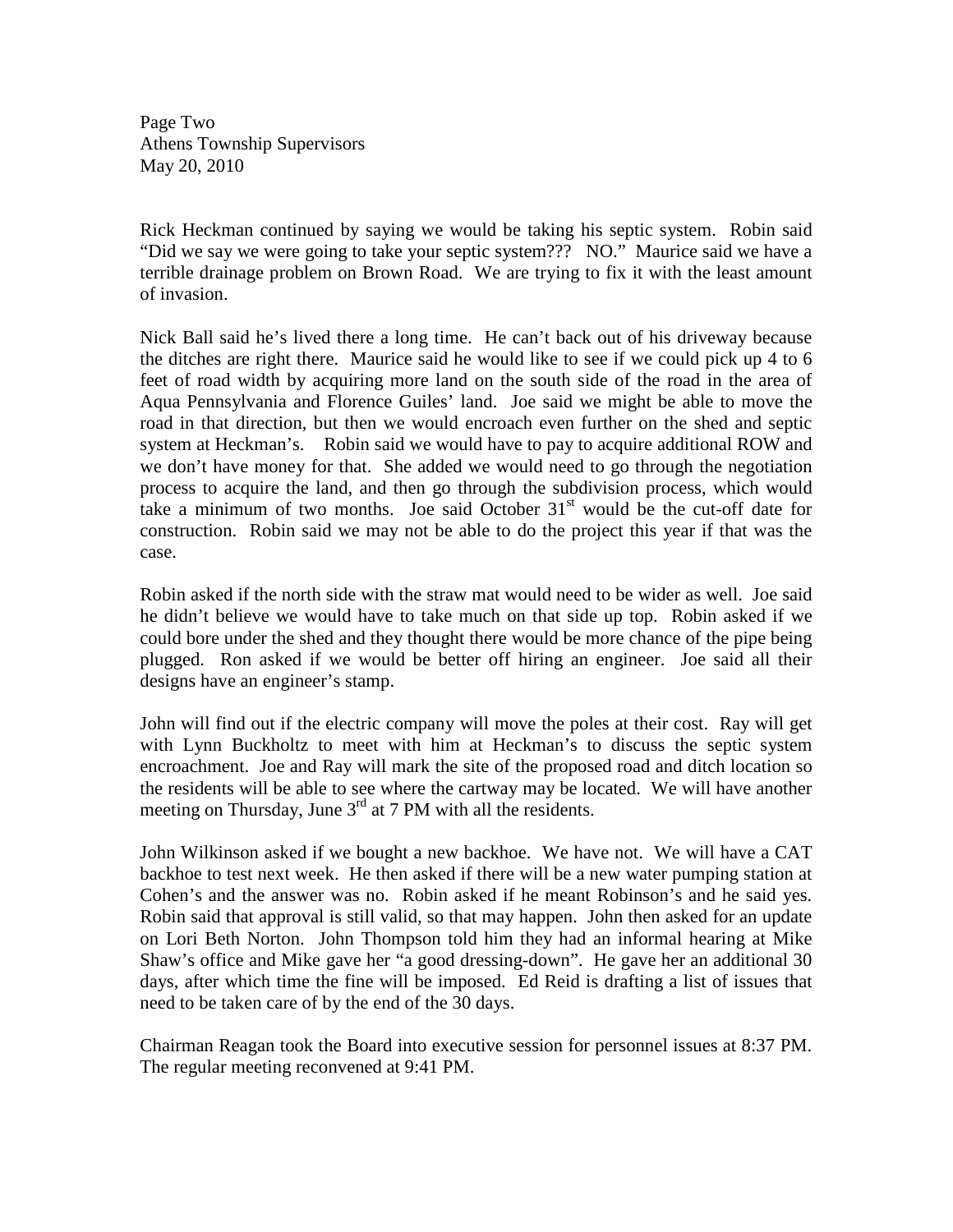Page Three Athens Township Supervisors May 20, 2010

On motion of Robin, second by Cheryl, it was unanimous to have Robin send a memo to all departments that there will be no job shadowing allowed in our workplace.

Robin explained that our \$60,000 grant for Road C expires on June  $30<sup>th</sup>$  and we have to close the grant out by that date. This is the grant that was used as our "matching funds" for the ARC monies. We have a remaining balance of \$2,548.76 that would normally be delegated as our administrative costs, but because our agreement did not include the administrative costs in writing, the money must be returned with the grant close-out report. On motion of Robin, second by Maurice, it was unanimous to send our check for \$2,548.76 with the close-out report, made payable to PA Department of Community and Economic Development.

There being no further business, on motion of Robin, second by Maurice, it was unanimous to adjourn the meeting at 9:45 PM.

Respectfully submitted,

 Robin L. Smith **Secretary**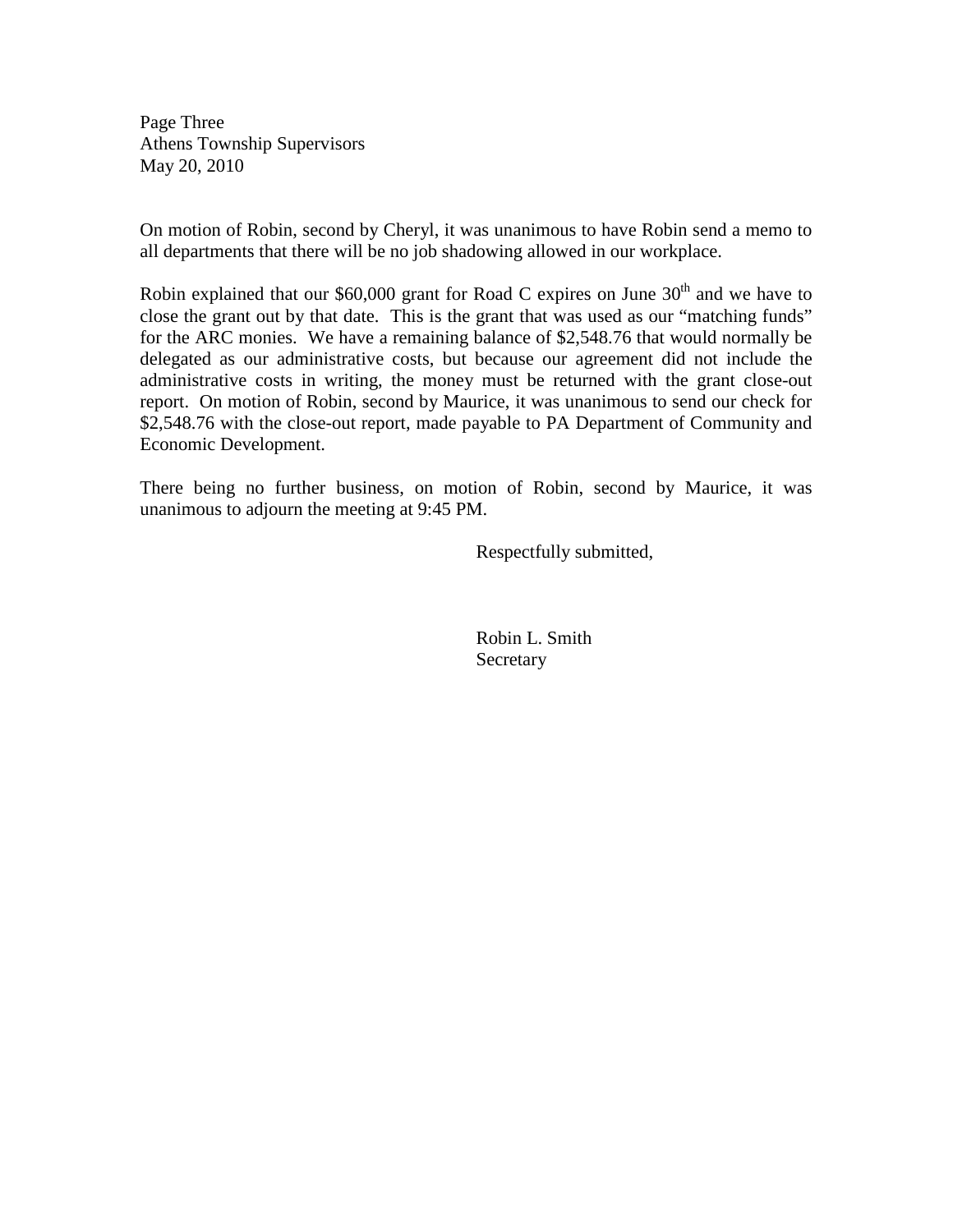# ATHENS TOWNSHIP SUPERVISORS May 26, 2010 7:00 PM

Vice Chairman Maurice Fay called the meeting to order at 7:07 PM. Supervisors Jack Walter, Cheryl Wood-Walter and Robin Smith were present as was Attorney John Thompson. (Chairman Ronald Reagan arrived at 7:12 PM).

Robin only received one bid for the solar-powered composting toilet to be installed at the Jim King Memorial Park in East Athens. The bid was from Bio-Sun Systems, Inc. and was opened at this time. The bid amount was \$74,500. Robin asked Richard Bean what his decision would be, and he said we really don't have much choice but to accept the bid. Discussion was held. Several other options had been researched, but none were feasible. Since the Park Commission has their own funds, Richard was asked if he was certain that he wanted to accept this bid and he said yes. On motion of Jack, second by Maurice, it was unanimous to accept the bid of Bio-Sun Systems, Inc. for this project.

Warren Knapp of PENNDOT was present to give a progress report on the repair of the Thomas Avenue bridge. He distributed pictures of the purlins that were replaced, showing that the work was necessary. He said the bridge is very solid, but is showing its age. He thinks the deck will be the next thing we will need to replace. It should last 5-10 years if we don't wash the salt off after the winter seasons, or possibly 10-15 years if we do wash the bridge. He said the work is on schedule, and the bridge should be reopened on June  $4^{\text{th}}$ .

Ron told Warren that PENNDOT set up road work signs at the intersection of Wolcott Hollow Road and Route 220 and they are blocking the line of sight for people trying to pull out of Wolcott Hollow Road. This is a very bad intersection to begin with. Warren will take care of this for us. John Wilkinson told Warren that the brush along the concrete wall at McDuffee and Pennsylvania Ave. is blocking sight distance. Warren said he knows where that is and will take care of that as well.

#### Voice of the Residents:

 Buddy Crockett of West Lockhart Street asked why he has to get a permit for political signs, and give the candidate name and location of the sign(s)? Ron said you get your money back after all the signs have been taken down and we need that information to check to see that they have been removed. Buddy said he knows other candidates did not get permits and asked what happens if you don't get a permit? Robin said we take the signs down. Buddy said we don't. He was in the Friday before the primary and told Eddie about the signs, but nothing was done. Ron looked at Ed's monthly report and said Ed has received checks from a couple politicians for their signs which he still has to process. Ron will ask Ed about this, and told Buddy we appreciate you doing what you're supposed to do.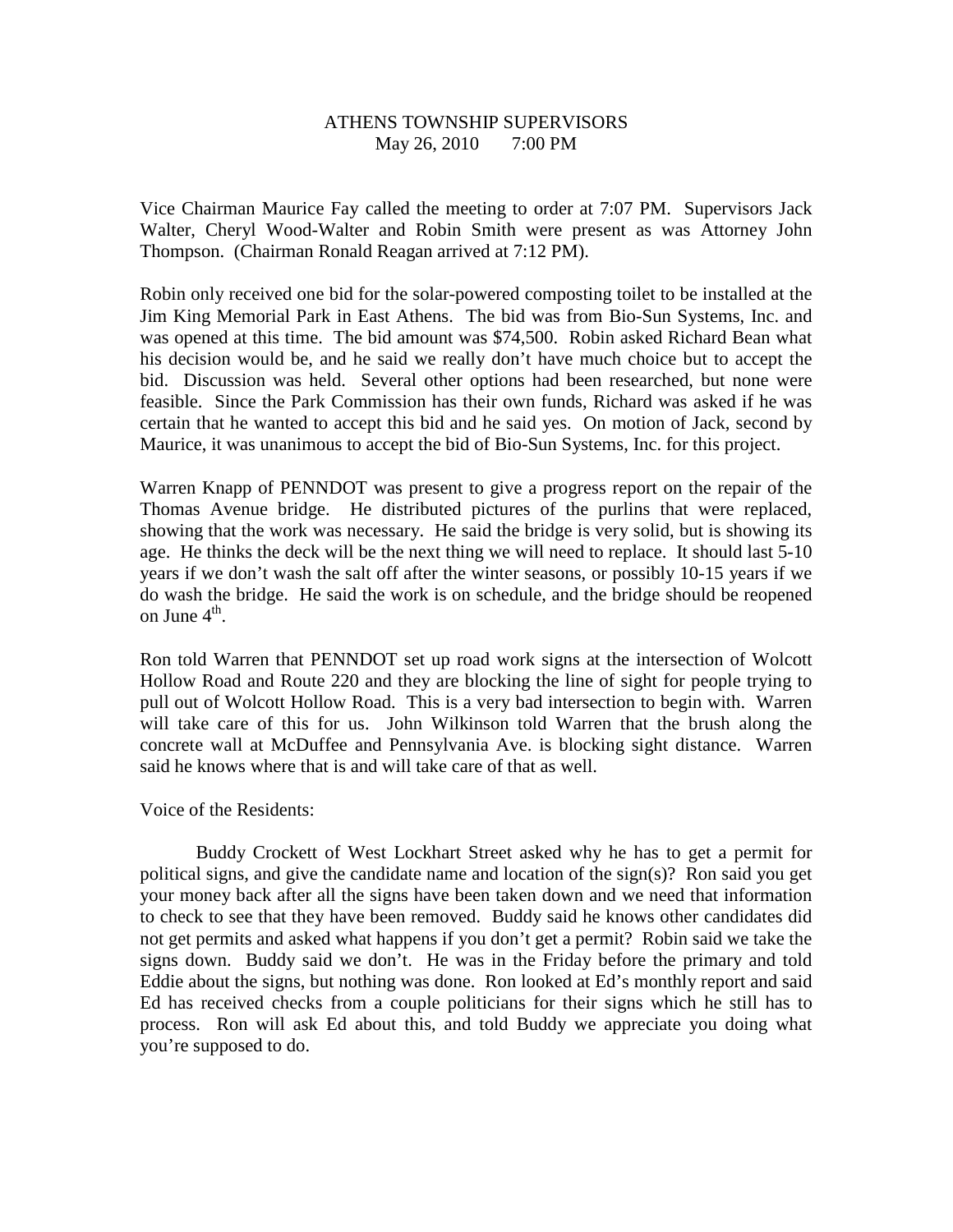Page Two Athens Township Supervisors May 26, 2010

On motion of Maurice, second by Cheryl, it was unanimous to approve the minutes of April  $28<sup>th</sup>$  and May 20, 2010 as presented.

Clif Cheeks presented the Janice Delaney 1-lot subdivision on Orange Hill Road, Lot 6A to become part and parcel to the adjacent lot of Michael Dinich, for review and approval. Discussion was held as to why a Form B non-building waiver is needed for this lot since it is becoming part and parcel to a lot with a septic system already in place. Discussion was held. Chairman Reagan recessed the regular meeting at 7:39 PM to hold a public hearing on this subdivision. There being no adverse comment, the regular meeting reconvened at 7:40 PM. On motion of Jack, second by Maurice, it was unanimous to grant preliminary and final plan approval to this subdivision, contingent upon receipt of written clarification from Bradford County Sanitation Committee as to whether a Form B is required, and if required, receipt of such.

Richard Bean reported for the Parks and Recreation Commission. He said the Senior Project Dog Walk has been moved to August  $7<sup>th</sup>$  from 8 AM to 12 noon. The flying field was vandalized by someone "pulling donuts" on it. Discussion was held as to when the Round Top Road will be tarred and chipped. Ray said the stone is "moving", and he thinks we should wait a year to see if the road holds before we chip it. Jack Walter said it should be OK. Ray said the plow will peel it right up in the winter if the road isn't set. Robin asked Warren Knapp of PENNDOT what they do and he said they like to have things done a year in advance. Ray said we can calcium it if we get dust. Richard said the first weekend the park was open we had electrical and water problems, but everything has been fixed now. He said the new tower is moving forward. Robin asked if we need to do a subdivision by lease and John said yes. Ed sent a letter to Chesapeake to fix Tozer's Landing Road. Randy got the dirt off the boat landing. Richard, Meade and Robin met with Arnie Kriner of Senator Yaw's office to talk about our park grants. Arnie was going to get back to us on the grants (as to why we're not getting funded). Richard gave him a tour while he was here, and he was very impressed. Chesapeake has rented the top of Round Top Park for a company picnic on June 8, 2010.

Ray Brobst asked who was in charge of Alfie Farr's farm? He needs to clean out the pipes and wanted to get permission. Alfie is Ron's uncle, and Ron said to just do it, as it's part of normal road maintenance. Ray said Hickory Heights needs to be chipped this year so he will be doing that instead of Murray Creek Road. The approaches also need to be addressed. He said the first round of mowing we are doing for PENNDOT through the agility agreement was finished last night. The two part-timers we hired this year are very good workers. The patching should be done in a couple weeks. Jack said Round Top Road put us behind about 3 weeks and the problem now is it's dry when we grade. We need to truck water and/or spread calcium. Ray said they are hauling water when they grade and use it before they roll the roads. Robin told Ray to keep an eye on his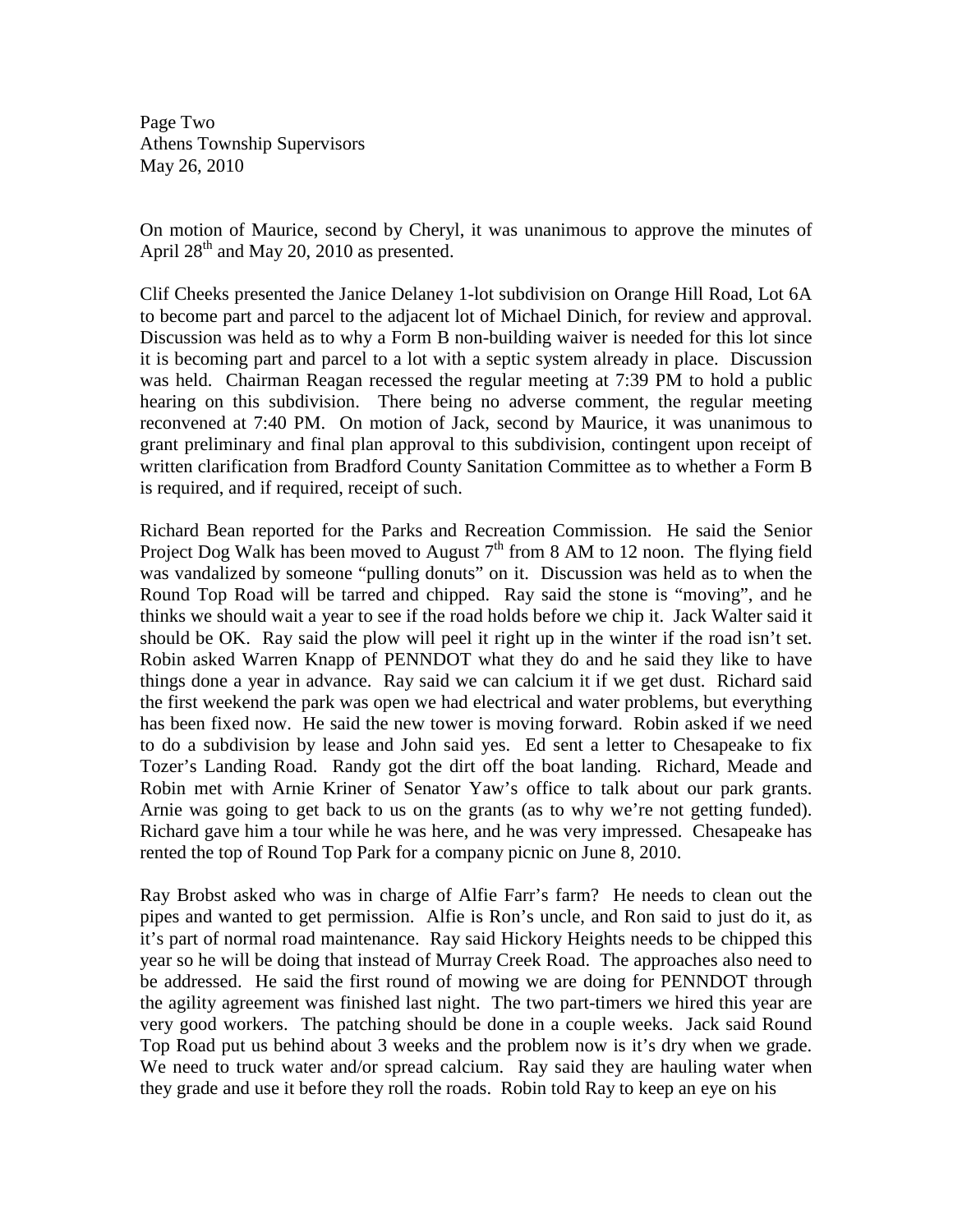Page Three Athens Township Supervisors May 26, 2010

budget for calcium. Ron asked how much longer they will be working overtime and Ray said he is starting to cut back.

On motion of Robin, second by Maurice, it was unanimous to ratify the hiring of Gary Lantz and David Streeter at a rate of \$8.00/hour for 40 hours per week as temporary road workers.

Bob Blauvelt reported for the Athens Township Authority. He said they signed the agreement for CVS for maintenance. Of the 8 delinquent accounts they have, 4 have paid. They have a new policy in place to deal with delinquent accounts. They sent a letter to Valley Energy to protest the rate hike.

John Thompson presented drafts of the No Parking, Stopping or Standing ordinance for Route 220 in Greens Landing, and also for pre-employment testing requirements. Robin will copy them for everyone and put them in their boxes so we can review them before our June  $3<sup>rd</sup>$  meeting.

John had also reviewed the proposed spec for the rubberized roof over the shop area and said it looked OK. Robin said we need to have an engineer make a determination as to whether or not our structure will be able to hold this additional weight, which is  $3-1/2$  lbs. per square foot. On motion of Ron, second by Robin, it was unanimous to have an engineer make sure our building can hold this load, and once this is determined, to bid this job out. Robin will check with Max Inkrote of Larson Design Group to see if they have an engineer who would be qualified to do this for us.

Maurice said the fire company wants to take down a big cherry tree that's in our Glen Clark park in order to accommodate their new pavilion. He said it would be OK to cut down the small cherry tree, but he thinks they just need to take a couple limbs off the big one to free up the necessary space. He also wants to see the horseshoe pits removed from our park because the metal posts are a hazard to children playing there. He also said the bush and the electric "in" the bush need to be removed. The Board agrees, and asked Maurice to handle that.

Robin was contacted by Rick Biery concerning our traffic signal upgrade grant. He said the Walmart signal was not in the original grant, but they would like to include it now. The cost to include the yellow heads is \$641.17. We would only be responsible for 20% of that cost, which would be \$128.23. On motion of Jack, second by Robin, it was unanimous to include this signal in the grant and to pay the \$128.23. Robin will contact Rick Biery to see how we proceed.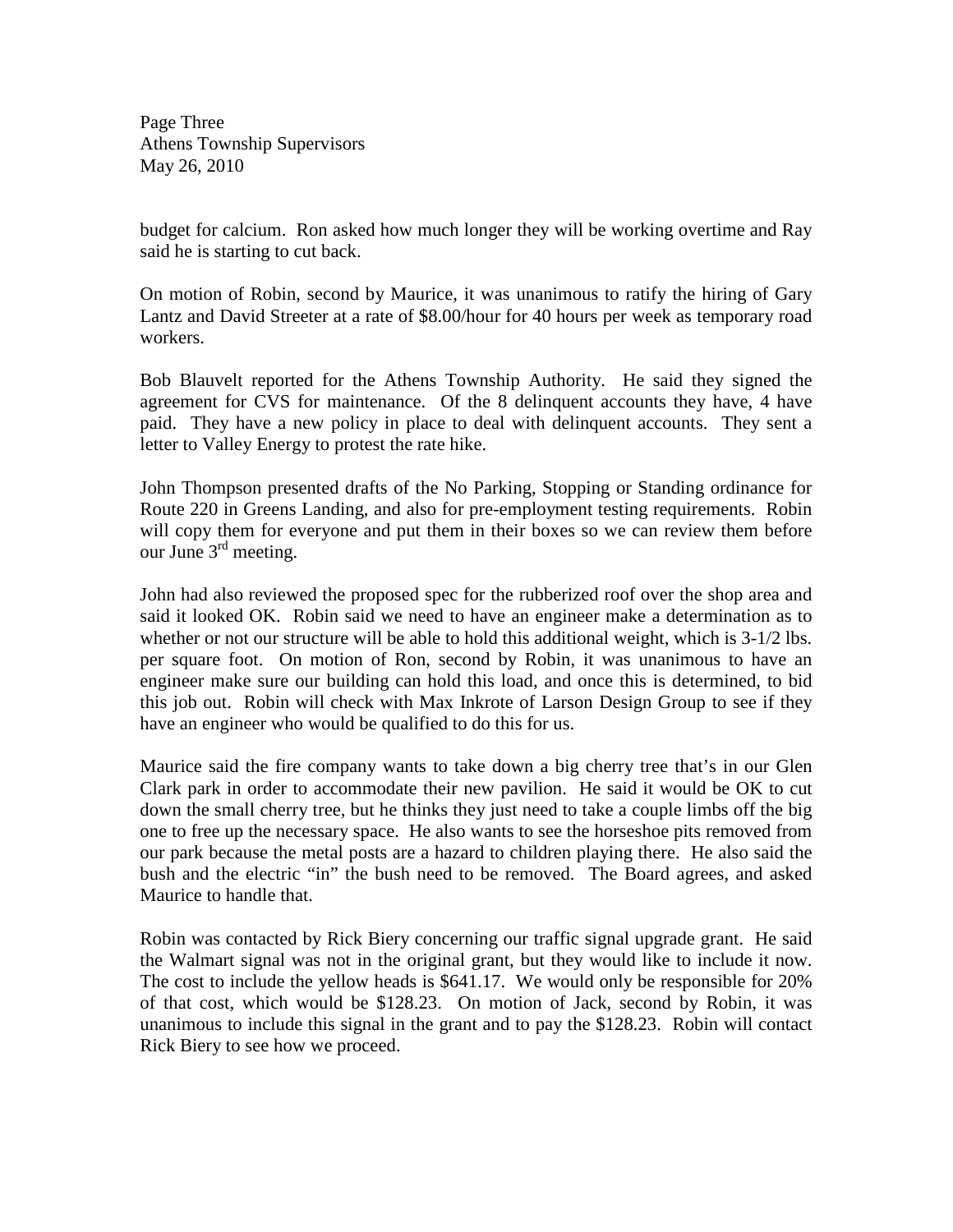Page Four Athens Township Supervisors May 26, 2010

Robin found a program called "Pennsylvania Way To Work", which will pay the salary of temporary workers hired by municipalities through the summer. Since we have already hired our temporary road workers for the season, she isn't sure whether they will qualify as "new" hires. She has an e-mail in to CareerLink for clarification. She would like permission to proceed with an application if they are eligible, and the Board agreed to that.

On motion of Maurice, second by Cheryl, it was unanimous to reappoint Jim Shaw to the Police Pension Board for a term to expire January 1, 2013.

On motion of Maurice, second by Jack, it was unanimous to accept the monthly reports as presented. Maurice said the fire company should be receiving their new brush truck in the next few weeks.

On motion of Cheryl, second by Ron, it was unanimous to approve the payment of the monthly bills as presented. A complete listing of revenues and expenditures is on file in the office of the Treasurer.

Correspondence/Information was as listed in the meeting agenda. We will not extend the service contract on the pick-up.

Ron would like to see us get a joint meeting together with all our boards, and to have it be a picnic meeting one evening at Round Top Park. The Board thinks that would be a great idea. We will see if we can get someone from PENNDOT to come and speak to us. Ron will get with Robin to look at available dates.

Dan Stark asked if we would consider sending a letter of protest over the proposed Valley Energy rate increase. On motion of Maurice, second by Cheryl, it was unanimous to have Robin send a letter.

Jack Walter acknowledged Todd Campbell and asked him if he had anything to say. Todd said he was just here because he heard his name was tossed around at the last meeting by a resident and he wanted to be here to address this if it happened again. He said the "complaint" came in prior to his purchase of the Cohen property. In December, DEP approved his first plan. He started bringing dirt in at that time. He thought he only needed approval from DEP and didn't mean to break any township rules. In March, they changed his remediation requirements. As of now, no more dirt is being brought into the floodplain. Ed had Todd get a surveyor to delineate the floodplain and said he could stockpile dirt outside of the floodplain. His Act 2 approval will show what areas need to be covered. Once that is approved by DEP, he can apply to do the necessary paperwork with the township. He apologizes for not working with us from the beginning. He said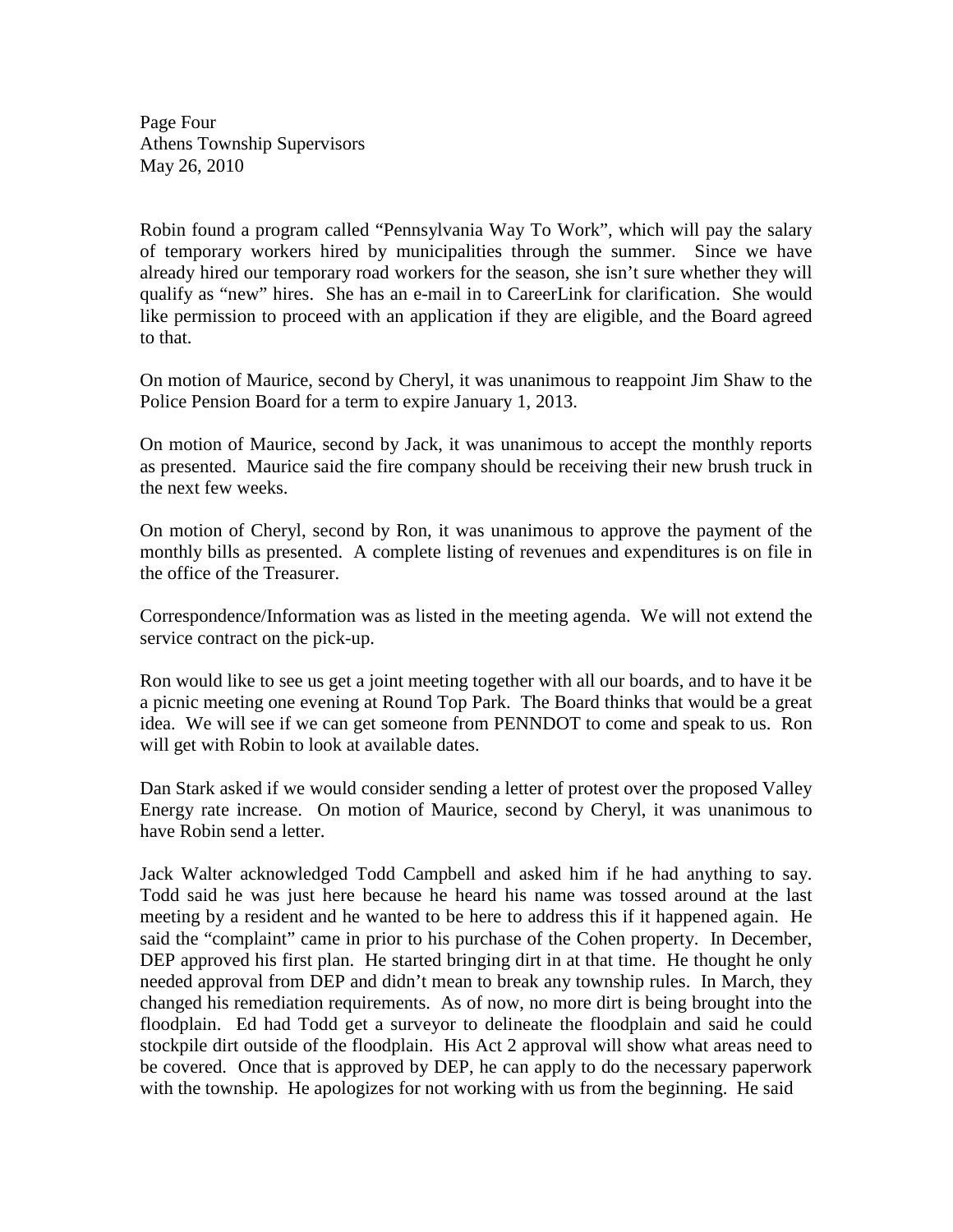Page Five Athens Township Supervisors May 26, 2010

he's trying to solve a 15-year problem for DEP, which has been a 5-year problem for him. Robin said she thinks we're all on the same page now. Todd said he hopes so. He is also working on the buildings. He wanted to have the fire company do a fire exercise and burn the buildings down, but there was so much paperwork involved with that, plus he needed approval from the fire company and the township before he could even start the paperwork. He said if he knew then what he knows now, he wouldn't have taken Tim Robinson's advice to purchase the property.

Bob Blauvelt asked if any citations were written by Eddie this month? Ron reviewed Ed's reports for us. Robin asked if there was something specific he was referring to, and Bob said the same complaints as the previous months.

Chairman Reagan took the Board into executive session at 8:38 PM for personnel and litigation issues. The regular meeting reconvened at 9:23 PM.

On motion of Ron, second by Jack, it was unanimous to send Ruth Casterline to the NYPENN Leadership Program this year, and to pay the \$450 tuition for the course.

There being no further business, on motion of Cheryl, second by Robin, it was unanimous to adjourn the meeting at 9:25 PM.

Respectfully submitted,

 Robin L. Smith Secretary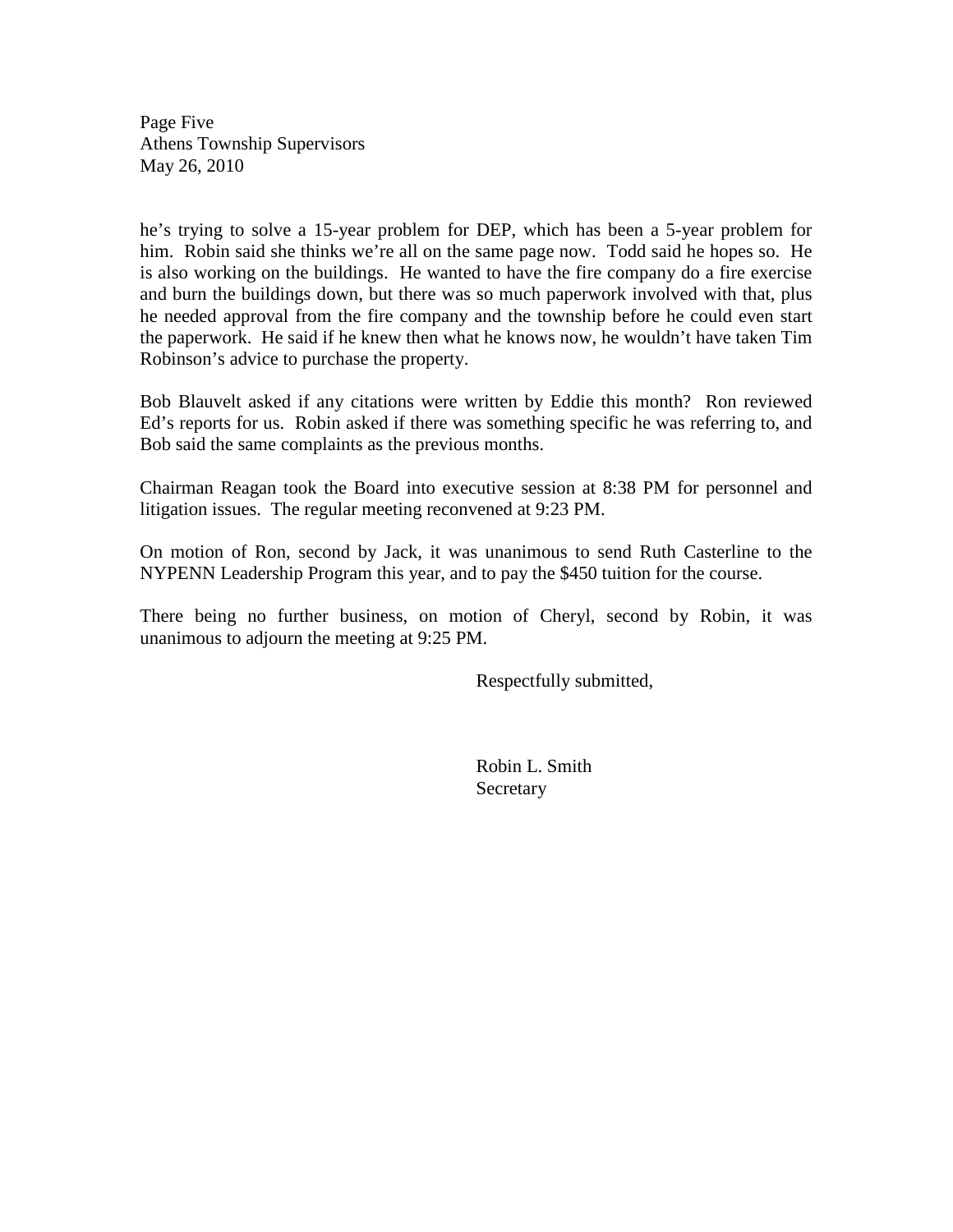# ATHENS TOWNSHIP SUPERVISORS June 3, 2010 7:00 PM

Chairman Ronald Reagan called the meeting to order at 7:04 PM. Supervisors Jack Walter, Maurice Fay, Cheryl Wood-Walter and Robin Smith were in attendance, as was Attorney John Thompson.

Voice of the Residents:

 John Wilkinson of Wilkinson Lane said he was considering purchasing the Lori Beth Norton property on Riverside Drive. He wanted to know what he needed to do to purchase this. He said there is an invalid deed from the estate to Lori Beth, in that there is no lot size listed. He wanted to know what the possible fines would be from the township if she doesn't have the property cleaned up by the  $14<sup>th</sup>$ . Robin asked him if he has seen any progress over there and he said she has one shed partly down. Robin asked John Thompson if the fine would go against the property owner or the property and John said it would go against the property.

Joe Quatrini of Bradford County Conservation District was present to discuss the Brown Road project. Several residents of Brown Road were also in attendance. Joe asked if everyone had seen the marks that he put down to delineate the project boundaries and everyone had seen them. He asked if everyone was OK with the layout. Kathy Heckman asked what will happen to their garage? Joe said the garage could stay and we still would be able to do the project. Robin asked Joe what the width of the road would be. Joe said 16 feet from edge to edge, and then a ditch. Ron asked if the Heckman's septic system would be affected. Joe said it would not, but added the row of trees behind the shed would have to be removed.

Robin asked John Thompson about the moving of the electric poles. John said he spoke with Jody Place and she will be in contact with Robin. It probably is not an issue with moving them, just who would be paying for it. They would have to determine where they could go, and then come up with a plan. Joe said the utility poles could stay and the mat could go around it. Robin said they would then be an obstruction in the ditch. John said Jody will call me to set up a meeting with their engineer, John Thompson, Ray, Joe and Jack or Maurice at the site so we can determine what needs to be done. John asked how many poles need to be moved and Joe said a minimum of 4, and maybe 6.

Jack asked Joe one more time if we can do this without taking down Heckman's shed and Joe said yes. He added the shed would be protected with the ditch. Joe said the one narrow spot is the first drive on the left as you go up the hill (Nick Ball's driveway). They will set the sluice pipe back about 3 feet to line up the ditches better.

Ron asked how much everyday traffic they have on that road and Nick said just the people who live there. Robin asked how wide the road would be by the shed and Joe said at the upper end of Nick's driveway it would be approximately 17 feet plus the 9-foot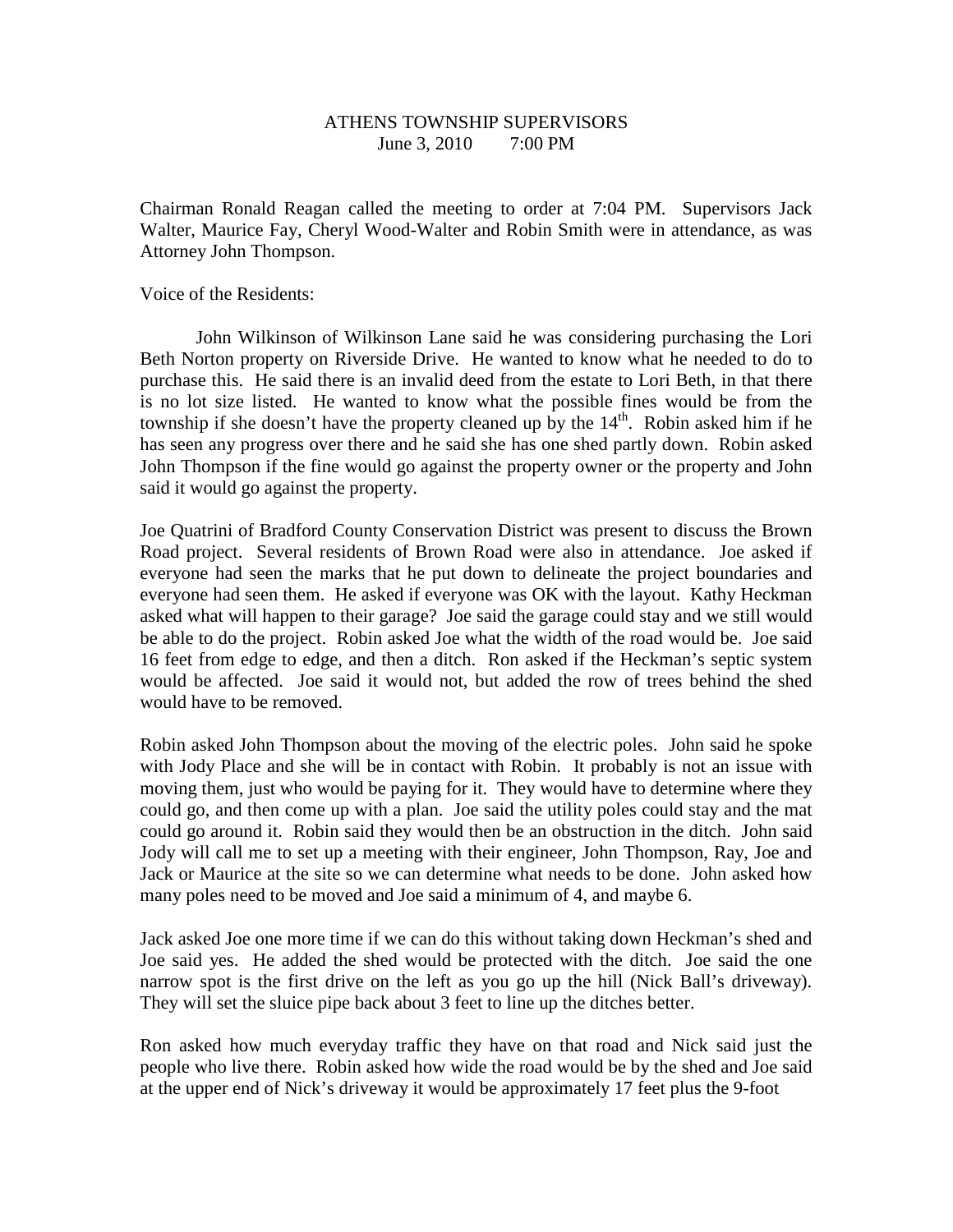Page Two Athens Township Supervisors June 3, 2010

ditch. He said the cartway is about 13 feet at that point now and they could gain a little over 3 feet by shifting the ditch and realigning it. Jack asked what our liability would be if we don't widen the road to 18 feet. John Thompson said our liability is much worse now. Ray said he could be happy with 16 ft., but he would be really happy with 18 feet. He added that 16 feet is better than 12 feet like we have now. Joe said currently the shed is 9 feet from the road edge. The new ditch will be 7 feet. They would get an 18-foot width at the access drive.

Maurice asked if they could hook into PENNDOT's 30" pipe and run it up past the shed, then cover it over to gain some width. Joe said that could be done. Ray and Maurice thought they could gain a lot if they do that, but the pipe could get clogged. Joe said a lot of the road is 17-18 feet from ditch edge to ditch edge right now. He didn't think it was a good idea to extend the 30" pipe up the ditch past the shed.

Robin asked the residents if they could live with a 16-foot road width and Nick Ball said they could. Jack still wants to take the shed and get the 18-foot width. He said he wants to do this right the first time. Robin said her road (Wildwood Rd.) is only 16 feet….

Maurice asked if the shed has a concrete floor. Rick Heckman said it's a 2-car garage with a concrete floor that has electric, a workshop and an upstairs.

Ron asked how long this project will take. Ray said not long – they mostly just have to lay the cross pipes and do the road fill. Ray added that if you take the shed to widen the road, you will need an elbow to connect to PENNDOT's drainage pipe under Riverside Drive and that would be worse than running straight pipe up past the shed. Nick Ball said he hopes we can come to a decision while we have this money. Jack said we have a small window in which to use this money.

Kathy Heckman said on the other side of their property is Dana Twigg and the Wilcoxs. Water has been diverted up top so that it runs on their properties. They get flooded. Ron asked where the water is coming from and Rick said he's not pointing any fingers but he never had water problems before.

Maurice asked Ray Brobst if he could live with a 16-foot width and Ray said he could. He said it would be better than having to put an elbow in because the ditch would not line up. Ron asked if we'd be better off with 16 feet then, and Ray said yes – he'd be happy with 16 feet. On motion of Maurice, second by Robin, it was unanimous to move forward with the project at 16 feet without removing the shed. A roll-call vote was as follows: Mrs. Smith – yes; Mr. Reagan – yes; Mrs. Walter – yes; Mr. Fay – yes; and Mr. Walter – yes. Ron asked if there were any questions and no one had questions. Maurice asked if they were happy and Nick Ball said yes. The residents left at this time.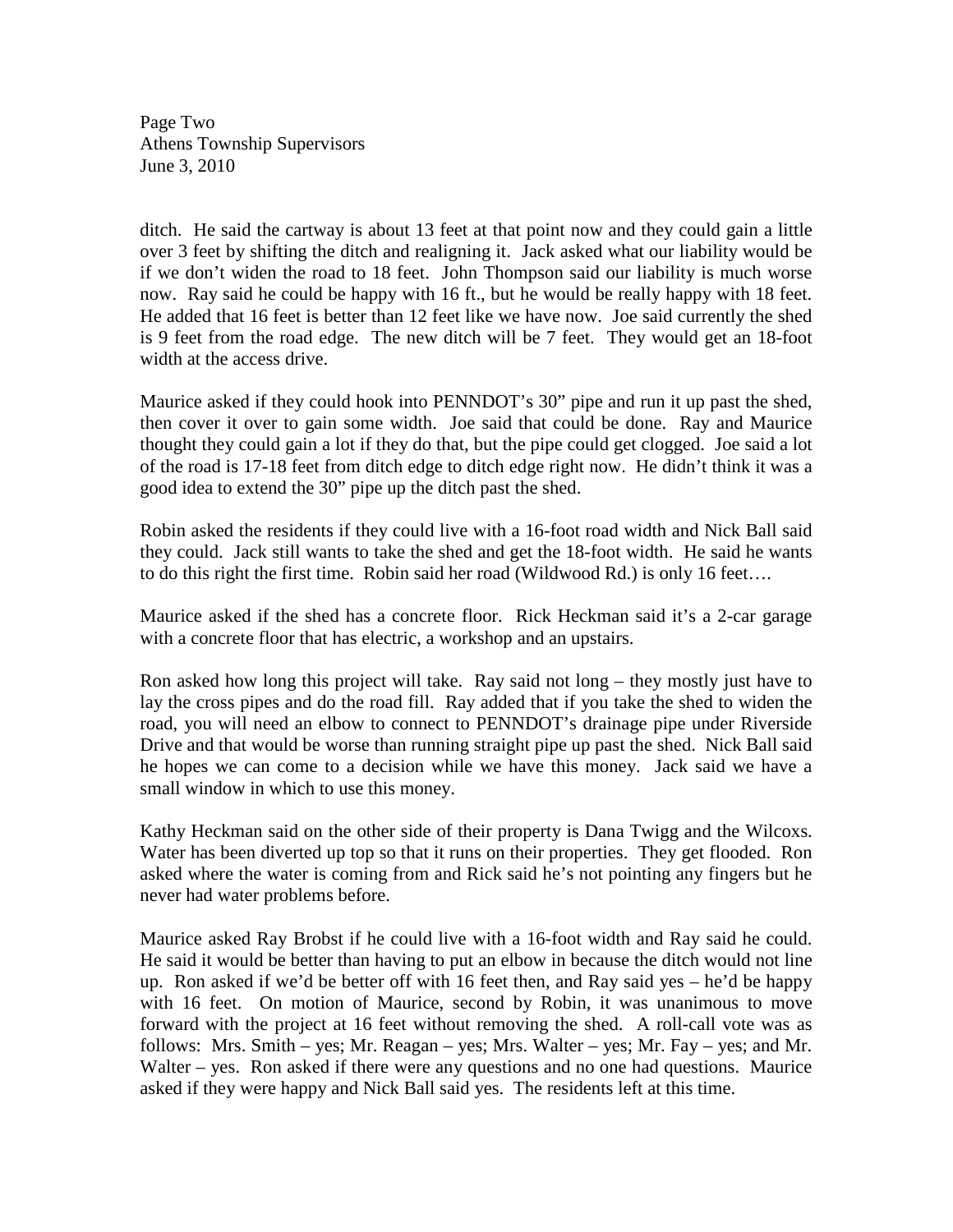Page Three Athens Township Supervisors June 3, 2010

Ron asked if we will need the part-timers for this job and Jack said we should keep them if there's meaningful work, otherwise no.

Ron asked Ray why we don't use the driving surface aggregate (DSA) on our dirt roads. Ray said it's too expensive. Ron said if we put more money into it up front, we may not have to repair as often and that would save us money in the long run. Ron also asked why we don't use the same techniques from the Dirt and Gravel Road Program on our other roads. Ray said we do, and asked Ron if he's seen Erin Road. Joe Quatrini said he was glad to hear we are using the techniques, since that is one of the goals of the program.

Rick and Kathy Heckman came back to the meeting. Rick said they have a swale in their back yard that drains into the ditch and he wants to know if more water will be a problem. Robin said it's not more water – it's the same amount of water if it's already in existence. Rick asked where this water came from – it used to be a small amount but now it's like a creek. Ray said we haven't changed anything up above him. Water changes its course naturally. Rick said he'd like to meet with Joe up there and they will make arrangements with each other.

The No Parking, Stopping or Standing ordinance was reviewed for Route 220 in Greens Landing. On motion of Robin, second by Maurice, it was unanimous to have Attorney Thompson advertise this ordinance, with the revisions, for adoption at our June  $30<sup>th</sup>$ meeting. We also reviewed the ordinance to set a pre-employment drug and alcohol screening and a background check policy, and directed Attorney Thompson to advertise that for adoption at our June  $30<sup>th</sup>$  meeting (with tonight's revisions) as part of the above motion.

On motion of Ron, second by Robin, it was unanimous to approve, sign and execute the Proclamation declaring June 26, 2010 as James M. King Day in Athens Township, and to donate \$100 to the Jim King Memorial 5K Run to be held on the same date.

On motion of Ron, second by Robin, it was unanimous to authorize Larry Hurley to purchase a copier for drug task force for the upstairs offices, the terms being we pay for the copier up front and the Attorney General's office will reimburse us 100% of the cost.

There being no further business, on motion of Robin, second by Maurice, it was unanimous to adjourn the meeting at 9 PM.

Respectfully submitted,

Robin L. Smith, Secretary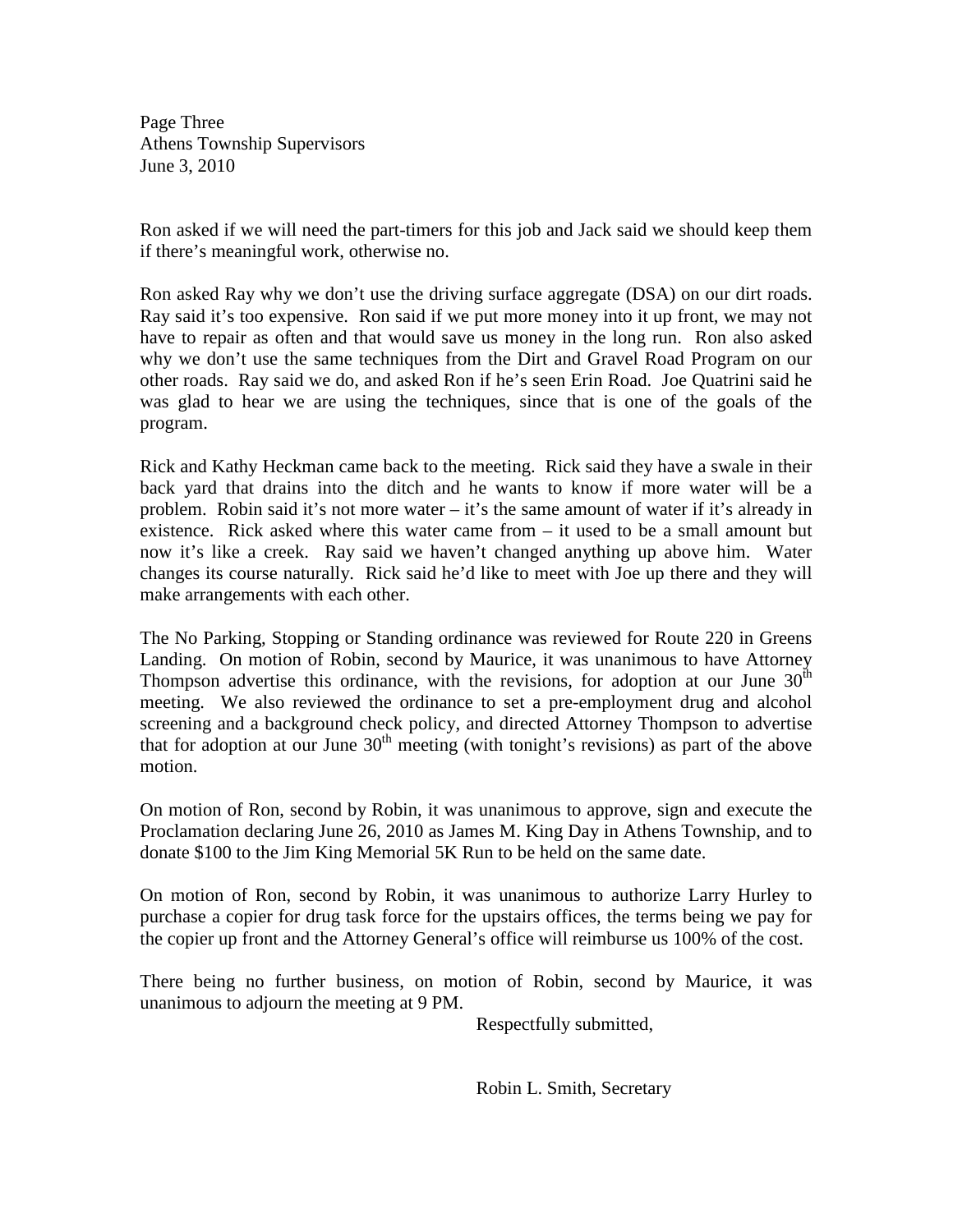#### ATHENS TOWNSHIP SUPERVISORS June 30, 2010 7:00 PM

Chairman Ronald Reagan called the meeting to order at 7:05 PM. Supervisors Jack Walter, Maurice Fay, Cheryl Wood Walter and Robin Smith were also present, as was Attorney John Thompson.

Chairman Reagan called for the opening of the bids, the first of which was for 1200 Tons (+/-) of DSA delivered and installed with paver and operator for the Brown Road Dirt and Gravel Road Project. Cole Construction, Inc. was the only bid received and was in the amount of \$22,200. On motion of Jack, second by Maurice, it was unanimous to accept this bid.

The second item was 17,000 sq. ft.  $(+)$  Flex-A-Mat Channel Liner or approved equivalent, installed. Three bids were received and were as follows:

| M.R. Dirt                        | \$75,000 |
|----------------------------------|----------|
| Motz Enterprises, Inc.           | \$46,900 |
| Shipman Landscape & Construction | \$94,400 |

On motion of Jack, second by Cheryl, it was unanimous to accept the bid of Motz Enterprises, Inc., contingent upon review and approval by Bradford County Conservation District.

Voice of the Residents:

 John Carlin of Clinton Street raised concern over a tractor trailer body located at his neighbor Alston Teeter's property next door. He said he had come to Ed Reid about it and was told it needed to be "road worthy". He said it has never been to an inspection station. Ron read Ed's monthly report, stating Ed had contacted Mr. Teeter again on June 16<sup>th</sup> notifying him that he needed to have it fully road legal (including the inspection) or he would have to remove it. Al said he would comply. As of today, it had not been inspected. John Carlin said it needs to have a semi-annual inspection. He said it was moved there 9 months ago. Al Teeter was present, and asked John what would make him happy. Al said he found that his trailer has been vandalized – someone cut the air lines. Al said he has contacted Chris Sutton to pick it up and inspect it, but he hasn't done it yet. John Thompson asked Al what his intentions were. Al said he had intended to have the trailer there for 1-1/2 years, tops, but the trailer was protested by Mr. Carlin. Mr. Carlin added that the trailer had been there since late fall. Al asked John Carlin again, what would make him happy. Robin said it doesn't matter what Mr. Carlin wants done to make him happy, the issue is that the trailer is not allowed to be there unless it is roadready, including the inspection. The board agreed to give Al 2 weeks to get the trailer inspected. Ed will monitor his progress.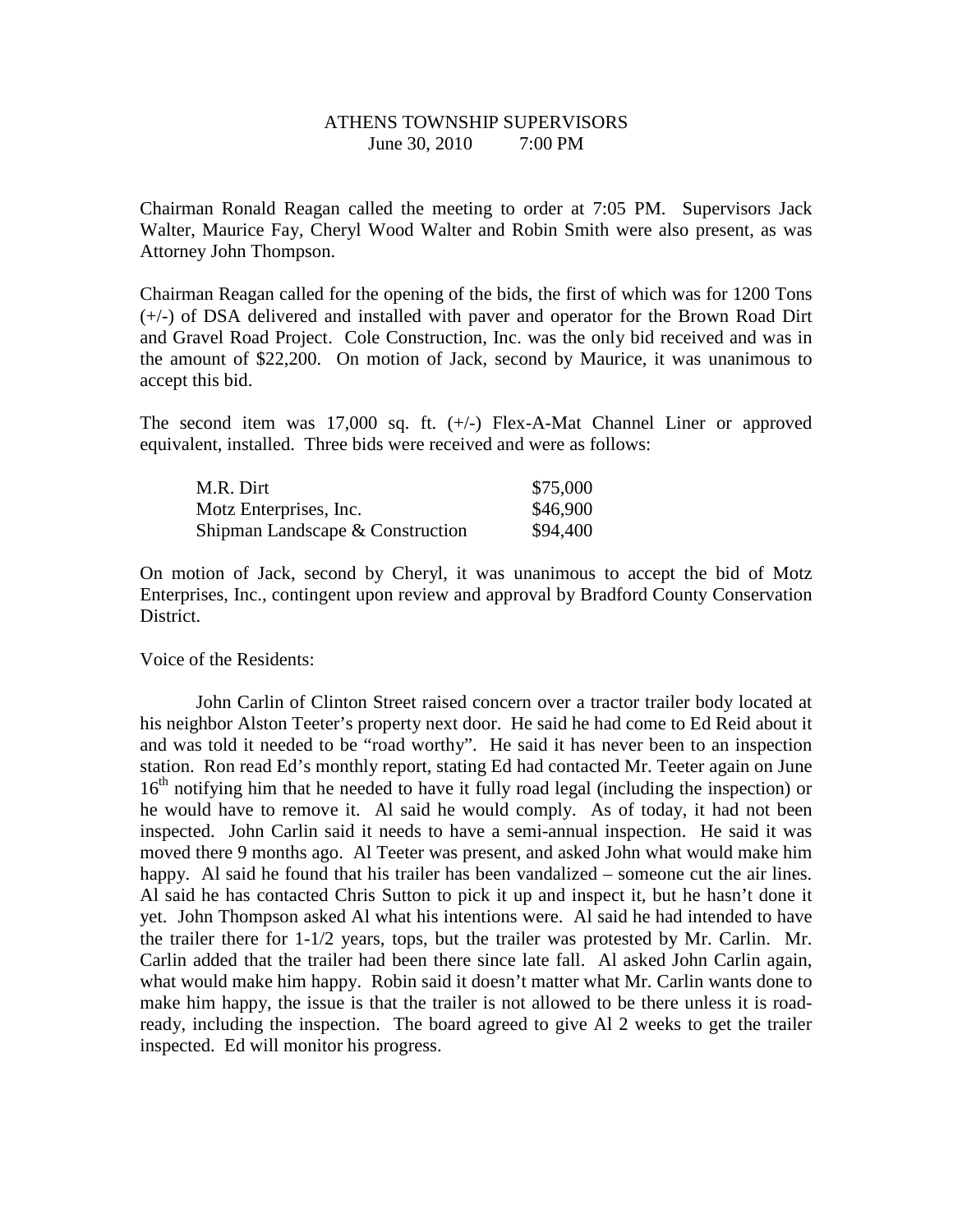Page Two Athens Township Supervisors June 30, 2010

 Andy Watkins of Riverside Drive was present to ask about the status of the Lori Beth Norton property adjacent to him. John Thompson said the property is under sales contract and will be cleaned up by the new owner. Andy asked if we have proof of a deed transfer. John said the property has not changed hands yet. Andy asked to be notified when the demolition will happen. Robin will advise Ed Reid to notify Andy when he issues the demolition permit.

 Andy said he noticed at an intersection on Main Street in Athens Borough there was glass in the road from an accident that happened several days ago. He asked if we could call the Borough to ask them to take care of that. Jack said we don't have jurisdiction in Athens Borough and that Andy should call the Borough offices.

 Andy then stated he sees the lines of trucks at the Tozer's Landing Boat Launch. He said they think they own the road and it is not a good situation. Robin said it's a public road and a private water company. Our hands are tied because of that. She added both Aqua Pennsylvania and Chesapeake know that the township is extremely upset about our park being used for this, but there is nothing we can do about it.

 John Wilkinson asked if we have an animal control officer for the township. He said he had 5 bears on his property, and his grandchildren were chased by them. He said they didn't understand the sound of the gun shots because they just kept coming. Robin said she will advise the police and have them call Joe Wenzel of the Game Commission.

 John said he is concerned about the Lori Beth Norton property being unsafe and "open". He asked if it should be 'roped off'. Robin asked John Thompson if we can do that, and John said he will contact Lori Beth and the prospective buyer and ask them to do that.

Perry Repard was present from Cleveland Brothers concerning our purchase of the 2010 Caterpillar 430E backhoe. Cleveland Bros. offers financing at 4.15% with annual payments. Robin checked with  $C & N$  Bank regarding financing.  $C & N$  will give us the loan at 4% and would give us annual payments, but required the following in addition:

- 1) Documentation fee of \$100, and reimburse the bank for any fees incurred in connection with this transaction;
- 2) Continue to maintain our deposit relationship with  $C \& N$  for the life of the financing;
- 3) Pass an ordinance to obtain the loan;
- 4) Registered note;
- 5) Non-Arbitrage Certificate in form and with content acceptable to the Bank;
- 6) No-litigation Certificate, in form and with content acceptable to the Bank;
- 7) Incumbency Certificate, in form and with content acceptable to the Bank;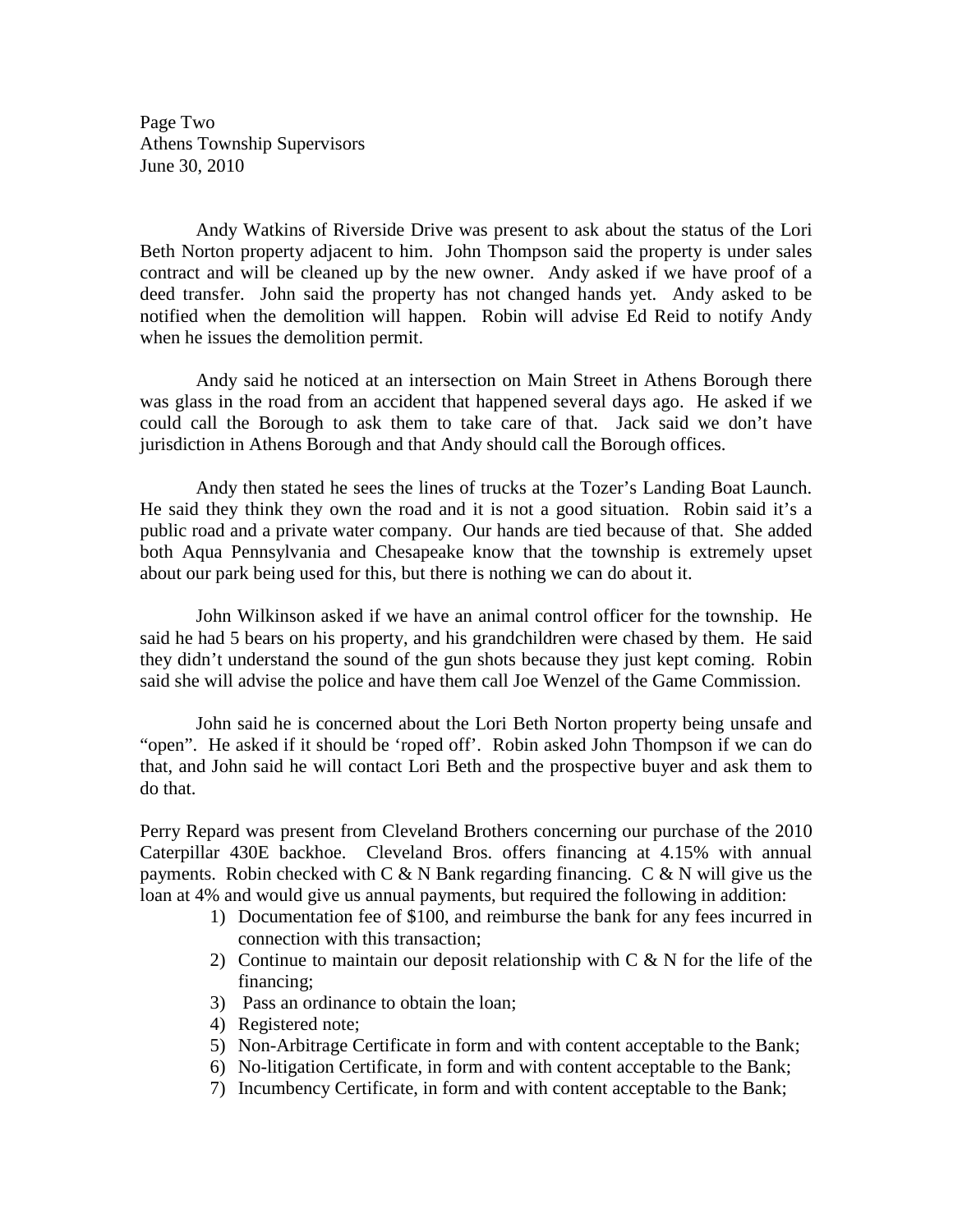Page Three Athens Township Supervisors June 30, 2010

- 8) Opinion of Counsel as to due authorization and continuing validity of the Loan, together with such other matters as the Bank may specify;
- 9) Unqualified Legal Opinion substantiating that the note evidencing the Loan shall be a "qualified tax-exempt obligation" under and within the meaning of Section 265(b) of the Internal Revenue Code of 1986, as amended;
- 10) Borrower must complete an 8038-G tax form
- 11) Such other documentation as the Bank or its Counsel may reasonably require.

Robin questioned whether it would be cost-effective to go with  $C & N$ , who offered the rate .15% lower, if we had to pay our attorney to prepare all the documents requested above. Discussion was held. Ron asked how soon we could have the backhoe and Perry said it would be a month or less. Perry said there would be no penalty for prepayment of the loan. On motion of Jack, second by Maurice, it was unanimous to purchase the backhoe from Cleveland Bros. through their financing program with annual payments in arrears for 5 years. This backhoe is available through State Contract 2420-02 (parent contract 4400006010), with a selling price of \$104,664. They will allow us a trade-in of \$17,500 for our 2000 Case 590 SUP L backhoe. Our first payment will be due in one year.

Tony Ottaviani of Geokinetics was present with Terry Robinson to discuss their proposal for doing seismic testing on all property owned by Athens Township. They said this is critical to the Marcellus Shale production. Allowing them to do the seismic testing will help other gas companies. It will also increase production for the gas people and their royalties. They propose to pay us a \$3000 surface fee (\$5/acre) and would do this in late summer and early fall. Robin asked why it's necessary to do this again, when this same testing was done just a few years ago. Terry said they have all the gas companies on board and they will sell this data to them. Jack asked if Round Top had been tested before. Robin said yes – that's why we didn't think this was necessary to do again. Robin asked if they will use the seismic "thumper" trucks in town and they will. Robin asked how much one of those trucks weighs and they said they can get me that information. Ron asked Richard Bean what he thought of this and he said he doesn't like it at all. On motion of Maurice, second by Robin, it was unanimous to refer this to the Parks Commission for a recommendation.

On motion of Maurice, second by Cheryl, it was unanimous to approve the minutes of May  $26<sup>th</sup>$  and June 3, 2010 as written.

Richard Bean reported for the Park Commission. A Royal Ranger will be installing guardrail on the parking lots in Round Top for a project. Richard asked when the public works guys will be able to excavate for the Jim King Memorial Park composting toilet.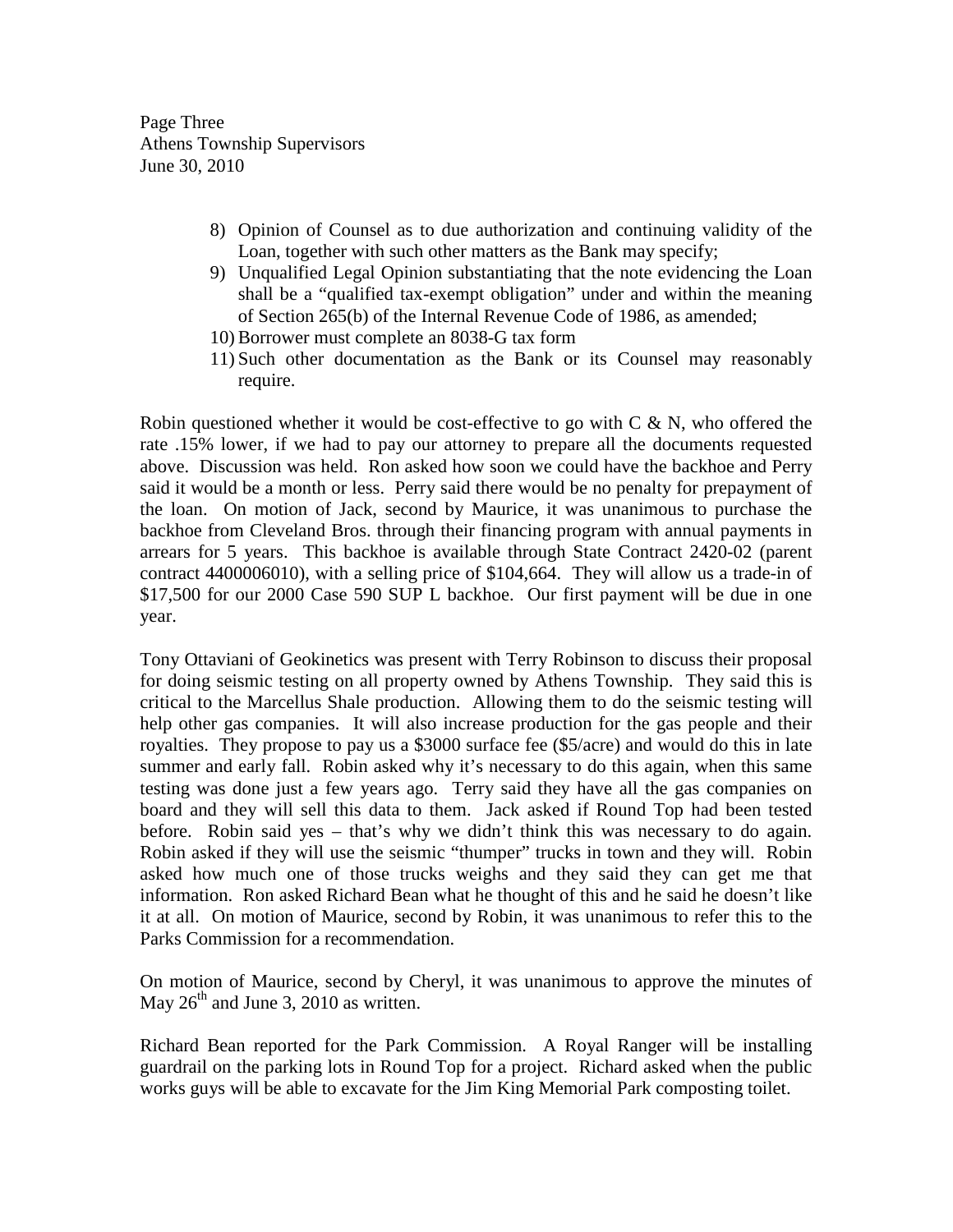Page Four Athens Township Supervisors June 30, 2010

Robin advised him that Ray just broke his ankle last weekend and will be having surgery on that next Tuesday. Randy will also be having surgery next Tuesday so we will be down 2 people, so we're not sure. Barry has installed the new benches and they are being used. The Parks Commission will be moving forward with the feasibility study for the pond and will pay for it from their funds. Tom Conway is moving forward with his tower project. Chesapeake met with Richard and Eddie and will be repairing the problems at the Tozer's Landing Boat Launch.

On motion of Maurice, second by Dave, it was unanimous to reappoint Dave Hafer to the Parks and Recreation Commission for a term to expire 2015.

On motion of Robin, second by Cheryl, it was unanimous to adopt ORDINANCE 2010- 03 for No Parking, Stopping or Standing on 220 in Greens Landing as specified. Ron said he has asked Larry Hurley to look at the cost of traffic cameras for the Greens Landing area to help with the enforcement.

Discussion was held on ORDINANCE 2010-04 for drug/alcohol screening and background checks. Ron asked who pays for these and John Thompson said we pay for the initial testing  $-$  if the person wants to do a test to confirm, it would be at their expense. Ron asked when this testing takes place, and John said they sign the release and we send them right to the hospital – or within a 24-hour timeframe. John Carlin interrupted and asked how in-depth the background check would be. Robin said we can set that by policy. John Carlin then asked if it will be job specific and John Thompson said we will need to set policy – the ordinance is the general guideline. On motion of Jack, second by Ron, it was unanimous to adopt ORDINANCE 2010-04.

On motion of Ron, second by Jack, it was unanimous to have John Thompson draft this policy as soon as possible.

Robin received a resolution from PSATS that they are proposing we adopt in opposition to forced local government mergers/consolidations. Ron read the resolution. On motion of Jack, second by Ron, it was unanimous to adopt RESOLUTION 2010-05. Robin will forward an executed copy to PSATS.

On motion of Maurice, second by Jack, it was unanimous to have John draft an ordinance to remove the 10-ton weight limit from the Thomas Avenue bridge, now that it has been repaired.

On motion of Ron, second by Maurice, it was unanimous to allow Robin, Clif Cheeks and Martha Brennan to attend the EPA Hydraulic Fracturing Study public meeting in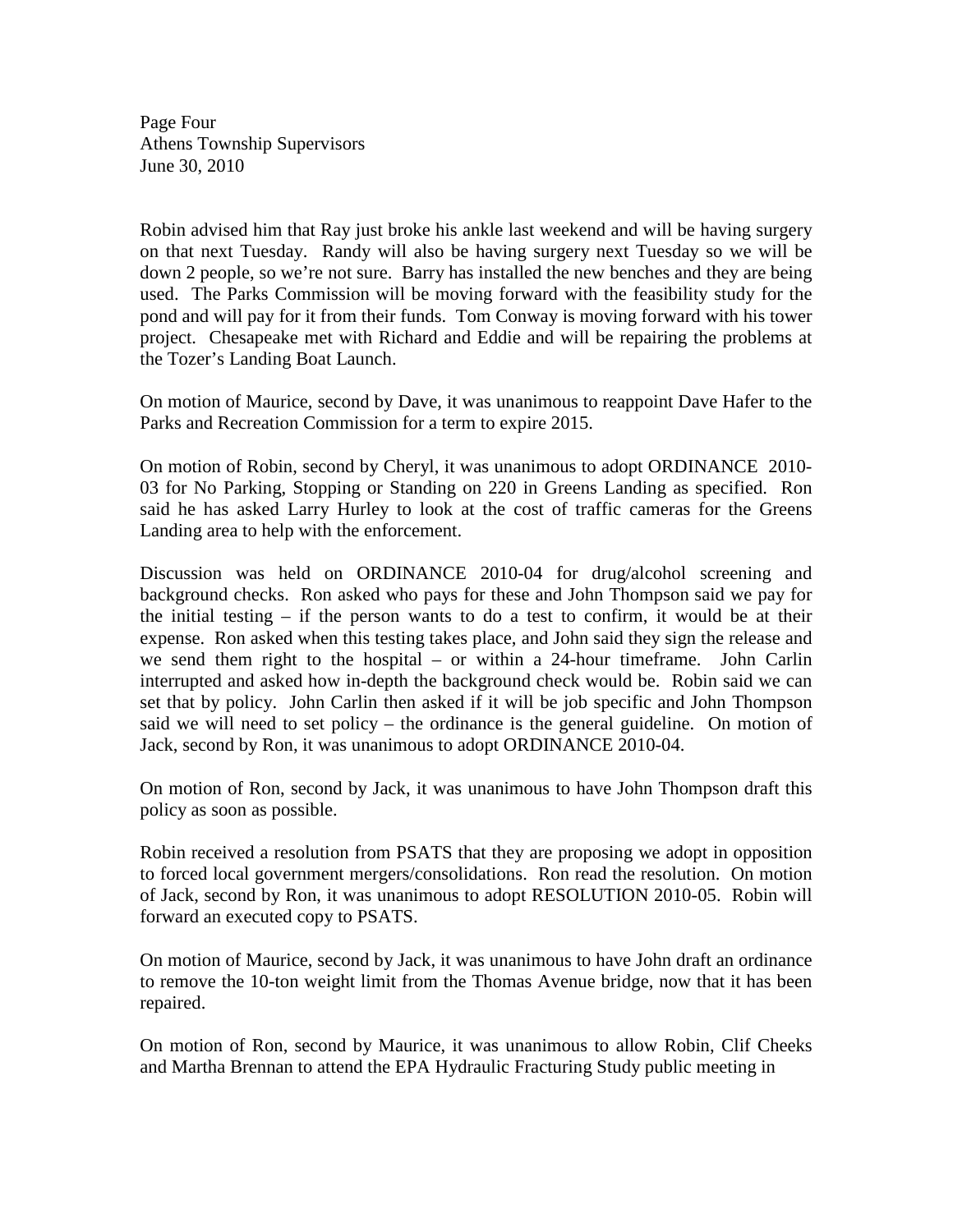Page Five Athens Township Supervisors June 30, 2010

Binghamton on August 12, 2010, and to pay Robin's salary for the time she would have worked. Ron said anyone else who wished to attend could go.

On motion of Ron, second by Robin, it was unanimous to grant Walmart a 90-day extension for their proposed Super Center land development on Elmira Street. The 90 days will now expire on September 30, 2010.

Robin presented Eric Benjamin's fire police application for approval. John Carlin interrupted again and asked if he would be grandfathered from the drug/alcohol screening and the background check? Robin said that has nothing to do with our fire company. John asked if he was an employee and Robin said he is not – they are a separate entity and all volunteer. On motion of Maurice, second by Robin, it was unanimous to approve Eric Benjamin's fire police application for the Athens Township Volunteer Fire Company.

Discussion was held as to keeping the part-time highway help through the end of July. Maurice suggested we keep them through Labor Day and Jack agreed. Robin asked if we'd have work for them that long and Jack thought we would. Robin would like us to do this on a month-to-month basis. Jack said we should keep them through Labor Day. Robin said that would be fine, but that will come out of the road budget. On motion of Jack, second by Cheryl, it was unanimous to keep the two part-time highway workers through the end of July.

Ron discussed a proposal for a joint township boards meeting/picnic to be held in Round Top Park on August  $5<sup>th</sup>$  at 6 PM. Discussion was held. On motion of Ron, second by Maurice, it was unanimous to have Robin invite the various township board members to this picnic, and to have the township supply the meat, beverage and table service.

On motion of Maurice, second by Jack, it was unanimous to accept the monthly reports as presented.

On motion of Ron, second by Cheryl, it was unanimous to approve payment of the monthly bills as presented. A complete listing of revenues and expenditures is on file in the office of the Treasurer.

Chairman Reagan took the Board into executive session at 8:40 PM for litigation and real estate purposes. The regular meeting reconvened at 10:13 PM.

On motion of Ron, second by Cheryl, it was unanimous to get an appraisal of our Wilawana Road property and to put it up for sale to the highest bidder.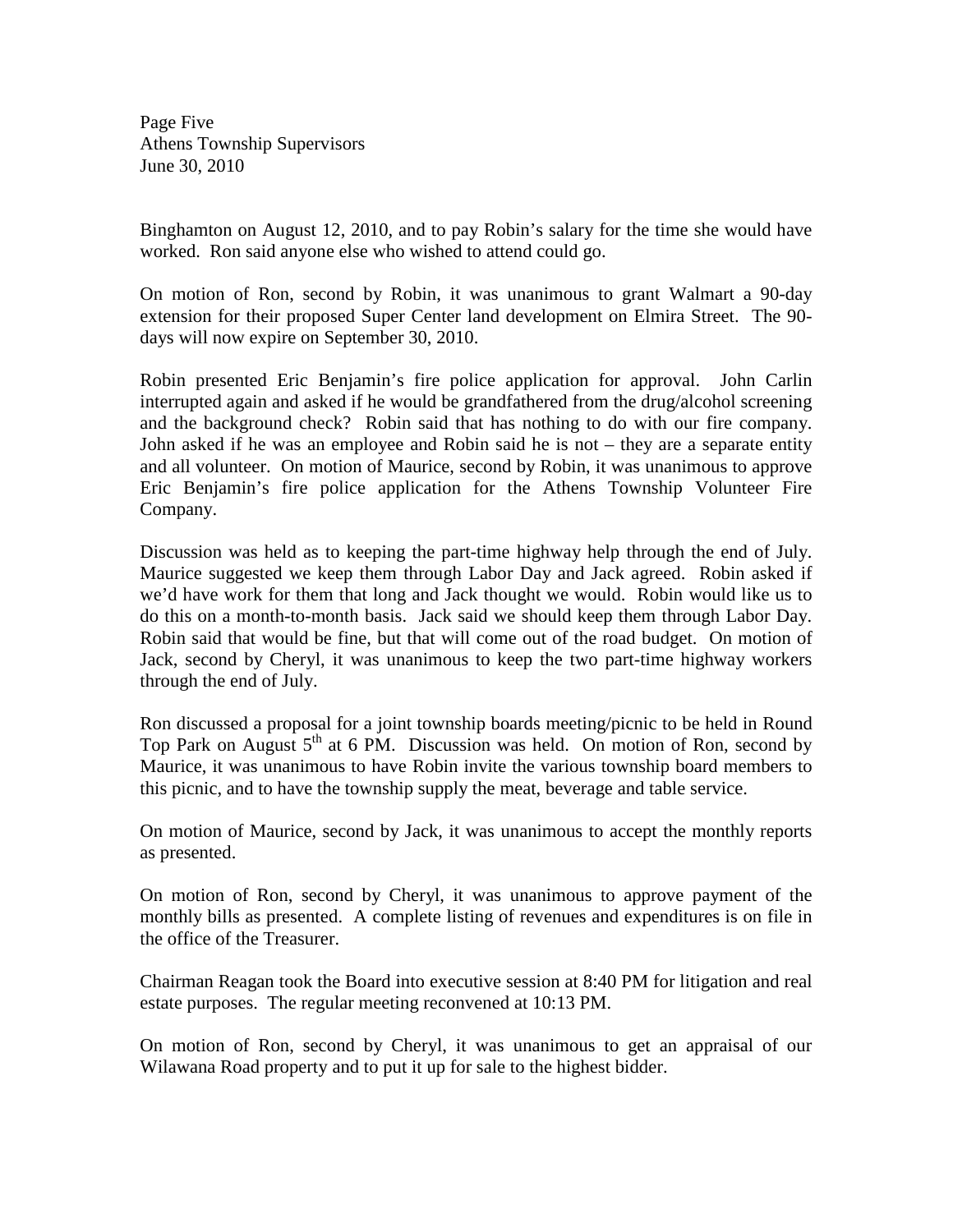Page Six Athens Township Supervisors June 30, 2010

There being no further business, on motion of Cheryl, second by Maurice, it was unanimous to adjourn the meeting at 10:15 PM.

Respectfully submitted,

 Robin L. Smith Secretary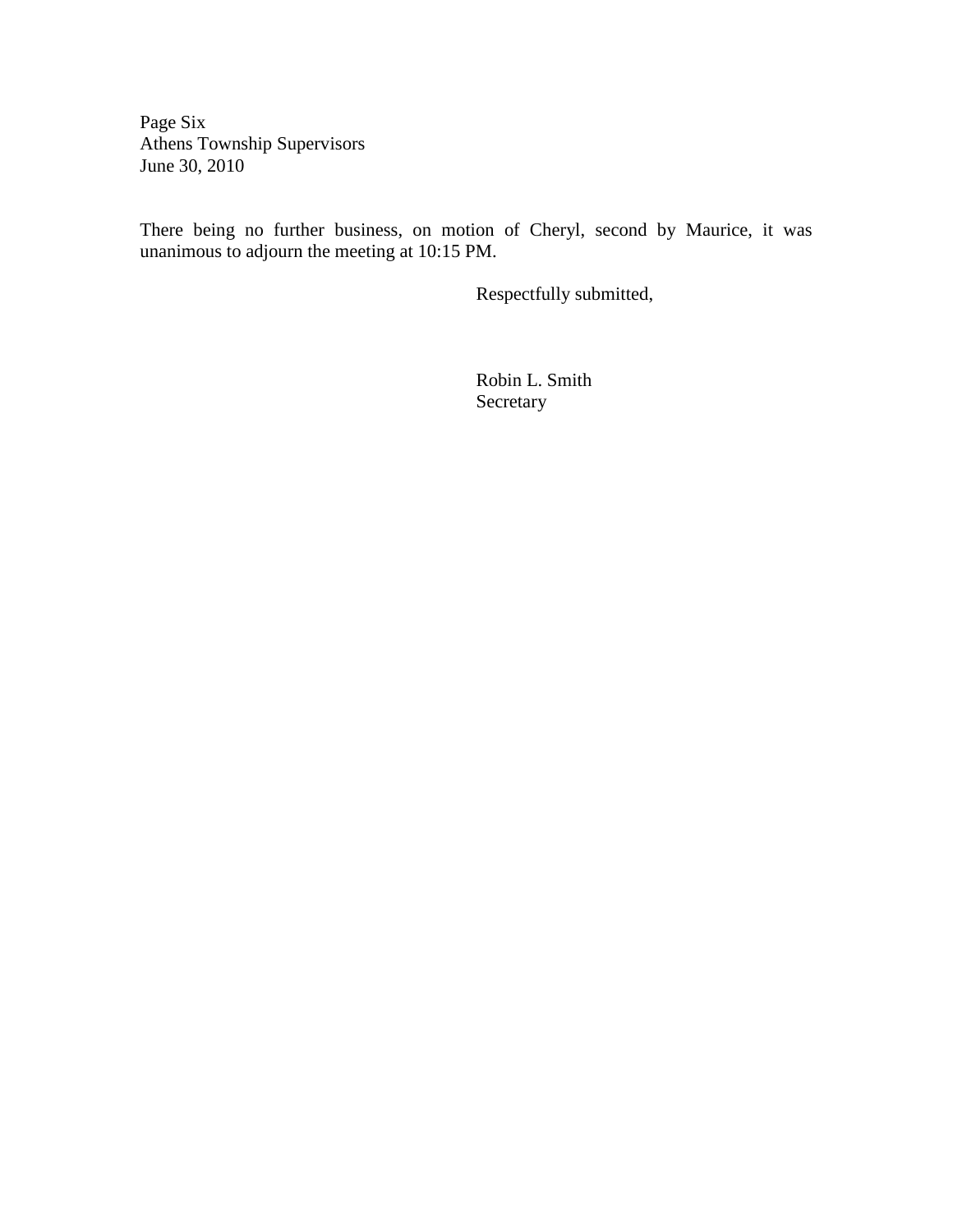### ATHENS TOWNSHIP SUPERVISORS July 28, 2010 7:00 PM

Chairman Ronald Reagan called the meeting to order at 7:07 PM. Supervisors also present were Robin Smith, Cheryl Wood-Walter, Maurice Fay and Jack Walter. Attorney John Thompson was also present.

Voice of the Residents:

 Aaron Brotzman of Weaver Road was here to talk about Highland Drive. He wants the supervisors to do a more permanent fix to the road – he wants to see it paved. He complained about the condition, stating it was all washboard and is very dangerous. Jack Walter said if he tries to level it off in this dry weather, it will just make it worse. You can't hold a straight road on those hills. Aaron said they worked on the road, but it only held up for about 2 weeks. Paving would save the taxpayers money. Aaron asked the Board if they would commit to anything and the answer was no. Cheryl said we will put it on our list to look at. Maurice said our guys have their projects planned for this year. Right now they are working on Brown Road. Aaron said if we put it on the list, at least we'll get to it eventually. He asked if he could be on the next list. Robin said we do road inspection in the Spring and prioritize the roads as to condition, then start with the worst and work down the list as far as money allows. Ron asked Aaron if the road is worse than it has ever been and Aaron said it would be real easy for someone to end up in the field. Jack said he hopes the guys can get back up there before it freezes. Robin added that PENNDOT was up to look at the road and it met their standards. Aaron asked if the road repair list is available to the public and it is.

 Jeannie Brown of Highland Drive said when they worked the road behind them it was absolutely beautiful. Why can't something like that be done on this road? Jack explained that the State has a program that fixes roads with run-off to streams. We apply for these grants each year. The applications are put in a pool and are prioritized. We try to get as much of that grant money as we can. Last year, we did that road. It's a good program and we have a good road. Jack said the only solution to this problem is to pave it. Jeannie said the road we did last year only has about 5 cars a day on it – there are a lot more cars on Highland Drive. Trucks fishtail on that road. They have had to pull cars out of the field.

On motion of Maurice, second by Cheryl, it was unanimous to approve the minutes of June 30, 2010.

Robin presented the Robert/Thomas Conway t/a Industrial Electronics land development for a communications tower off Bobcat Road for review. Three of the deficiencies will be corrected on the final plan map (note acreage along with square footage on the plan; show 20 ft. driveway easement on the plan; and show the 8 ft. fence on the plan). The "will serve" letter from the electric company has been received. Mr. Conway submitted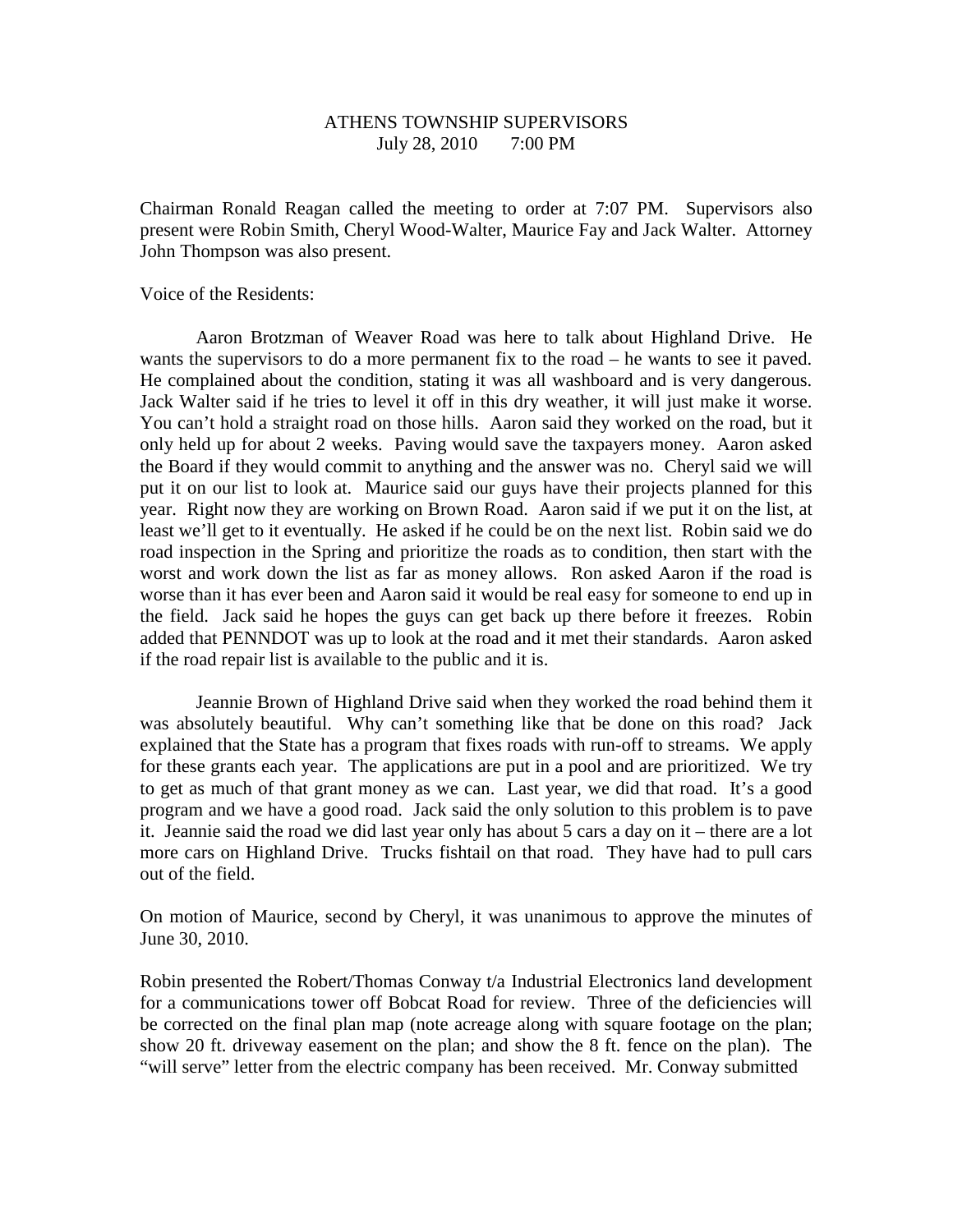Page Two Athens Township Supervisors July 28, 2010

the engineering plan for the tower which was reviewed by Attorney Thompson. Planning Commission recommends preliminary plan approval only at this time. Chairman Reagan recessed the regular meeting at 7:27 PM to hold a public hearing on this issue. Bob Blauvelt asked what the 'bottom line' was for the township. The township will receive \$500/month for the first year, then will receive a 3% increase each additional year. Ron reviewed the lease for those in attendance. There being no further comment, the regular meeting reconvened at 7:30 PM. Robin asked if the lease needs to be in place before they start work and John Thompson said it needs to be executed before final approval is given. Mr. Conway would like us to execute the lease before they start work. John said he had some issues with the lease, one being that the tenant reserves the right to cancel the lease, but there is no provision for the township to cancel. Robin gave Mr. Conway John's number and he will have his attorney contact John to work out the details of the lease. On motion of Jack, second by Maurice, it was unanimous to grant preliminary approval only to this land development.

Next was the Ronald/Roxann Callear land development expansion to Callear's R & R Barbecue on Winslow Street. The project narrative has been provided. The letter from the Athens Township Authority has not been received as of yet. Bob Blauvelt said there was a question as to whether or not there was a grease trap, and he said there is. The letter will be forthcoming. The size and location of all sewer and water mains need to be on the plans. Planning Commission said a waiver needs to be granted for the gravel parking area at the rear of the restaurant. Discussion was held. This parking area has been in existence since the restaurant began, and it was not a requirement of their original approval that it be paved. Their plan is to designate the parking spaces by the placement of concrete barriers at the head of each space. Planning Commission would like to see the parking spaces delineated with paint. The Board did not feel this was necessary. Robin suggested we only grant preliminary approval at this time because the drawings are not correct and we will need as-built drawings when the project is complete. The garage area will be removed and this also needs to be reflected in the plans. Chairman Reagan recessed the regular meeting at 7:39 PM to hold a public hearing on this issue. There being no adverse comment, the regular meeting reconvened at 7:40 PM. On motion of Maurice, second by Jack, it was unanimous to grant preliminary approval only to this land development, contingent upon receipt of the deficiencies.

Richard Bean was present for the Parks and Recreation Commission. Jason White's Royal Ranger project (building guardrail for both new parking lots on Round Top) is coming along nicely. Bio-Sun will be installing the composting toilet at the Jim King Memorial Park around September 15<sup>th</sup>. Foor and Associates have been given the 'go ahead' to do the pond feasibility study. \$309 was received toward this project from the Murtland Family Fund of the Williamsport Lycoming Community Foundation. Pat Haggerty School of Dance is donating about \$2000 for playground equipment that will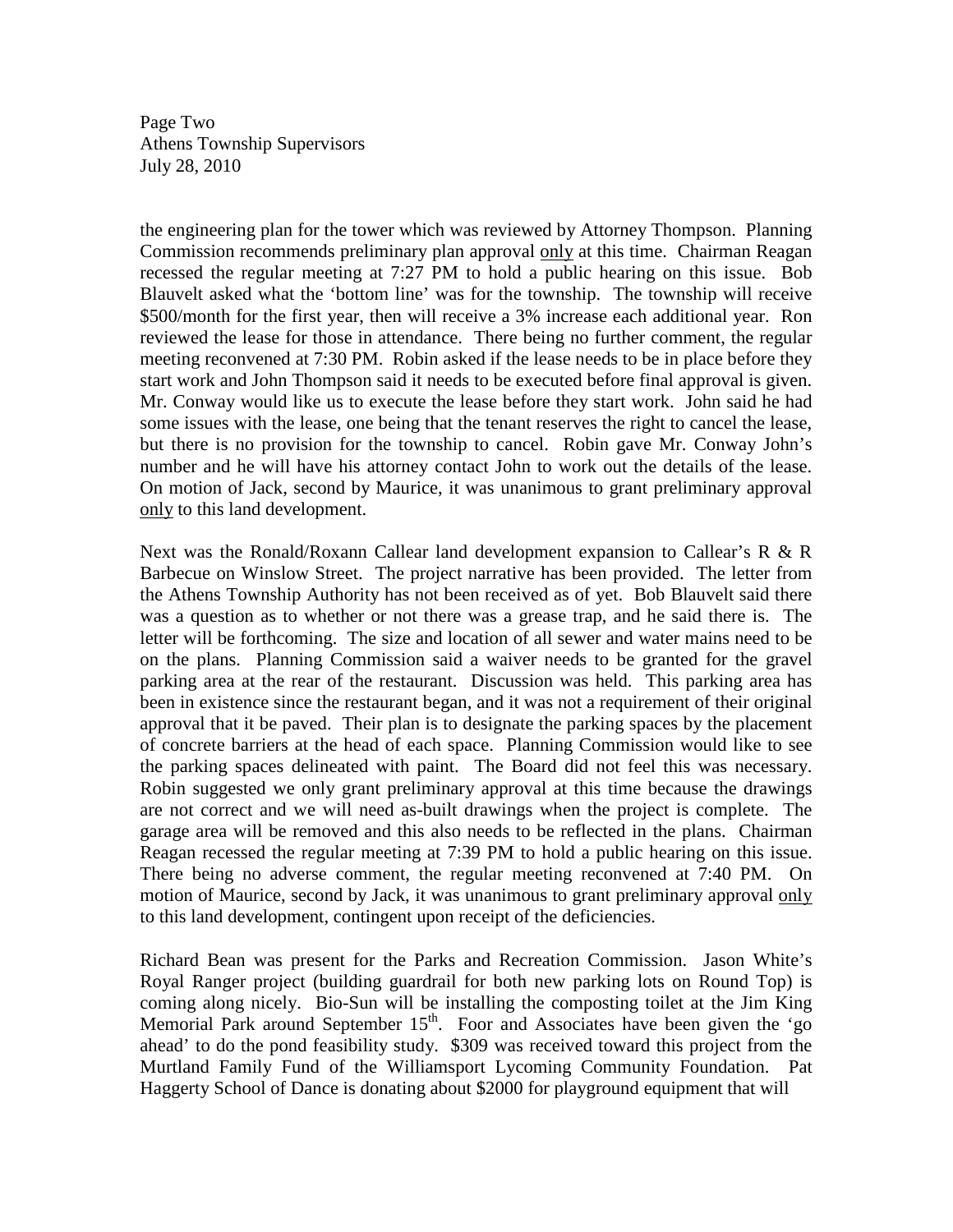Page Three Athens Township Supervisors July 28, 2010

probably be located on the lower level of Round Top Park near the ballfield. Discussion was held as to whether or not to allow Geokinetics to do seismic testing in Round Top Park and the other township properties. Jack Walter said he got a call after the article was in the paper and Robin and Ron got calls as well (re: Geokinetics) – not one of the calls were good. Jack thinks we would be wise just to stay away from them, since seismic testing has already been done once before. On motion of Jack, second by Cheryl, it was unanimous NOT to allow Geokinetics to do seismic testing on any property owned by Athens Township. John Wilkinson said they're all signed up in East Athens and he hopes they will be good.

Bob Blauvelt reported for the Athens Township Authority (ATA). He said Blue Spruce Trailer Court/Claymac has been sold and ATA received their judgment of \$92,000. Two other properties are going to Sheriff sale. A pump went down in Queen Esther pump station but it's all repaired and back on line now. ATA also purchased a locator, and they're looking at video taping the Greens Landing area to check for infiltration.

Robin asked if we are going to have the part-time highway workers continue after this Friday. Discussion was held. Jack will talk with Ray and Randy and decided if we still need them. On motion of Ron, second by Maurice, it was unanimous to keep them if Jack determines they're needed.

Robin said the new backhoe is here and the paperwork is slowly being completed. We need to adopt a resolution to execute the lease-purchase agreement. On motion of Ron, second by Cheryl, it was unanimous to adopt RESOLUTION 2010-06 to execute the paperwork for the backhoe purchase.

On motion of Ron, second by Cheryl, it was unanimous to purchase a coupler unit with 2 sets of pins for the backhoe buckets at a cost of \$2,152.00.

On motion of Ron, second by Robin, it was unanimous to hire Laurie Bowen as Assistant Zoning Officer at a rate of \$12.00/hour for 20 hours per week to start on July 26, 2010, and to purchase a desk, phone, chair and computer for her.

On motion of Robin, second by Maurice, it was unanimous to approve the dispatching contract for 2010 with Bradford County.

On motion of Ron, second by Maurice, it was unanimous to pay the registration fee for any fire company officer and for Robin to attend the "Volunteer Fire, Emergency Services and Local Government: Building Partnerships for a Stronger Future" class to be held at our firehall on October 6, 2010, and to pay Robin's salary for the time she would have worked.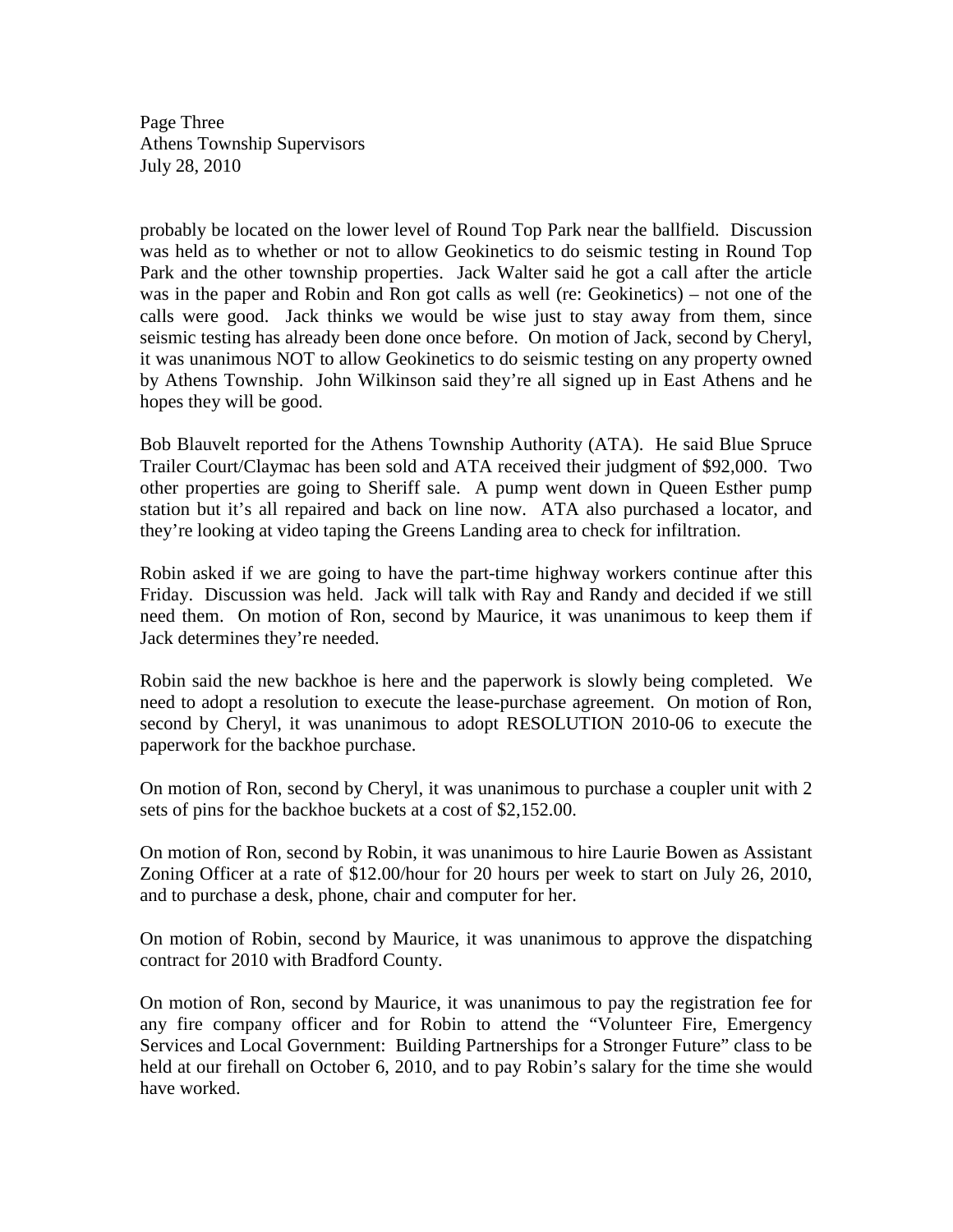Page Four Athens Township Supervisors July 28, 2010

On motion of Ron, second by Maurice, it was unanimous to execute the amendment to the Road C contract, and to have Ron sign it.

On motion of Maurice, second by Jack, it was unanimous to refund the 2009 township real estate taxes in the amount of \$243.77 to Camco Manufacturing, Inc. Camco is located in a KOZ and the taxes were paid in error.

Ordinance #2010-05 has been drafted, but John was unable to advertise it because he could not find the reference to it in the code book. Robin said it should be on-line, but she would get the reference to him tomorrow. On motion of Jack, second by Robin, it was unanimous to have Attorney Thompson advertise this ordinance for adoption at our August meeting.

On motion of Ron, second by Cheryl, it was unanimous to have Robin host the NYPENN Leadership class on "Local Government and Economic Development" here on October 6, 2010, to provide refreshments and to pay Robin's salary for the time she would have worked.

On motion of Maurice, second by Cheryl, it was unanimous to accept the monthly reports as submitted. There was no fire call report, but the treasurer's report was submitted.

On motion of Ron, second by Maurice, it was unanimous to pay the monthly bills as presented. A complete listing of revenues and expenditures is on file in the office of the Treasurer.

Ron told the Board that he met with PENNDOT on July  $20<sup>th</sup>$  along with Robin, Clif Cheeks, Ed Reid and Randy Williams about the expansion at the Dandy Mini Mart in Greens Landing. They basically said there is nothing they can do for us as far as reconfiguring the driveways or allowing a traffic light at that location. Ron said he has asked PENNDOT to look into whether or not we can install traffic cameras to check on parking violations. They said the only place in Pennsylvania that these cameras are allowed is in Philadelphia. They said we should concentrate on education and enforcement. Ruth Baggerly asked what their reasons were to not approve a traffic signal at that location and they said it is not warranted from the data they have. Ron has asked Larry Hurley to have the police department keep track of EVERYTHING on 220 from the NY border south to Milan. Deb Northrup said John Northrup is captain of the Athens Township Fire Police and he has documentation for all the accidents and locations for the last 2 years. She will ask him to bring them in for Robin to copy.

Correspondence/Information was as listed in the meeting agenda.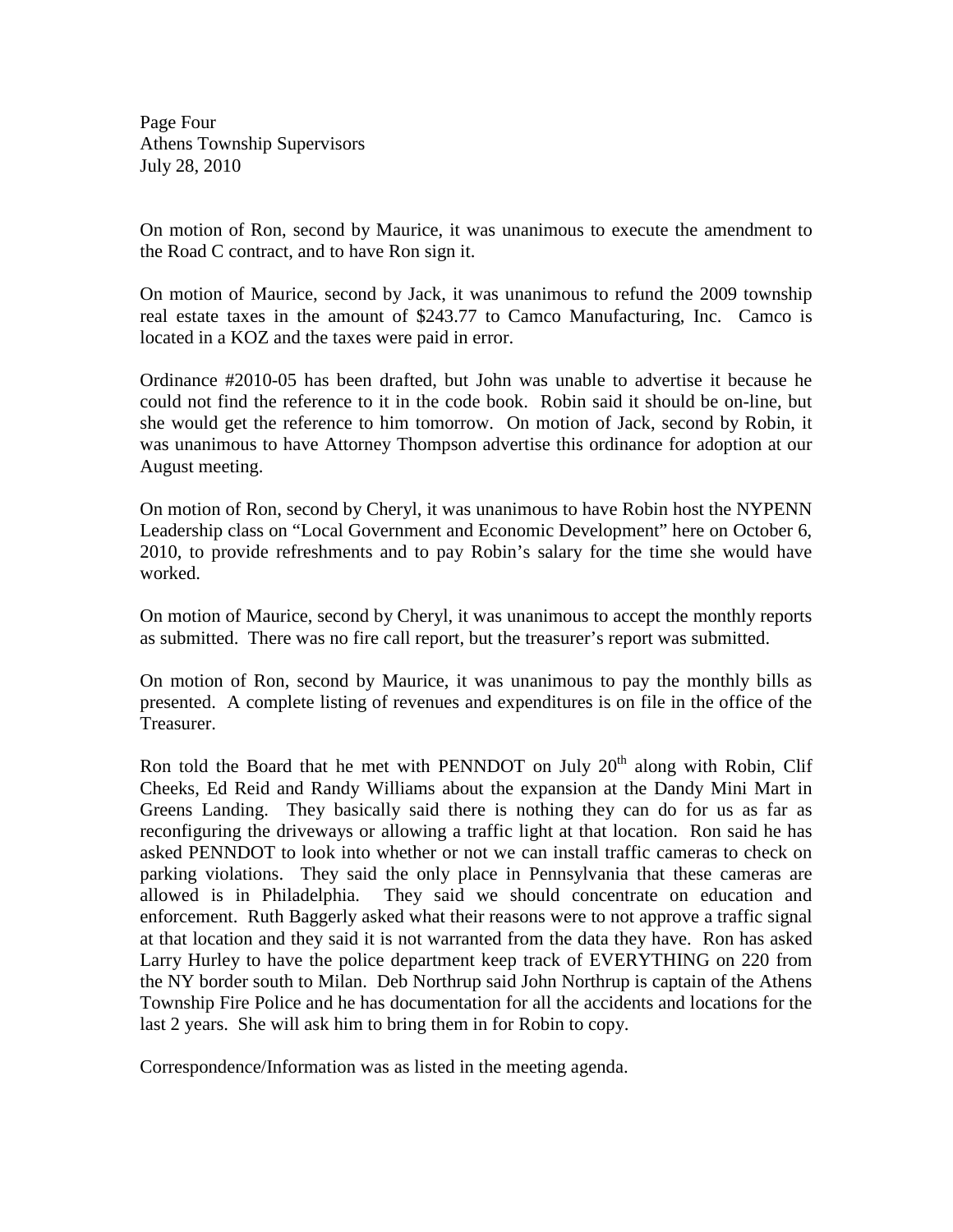Page Five Athens Township Supervisors July 28, 2010

Robin said we have 32 people to date signed up for the Joint Board Picnic at Round Top Park on August 5, 2010. Bob Blauvelt said he could get the meat at a good price. He will get the charcoal, hotdogs and rolls, and hamburgers and rolls. He will invoice us. On motion of Ron, second by Maurice it was unanimous to have Robin buy the table service, beverages, condiments and any other supplies we may need.

Robin advised the Board about the COG dinner. Ron and Shelly Reagan, Jack and Marge Walter and Cheryl Wood-Walter will be attending.

John Wilkinson asked how Ray was doing. Jack told him he's still in a cast but is doing well.

Chairman Reagan took the Board into executive session at 8:20 PM for real estate and personnel issues. The regular meeting reconvened at 9:02 PM.

On motion of Cheryl, second by Jack, it was unanimous to have Robin arrange to have the radio and antenna installed in the new backhoe and to transfer the plate.

On motion of Robin, second by Jack, it was unanimous to sign and execute the lease consulting agreement with the Bradford County Landgroup/  $R \& R$  Energy Consulting, LLC for all parcels owned by Athens Township.

Discussion was held on the replacement of the steel roof over the garage. On motion of Ron, second by Cheryl, it was unanimous to have Robin contact John Kropcho to get a load-bearing estimate for the roof.

There being no further business, on motion of Robin, second by Ron, it was unanimous to adjourn the meeting at 9:21 PM.

Respectfully submitted,

 Robin L. Smith Secretary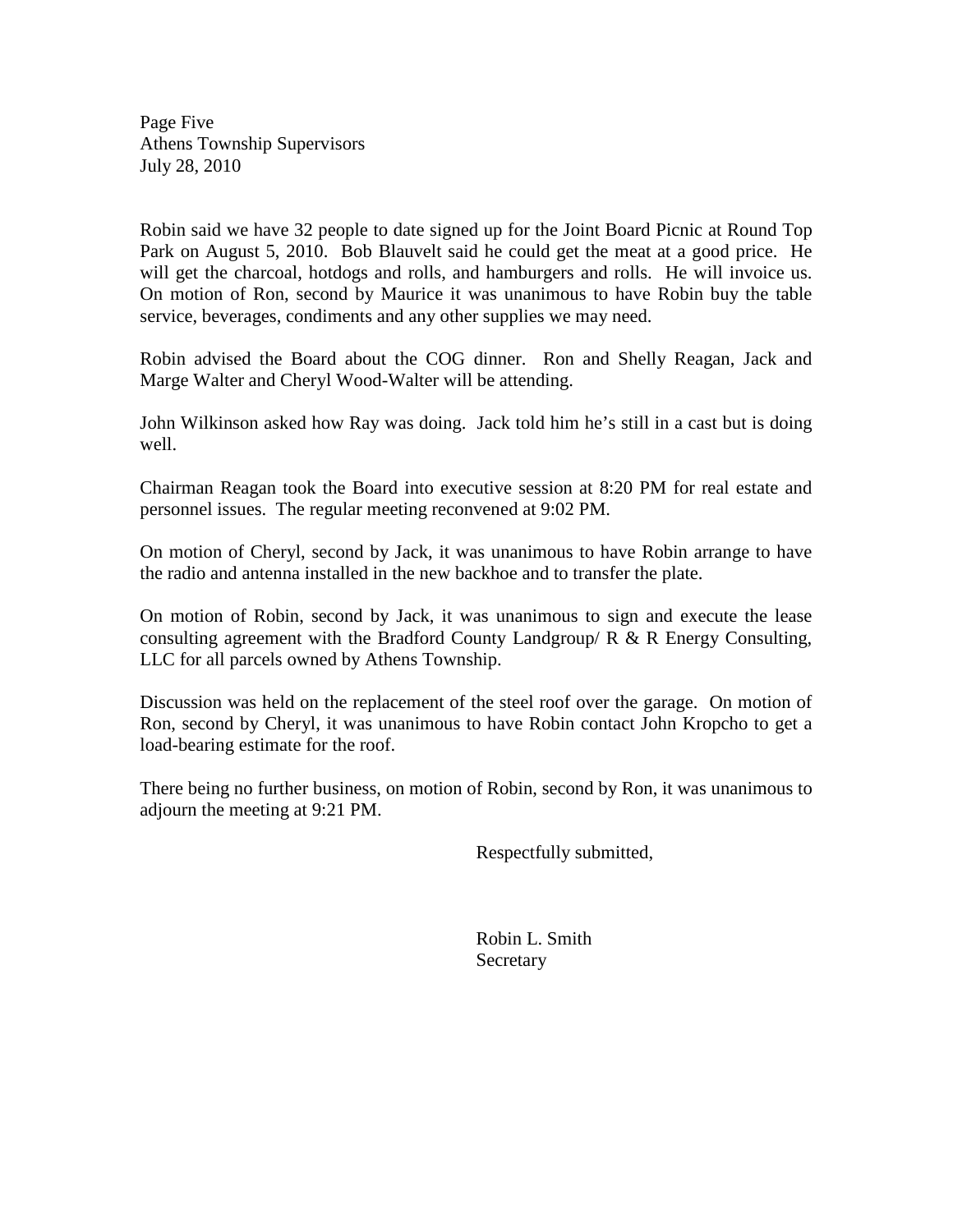# ATHENS TOWNSHIP SUPERVISORS August 25, 2010 7:00 PM

Chairman Ronald Reagan called the meeting to order at 7:03 PM. Supervisors Jack Walter, Maurice Fay, Cheryl Wood-Walter and Robin Smith were also present, as was Attorney John Thompson.

Voice of the Residents: None

On motion of Maurice, second by Jack, it was unanimous to approve the minutes of July 28, 2010 as written.

Bob Blauvelt reported for the Athens Township Authority (ATA). Blue Spruce Trailer Court has been sold and ATA should receive the check from their lien on the  $26<sup>th</sup>$ . There will probably be hold-ups with the Road C project because of the sewer relocation. That will be a big cost for somebody. The three delinquent accounts will be going to Sheriff sale on October  $16<sup>th</sup>$ . The Nomac Housing facility is moving quickly – the modulars will start being delivered next Wednesday or Thursday.

Robin reported for Public Works. The estimate for cutting the trees to accommodate the moving of the electric poles on Brown Road came in very high, and the decision was made not to move the poles. The contractor said it will not be a problem to work around the poles. Ray will be off two or three more weeks with his ankle and Jack Belles will be off on medical leave beginning August  $30<sup>th</sup>$  for 4-6 weeks. Randy would like to have another portable radio with a corded microphone for the highway department. Ed Reid asked Robin to request a revision to our driveway ordinance to include the requirement of a permit for ANY work done to a driveway, to help alleviate problems with water runoff, etc. He would like to see this effective January 1, 2011 and feels that would give him enough time to contact the contractors and make them aware of this change. On motion of Ron, second by Robin, it was unanimous to have John Thompson get with Ed and draft an ordinance for review at our next meeting.

Ron asked if the Board was aware that our tractor/mower is in the shop and may not be repaired until October. We need to do mowing for our Agility agreement by Labor Day. Jack said they did get some of it done before it broke, but they still have to finish. Maurice suggested using the sickle bar mower if we have to.

On motion of Cheryl, second by Maurice, it was unanimous to approve the release of the library funds for 2010.

On motion of Cheryl, second by Maurice, it was unanimous to approve Robin and Ruth's attendance at the County Convention in Troy on September  $23<sup>rd</sup>$ , and to pay their salaries for the time they would have worked.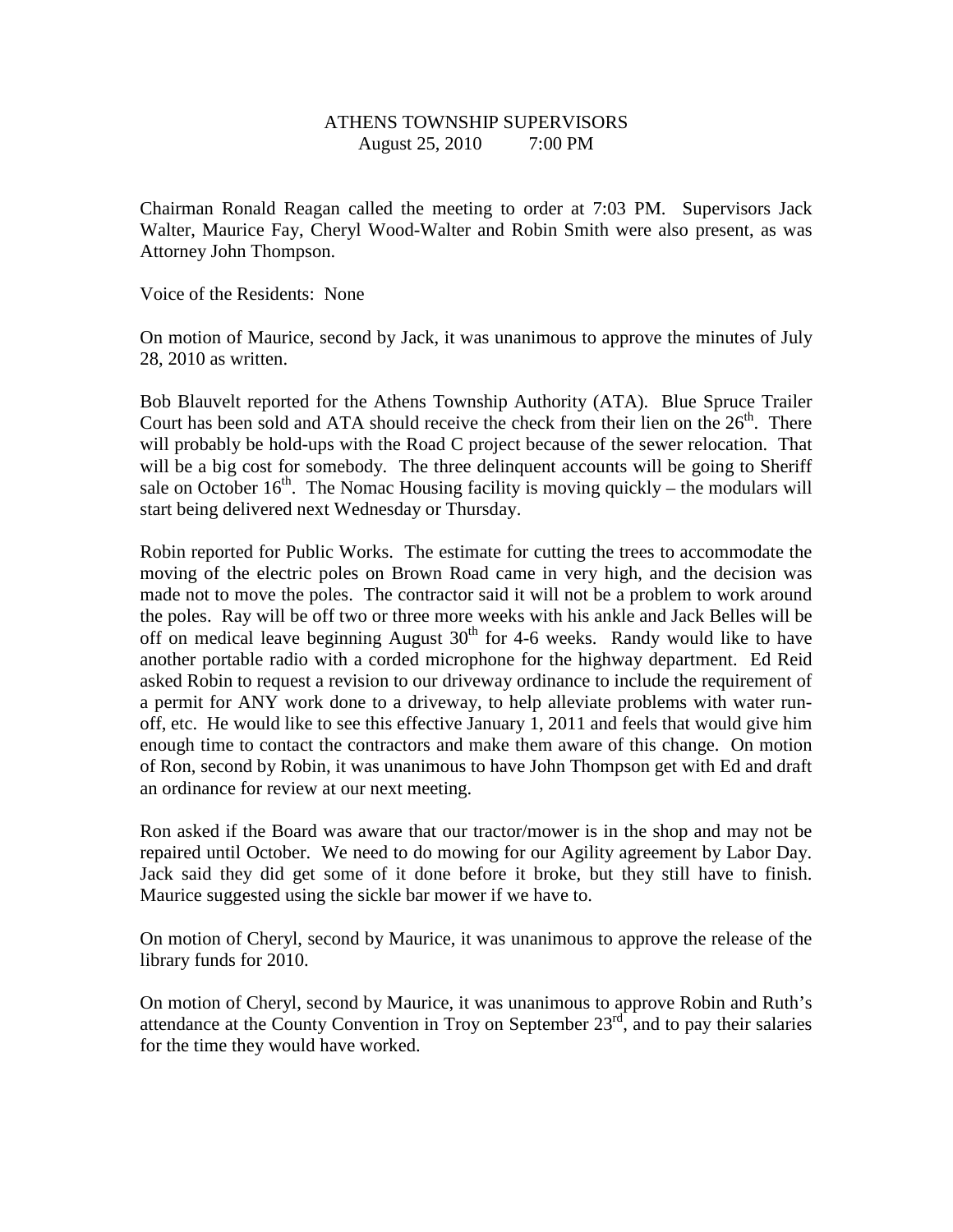Page Two Athens Township Supervisors August 25, 2010

On motion of Maurice, second by Cheryl, it was unanimous to approve RESOLUTION 2010-07 to have Ron sign the right-of-way plans for Road C.

On motion of Robin, second by Cheryl, it was unanimous to have Ron sign the NPDES application signature page for Road C.

On motion of Jack, second by Ron, it was unanimous to send a donation of \$50 to the Athens Township Volunteer Fire Company Fire Police in memory of William Leonard. Mr. Leonard was John Northrup's father-in-law who passed away on August  $13<sup>th</sup>$ . The Board sends their condolences to John and Debbie and their family.

On motion of Ron, second by Maurice, it was unanimous to reappoint Rita Jo Swingle to the Zoning Hearing Board for a term to expire September 9, 2013.

On motion of Ron, second by Jack, it was unanimous to have Robin host and speak at NYPENN Leadership Class on October 6, 2010 and to provide refreshments.

On motion of Robin, second by Ron, it was unanimous to hire Alex Walter as permanent recycling attendant effective August 28, 2010 to replace L J Casterline who is leaving for college. Alex will remain at his current rate of pay as back-up recycling attendant. Cheryl Wood-Walter abstained as Alex is her son.

At a recent COG meeting the issue of well water standards in Pennsylvania was discussed. Ron asked Ray Stolinas to fax Robin the sample ordinance for well water standards that was distributed at that meeting. Robin gave it to the Board for review to see if this is something we would be interested in doing at the township level. Right now, if a well is contaminated by something such as gas drilling, there are no standards to which a new well has to be installed. Robin also contacted Elam Herr at PSATS about this issue and he is researching this for her. We will review these standards to be discussed at our next meeting.

On motion of Maurice, second by Cheryl, it was unanimous to accept the monthly reports as presented.

On motion of Cheryl, second by Jack, it was unanimous to approve the payment of the monthly bills as presented. A complete listing of revenues and expenditures is on file in the office of the Treasurer.

Correspondence/Information was as listed in the meeting agenda.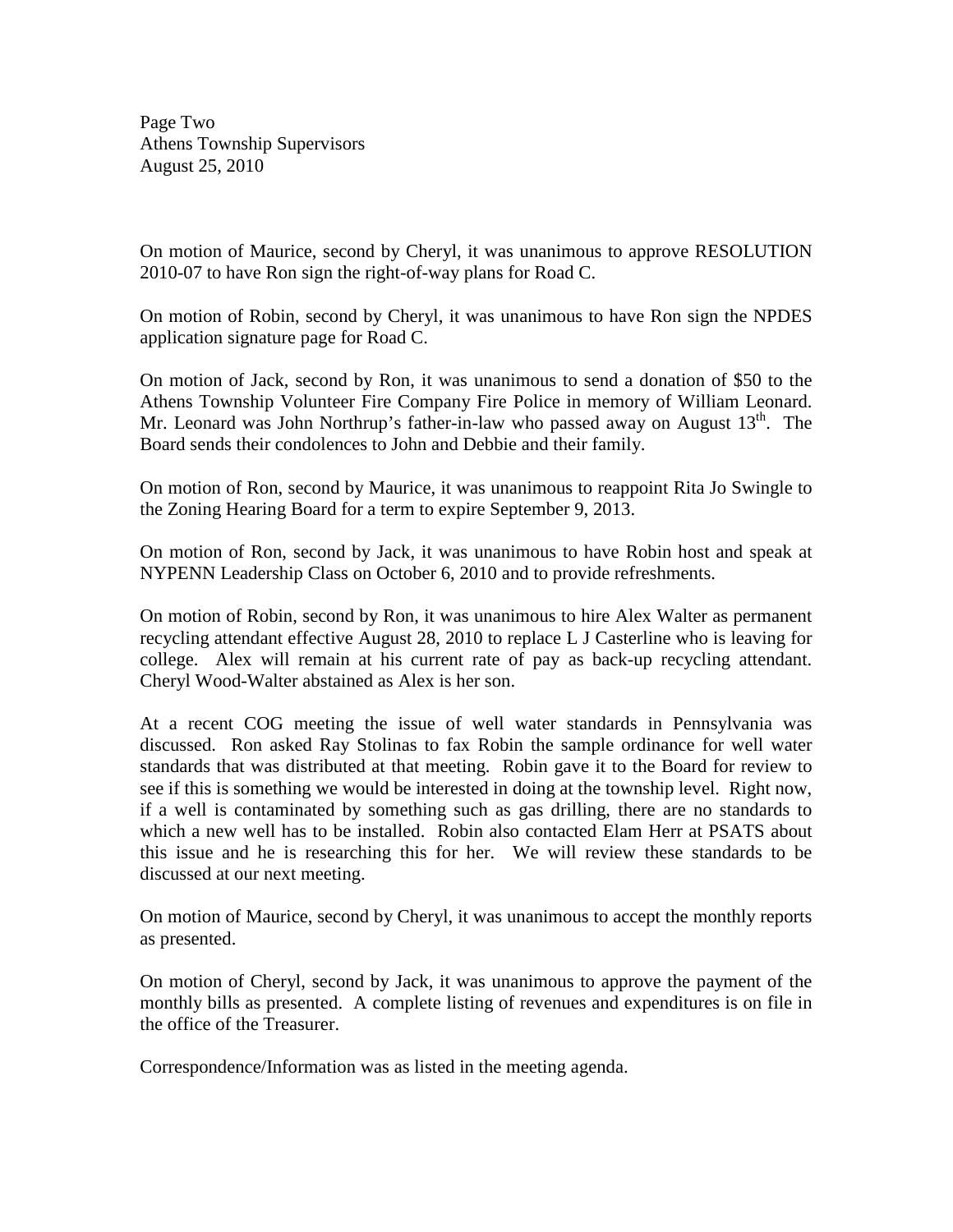Page Three Athens Township Supervisors August 25, 2010

Ron had comments about the Notice of Intent the township received from Chesapeake Energy regarding the Wolf Well Pad. Robin received an 8-page notification which was very detailed. He is an adjoining land owner and only received 3 of the 8 pages. Ron would like to have Robin contact the adjoining landowners when we receive these notices to let them know we have more detailed information here at the office if they're interested in looking at it. Cheryl said the gas companies also do not notify you when they sell your lease to another company.

On motion of Ron, second by Cheryl, it was unanimous to have Robin attend the Pension Class on Act 44 compliance that is being offered by PSAB.

Laurie Bowen asked if the gas well notifications that we receive should be made available to the entire township instead of just the adjacent property owners, since something on one side of the township could possibly affect something on the other side of the township. Robin said that would be hard to do. Ron said something by his house should not affect someone across the river.

Richard Bean reported for the Parks and Recreation Commission. He said the Royal Ranger project is completed in the park (installation of guard rails). He has someone interested in doing the mulch around the playground equipment at pavilion #1 as a project. He told him to get in touch with Barry regarding the mulch. Bio Sun will be installing the composting toilet in the Jim King Memorial Park around the middle of September. Richard will have them come and show them which direction it needs to face for optimum performance of the solar power. The feasibility study for the enlargement of the pond is underway. Richard will talk with some children to see what type of playground equipment they would like to see in the park that could be purchased with the \$2000 donation from the Pat Haggerty dancers. He said Chesapeake has repaired the damage to the boat launch property and has gone above and beyond the call of duty. He said they will do it again when they are done using that site. He said they had about 20 people for the meteor shower on Round Top but the clouds never passed.

John Wilkinson asked if there have been any changes in the floodplain maps and Robin said no. He questioned if Steve Crain "shot himself in the foot" by demolishing the Lori Beth Norton house as it's in the floodplain and he won't be able to rebuild there. Robin said he can rebuild if he does it according to the floodplain regulations.

Chairman Reagan took the board into executive session at 7:45 PM for real estate and personnel issues. The regular meeting reconvened at 8:11 PM.

On motion of Jack, second by Maurice, it was unanimous to have Robin advertise the parcel of land we own in the Village of Wilawana with a minimum bid of \$4000.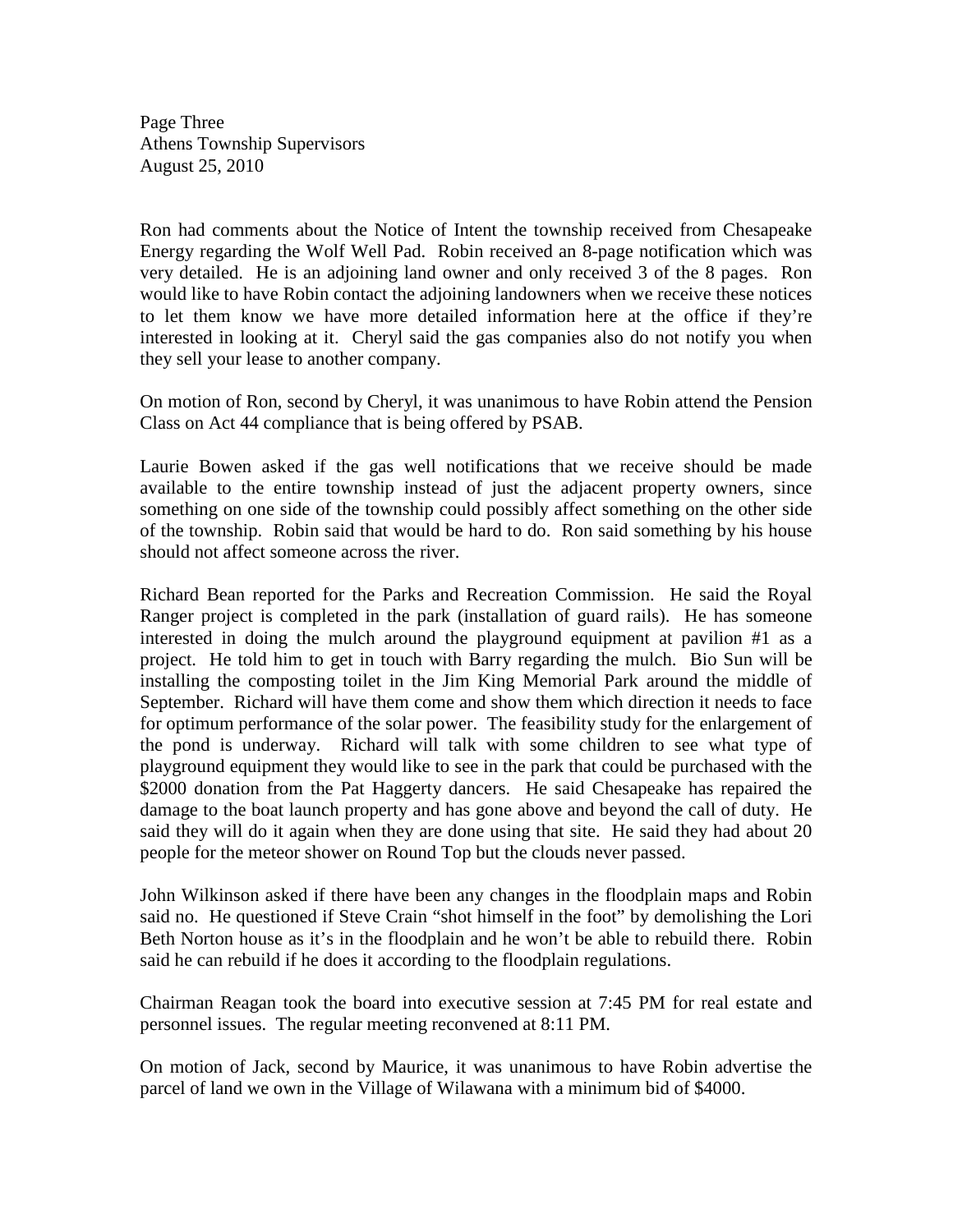Page Four Athens Township Supervisors August 25, 2010

John Thompson presented the ordinance to lift the 10-ton weight limit from the Thomas Avenue bridge. On motion of Robin, second by Ron, it was unanimous to have John advertise this for adoption at our September meeting.

There being no further business, on motion of Robin, second by Maurice, the meeting adjourned at 8:16 PM.

Respectfully submitted,

 Robin L. Smith **Secretary**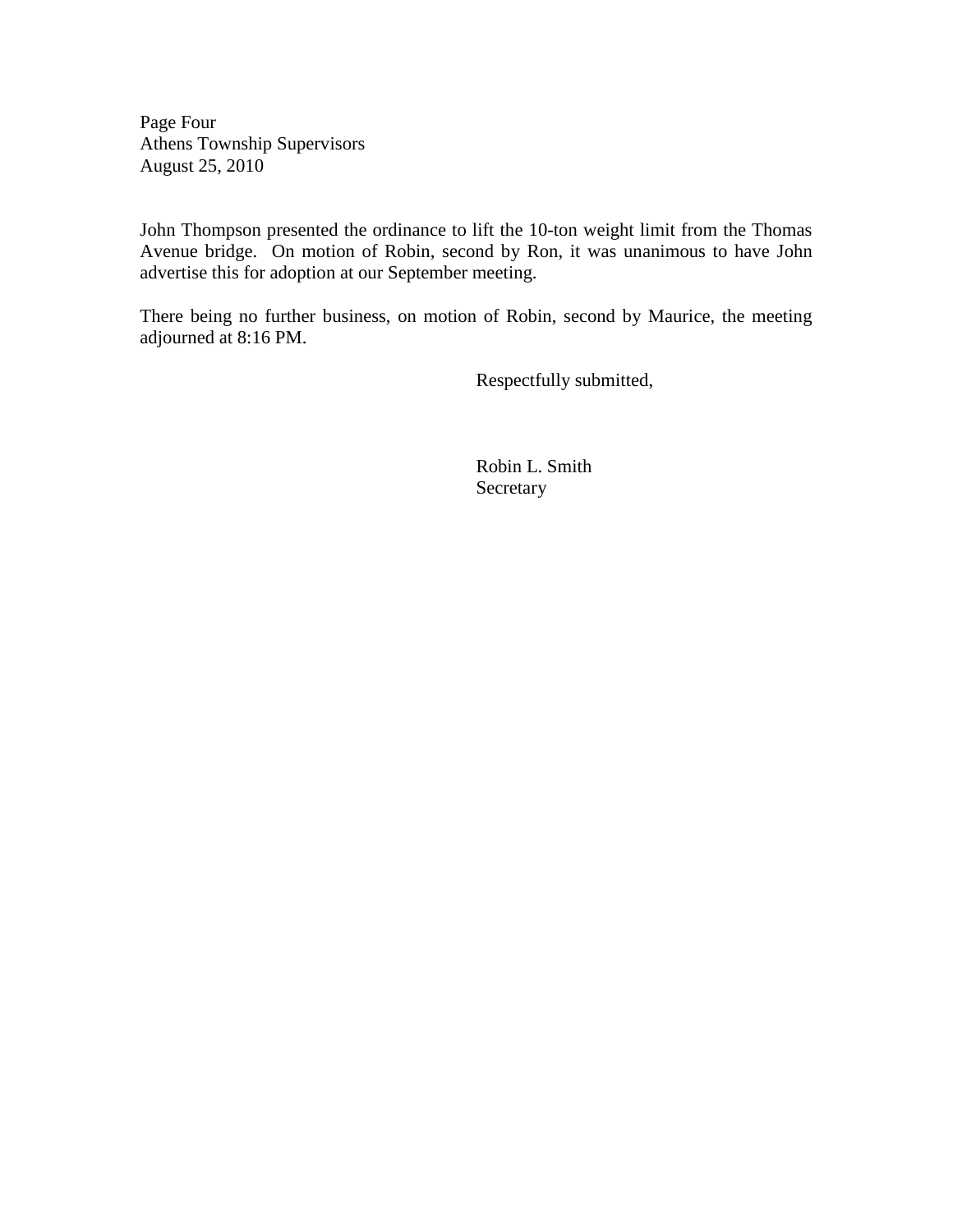# ATHENS TOWNSHIP SUPERVISORS ATHENS TOWNSHIP PLANNING COMMISSION Special Zoning Ordinance Revision Workshop September 14, 2010 7:00 PM

Chairman Ronald Reagan called the meeting to order at 7:05 PM. Supervisors also present were Jack Walter, Maurice Fay and Robin Smith. Cheryl Wood-Walter was absent. Planning Commission members present were Clifton Cheeks, Ty Reynard and Jim Watson. Ray Stolinas of Bradford County Planning Commission and Assistant Zoning Officer, Laurie Bowen, were also in attendance. Roman Rosh was here as a member of the public. No members of the Zoning Hearing Board, or their solicitor were present.

Ron stated that Clif Cheeks, Ed Reid, Kathie Hunter and himself have been working for about a year on revising the Zoning Ordinance. He said the biggest change is the addition of a new zoning district – Interstate Commercial (IC). This district is proposed for several contiguous properties on the north side of Wilawana Road, east and west of White Wagon Road at NY17/I86 interchange (Exit 59A). A colored map was enclosed with the Addendum packet which shows the new district. This district will allow for higher signs and raises the height restriction from 4 stories to 6 stories. Its purpose is to facilitate people traveling through. Signs will be allowed to be higher. There will need to be a large buffer between Stover's Acres and the IC district.

Robin had provided the boards with the Fourth Draft and now passed out the Addendum to that. Ron said we will be having the public hearing for this on October 19, 2010 at 6:30 PM. It will be advertised for adoption and enactment.

Ron said we're adding things to mineral extraction, adding windmills, oil and gas operations and no-impact businesses, plus tweaking some of the definitions. Oil and gas drilling operations will NOT be allowed in the Residential Urban, Commercial or Interstate Commercial districts. Oil and gas operations will be considered a temporary use when permitted.

Roman Rosh asked if we were including compressor stations. Ron read the section that will be included in the ordinance revision. Ron also said we have added dormitory-style housing units. We have also dropped the amount of parking spaces required for development. Gas and mineral extraction operations will need to file their emergency response plans with the township. We may not get on site, but we need to be aware of their plans.

Clif Cheeks said we have added personal wind energy facilities and Ron explained these are if a resident wants to put up a windmill or two for their own personal use.

Ray Stolinas said Scott Molnar of Bradford County Planning and Gary Wilcox of Bradford County Emergency Management are working with the gas companies to assign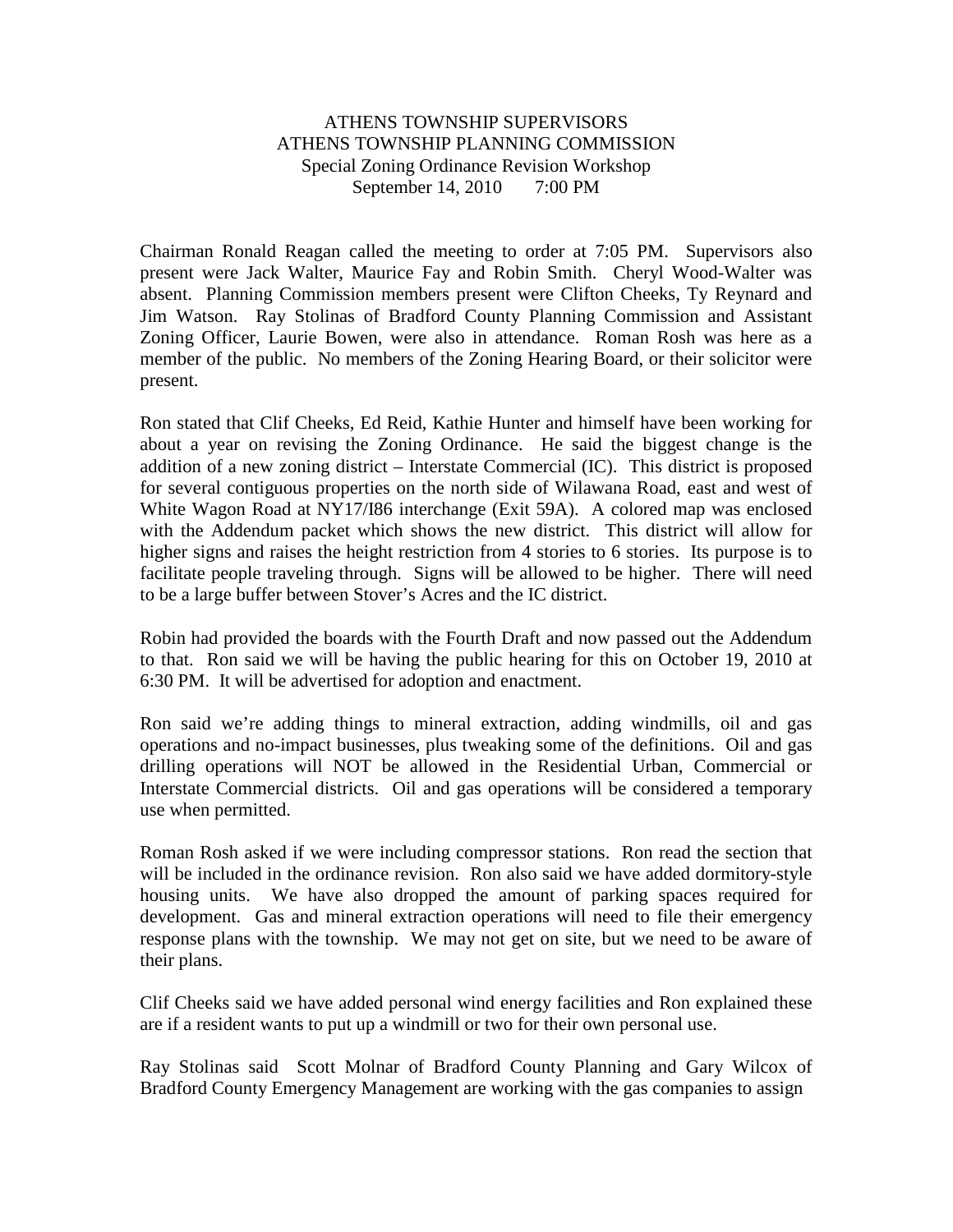Page Two Athens Township Supervisors September 14, 2010

an address to each well pad and operation that must be posted on a sign at the site so that workers and responders will know where to go. They have had instances where the workers, being from out-of-state, don't know where they are. This will help to alleviate any confusion. Scott is also numbering the windmills. Ray would like to see us add this to our ordinance – that all structures need an E-911 address.

Ron asked Ray Stolinas if we would be able to restrict the well heads or well pads from being located in the setbacks. Ray wasn't sure, and referred us to our solicitor.

Ron said they tried to 'clean things up' with this revision. They also tweaked the requirements for impervious surface and storm water, and have added pervious pavement as an allowable material. Discussion was held. The developer/owner will be required to have a certified engineer inspect the pervious pavement on a yearly basis and submit a report to the township. Robin would like to add the requirement that these yearly inspections are to be paid for by the developer/owner. Ron asked if we could require a bond. Ray said this won't be turned over to the township, but we could possibly require a performance bond. Ray added that bio-retention (islands with plantings) is becoming more popular to use. We could address this in our SALDO revision.

Ron advised everyone that comments can be submitted in writing to the township, and the proposed changes will be available for review in our office.

Jack Walter said they're having quite a time in New York State with this fracking. He asked Ray Stolinas if he knows of any problems we've had here in Pennsylvania. Ray said the migrating methane is a problem. It occurs naturally in this area, but the drilling is aggravating it.

Ron said we are in the process of updating our driveway ordinance and we are also looking at samples of well standards for water wells.

Ray asked if we will be including water withdrawal operations in our revision and Ron said we've decided to leave that as a use not provided for. Jack said there is talk of a pipeline.

Roman Rosh said he wants the land at his main farm to be rezoned to Interstate Commercial. Ron said we'll start with one place and see how it goes. Roman asked why retail is not listed as a permitted use in the IC district? Robin read off the permitted types of retail allowed in the IC district from Appendix F. Ron said the IC district is more of a place to service people that are just moving through.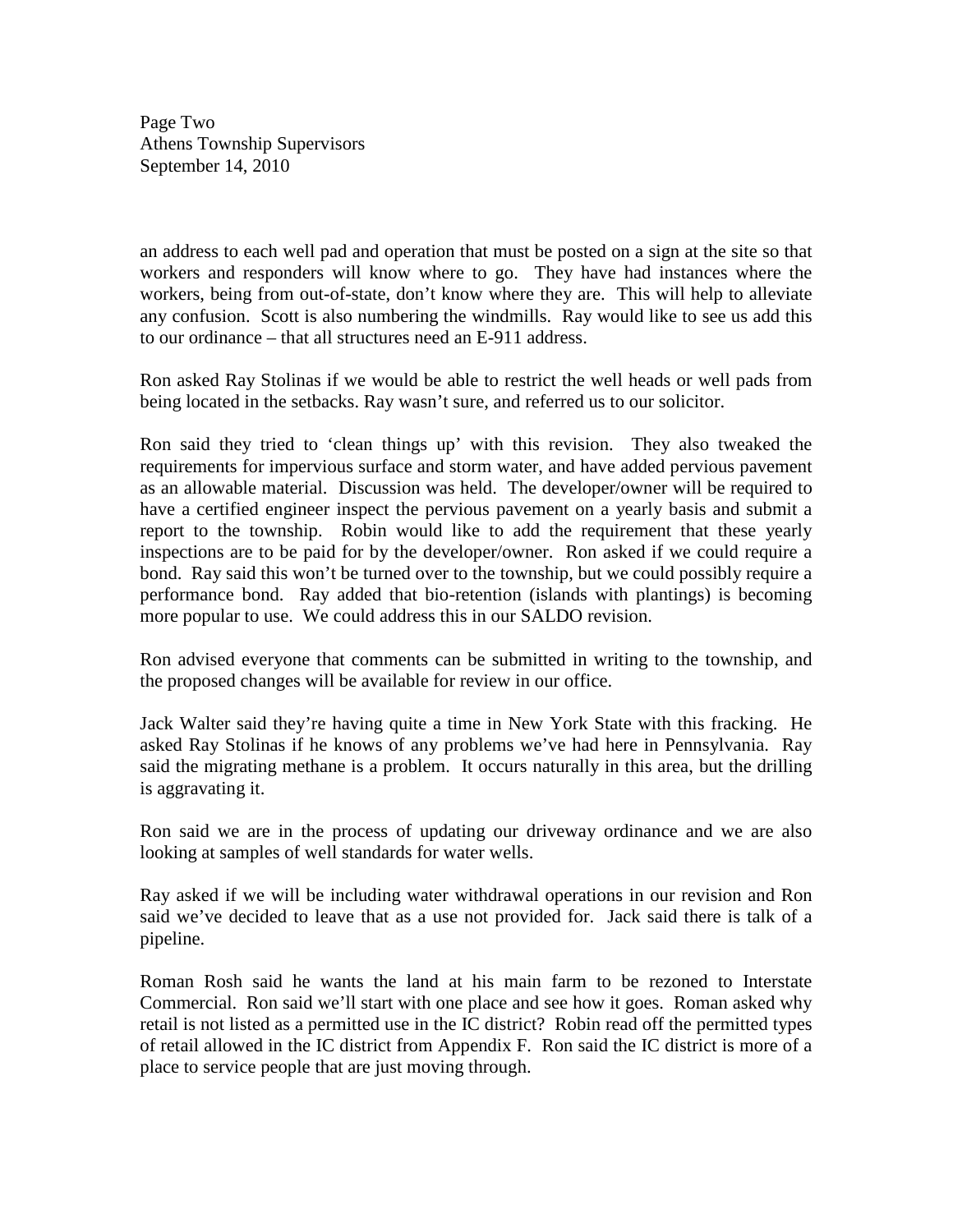Page Three Athens Township Supervisors September 14, 2010

Roman pointed out that the old canal property shown on the attached maps shows Gary Rosh as the owner. Roman said that's incorrect. Robin pulled the tax duplicate which states Gary Rosh owns that parcel. Roman asked if we knew that the far northwest corner of the proposed district was in the floodplain, and we said yes. Roman asked how we came up with these boundaries and Ron said the Commercial district parcels north of Wilawana Road were the ones that were changed. Roman asked when he can get a copy of the proposed changes. Robin said she will check with John Thompson and get back to him on that.

Ron thanked everyone for coming.

On motion of Ron, second by Robin, it was unanimous to have Bill Lane train Laurie Bowen on our website at the cost of \$40.

On motion of Ron, second by Maurice, it was unanimous to grant Walmart's request for a 90-day extension for their Super Walmart Land Development. This extension will expire on December 29, 2010.

On motion of Jack, second by Maurice, it was unanimous to approve, sign and execute the agreement between the township and Chesapeake that will allow them to get a certificate of occupancy for the completed portion of the Nomac Housing Facility on November 1, 2010 ("Phase I"), and to have them complete the remaining 2 buildings and request final plan approval by December 31, 2010. This agreement states that if final plan approval is not requested by December 31, 2010, the permission for occupancy will be revoked until all the terms of the agreement are complete.

Maurice said the fire company may be asking us to put a port-a-john in the Glen Clark Park, and they may also get 3 of the concrete tables from outside McDonald's. They will pour a pad to put them on. They also plan to charge \$150/day for the pavilion rental at the fire hall. They will be installing charcoal grills for use there.

There being no further business, on motion of Ron, second by Maurice, it was unanimous to adjourn the meeting at 8:37 PM.

Respectfully submitted,

 Robin L. Smith Secretary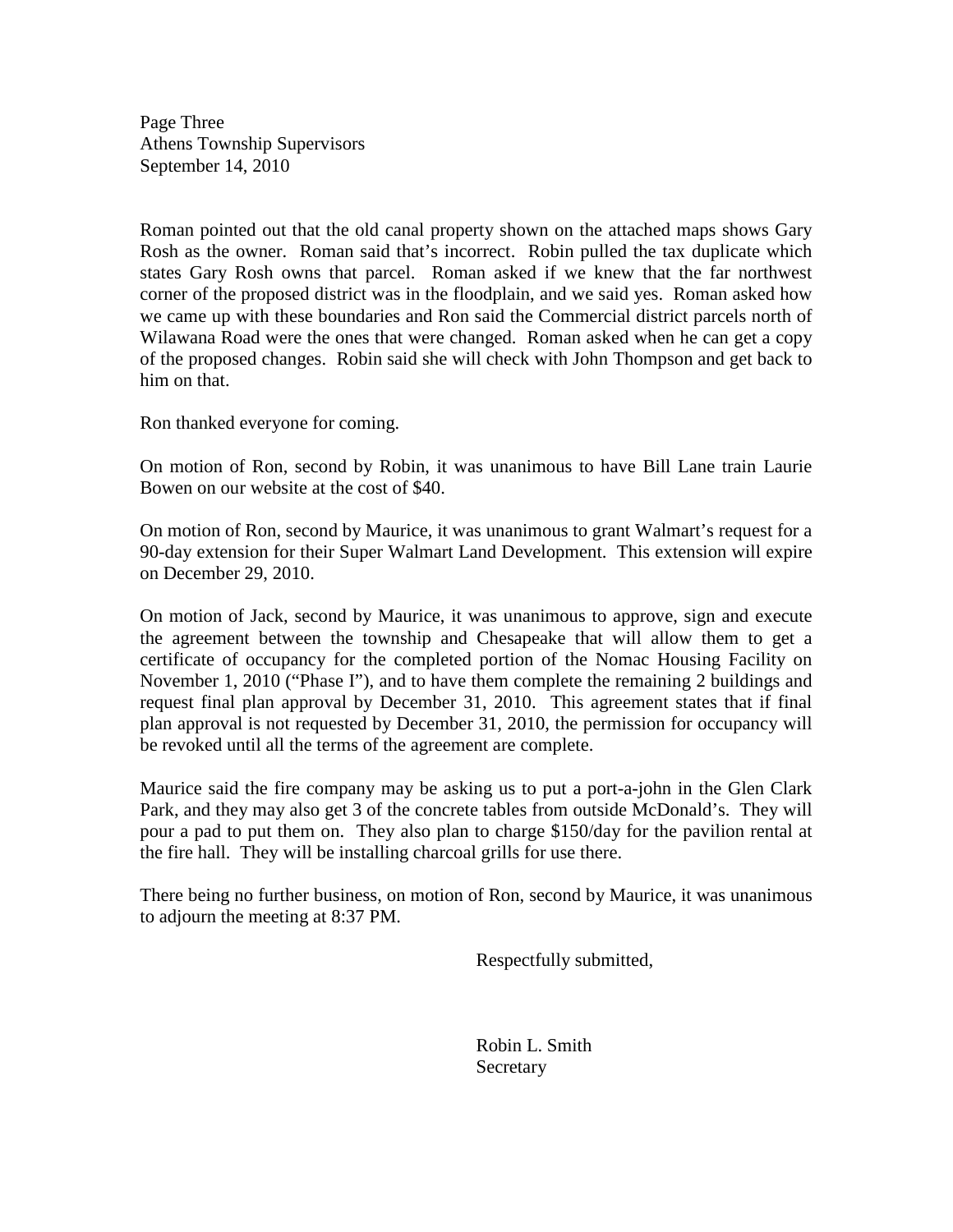# ATHENS TOWNSHIP SUPERVISORS September 29, 2010 7:00 PM

Chairman Ronald Reagan called the meeting to order at 7 PM. Supervisors also present were Jack Walter, Maurice Fay and Robin Smith. Cheryl Wood-Walter arrived at 7:11 PM from a prior engagement. Attorney John Thompson was also in attendance.

Voice of the Residents: None

Maurice asked if anyone was here because they had a problem with the open burning at the cemetery that occurred a few days ago. Bob Blauvelt asked if he meant the fire that was still burning. Maurice said he had spoken with Rick Heckman concerning this and the issue has been taken care of.

On motion of Maurice, second by Jack, it was unanimous to approve the minutes of August  $25<sup>th</sup>$  and September 14, 2010 as written.

Clif Cheeks presented the Karen Lamphere 1-lot subdivision off Murphy Road (lot 1A to become part and parcel to the adjacent lot of Karen Lamphere) for review. Ms. Lamphere is subdividing a piece off of one lot to add to the other lot in order to even them up. Both lots were non-conforming lots, and will remain non-conforming lots, but Planning Commission recommends approval. Chairman Reagan recessed the regular meeting at 7:03 PM to hold a public hearing on this issue. There being no adverse comment, the regular meeting reconvened at 7:04 PM. On motion of Maurice, second by Jack, it was unanimous to grant preliminary and final plan approval to this subdivision.

Clif then presented the Borough of Sayre 1-lot subdivision on Mile Lane Road. This involves the old Blue Swan Airport property of 77 acres. They wish to subdivide the 55 acres off on the east side of Lamoka Road. Planning Commission recommends preliminary and final plan approval. Chairman Reagan recessed the regular meeting at 7:06 PM to hold a public hearing on this issue. Michael Buynak asked what the 55 acres will be used for. Ron said we aren't sure what they are doing with it. Chris Iachini of Larson Design Group said he doesn't know what the use will be. Michael thought it would make a good airport for Chesapeake to use. There being no other comment, the regular meeting reconvened at 7:09 PM. On motion of Ron, second by Robin, it was unanimous to grant preliminary and final plan approval to this subdivision.

Robin advised the Board that Chesapeake has submitted an application for a modification to the Conditional Use they received for the Barrett Water Withdrawal facility on Route 199. Pat Homan asked what changes are proposed. Robin said they wish to use the facility 24/7 and also wish to add lighting. The date of November 9, 2010 was set for this hearing at 7 PM. Robin will run the legal notice and John Thompson will secure the stenographer.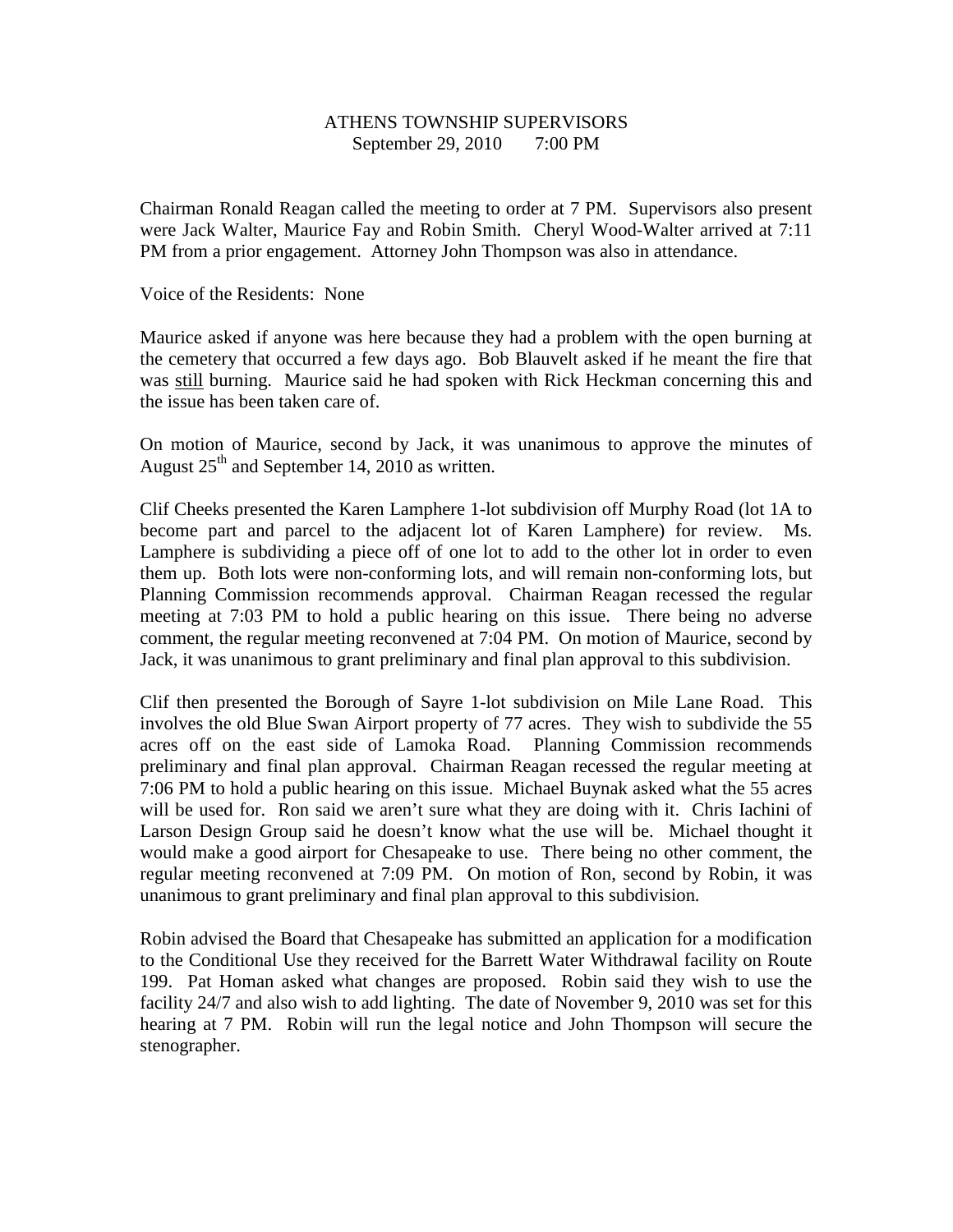Page Two Athens Township Supervisors September 29, 2010

Greg Schoeffner of Chesapeake presented a letter to the Board asking for approval to raise and widen the cartway on 400 feet of Sunnyfield Drive to accommodate their driveway into the Wolf gas well site. Ed Reid had advised them they needed to submit a drawing showing exactly what they intend to do, and added that this should have been a part of the road bonding process. Representatives of Chesapeake said they intend to raise the road base 20" with a top layer of 4-8". They have already placed the PA One Call and intend to do this immediately. They said the road is presently 12 ft. wide and they intend to widen it to 20 feet. They feel it will be a benefit to the township. Ron said he had spoken with Mr. Rauscher and asked him to come to our meeting tonight concerning this. Jack Walter said he doesn't think we need to be doing this. Chesapeake said they had spoken with 2 supervisors about the project and were given permission to proceed. Robin advised them that permission needs to be granted by Ed Reid and no one else, because this road is bonded and Ed supervises this. Chesapeake said they had spoken with Ray and Randy, who said they could do the work, and told them to widen the ditches as far back as possible. Chesapeake then asked if they did not have the authority to okay this work. Ron and Robin both stated they did not in this instance because this is a bonded road and falls under Ed's jurisdiction. Cheryl added that if they have any questions on issues like this, they need to call this office to get the proper information and approvals. Ron said they need to get the road sketch and profile in to Ed so he can approve the work before they proceed.

Richard Bean reported for Round Top Park. He said the Royal Ranger mulching project has not begun yet. BioSun will be installing the composting toilet at the Jim King Memorial Park on October  $6<sup>th</sup>$ . Foor and Associates has started the pond feasibility study. Richard then asked the status of the lease paperwork for the Industrial Electronics tower. Robin stated that Industrial Electronics were supposed to have their attorney contact John Thompson, so the ball has been in their court. Discussion was held and changes to the lease were agreed upon. John will get the revised lease to Industrial Electronics. The Guthrie Foundation committee is interested in working on some trails for the park. Richard said there still is no stop sign on Bobcat Road at the intersection of Round Top Road. Robin will remind the highway department. Barry will be working until the major work is complete with the composting toilet and the new playground equipment. Richard would also like him to attend a PRPS training on Playground Maintenance. On motion of Robin, second by Maurice, it was unanimous to have Barry attend this training for the Parks at a fee of \$64, plus one night lodging and meals, and to take the Park truck. Richard is also looking into the cost of bear-proof dumpsters.

Bob Blauvelt reported for Athens Township Authority (ATA). He said the budget is in good shape. The only unknown with that is the cost of the deregulation of electricity. Al Teeter will be attending the confined space training class. ATA is purchasing a gas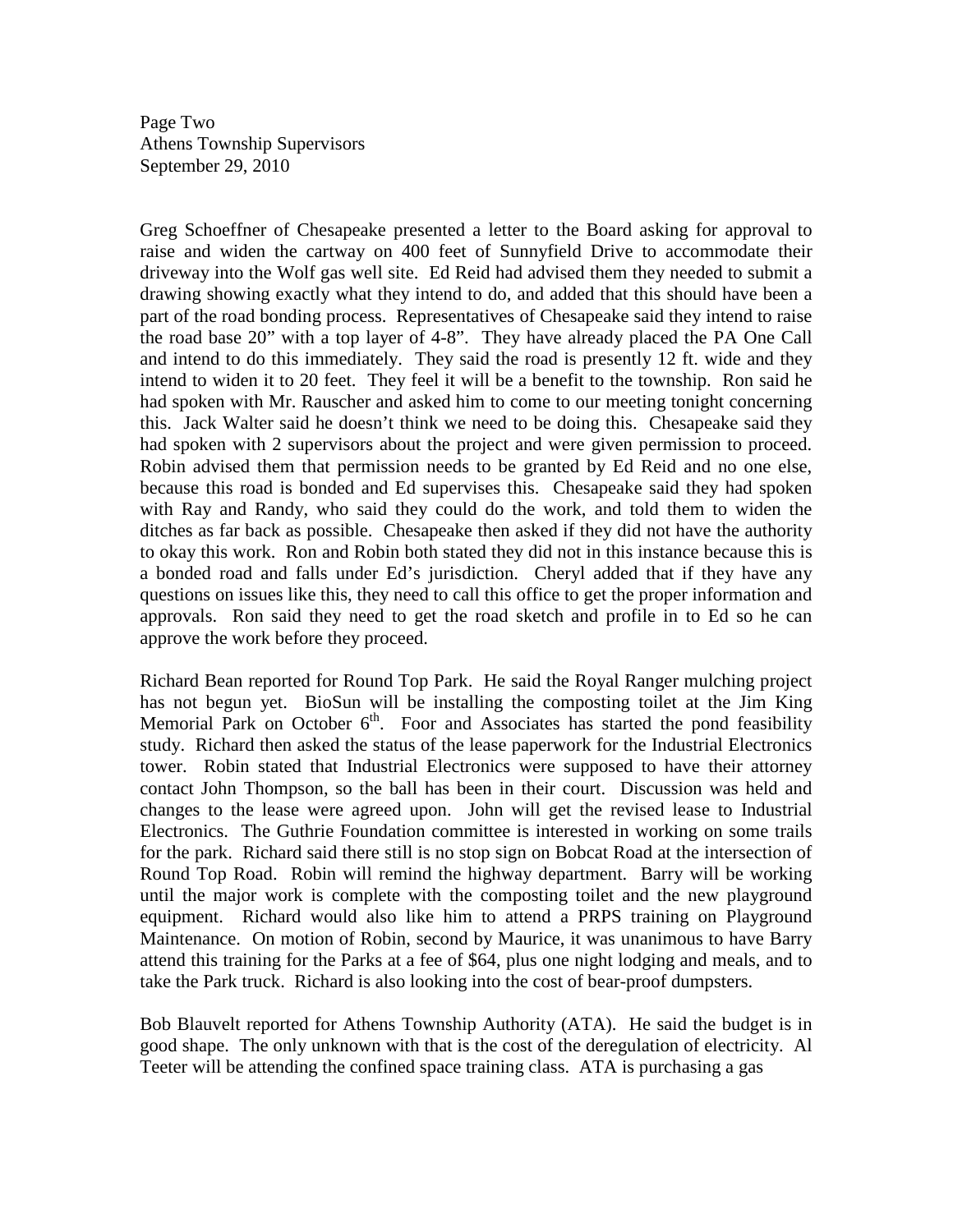Page Three Athens Township Supervisors September 29, 2010

meter. Nomac's housing facility is coming along. Bob met with the surveyor about changing the sewer lines for Road C.

Ron noted that Ray Brobst was not here to report for Public Works. Robin said there is an upcoming class, "Managing Winter Road Maintenance", that will be held here on November 18, 2010 from  $6 - 9:30$  PM. There is no fee for this course. On motion of Maurice, second by Jack, it was unanimous to send our 6 Public Works employees to this, and to pay them for the time they will be there.

On motion of Robin, second by Cheryl, it was unanimous to adopt ORDINANCE 2010- 05, removing the weight limit from the Thomas Avenue bridge. Discussion was held as to the condition of Shepard Road. Robin said Municipal Solutions (who did our road bonding weight limit study) did not give Shepard Road a weight limit because their formula said it didn't need one. Ron asked how they determined if it did or not and Robin said they asked Ray Brobst what the base of the road was and they calculated it from his information. She said when Wildwood Road was a State Route, PENNDOT was going to post it with a 10-ton weight limit, but Municipal Solutions calculated a 25 ton weight limit. Ron stated that PENNDOT is posting all their roads with a 10-ton weight limit. He doesn't see how our 'tar and chip' roads can be posted for more weight.

On motion of Ron, second by Robin, it was unanimous to adopt RESOLUTION 2010-07- A instituting the background check/drug/alcohol policy. A copy of the policy is on file in the Secretary's office, and is also attached to this resolution.

John Thompson passed out revisions to our driveway ordinance. Robin said she felt the issue of requiring a permit for changes to existing driveways is covered in the Athens Township Code, Chapter 136, Article 1, Section 136-2B(6) as it requires a permit for modification of an existing driveway. John hadn't looked at the Code ordinance, but had just made adjustments to the driveway section of our zoning ordinance. We will review John's draft for our October meeting.

Maurice said he had been receiving comments that no one from the township showed up Monday night for the hearing on the gas company rate increases. He said Mayor Whyte did an excellent job and we should thank him for that if we see him.

Ron announced that we will be holding a public hearing on October 19, 2010 at 6:30 PM for review and possible adoption of an amendment to our zoning ordinance.

Robin said PSATS has scheduled a class on Parliamentary Procedures here at our building on November 3, 2010 at a fee of \$50/person. It is a class that every one of the township boards, including our own, should be taking. On motion of Ron, second by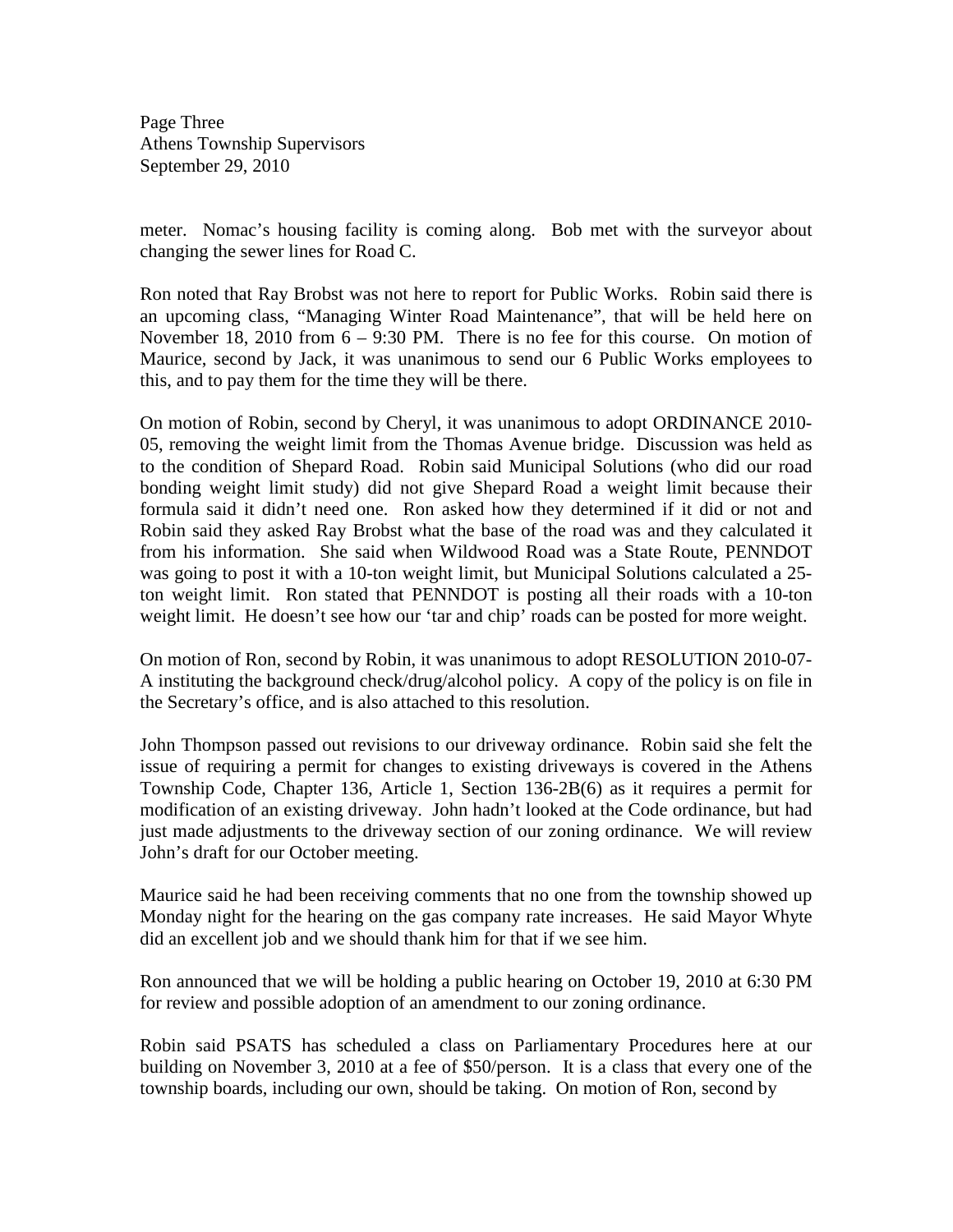Page Four Athens Township Supervisors September 29, 2010

Maurice, it was unanimous to have any township board member that wishes to attend this course be approved to attend and the township will pay the \$50 fee.

Robin said the police department had requested we consider adopting an ordinance governing oversize vehicles on our roads. Oversize vehicles are required to get permits to travel on State Routes, but we do not require that. The latest incident that the police department dealt with was a pool company calling them to say THEY (the pool company) would be closing Pennsylvania Avenue so they could deliver a pool. This was a full-size, in-ground pool. This incident caused quite a problem. Maurice said he doesn't think it's necessary. He thinks that if the State Police escort them to our roads, we should have enough guys on where one could be in front and one in back. Robin asked Attorney Thompson what he thought about doing this and he said he thinks there is merit in doing it. Cheryl said it's probably more of a problem with the smaller, local companies. Ron asked how they would know we require a permit. He remarked about the windmills – that they take up 2 lanes. Jack said we're getting too much administrative overhead and it costs us money to do this. It adds to the cost of government. If it did something, it would be OK. Robin said it was just a recommendation from our police department and she was bringing it to the Board.

On motion of Robin, second by Jack, it was unanimous to approve the refund of taxes to Mark Calhoun because of an incorrect assessment. Robin will contact Ginger Kinner to calculate the amount we need to refund.

The budget workshop was set for 9 AM on October  $23^{\text{rd}}$ .

On motion or Ron, second by Robin, it was unanimous to approve Chief Hurley's request to purchase a 2WD Tahoe for which we have funds in the Capital Purchase account.

Discussion was held as to putting the police Hummer out for bid. Larry had been researching this a bit and thinks we could get about \$15,000 for it. The Board didn't feel anyone in our area would come close to bidding that much for it. Several options were presented. It was decided to have Attorney Thompson look into internet 'auction-type' sites that are specifically geared toward selling these types of vehicles, and to determine if we would be able to put this out for bid on one of those sites.

Ron reviewed the monthly reports. Ron was concerned with the recent work that took place on Farr Road. He said Farr Road is in better condition, but when the road was bonded, it was not. Since Chesapeake is responsible to bring the road back to the original condition that was videotaped, they would not be responsible to bring it to the condition it's in now. John Thompson said that's correct – we would be out of luck. The highway department needs to understand that they cannot work a road that has been bonded.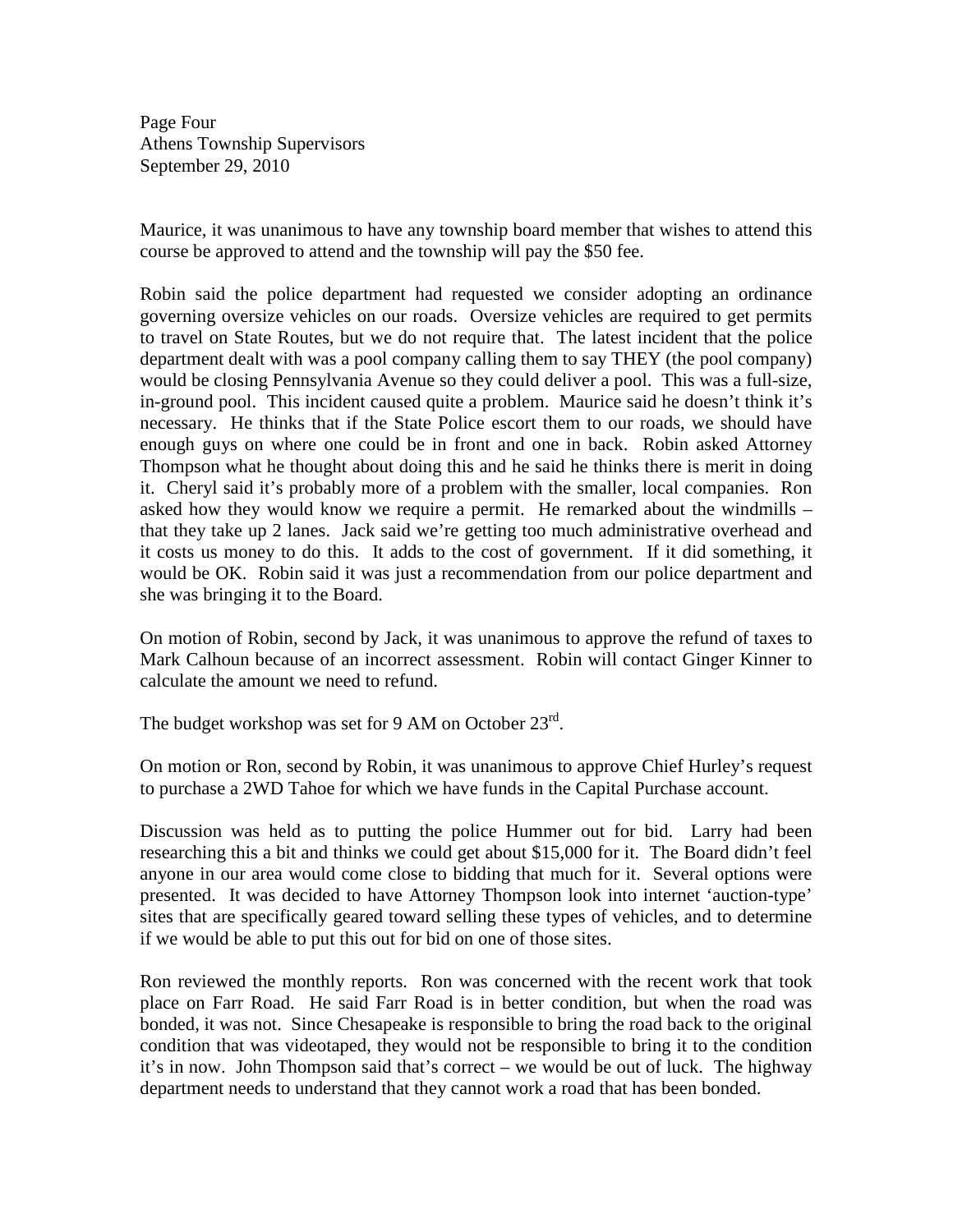Page Five Athens Township Supervisors September 29, 2010

There also was no fire report again. Discussion was held. On motion of Jack, second by Maurice, it was unanimous to have Robin draft a letter to the fire company advising them that their monthly reports need to be here for our meetings or we will hold their check until we receive them. Ron will sign the letter.

On motion of Maurice, second by Cheryl, it was unanimous to accept the other monthly reports as written.

On motion of Jack, second by Cheryl, it was unanimous to approve the monthly bills as presented. A complete listing of revenues and expenditures is on file in the office of the Treasurer.

John Wilkinson asked if we have hand-outs of the proposed zoning changes. Robin said they are here at the office but cannot leave the office. Anyone is welcome to come and look at them during office hours.

Pat Homan of Route 199 said Chesapeake has stopped using the Barrett site and he asked us if we knew why. We thought it was because the river was so low.

Chairman Reagan took the Board into executive session at 8:22 PM for pending litigation and personnel. The regular meeting reconvened at 9:35 PM.

Robin presented the Minimum Municipal Obligation (MMO) for the pension plans to the Board. The calculations show a required deposit of \$84,973 to the Non-Uniform Pension Plan and \$148,561 to the Police Pension Plan. We do receive state aid towards these costs. On motion of Ron, second by Cheryl, it was unanimous to adopt RESOLUTION 2010-08 eliminating employee contributions to the pension for 2011. Robin abstained as she is a member of the Non-Uniform Pension Plan.

There being no further business, on motion of Robin, second by Cheryl, it was unanimous to adjourn the meeting at 9:41 PM.

Respectfully submitted,

 Robin L. Smith Secretary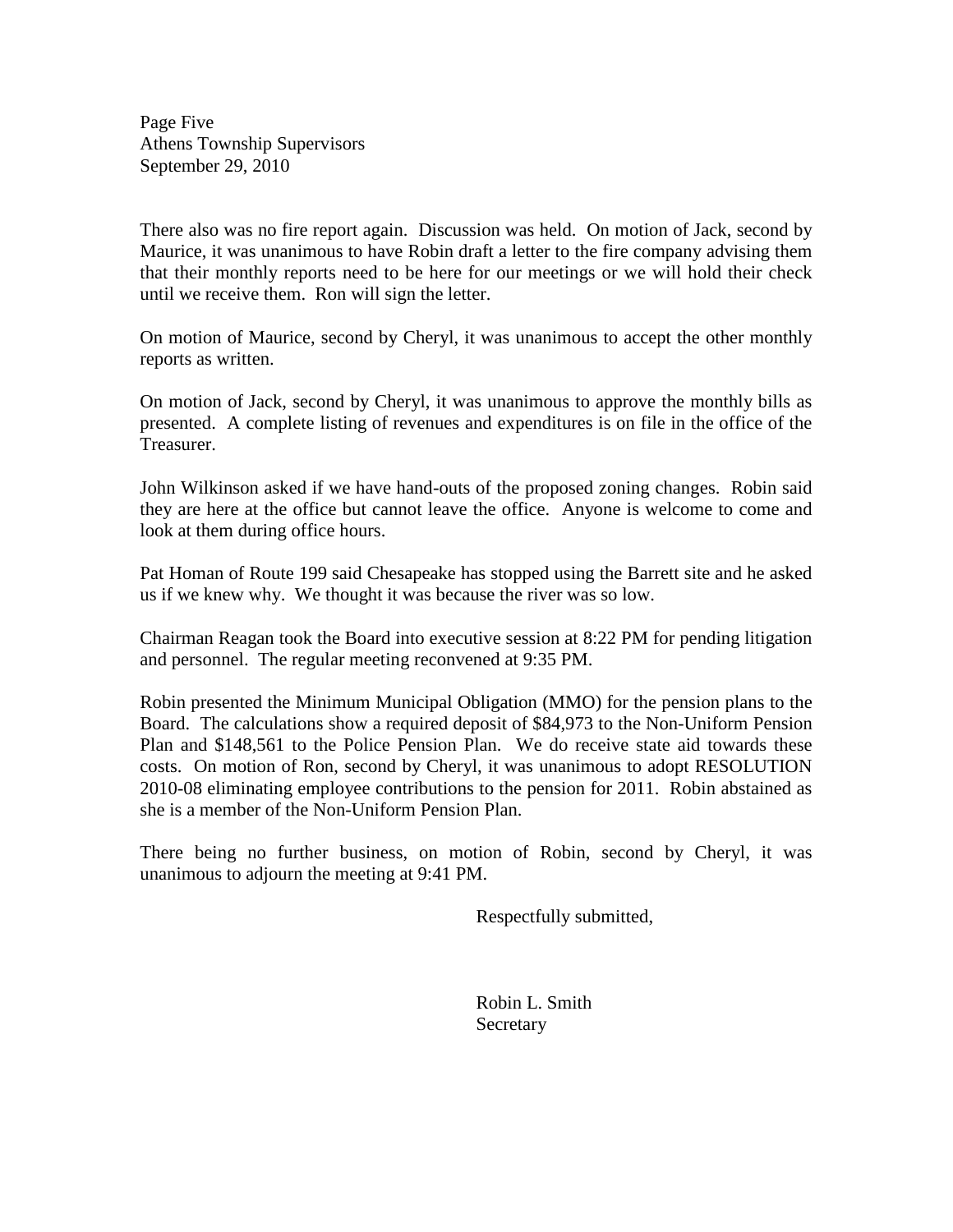### ATHENS TOWNSHIP SUPERVISORS Budget Workshop 9:00 AM October 16, 2010

Chairman Ronald Reagan called the meeting to order at 9:12 AM. Supervisors also present were Jack Walter, Maurice Fay and Robin Smith. Cheryl Wood-Walter arrived at 9:30 AM (car trouble).

Voice of the Residents: None

Athens Township Volunteer Fire Company representatives Michael Rosh (President), Deb Northrup (Treasurer) and Bill Campbell (Director) presented the 2011 budget for the company. Deb said they received a donation of new accounting software and will now be able to have a better detailed budget to give a more true projection of their revenues and expenditures. One thing that has never been included with the information we have received in previous years is grant information, which will now be listed. The new budget will also show what is needed for federal compliance. Mike said laws have changed in the last several years and they have worked to keep up with the changes. He also said our company will be holding classes for other companies to help them keep up with the current laws and changes. Even though the company has added vehicles and expanded the building, they will not be requesting an increase in funding for 2011. Ron asked about leasing the firehall – he said it's probably about the only place left in the valley that size for weddings, etc. Deb said they do lease the fire hall for events. They lease the hall itself or you can have the fire company cater an event for \$11/person (includes food & rental).

Deb Northrup said in order for the company to apply for grants, they have to have a certain number of Firefighter 1 and Firefighter 2 personnel. We do have a large percentage of members who have completed this training. These are 40, 60 and 80 hour classes. This coming year the fireman's relief fund will pay for the training. Bradford County's fireman's relief monies were decreased by 2% for 2011, but Athens Township's increased by 6%, because of the record-keeping that is being submitted by John Northrup. Maurice asked how many hours a fireman is required to have in order to maintain active status. Mike said there are no federal, state or local laws, and there is nothing in the by-laws except for line officers. Maurice expressed concern that it was stated at the fire company monthly meeting that they don't have enough guys with enough training to fill the line officer positions. Deb said there are other issues going on – they need to have better record keeping and have the self-discipline to show up at training. She said the kitchen rules are changing, too. Our company requires 40 hours of training, but most other companies don't require nearly that much. Bill said even to be a truck driver requires hours of training. Mike said Athens Township has the most fire calls in the County. Canton's calls are listed as more, but their totals include all their EMS calls. Bill Campbell added that the Valley municipalities have a task force, where 1 truck from each company in the Valley responds, and they respond as a group. Deb said over the years the by-laws have been amended and they are now working on correcting what they have and making real by-laws. They need to make them right.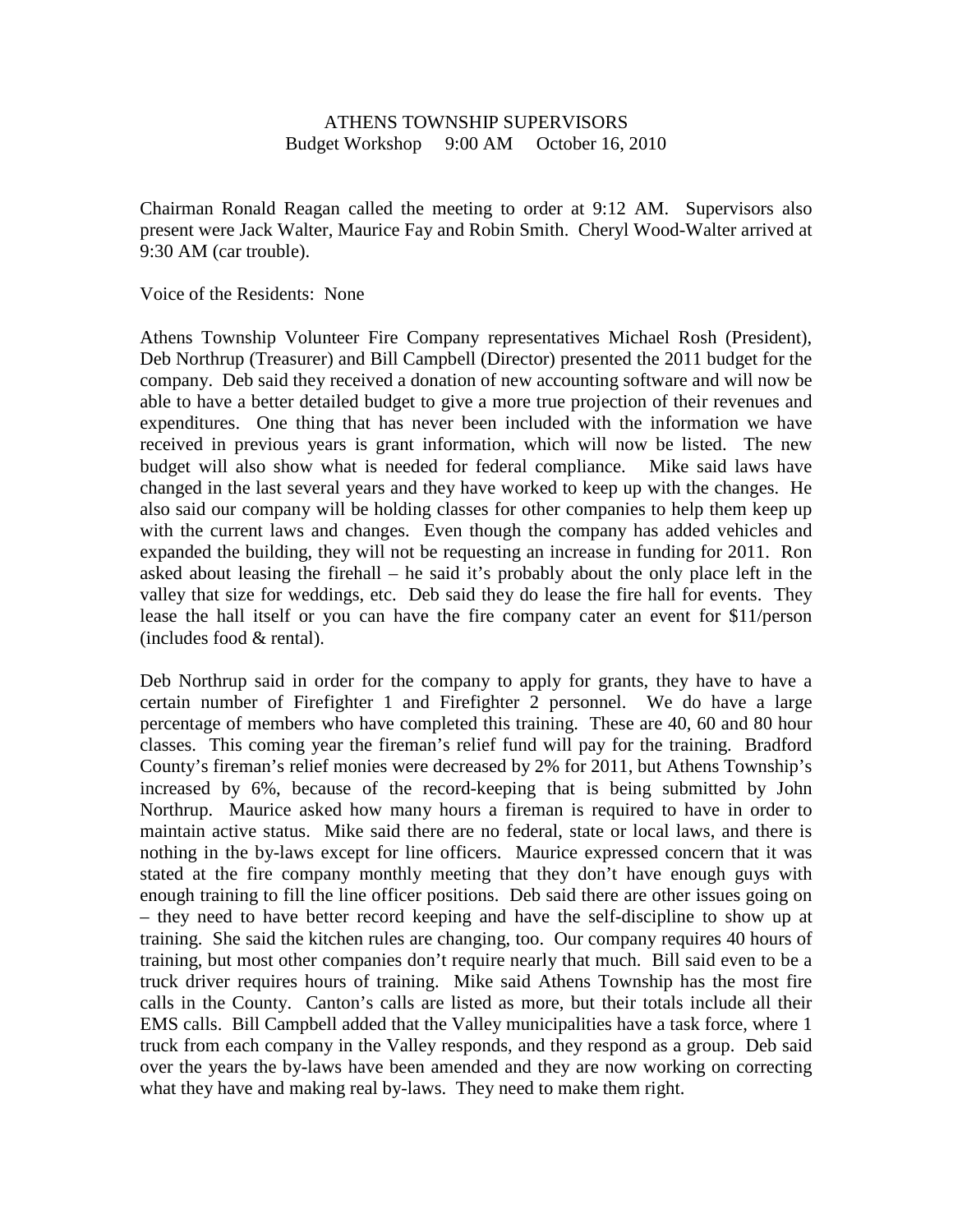Page Two Athens Township Supervisors October 16, 2010

Ron said we don't hear complaints about you guys. He said a few years ago in one of the parades held in Waverly, our company was in full dress uniform and he was very impressed. Cheryl said this has been a good discussion. She also said it is good that they are sorting out their issues, because we don't want them to affect the confidence of the public. Cheryl asked if there was a mentor program. Robin said they have one for the junior firefighters. Mike said they're working on that. Deb said they stress that safety is first. They work on the "buddy system" – you stay with your buddy until someone comes to relieve you. No one is to be left alone – ever.

Ron asked if the mutual aid agreements are up-to-date. Mike said most of the agreements are verbal. Ron asked if Chemung was in trouble because of that (referring to their tanker being totaled when they responded to one of our fire calls recently). Mike said Chemung got stuck for that because of the incompatibility of the NY/PA laws. Our mutual aid agreements need updating. Robin asked Deb to get her the ones she has and to give her a list of municipalities that we still need to get an agreement from.

Ron asked if there is a point where the South Waverly fire department needs to be merged with one of the other valley companies. Mike said yes. He added that they have already been approached about a possible merger. Mike said we wouldn't take on South Waverly unless the township got their contract in writing.

Ron advised them that we are in the process of creating a new zoning district – Interstate Commercial – which will allow building heights of 6 stories. The Commercial district will allow 4 stories. Our fire company has just recently received an aerial truck from Athens Borough, which will help with the additional stories. Mike said it cost us \$5500 to have the ladder truck recertified, and the building was expanded to hold the larger truck. Mike said our ISO rating shows we should now have a  $3<sup>rd</sup>$  engine and a  $2<sup>nd</sup>$  ladder truck because of our coverage area. Ron said we may be able to get the gas companies to donate toward these things. Mike said they have an active truck replacement plan with a 20-year turn around.

On motion of Ron, second by Robin, it was unanimous to set our fire company contribution at \$93,100 for 2011.

Robin added that the County Fire Police banquet was held at our firehall this month. John Northrup received the Fire Policeman of the Year award and Deb Northrup received the Fire Policewoman of the Year award. We are very proud of them. Deb added that with the donations the fire police received in memory of her father, they are purchasing new helmets – the donations came to the exact amount of the cost.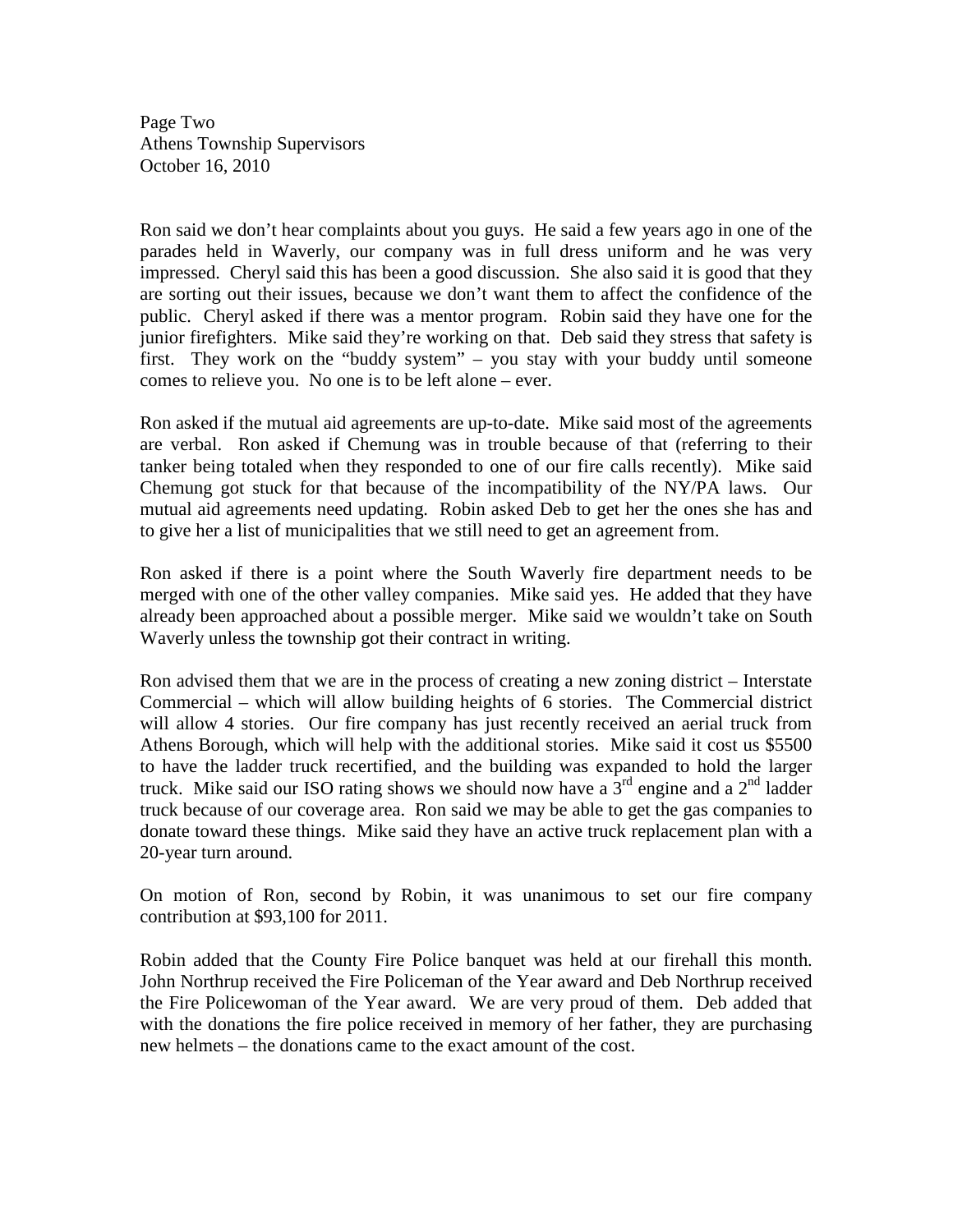Page Three Athens Township Supervisors October 16, 2010

Chairman Reagan continued with the budget workshop. Treasurer Ruth Casterline went through the line items in the General Fund and the State Liquid Fuels accounts. We have not included any raises for any of the employees, nor have we increased any of the spending in either account. That being said, we are still left with a total deficit of approximately \$445,000. Our Earned Income Tax revenue is way down – over \$200,000 short at this time, which contributes to a good share of our deficit. The greater portion of the remaining deficit comes from the public works department.

Ray Brobst was present to give his roadwork budget for 2011. Ray is proposing \$30,000 for crushing, \$20,000 for liquid calcium, \$10,000 for a bridge pipe for Jacklin Road, \$130,000 to tar and chip 5 miles of road, \$20,000 for the backhoe payment, \$10,000 for pipe, \$10,000 for concrete blocks, \$45,000 for salt, \$32,000 for antiskid and \$2500 for crusher jaws. Cheryl asked which roads would get the tar and chip. Ray said Bradley Road, Queen Esther Drive, Moore Road, Braddock Road and 2 spots on Round Top Road. Ray also said Truck 7 needs to have the transmission fixed and Truck 2 has an oil pressure problem. We also have a few outstanding issues that we have not been billed for yet – the tractor/mower repair from Vanduzen's, \$20,000 of salt through December and a \$3000 (approx.) repair to the 1988 Mack.

Discussion was held as to where we can cut expenses. Jack proposed to come in to the township building on a daily basis to review any items we would contact our attorney for and he will make the determination. He feels we can cut our attorney costs from \$20,000 to \$5,000. Robin said the attorney is not called on a whim – we need a legal answer so that we don't spend more money in lawsuits. Jack also questions whether or not we need to have Elaine's position in the office. Robin and Ron said Elaine covers the police office in the mornings and our office only in the afternoon, not to mention she is secretary for both Planning Commission and Zoning Hearing Board and handles all the work that goes with that. Cheryl suggested we cut the training and conference expenses. We could try to get more classes up here. Robin suggested we consider not drawing our supervisor salaries for a year. Ron asked Ray if he could get along with 5 people out in the garage after Jim Watson retires in April. Ray said he used to only have 4 guys, so he would be able to do that. Ruth suggested each supervisor look at their own departments to see where cuts can be made. We will review the budget again after our Zoning Amendments hearing on Tuesday night.

Robin has a standing committee meeting on November 16, 2010 at PSATS. They will pick up the cost of the hotel and meals. Robin asked the Board if they want her to take a vacation day for this. On motion of Maurice, second by Ron, it was unanimous to allow Robin to attend this meeting, and to pay her salary for the time she would have worked. Robin abstained from the vote as this directly affects her.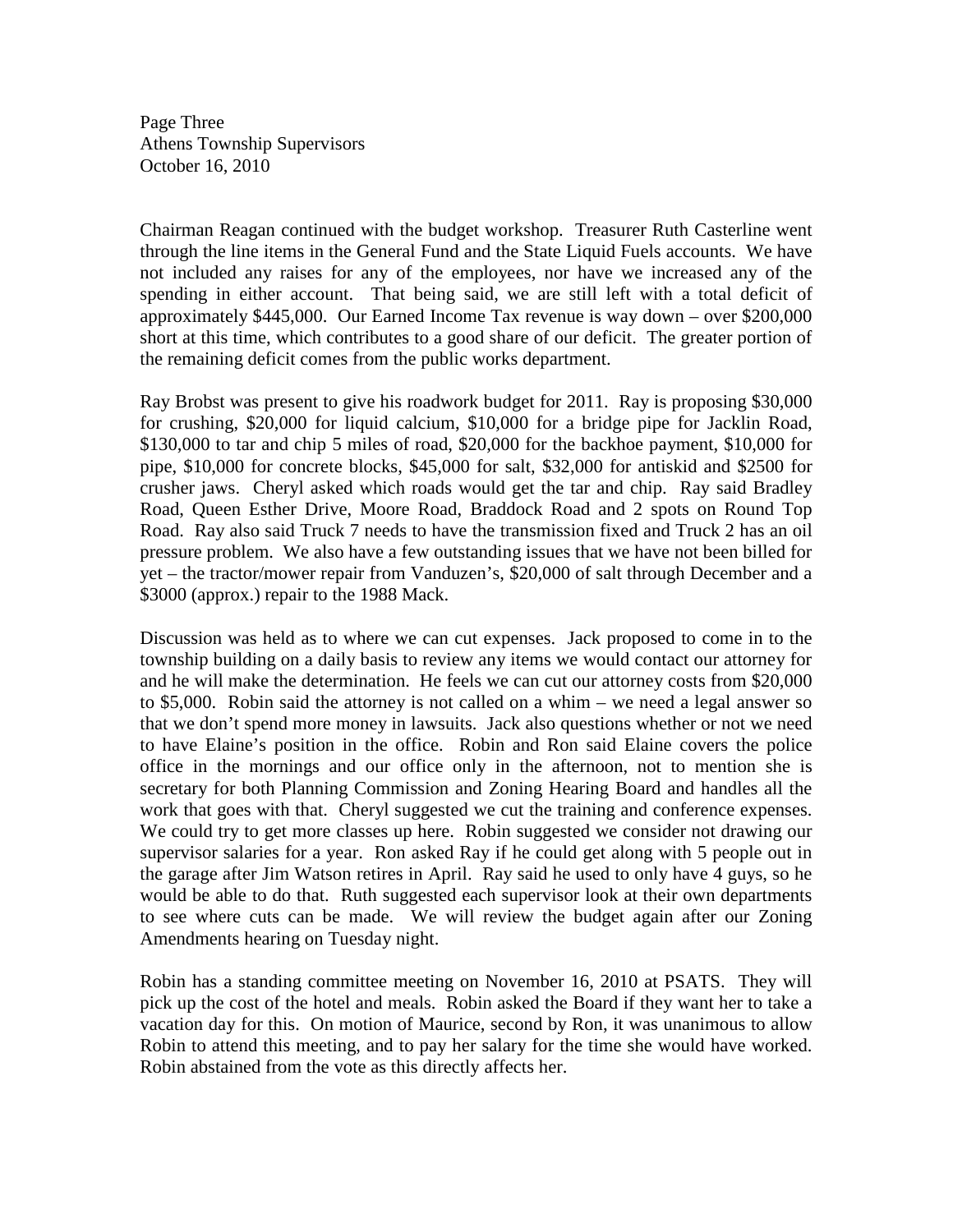Page Four Athens Township Supervisors October 16, 2010

The attorney for Industrial Electronics finally got the lease for their proposed tower to John Thompson. Attorney Thompson has reviewed the lease and has approved it for us to sign. On motion of Robin, second by Maurice, it was unanimous to approve, sign and execute the lease with Industrial Electronics, and to have Ron sign for the Board.

Laurie Bowen has been researching our website. She has several changes and additions proposed for the site. The biggest change is a switch from our present website host to a company called 3-D Web Design out of New Albany. It is a \$600 design fee, but we will recoup that in 2 years with the savings we will see in the monthly fee. Presently we pay \$40/month and the new monthly fee will be \$15/month. We will also receive a lot more options for our site with the new provider. On motion of Robin, second by Cheryl, it was unanimous to switch to 3-D Web Design as our website provider.

Robin presented 2 applications for recycling – Scott Laidlaw and Dustin Yost. Scott has several good references. Dustin did community service at the recycling center, but John Fives recommends him. On motion of Robin, second by Maurice, it was unanimous to hire both Scott and Dustin as back-up workers for our recycling center at a rate of \$7.25/hour, to work as substitutes on an on-call basis.

Robin advised the Board that Valorie Huckabee's mother, Winifred Krauss, passed away last week. Her service will be held on October  $23<sup>rd</sup>$  in Ulster. On motion of Cheryl, second by Ron, it was unanimous to have Robin order flowers for this.

Robin received a visit from Gary Gregory this week where he again expressed his concerns and frustration with the non-compliance of residents in posting their "new" address numbers. Robin asked him if he would be interested in volunteering to contact people who were not in compliance. He said he would, but he thought our attorney said he would be unable to do that. Robin checked with John and he said he could, if we establish guidelines for him to use. Robin said he came in the next day and brought a notice that he had drafted to give to the residents. Robin said the form was very good and covered all the bases. We will talk with John Thompson to set the guidelines and get this project started.

There being no further business, on motion of Robin, second by Cheryl, it was unanimous to adjourn the meeting at 12:15 PM.

Respectfully submitted,

Robin L. Smith, Secretary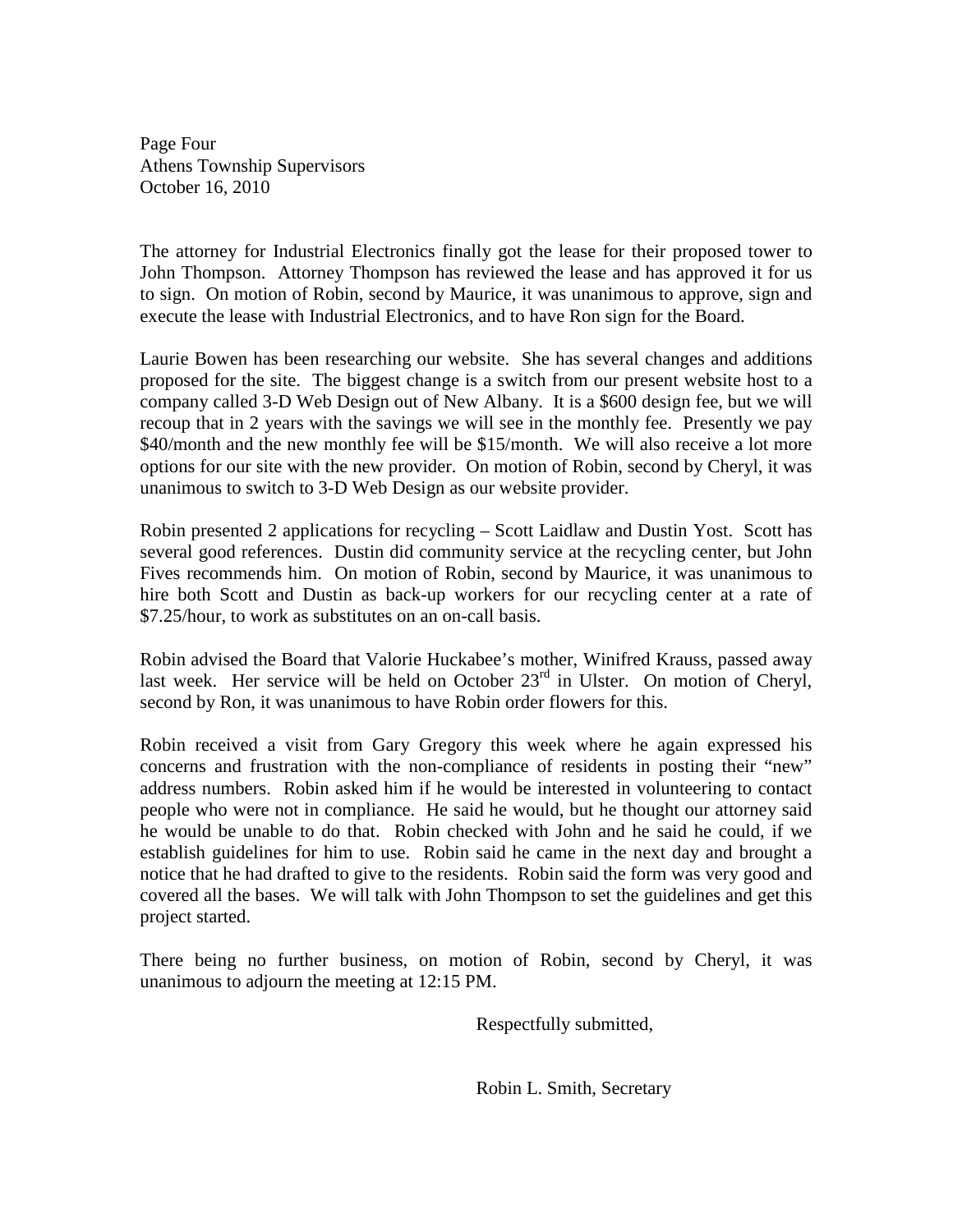# ATHENS TOWNSHIP SUPERVISORS PUBLIC HEARING FOR ZONING ORDINANCE CHANGES October 19, 2010 6:30 PM

Chairman Ronald Reagan called the meeting to order at 6:32 PM. Supervisors also present were Robin Smith, E. Maurice Fay, Cheryl Wood-Walter and Jack Walter.

#### Voice of the Residents: None

Ron took us immediately to the public hearing for the proposed zoning ordinance amendments. He explained that we are updating our zoning ordinance. A committee consisting of Supervisor Chairman Ron Reagan, Zoning Officer Ed Reid and Planning Commission Vice Chairman Clif Cheeks worked for over 12 months and 16+ meetings with consultant Kathie Hunter to take input and draft changes that we will consider tonight. Ron said we will give an overview of the changes first, and then will open the floor to questions and comments. If we don't have a lot of changes to consider, we may enact this tonight. If not, we have 90 days to incorporate changes.

Ron introduced Assistant Zoning Officer Laurie Bowen, Zoning Hearing Board members John Baird and Diane Marvin, and Planning Commission members Martha Brennan and Clif Cheeks to those in attendance. He then introduced our consultant, Kathie Hunter, and turned the hearing over to her.

Kathie started by saying our present zoning ordinance is 9 years old. The first zoning ordinance was adopted in 1998, and the version we are presently using was adopted in 2001. Our township has only been zoned for 12 years. When you start to practice what is in the ordinance, you often find several things that work on paper, but not on the ground. We have addressed those things with these proposed amendments. There were also changes to the Municipalities Planning Code (MPC) that needed to be incorporated. Administratively, we tried to make the ordinance more "user-friendly". Some changes had been done to the flood insurance standards, and those needed to be added. We needed to add new uses such as wind farms and some gas drilling activities that have only come on the scene in the last decade. We also incorporated any ordinance amendments that were made in the last 9 years. In 2005 the Comprehensive Plan was updated by the Planning Commission and the Board of Supervisors with the help of the Bradford County Planning Office. As a result, those revisions need to be incorporated into the zoning ordinance.

We have updated and broadened the uses and activities and have adjusted the district regulations. A few of the dimensional requirements have been clarified, and the supplementary use and lot regulations have been broadened. Sign regulations have been updated to reflect more current signage demands, and the administrative provisions have been revised to streamline administration. The definitions have been expanded significantly and the appendices have been updated and improved. Our zoning map has been changed to create an Interchange Commercial Dist. at the Wilawana Exit of I86/17.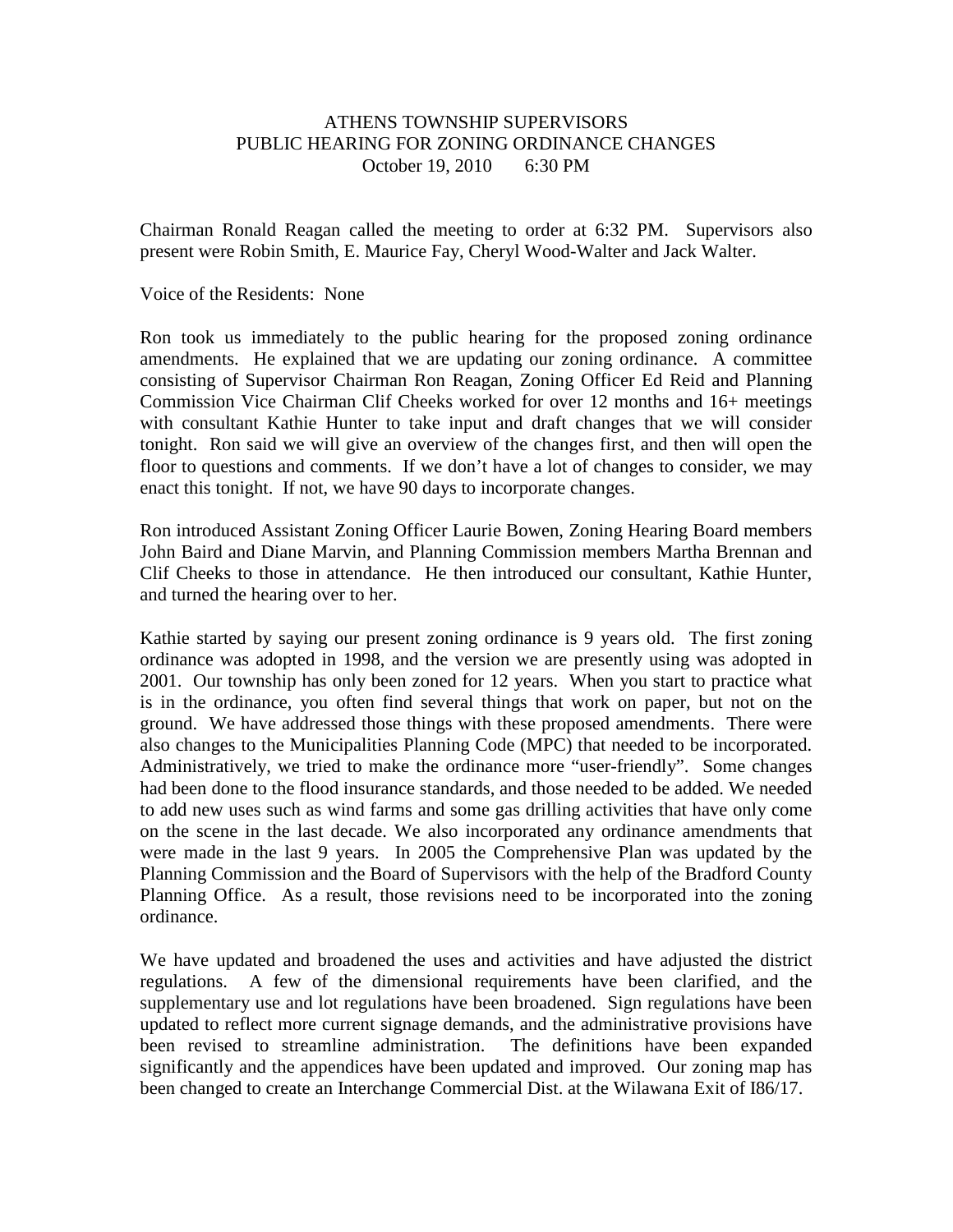Page Two Athens Township Supervisors October 19, 2010

Kathie explained the Interchange Commercial (IC) District. Most of the parcels being designated as IC were previously Commercial (C). Ron said this district was created to allow permitted uses for the traveling public. Ron read the uses provided for in this district. Buildings will now be allowed to be 6 stories in IC and 4 stories in C.

Ron stated that the proposed changes had also been sent to the Township Planning Commission, Township Solicitor and Bradford County Planning Commission for comment.

Ron opened the floor to public comment, asking each speaker to state their name and address for the record before they began.

Chester VanDuzer, Jr. of 2743 Wilawana Road asked if this zoning change will increase their taxes. Kathie said no, adding that if you make improvements to your property, that could change it but just a change in zoning should not. She said even if you are now a residential property in a commercially-zoned district, the residential use can go on forever with no adjustment to taxes. If anything, it could make the property more valuable for resale.

Gary Rosh of 4129 Wilawana Road said he has no problem with the township growing. In 2001, he and Roman wanted all their properties in this area zoned C, but Ron had stated we needed to leave those properties as a buffer for Stover's Acres. Ron said we have made accommodations for buffers between Stover's Acres and the IC district. Gary said if he didn't have his barns to block the light, CVS would really light up his property. Ron said it's great to have a buffer yard, but the way things are going out there, change is coming. We do have restrictions on lighting in place to keep it from shining on other properties, but also keeping the lit property safe. Gary said he doesn't care to have it that close to him. He thinks we need to have input from Stover's Acres residents.

Robert Smith of Pump Station Hill Road owns a business at 2477 Elmira Street. He asked who was on the ordinance revision committee. Ron again stated the names of the committee members. Bob asked if any thought had been given to any type of access management. Robin asked what he meant by 'access management'. Bob said we will be increasing traffic dramatically on Elmira Street, so now would be the time to control the access management. Robin asked him if he had anything to support his claim of increased traffic on Elmira Street, which he did not. She also asked him if he was aware that Elmira Street is a PENNDOT road, and they have jurisdiction on ingress and egress. He was aware of that.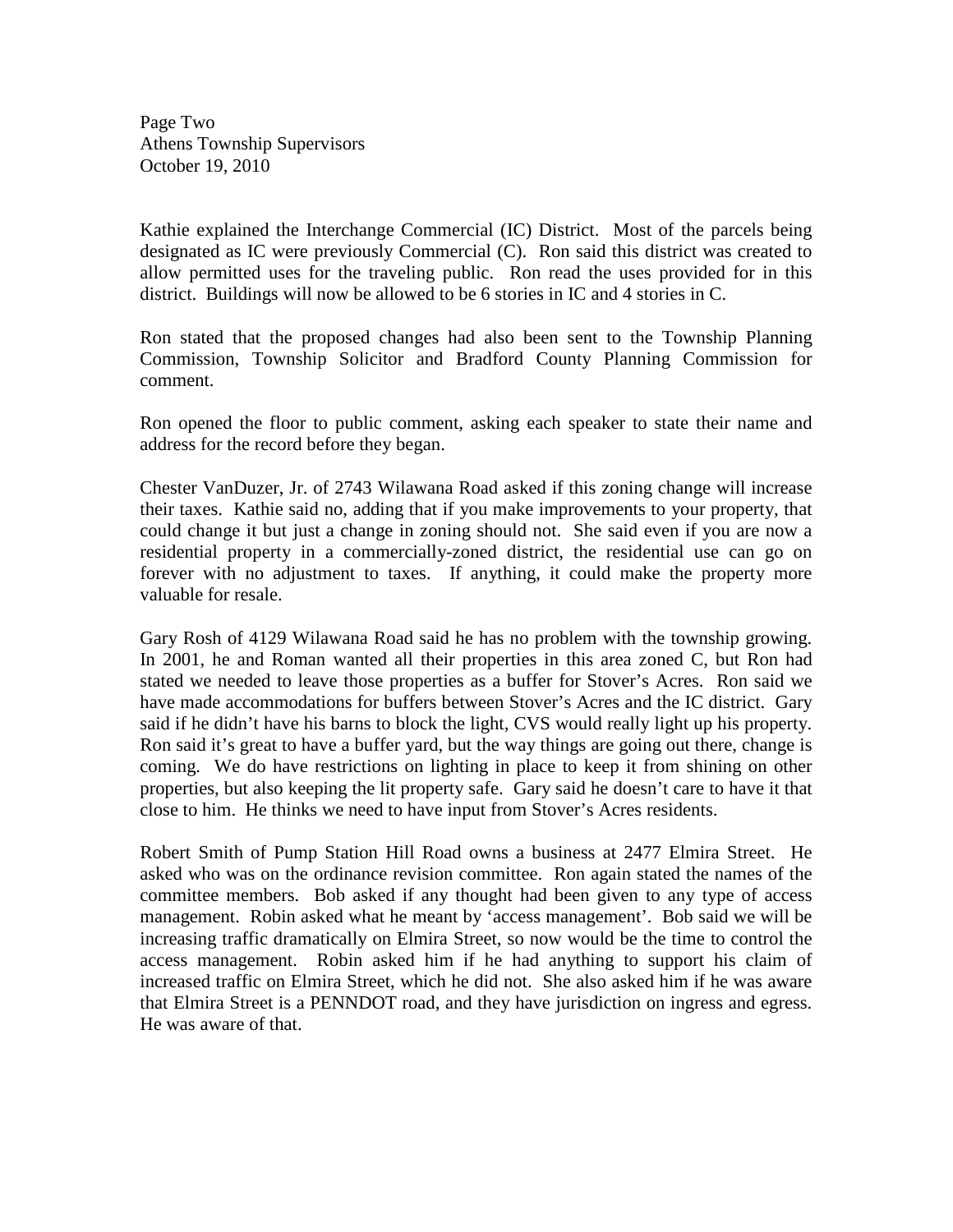Page Three Athens Township Supervisors October 19, 2010

Bob expressed concern about the changes for parking. He wants to know why bigger businesses will be allowed to have less parking when smaller businesses won't be allowed to have less. He said the last Black Friday Walmart patrons filled the lot and overflowed into the Bob's Honda property. Ron asked if we should regulate for one day or for 364 days. Ron added that Lowe's, P&C and Kmart are never parked-out. What we figured was that bigger retail was over-parked, and some of the smaller business still do not have enough parking. The industry standard for parking spaces is 9' x 18' – we are keeping ours at 10' x 20'. Even if you have a small car, you still need to open the door.

Bob asked why we are knocking the driving aisles down from 30 ft. to 24 feet. Kathie and Ed said that is only in the access drive. Bob said there will be no room for people walking into the store with a 12 ft. lane.

Bob asked what kind of enforcement would be in place for the pervious pavers. Our ordinance would require an annual inspection by a certified engineer at the cost of the developer. Bob asked what the fine would be and Robin said that would be set by the District Justice. Ed added that each day is a separate offense.

Bob questioned the intervals for driveways. He said if you have two 50 ft. wide driveways, they would touch if measured from the center line of the drives. Kathie said right now it's not specified as to where you measure from (the edge of the driveway or the centerline of the driveway). Ed added that most engineers measure centerline to centerline.

Bob asked for clarification on the 50% credit for pervious pavers. John Baird (Zoning Hearing Board Chairman) said he's not convinced these will work – you can't use salt on them. Robin said they've changed since we first looked at them and you can use salt now. Ed Reid agreed. Kathie said this section is set up to allow the township discretion. Robin said what Bob is after is how we determine the 50% credit. Kathie said it depends on the district. Clif said the industry has some pavers that are counted as 100%, but the highest we will allow for a credit is 50%. Kathie said these pavers are primarily used for overflow parking where they get much less traffic than the main part of the parking lot or the driving lanes. Bob said the section reads that pervious pavement includes "…pervious concrete or asphalt" and he would like to have it specified that it's pervious asphalt, not just normal asphalt.

Bob asked if they will be allowed to use roof collectors and pervious pavers on the same property, and the answer is yes. Kathie said the water (from the roof collectors) can't be put into the pavers - it needs to have a stormwater system so it will not saturate the rest of the property. They can't 'double-dip'.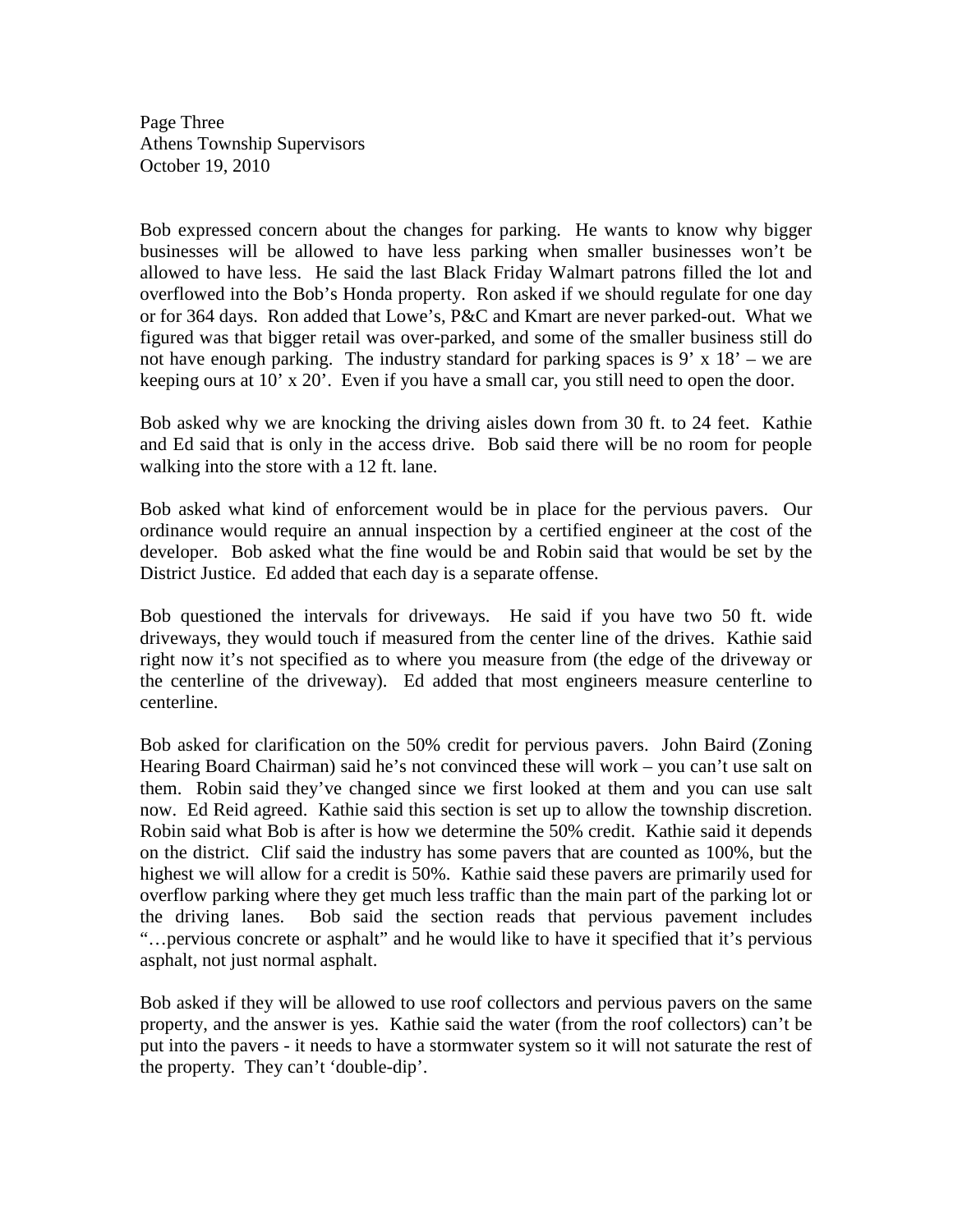Page Four Athens Township Supervisors October 19, 2010

Bob moved on to fences and walls. He asked if we considered fences as a litter barrier to eliminate trash blowing off the properties.

Bob asked why business identification signs were increased in size to 475 square feet. Kathie said they looked at what was out there & determined the size should be increased.

Bob wanted more clarification on the pervious pavers – he asked if they would be allowed for a driveway or access drive and that would not be allowed.

Bob wanted to be sure the space we've set aside for loading is not also used for parking. Kathie said that is addressed in section 800I, and will not be used for parking. Bob asked what we mean by 'vendors'. Clif Cheeks said that refers to a situation like Subway being located inside Walmart – they are separate. Bob asked if this will include things like a car wash or chicken barbecue and Kathie said it's not intended to include them.

Bob said he has an awful time trying to get in and out of his store access because of the red light. Our changes will allow a bigger business to go onto a smaller property. He wants the supervisors to have the authority to regulate ingress and egress. Ron said we have no control on a state road. We battled with PENNDOT over the Lowe's driveway to try to get some control with the Lowe's/Visions/Westbrook Street accesses. We had no success at all.

Roman Rosh of 931 Roman Way said he agrees with Gary Rosh about I86/17 – you can't hear yourself think from the noise. He said, however, this section of road is the only 4 lane that borders PA. He said there was an article in the paper stating we have 11% less dairy farmers. He would like things to be the same, but they're not. He thinks the IC district is a good idea. It's needed. He would like to have his main farm included in the IC district as well.

Roman asked to have the driveway intervals explained again. He is also still confused about the pervious pavers.

He asked for clarification as to who is considered a "vendor" – is Subway considered a vendor or an employee when calculating parking? Kathie said we took out "vendor" and replaced it to say "each employee in the maximum workshift". Kathie said the maximum workshift of retail use, which would include employees of Subway in this instance. John Thompson said he feels this is defined appropriately. Roman would like it to say any employee in that facility.

Roman advised the Board that PENNDOT has an access management ordinance and suggested we get a copy of that so we can incorporate it into our regulations. Robin said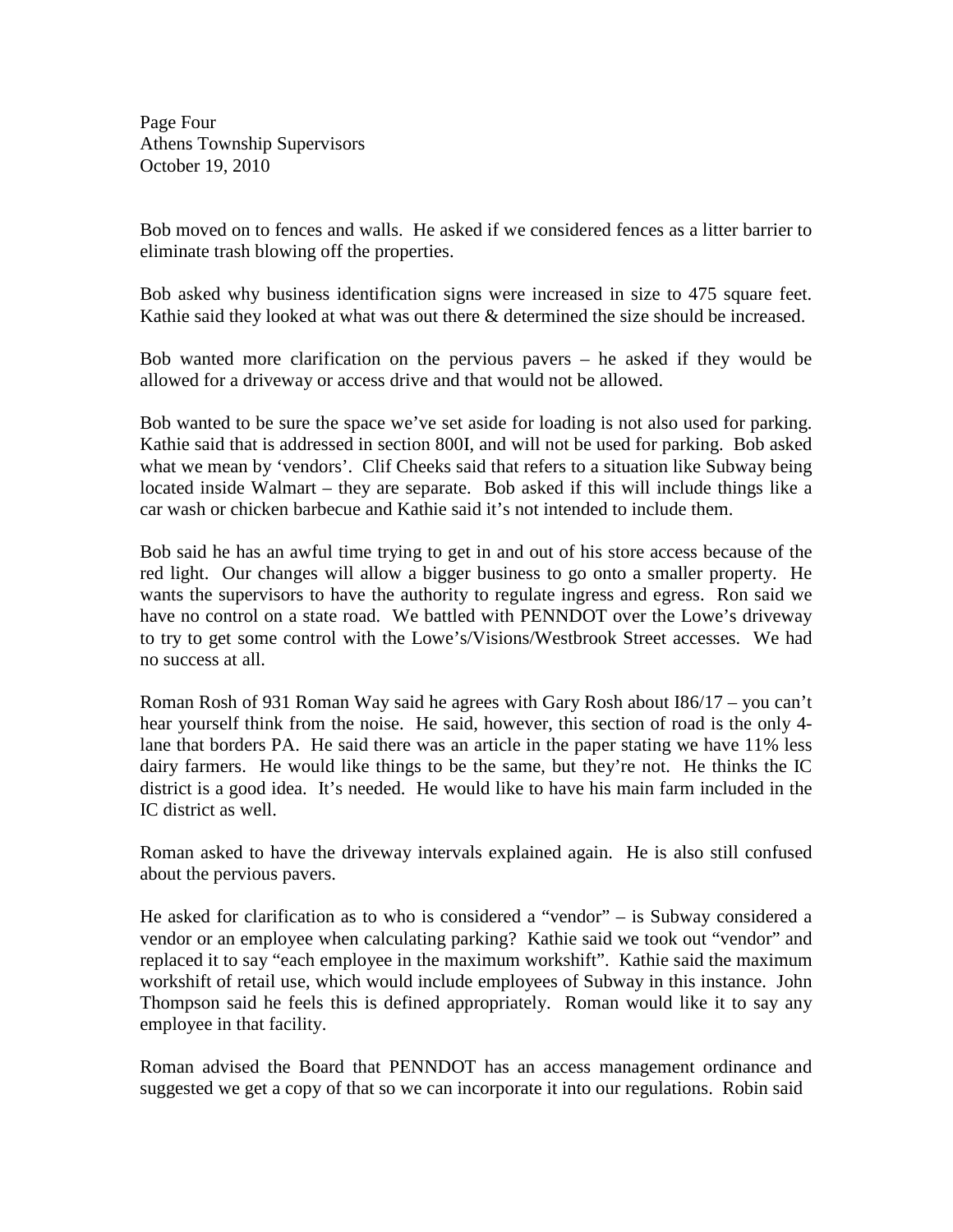Page Five Athens Township Supervisors October 19, 2010

they didn't solve their own problems with their ordinance – just look at Elmira Street and Greens Landing. She also stated again that we do not have jurisdiction on PENNDOT roads.

Bob Charles of Wilawana Road asked if they will be able to get city water if they are zoned commercial. Robin said that would be up to the water company, but it would not make a difference as to what the property was zoned. Jack said the water company is private and we don't have any control over them.

John Baggerly said he likes this. He thinks we did a very good job. He said McDonald's looked at this area to locate in and to also put in a gas station, but Randy Williams put deed restrictions on the properties he sold saying they cannot have a gas station on those properties. John feels this is an unfair trade advantage. He thinks we need something on the south side of Wilawana Road.

Dave Prugh of 568 Oak Hill Drive was concerned as to what could go into that IC district. Ron read the uses that would be allowed. Dave asked if some limits can be put on lighting and height and we have regulated that. Dave also doesn't think there should be access from Sycamore Drive. He asked that we keep a buffer, if possible.

Mike Bull of 284 Oak Hill Drive was concerned with the level of nuisance noise. He said they have 'a facility' in violation now that DEP has been to. Kathie said we can't regulate something that DEP already regulates. Ron added that the new 5-minute idle law is regulated by DEP. Kathie said noise issues may be addressed at the time the land development or Conditional Use comes before us.

Jack Walter said he's never heard of the restrictions that John Baggerly spoke of earlier. He added that if they do exist, they are out of our control.

Gary Rosh said in New York State at the CVS site, it's a whole lot different than our residential community. It will affect everyone, and not in a good way.

John Baggerly said we have to do something. They should have the right to do what they want with their land.

Bob Smith said on page 3 of the revisions, it states we should consider the Elmira Street corridor plan. He asked what that was. Robin referred to the map on the wall and said it is geared to make Elmira Street more pedestrian-friendly.

John Thompson said after tonight's meeting, anyone has 30 days to appeal if we adopt this.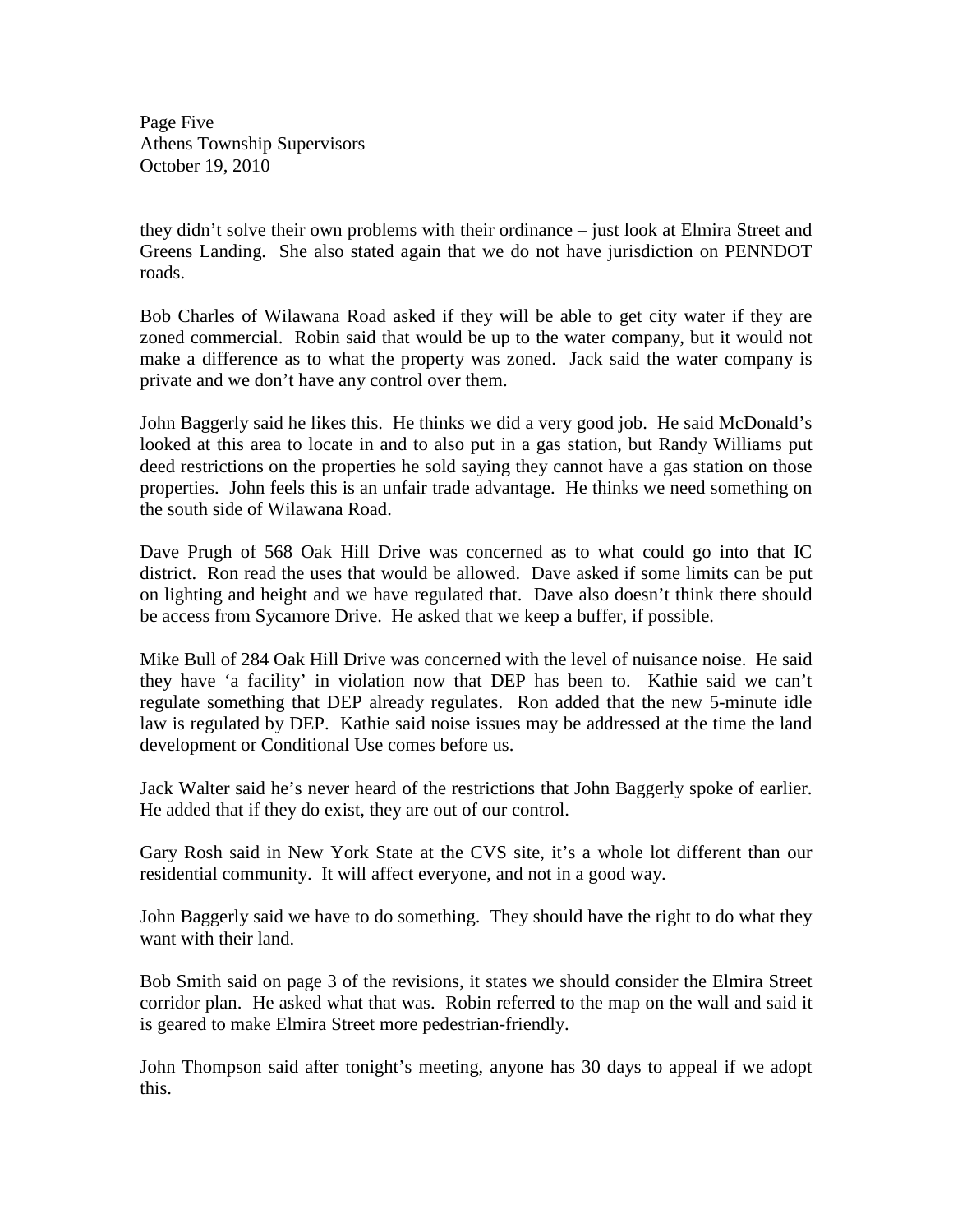Page Six Athens Township Supervisors October 19, 2010

Bob asked if they get a free book when the new rules go into effect. Roman asked if it will be in electronic form, and Robin said it will.

There being no further comment, the public hearing closed at 8:03 PM and Chairman Reagan convened the special meeting. Ron said at this point we have 3 options: 1) enact the amendments tonight or refer this back to the revision committee; 2) If not enacted tonight, publish a Notice of Enactment and take action within 90 days of this public hearing date; or 3) hold an additional hearing prior to enactment if substantive changes are made to the text or map. Discussion was held.

Clif Cheeks asked Ron to clarify the buffer between the IC district and surrounding districts. Ron read the Lot, Yard and Open Space Requirements. Bob Smith asked if a buffer zone will be required between the street and the parking lots (like Lowe's) and Ron said yes.

Ron Reagan made the motion to adopt Ordinance 2010-06 (which is amending Ordinance 150 of 2001), enacting these zoning ordinance changes as advertised and proposed, including the following changes: 1) Page 25 – change "asphalt" to "porous asphalt" in the first paragraph; 2) Page 35 – change the minimum interval between driveways for Multi-Unit Residential and Non-Residential Uses to 75 feet; and 3) Page 34 – change Table  $2C(a)$  to read "...+ 1 for any employee in the maximum workshift"; and incorporating the September 13, 2010 and September 20, 2010 addendums, the enactment date being October 19, 2010 and the effective date being October 25, 2010. Jack Walter seconded the motion. A roll call vote was requested by Maurice Fay and was as follows: Mr. Walter – Yes, Mrs. Wood-Walter – Yes, Mr. Fay – Yes, Mr. Reagan – Yes and Mrs. Smith – Yes. Motion is carried.

Chairman Reagan read the proposed changes to the fee schedule. Discussion was held. On motion of Ron, second by Robin, it was unanimous to adopt RESOLUTION 2010-09 approving this fee schedule which will become effective October 25, 2010.

The Board recessed for a break at 8:20 PM. Chairman Reagan took the Board into executive session at 8:45 PM for personnel issues. The special meeting reconvened at 9 PM. Maurice Fay left at this time.

On motion of Ron, second by Robin, it was unanimous to set the date for the Chesapeake Appalachia, LLC Water Impoundment Conditional Use Hearing for December 14, 2010 at 7 PM.

Discussion was held concerning the enforcement of the "new" house numbers that need to be posted as a result of the E-911 Re-addressing Project. Gary Gregory had offered to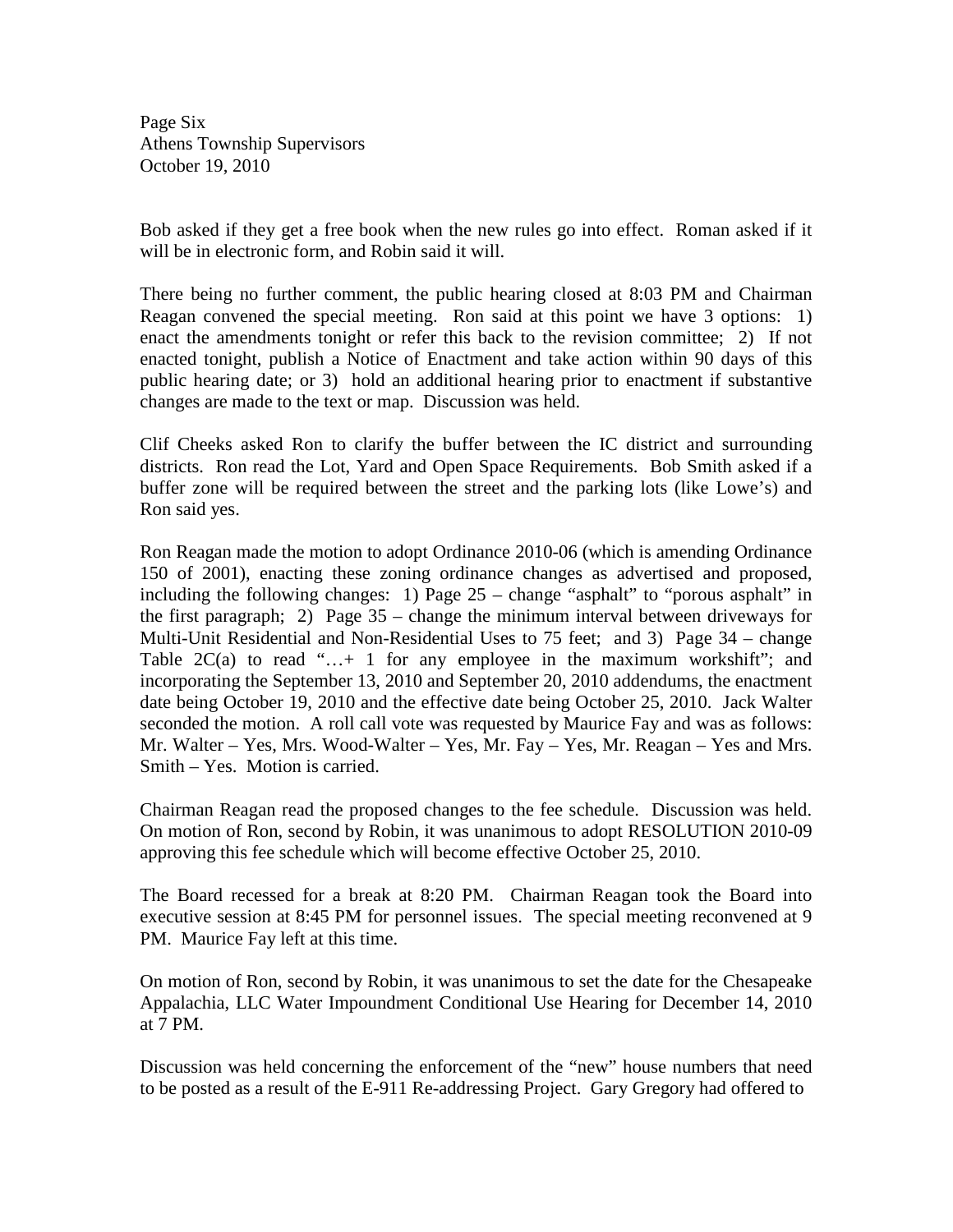Page Seven Athens Township Supervisors October 19, 2010

volunteer for this, and had drafted an enforcement-type notice that could be used for this purpose. Robin reviewed the form and said it is very good – easy to understand and very concise. Discussion was held. It was determined that our purpose in hiring an Assistant Zoning Officer was to have it be done by this new person as a first priority. Ron will speak with Laurie and Ed about getting this started.

Review of the budget commenced at this time. Ron would like to see us take out a loan for any of the capital purchase items that would qualify. This would free-up the money set aside for those things which could be transferred to General Fund. If we took the money set aside for the 2WD Tahoe, the roof, the building, the pole barn and the zoning vehicle, we would be able to transfer about \$141,000. If we took a loan of \$35K for the 2WD Tahoe, \$60K for the roof repair, and \$70K for the remainder of what is owed on the backhoe, that would give us an additional \$165,000. That would free up \$306,000. We would still be \$139,000, not including the loan payment, which Ron figured out would be about \$35K/year at 5% interest. That would make us about \$174,000 short. Discussion was held. Ruth had advised Robin that we could possibly increase our estimated earned income tax revenue by \$100K. That would leave us \$74,000 short, which we may have to get by raising taxes. This is how the budget stands with no raises for any employees and a bare minimum of road work – probably no paving. Robin will try to set up a meeting for Monday at 3:30 PM with Terry Depew of C  $\&$  N Bank to discuss our options, such as a line of credit (preferred by the Board), loan, and/or a tax anticipation loan, if necessary.

There being no further business, on motion of Robin, second by Cheryl, it was unanimous to adjourn the meeting at 9:55 PM.

Respectfully submitted,

 Robin L. Smith **Secretary**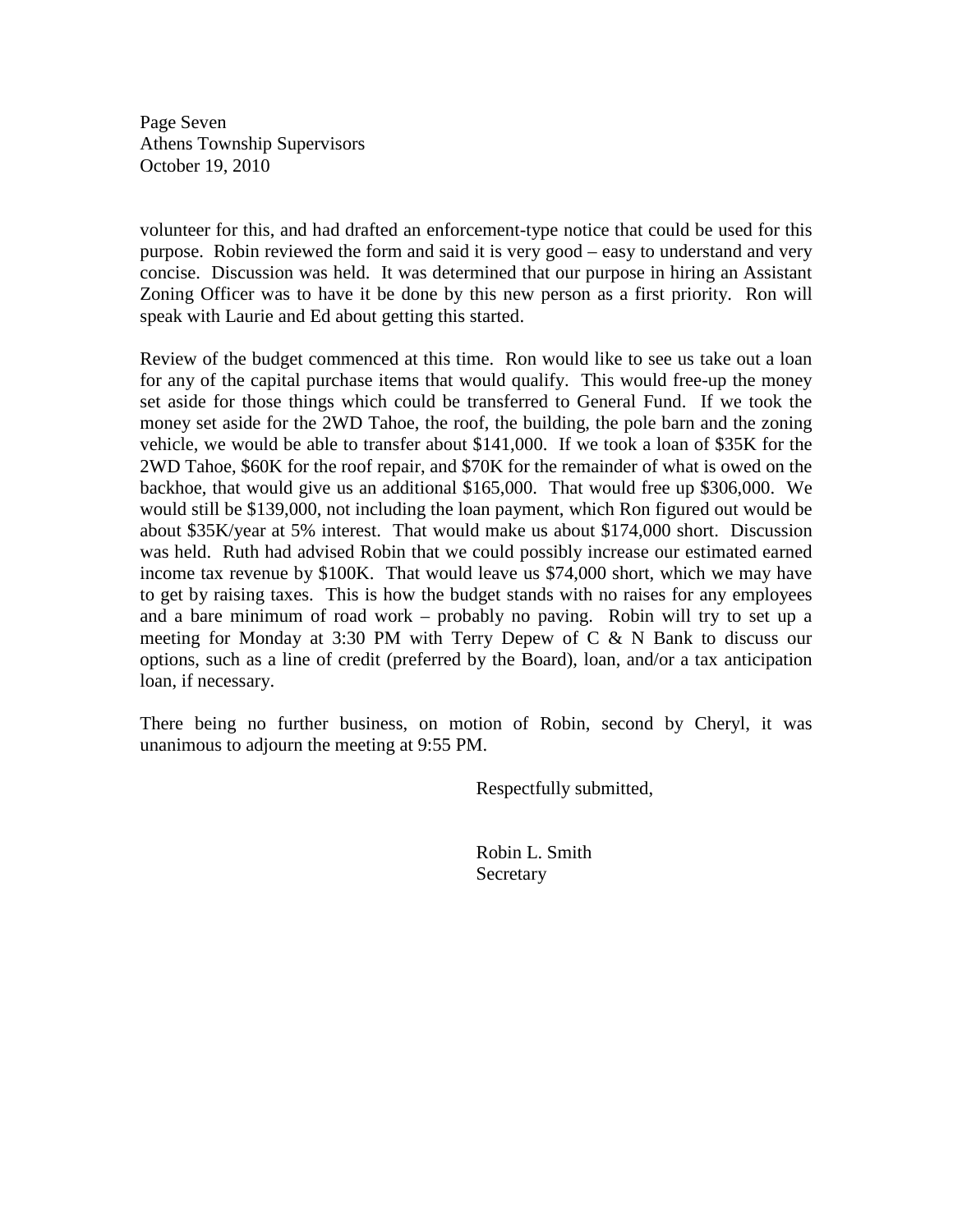### ATHENS TOWNSHIP SUPERVISORS October 27, 2010 7:00 PM

Chairman Ronald Reagan called the meeting to order at 7:03 PM. Supervisors Jack Walter, Cheryl Wood-Walter and Robin Smith were present. Maurice Fay was absent due to illness. Solicitor John Thompson was also in attendance.

Chairman Reagan called for the opening of the bids. We received only one bid, which was from Chris Sutton. The bid was in the amount of \$4000, and included a personal check for \$1000. John Thompson said we had specified a cashier's check or a certified check. Since there were no other bidders, John said we are within our rights to accept this check if we so choose. The Board decided to accept the check to avoid the costs of having to rebid the property. On motion of Jack, second by Robin, it was unanimous to award the bid for parcel #09-006.01-020-000-000 addressed as 1388 Wilawana Road to Chris Sutton for \$4000.

Voice of the Residents:

 Michael Buynak of Tannery Road asked if Carlings were allowed to put stuff in the lot in front of his house. He said this lot is in the floodplain. Robin asked what 'stuff' was, and he said they are placing big chunks of concrete there. He says this will affect the drainage of his property. Robin will ask Ed to take a look at this and give Michael a call.

 Phyllis Callear of Glen Valley Road asked if the water withdrawal operation was going to start at the Robinson site on Front Street. Robin said she had received a notification this afternoon that Chesapeake was requesting to be able to draw 1.44 million gallons of water per day from the river at the Robinson site. Their original application was approved for 1 million gallons. Richard Bean said his son, Steven, lives in Litchfield just out of East Athens and he has a 15-acre pond going in behind him, to which water will be piped from the river.

On motion of Cheryl, second by Jack, it was unanimous to approve the minutes of September  $29<sup>th</sup>$ , October 16<sup>th</sup> and October 19, 2010 as written.

Clif Cheeks presented the Greens Landing Dandy Mini Mart land development on Wolcott Hollow Road and State Route 220 for review. Clif said there had been 4 deficiencies, but they all have been met. Clif explained the project. Robin asked if they had received a permit from DEP and ACOE because they will be in the creek doing work. Dave Young from Larson Design was in the back and was here as representative for Mr. Williams. He said Bradford County Conservation District has issued the permit for the creek work. Clif pointed out a note on the front of the drawing stating Larson Design Group assumes no responsibility for the accuracy or sufficiency of the survey and topographic information of the plan. From the back of the room Dave Young said the information was taken from a survey by Butler Land Surveying, Inc. Jack Walter said if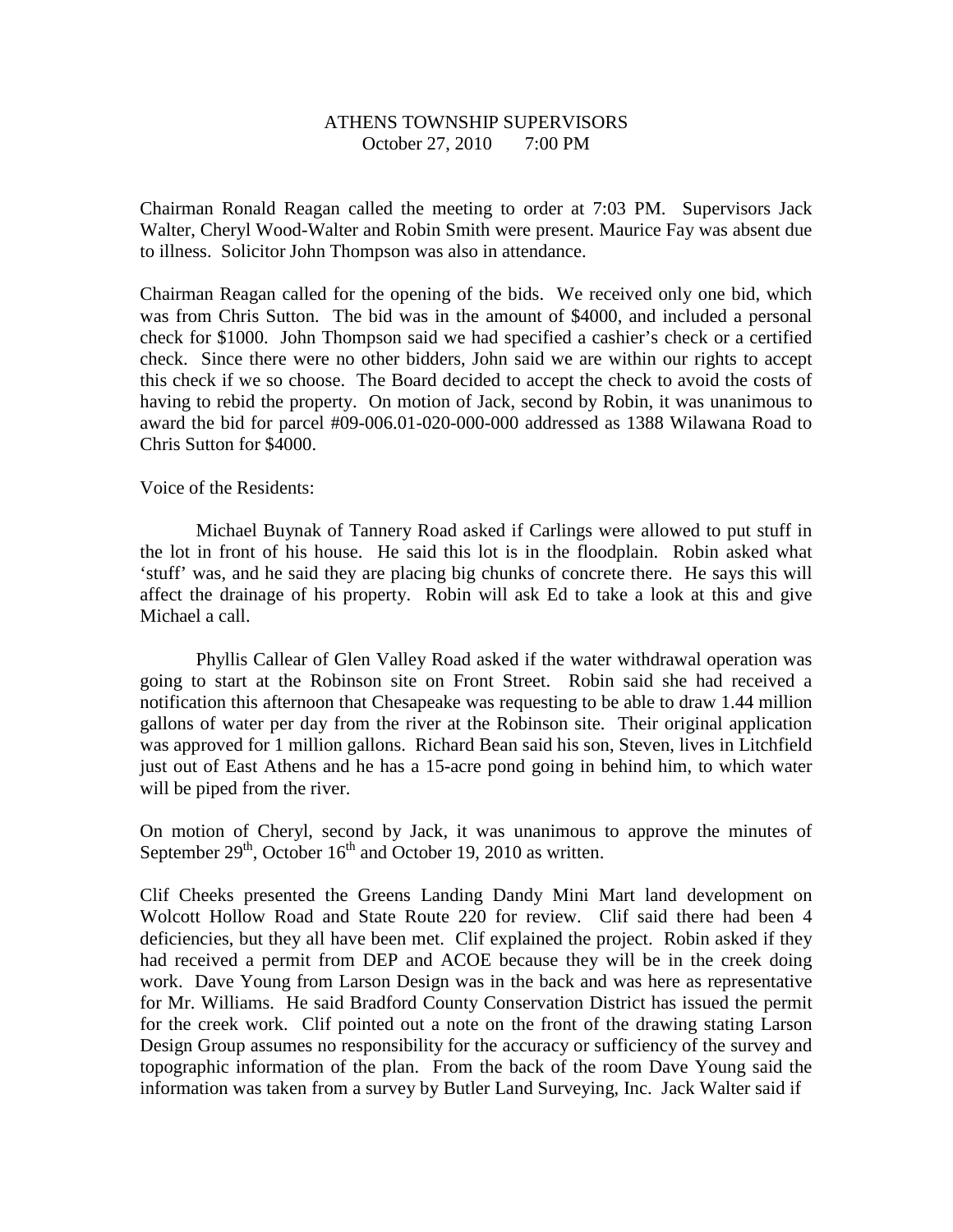Page Two Athens Township Supervisors October 27, 2010

he meets our requirements, he doesn't know how we can tell him no. He doesn't want us to jerk this guy around. He (Randy Williams) is a pretty savvy business man and runs a nice business at all his locations. John Thompson said there is no copy of the survey attached to the plans, and we really should require one. John asked Dave is he has a copy and Dave said if we want a certified copy of the survey, he can get one. Ron said we have had many, many meetings with PENNDOT about the intersection of Route 220 and Wolcott Hollow Road. PENNDOT says they don't see a need for any driveway changes at the Dandy, or any other adjustments to ingress and egress, even though the building will be more than doubling. They said the data doesn't show a problem, and doesn't show a traffic signal would be warranted at that location. The township would be welcome to do a traffic study, but then PENNDOT would then have to do a traffic study to make sure ours was correct. Chairman Reagan recessed the regular meeting at 7:24 PM to hold a public hearing on this land development. Michael Buynak asked which direction the building would be expanded and Robin said to within 1 foot of the top of the creek bank. Bob Blauvelt asked what bank improvements would be done and Dave Young answered that they will do rip rap on the bank. They have a cross section of what will be done that is attached to their permit. There being no further comment, the regular meeting reconvened at 7:26 PM. Jack made the motion to grant preliminary plan approval only, contingent upon the receipt of the certified survey map. The motion was seconded by Ron, with Robin voting yes and Cheryl voting no. The motion passed.

Robin had a request from Allan Ervin to review his sewage module for a proposed mobile home to be located on property off Macafee Road. Upon opening the drawings that accompanied the modules, it was determined that the perc site and the location of the mobile home were both in the floodplain. Since there are special requirements for development in the floodplain, we were uncertain as to whether or not this would be the final location of the mobile home. It was also noted that this will require Special Exception approval from the zoning hearing board. Attorney Thompson felt we should table this until more information is available and we have everything clarified. On motion of Jack, second by Ron, it was unanimous to table this sewage module until these issues have been resolved.

Ron advised the Board that Jim Watson will be retiring from the Planning Commission at the end of the month. The Board thanks Jim for his many years of service! On motion of Ron, second by Cheryl, it was unanimous to appoint Jean Stromick to replace Jim Watson on Planning Commission for a term to expire October 30, 2014.

Richard Bean reported for the Parks and Recreation Commission. He said the Royal Ranger project of mulching the playground equipment has not started yet. Bio Sun has installed the composting toilet in the Jim King Memorial Park. This needs to be graded. The lease for the Industrial Electronics tower in Round Top Park has been executed.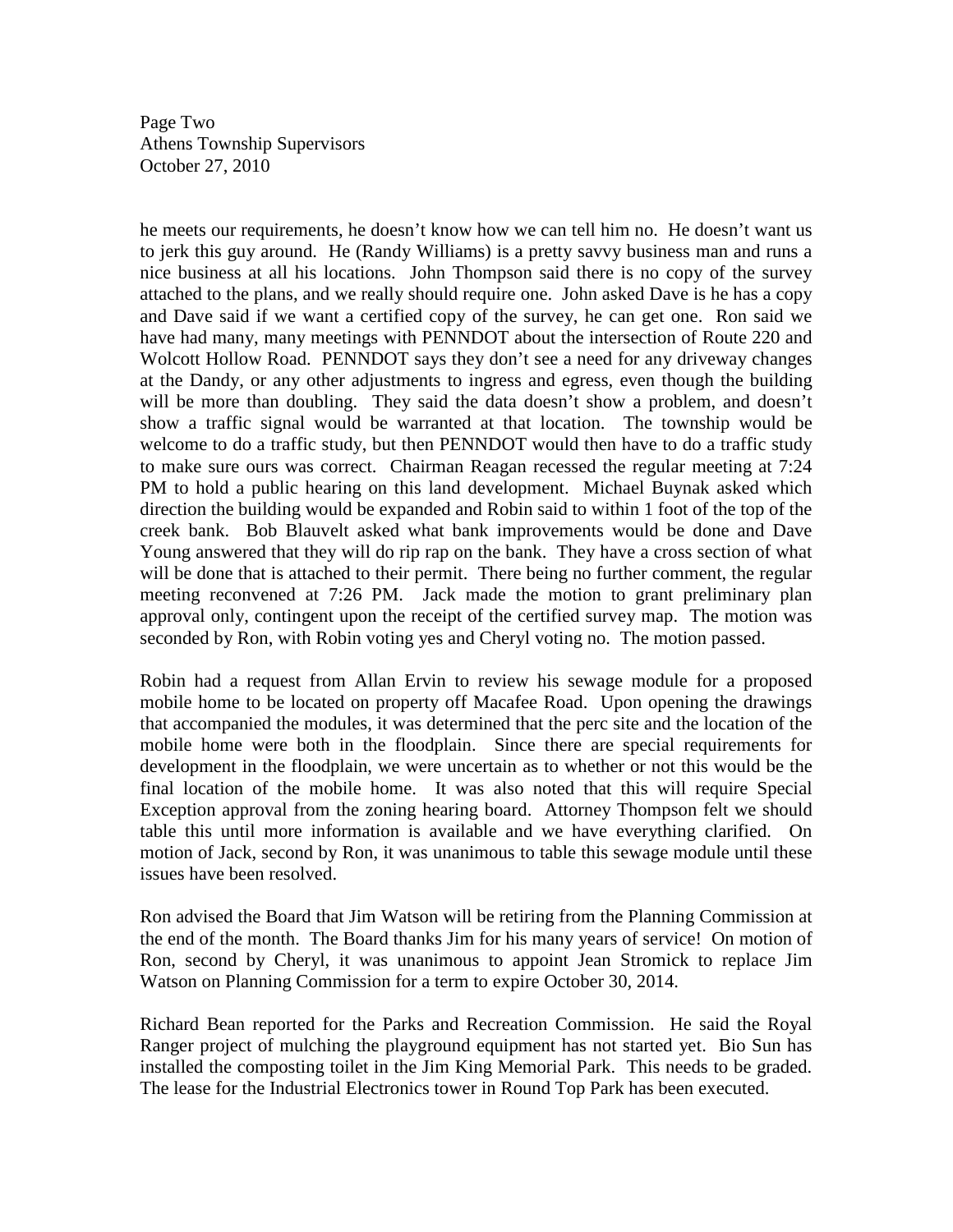Page Three Athens Township Supervisors October 27, 2010

They hope to have it installed before hunting season. Barry is installing the playground equipment that was donated by the Pat Haggerty School of Dance. The Commission is now working with the GHS community group to increase the trail system. Barry will be working until the major work is complete. The Park will close on November 20, 2010. It will reopen after deer season when there is snow on the ground for cross country skiing. Anyone in the park during deer season is required by law to wear fluorescent orange.

Bob Blauvelt reported for the Athens Township Authority. He said the budget is done for 2011. There will be no increase in rates. All delinquent accounts have been fully paid. ATA has purchased an in-line camera system for their lines, but it can also be used by the police department and fire department if they need to go into a place where a person cannot go. The Valley Joint Sewer Authority has their tentative budget completed. ATA will be combining a couple of their loans for better rates, and will also borrow for the VJSA plant upgrade and a couple of other projects.

Ray Brobst reported for Public Works. He said the stop sign is up on Bobcat Road. We got our tractor/mower back from VanDusen's and it has a new clutch (\$3,000). Ray has Truck 7 up at Cook Brothers for transmission work. The salt barn is full. The "No Parking, Stopping or Standing" signs have been installed in Greens Landing. He expects to have the DSA down on Brown Road in a couple weeks. The last day the part-timers worked was October  $15<sup>th</sup>$ . Jack said the two part-time workers did a great job for us this year. He said it was great to have them because two of our regular workers, Jack and Ray, were out this summer. They were good workers.

On motion of Jack, second by Cheryl, it was unanimous to have John Thompson advertise the driveway ordinance for adoption at our November  $17<sup>th</sup>$  meeting.

Discussion was held as to the placement of political signs on township properties. This is not allowed without landowner permission as stated in our zoning ordinance, but Ed would like something more than that. Robin had drafted a resolution to ban political signs from all township properties, except on Primary Election Day and General Election Day. Discussion was held. Cheryl was concerned that we would have political signs on ALL of our parcels on Election Day instead of just at the polling place. If they were allowed on all our parcels, it may be perceived that we endorse certain candidates. It was decided to table this resolution in order to specify the signs will be allowed on election days only at the municipal building/polling place.

On motion of Jack, second by Robin, it was unanimous to adopt RESOLUTION 2010-10 (number change from the agenda) in support of renewing the Growing Greener program.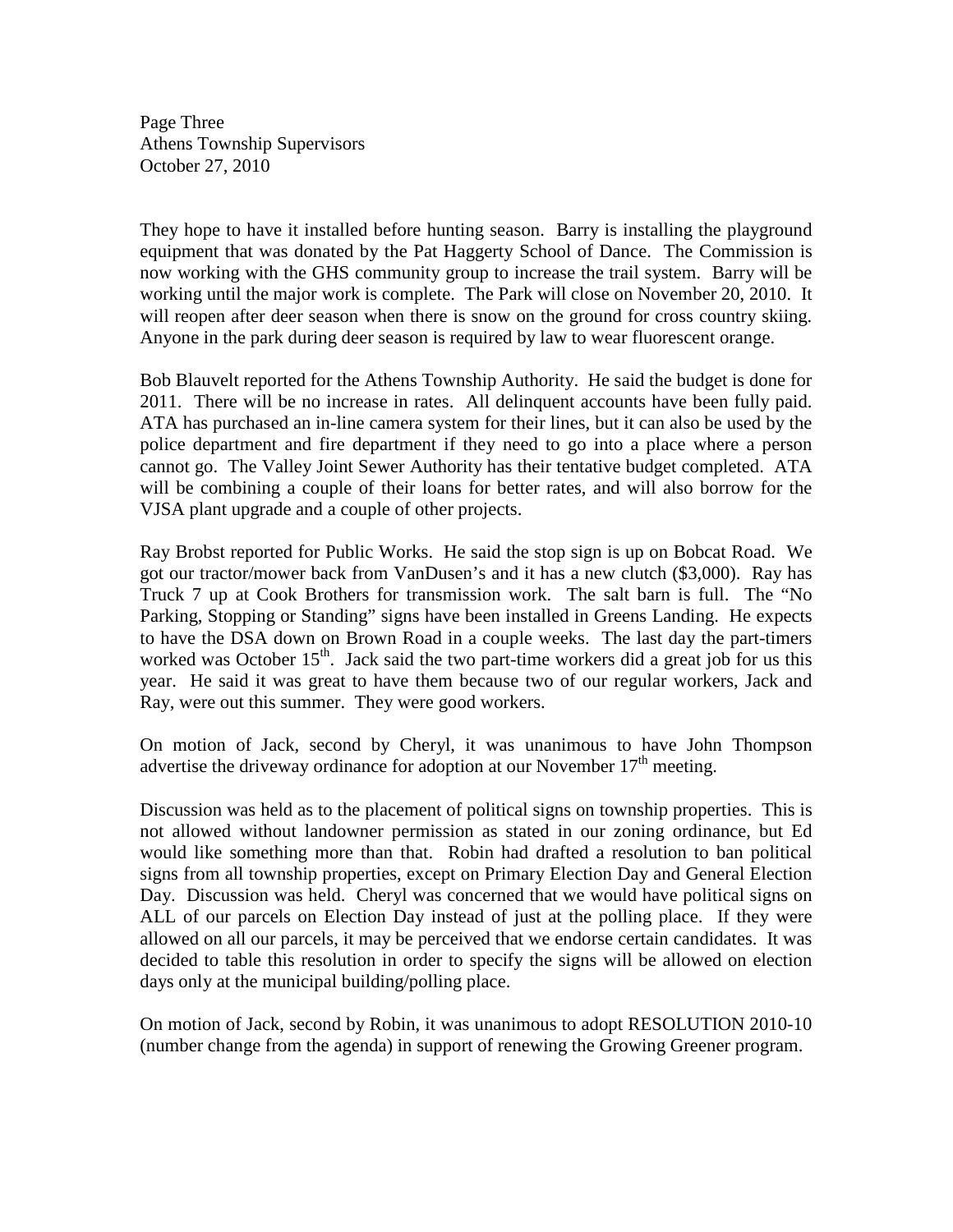Page Four Athens Township Supervisors October 27, 2010

Ron read the monthly report totals. He said he has spoken with Laurie about starting the enforcement of the E-911 posted addresses, and that will start this week. On motion of Ron, second by Cheryl, it was unanimous to accept the monthly reports as presented.

On motion of Cheryl, second by Jack, it was unanimous to approve the payment of the monthly bills as presented. A complete listing of revenues and expenditures is on file in the office of the Treasurer.

Correspondence/Information was as listed in the meeting agenda. The Board took no action on Item #4 as we were unsure as to what was planned by Mr. Widrig since he only spoke to Maurice about this request.

Robin reported on her attendance at the Employers' Energy Alliance of PA, Inc. seminar concerning the deregulation of electricity. Central Bradford Progress Authority has spent months researching what will happen when deregulation occurs on January 1, 2011, and they set up this meeting for businesses and townships. Discussion was held. On motion of Jack, second by Robin, it was unanimous to get a quote from EEAPA as an electricity supplier, and also for health insurance.

Bob Blauvelt said there will be a couple more travel trailers moving into DeSisti's trailer court on Elmira Street, and they will be legal with ATA. Bob said he also got into Mountain View Manor and he said Ed will need to be involved in this. Robin said it will not be Ed, but Frank Tourscher, since he is our building code enforcement officer.

Chairman Reagan took the Board into executive session for personnel and real estate at 8:05 PM. The regular meeting reconvened at 10:10 PM.

There being no further business, on motion of Robin, second by Cheryl, it was unanimous to adjourn the meeting at 10:12 PM.

Respectfully submitted,

 Robin L. Smith **Secretary**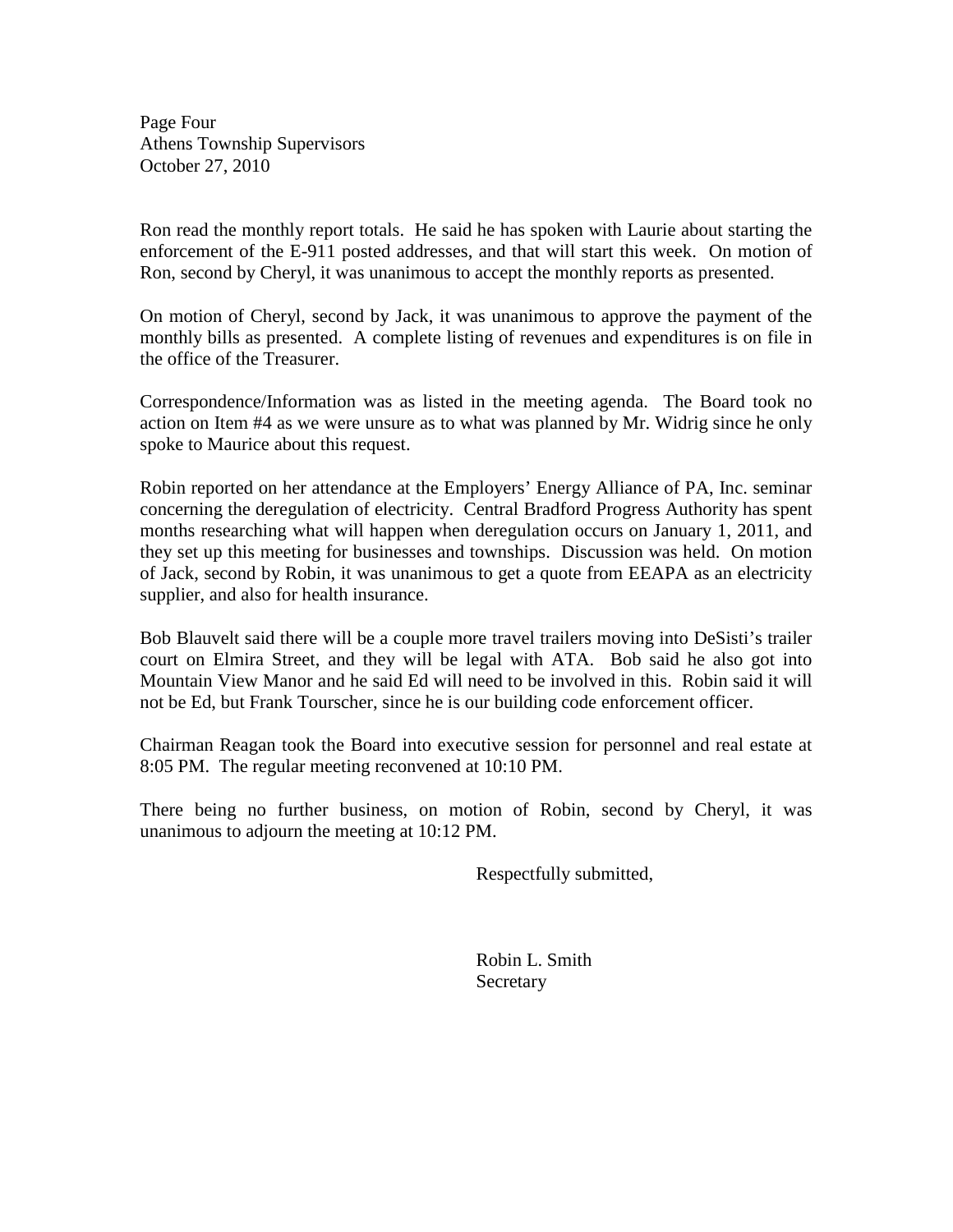# ATHENS TOWNSHIP SUPERVISORS November 9, 2010 7:00 PM

Chairman Ronald Reagan called the meeting to order at 7:04 PM. Supervisors Jack Walter, Cheryl Wood-Walter, Maurice Fay and Robin Smith were also present, as was Attorney John Thompson.

Voice of the Residents:

 Roman Rosh of Roman Way asked if we could do something to address the 45 mph speed limit on Wilawana Road from Kmart to Tozer's Landing. He thinks the speed is too high for all the access points in that area. Discussion was held. On motion of Ron, second by Jack, it was unanimous to contact PENNDOT to see if they will lower this speed limit.

Chairman Reagan recessed the regular meeting at 7:07 PM to hold the Chesapeake Energy Barrett Water Withdrawal Conditional Use Modification Hearing. Chesapeake is requesting two changes: 1) the hours of operation be changed from 7 AM – 7 PM to 24 hours per day, 7 days per week; and 2) that lighting be approved for installation at the site. Ron turned the meeting over to Attorney Thompson to commence the Conditional Use Hearing. Testimony was taken by Stenographer, Linda Wettlaufer. Maurice Fay left the hearing at 8:47 PM. Chairman Reagan recessed the hearing at 9:22 PM to take the Board into executive session for deliberation. The hearing reconvened at 9:45 PM. On motion of Ron, second by Robin, it was unanimous to table the decision on this matter until our November 17, 2010 meeting.

A short break was taken.

Chairman Reagan took the Board into executive session for personnel at 9:52 PM. The regular meeting reconvened at 10:02 PM.

On motion of Robin, second by Cheryl, it was unanimous to hire Cathy Brennan as our cleaning person starting November 10, 2010 for 2 hours per day at \$12.00 per hour and she will provide the cleaning supplies. Cathy will be replacing our previous cleaning person, Ann Carroll, who quit on November 8, 2010.

There being no further business, on motion of Robin, second by Cheryl, it was unanimous to adjourn the meeting at 10:07 PM.

Respectfully submitted,

 Robin L. Smith **Secretary**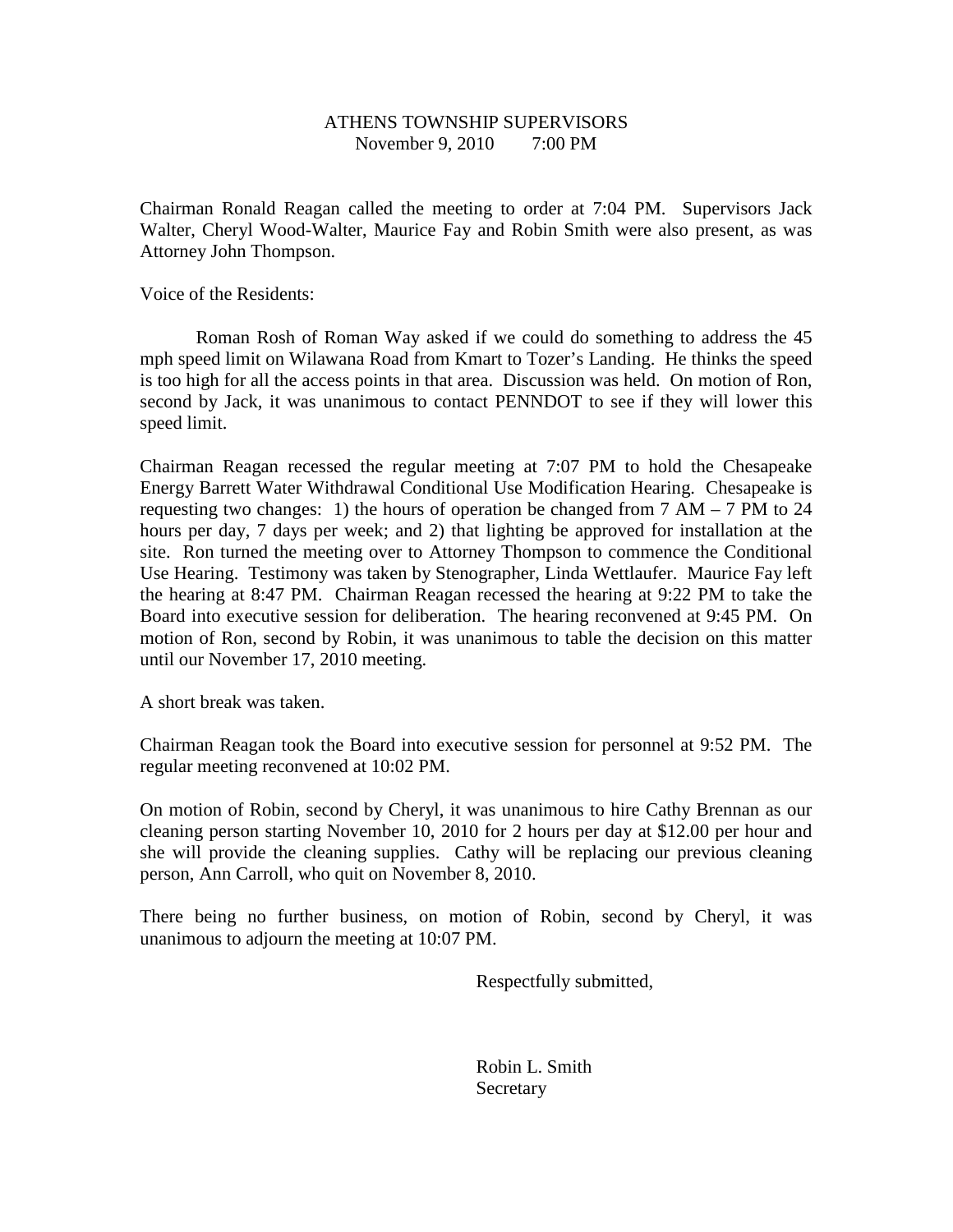### ATHENS TOWNSHIP SUPERVISORS November 10, 2010 12 noon

Chairman Ronald Reagan called the meeting to order at 12:08 PM. Supervisors Jack Walter, Maurice Fay and Robin Smith were also present, as was Attorney John Thompson. Cheryl Wood-Walter was absent. Scheduled officials from PENNDOT in attendance were Virginia Feigles-Kaar, Tom Hall, Shawn Fetzer and Lenny Confer. Others present were Mark Smith, Bob Blauvelt and Patrick Musto.

Ron had everyone introduce themselves and started by saying this meeting was to get the Supervisors and PENNDOT on the same page in regards to right-of-way (ROW) acquisition for the Road C project. We were surprised to learn that PENNDOT has already been acquiring ROW and we have not given any approval for this. Ron said he became concerned when he learned Mr. Hall had already settled with the Darrows. We found out about that when Mr. Hall came in and asked us to file a deed and cut a check to the Darrows. We, as a Board, wanted to have this meeting so we know what is going on.

Ron said Dave Lubin is planning to donate his property to the project. We have that in writing. We were hoping that others would work with us to either donate their property or negotiate a lesser price. Mr. Hall said he has spoken with Mr. Lubin and he has stated he will donate his property.

Lenny Confer said when the final plan is signed by the local agency, PENNDOT, and any other approving entities, that is usually all the approval they need. He apologizes as this is not the case with a municipality. We will be writing the checks for these acquisitions and he knows this will take an action of the Board by Resolution. He suggests we do one resolution to cover all 13 acquisitions.

In order to keep on schedule, we need to have all 13 bought and paid for by January 18, 2011. He has instructed Tom to move quickly. We will have one condemnation (Rosh) and Tom has advised our solicitor of that. Lenny will provide sample documents for the condemnation proceedings. We will see if there are any other properties that will need to be condemned and then do them all at once.

Lenny said as far as a donation from Athens Township Authority (ATA) of their piece of property, PENNDOT can't negotiate lower than the appraised value. He also stated it's not appropriate for them to negotiate it lower. WE would be able to negotiate an agreement with ATA and then PENNDOT could do what we say. He added that it has been established that the Raven Holding property will be donated.

Ron questioned the let date of 2013. Virginia said that was not correct – it is March of 2011. They have a let schedule in their office. She said we need to have Tony actively searching for the money we are short for the project – everything needs to be bought and paid for by January to meet the "let-ready" date.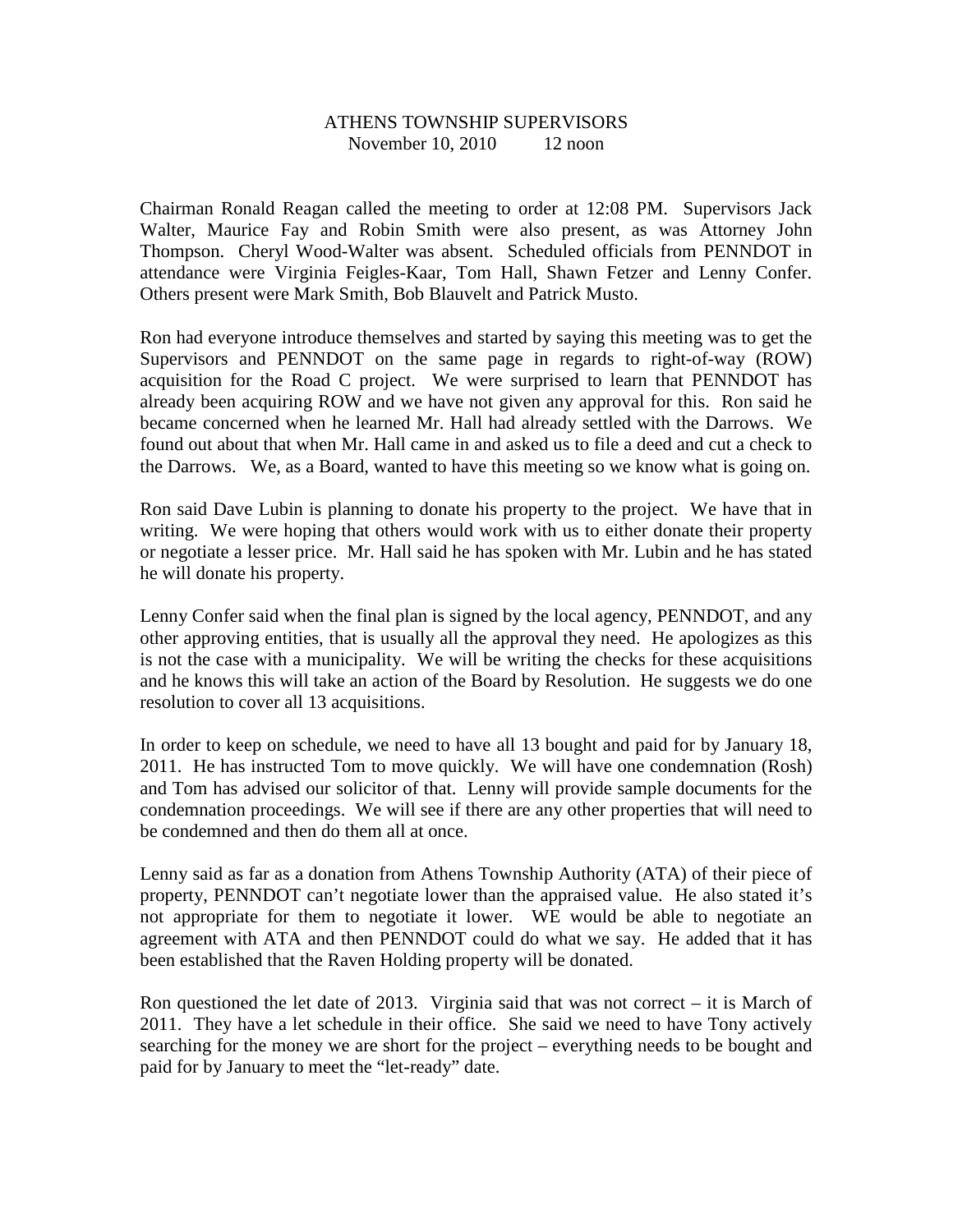Page Two Athens Township Supervisors November 10, 2010

Ron said he thought we could have worked something out with Athens Township Authority (ATA) since they are a fellow agency and arm of the township. They had an appraisal done on the property which showed an appraised value of \$20,000 and PENNDOT offered them \$45,000, which they took. Jack Walter said he wears both hats and ATA has been mandated to upgrade the sewer plant. They don't have that kind of money and this extra would be a windfall. ATA was expecting \$20,000 and when they got this offer, they went out in orbit.

Lenny said one of the reasons that happened is because PENNDOT can't negotiate. Their appraisals are done by state certified appraisers. Any appraisal is an opinion of value.

Dr. Musto asked if he could explain ATA's thought process on this. We both represent the township. Property taxes are what the township expends. ATA can only use the rate payers. Along those lines, it cost more to keep the Queen Esther plant running and the other rate payers were subsidizing them. This way the rate payers get their money back. They weren't trying to pull one over on the township.

Robin said we have a road project hanging here on the wall for which we are \$2.5 million short, and that extra could have been used to offset some of that additional expense WE are facing. That's where WE'RE coming from. Bob Blauvelt said ATA will still have costs for utility relocation and Robin advised him again that there is money in our grant funds for utility relocation and it will not be an ATA expense.

Lenny Confer said he can give us the appraised amounts for all 13 claims if we would like them. Ron said he prefers not to know until we have them all settled so we can't slip up and let the amounts out. Tom Hall said he has contacted Rosh three times and has received no response. That is all he is required to do before starting the condemnation process. Lenny said at this point we should wait on the Rosh condemnation – just in case we have to do any more condemnations, and then we could do them all at once. John Thompson said Melissa Keeffe is in charge of Mary T. Sullivan's estate and they want to be compensated. Tom Hall said he has also spoken to Melissa's secretary.

Tom also said he has started the title searches on anything over \$25,000. He will do one on Rosh as well. Jack said it would be good to know whether or not Rosh owns that. They haven't paid taxes on it. Lenny said Larson Design Group has plotted Rosh as the owner. Rosh could hold this process up. Lenny said when it is held up, they usually request an expedited hearing, and that usually happens. There are only a few reasons that will be accepted by the courts in the preliminary objections. Lenny said it's been his experience that the people who have the authority to condemn rarely lose.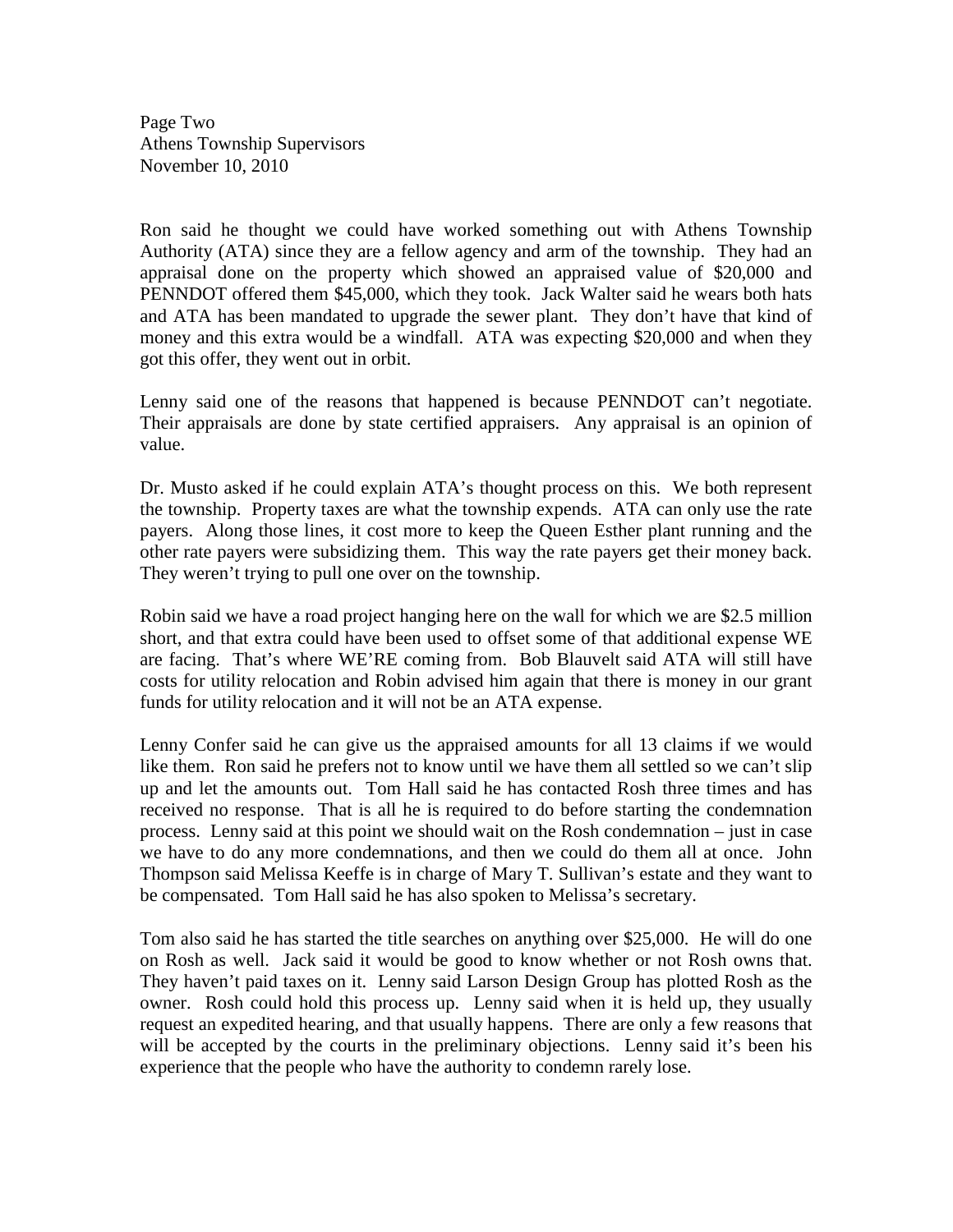Page Three Athens Township Supervisors November 10, 2010

Tom Hall said he wants us all to keep on track so we meet the deadlines and don't lose our funding. Lenny said he doesn't allow local municipalities to do the acquisitions because if they're not done properly, we could lose all Federal funding. Virginia said PENNDOT doesn't charge against our project funds. Ron said they have a line item in the project budget. Virginia said that is for the construction phase – auditing costs, inspections, etc.

Tom Hall said he will need a copy of the checks when they're cut (for the right-or-way acquisitions) – they don't need to be the cancelled checks, just the front of the check. Robin and Ruth will both sign the checks. He also needs a copy of the recorded deeds. The township will cut the check. PENNDOT will provide the deeds. John Thompson will record the deeds. Tom Hall will supply the signed agreements of sale / settlement statements. Lenny also needs copies so he can clear the project to be advertised.

Lenny also said there may be additional payments above the fair market value that is offered – could be possibly up to \$4000 more – to cover appraisal costs, engineering costs, attorney costs, etc. The township would be liable for these costs. Robin asked if they would be reimbursable costs and Lenny said they would. Lenny said the Darrow settlement was for \$1000 more.

Ron thanked PENNDOT for coming and getting us all on the same page. Lenny apologized for not having this meeting sooner.

Virginia asked if we have all our funding in place yet. Jack said Tony can't get the additional funding until we have a final cost amount. Robin said we have that amount. Virginia said we need to have this money identified.

Jack asked Lenny and Tom to do whatever they can do to make Dave Hafer happy. Tom said he has already spoken with him. They want water testing done prior to the start of construction, at the end of construction, and 1 year after the end of construction. Tom said a commitment can be made, but if there is a problem, it has to be proven that it is because of the design or construction of the project.

Ron asked Virginia if she thought we needed another meeting and she said no. Virginia reiterated that we are on the hook for all the Federal money that we've used.

There being no further business, on motion of Ron, second by Maurice, it was unanimous to adjourn the meeting at 1:11 PM.

Respectfully submitted,

Robin L. Smith, Secretary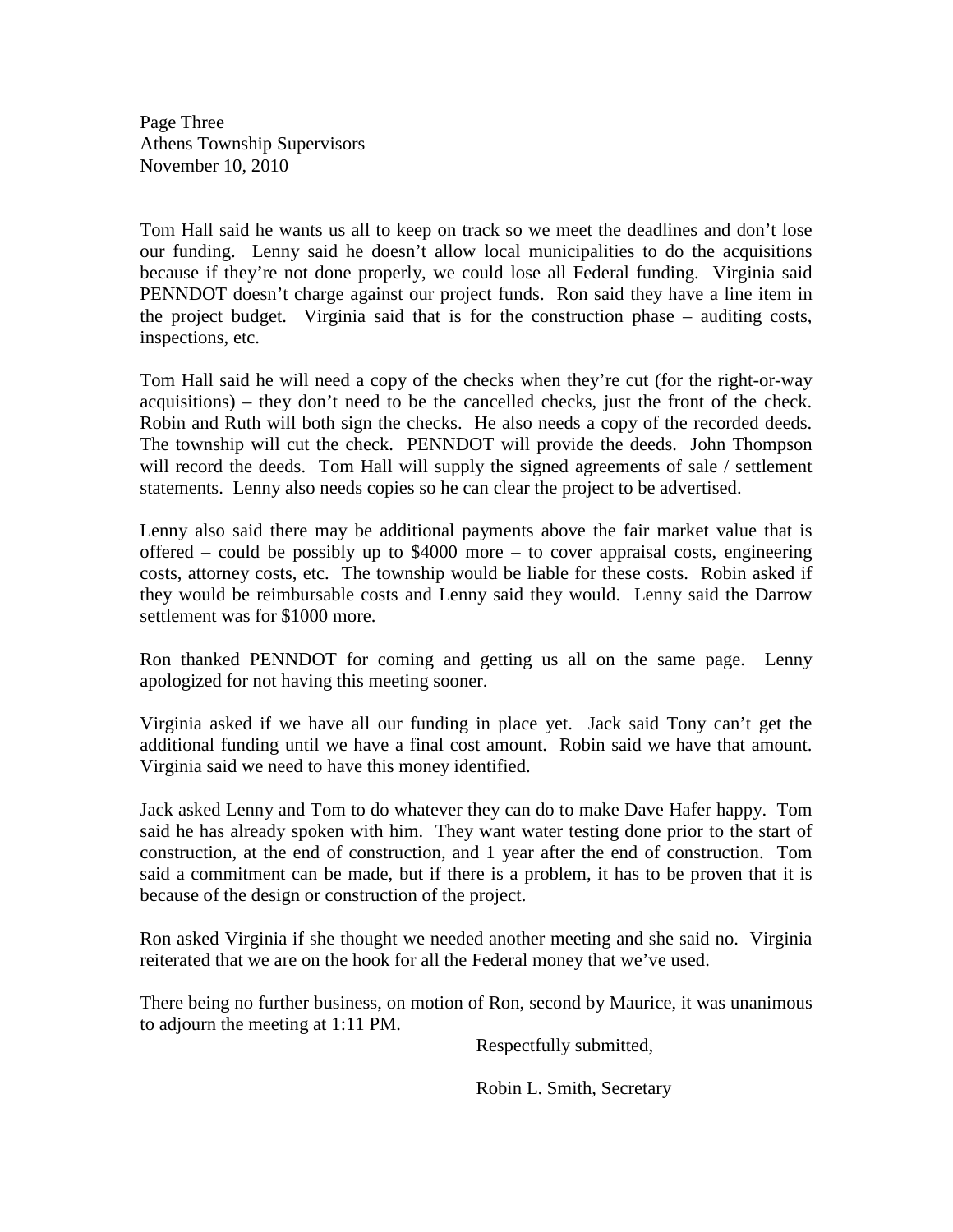# ATHENS TOWNSHIP SUPERVISORS November 17, 2010 7:00 PM

Chairman Ronald Reagan called the meeting to order at 7:04 PM. Supervisors also present were Robin Smith, Maurice Fay, Cheryl Wood-Walter and Jack Walter. Attorney John Thompson was also present.

Chairman Reagan took the Board in to executive session at 7:04 PM for deliberation on the Chesapeake Appalachia Barrett Water Withdrawal Conditional Use Amendment. The hearing reconvened at 7:27 PM. John Thompson stated that we were acting on the two changes that were requested: 1) that lighting be installed on-site for safety, and 2) the hours of operation be extended from  $7 AM - 7 PM$  to 24-hours a day. On motion of Robin, second by Ron, it passed to extend the hours of operation by four hours (7 AM to 11 PM); to require chain link fencing with slats along Route 199 to shield the homes from light and noise; and to approve the low height, motion-sensor and manual lighting as submitted. The roll call vote was as follows: Mr. Walter – No, Mr. Fay – No, Mrs. Walter – Yes, Mr. Reagan – Yes, and Mrs. Smith – Yes.

Dan Lopata of Chesapeake Energy asked if the lighting will only be allowed through 11 PM, or will the lights be able to be left on from 11 PM to 7 AM. Pat Homan of Route 199 said the lighting proposed was to be motion-activated on the truck islands, with a manual switch on the electric panel. The Board felt that this is not an issue since there will be no one on the site to activate the lighting, either by motion or manually. Dan also thanked the Board for the 4-hour extension.

Josh Brown asked when they can expect a decision letter. John Thompson said it is required within 45 days, but he expects to have it done much sooner.

Voice of the Residents: None

On motion of Jack, second by Cheryl, it was unanimous to approve the minutes of October 27, November 9 and November 10, 2010. Maurice abstained from the November  $9<sup>th</sup>$  minutes as he had to leave the meeting early and Cheryl abstained from the November  $10^{th}$  minutes because she was unable to attend.

Scot Saggiomo presented the Thomas/Judith Leahy 1-lot subdivision on Mile Lane and McCardle Roads for review and approval. There were 5 deficiencies, and all have been met at this time. Chairman Reagan recessed the regular meeting at 7:40 PM to hold a public hearing on this issue. There being no adverse comment, the regular meeting reconvened at 7:41 PM. On motion of Jack, second by Maurice, it was unanimous to grant preliminary and final plan approval to this subdivision, and to approve the sewage module.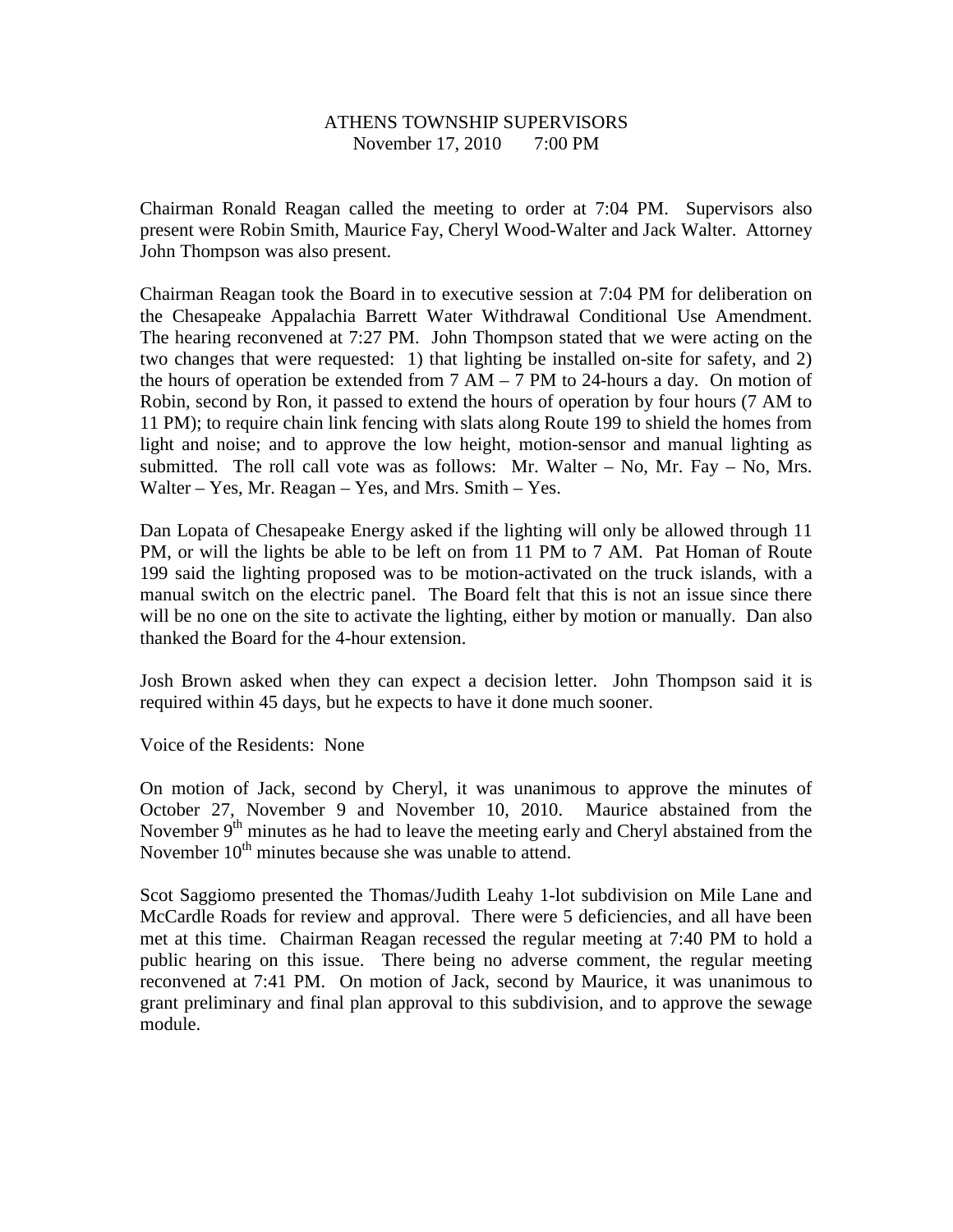Page Two Athens Township Supervisors November 17, 2010

Ron presented some minor proposed changes to the Robinson water withdrawal land development on Front Street in East Athens. They have removed the storage tanks completely and have added pumps. There were some changes to the electrical profile and the hydrants were moved for easier truck access. They are proposing a circular drive and this new configuration will accommodate the longer trucks. Ron said these changes have been approved by DEP – they didn't have any problems with it. On motion of Cheryl, second by Jack, it was unanimous to approve these changes to the land development.

Robin presented the sewage module for the Ervin property on Macafee Road. The questions we had previously have been addressed. On motion of Ron, second by Jack, it passed to approve the sewage module. Maurice voted no.

Dan Stark told the Board that a Boy Scout was in attendance for one of his badges. The Board welcomed Altan Frantz from Troop 17.

There was no Parks and Recreation report as their board had not met this month.

Bob Blauvelt reported for the Athens Township Authority (ATA). He said a feasibility study was being done for Pump Stations 1 and 6 for a "muffin monster". On motion of Maurice, second by Cheryl, it was unanimous to reappoint Jack Walter to ATA for a term to expire December 31, 2015.

Ray Brobst advised the Board that they did their 250-hour service on the backhoe today. He also ordered 2 spare tires – we had the rims. Brown Road is being done Monday. He has also done the One-Call for Westbrook and Hillcrest. Maurice asked what the status was of Bradley Road. Ray said it's all graveled and is good now. Truck 7 is back and has been repaired. He needs to order tires for some of the trucks soon. Maurice asked Ray to clean up the remaining stone on Lubin's property at the corner of Mile Lane and Wilawana Roads. Ray said they have also repaired Truck 2 – that was just a fuel sensor. Maurice asked what the plan is for Westbrook Street. Ray has talked to the utilities and some of the residents. Robin reminded him about the Managing Winter Roads class that they all will be attending here tomorrow night.

On motion of Robin, second by Maurice, it was unanimous to adopt RESOLUTION 2010-11 regarding political signs on township properties.

Robin had prepared the resolution for the acquisition of right-of-way (ROW) for the Road C project. Discussion was held. John asked if this gives PENNDOT permission to go above and beyond the \$300,000 that is allotted for this purpose. Robin said the limit of \$300,000 is set in the funding contract budget. On motion of Ron, second by Jack, it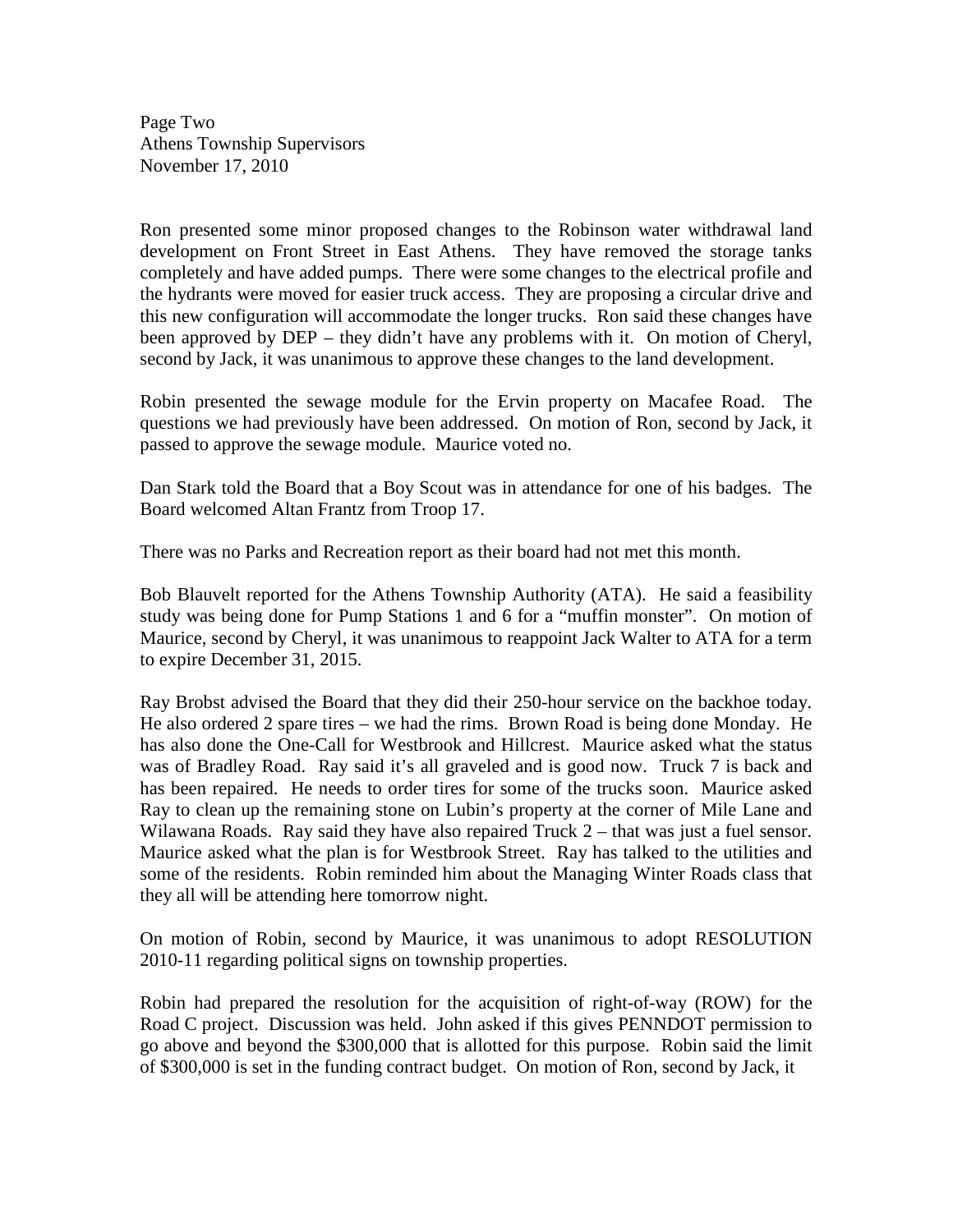Page Three Athens Township Supervisors November 17, 2010

was unanimous to adopt RESOLUTION 2010-12 regarding the purchase of ROW for the Road C project. Robin said Tom Hall had dropped off the ROW maps and wanted them to be recorded right away. She was concerned because all of the property has not been acquired yet. John will call Tom to clarify that.

We were unable to take action on the driveway ordinance since John had it on his calendar to advertise for our December meeting, not the November meeting.

On motion of Ron, second by Jack, it was unanimous to adopt RESOLUTION 2010-13 to renew our Surplus Property agreement.

On motion of Jack, second by Ron, it was unanimous to have Ruth cut the checks for the Road C NPDES permit fee (\$500) and the Bradford County Conservation District review fee (\$939).

Robin received a letter from Time Warner requesting us to approve the receipt of information and notices from them electronically. She would prefer this method as well. On motion of Ron, second by Maurice, it was unanimous to approve this request.

On motion of Cheryl, second by Maurice, it was unanimous to set the Employee Christmas luncheon for December  $23<sup>rd</sup>$  at noon.

On motion of Ron, second by Cheryl, it was unanimous to set our meeting dates for 2011 as the last Wednesday of every month at 7 PM.

Ron read the monthly report totals. On motion of Cheryl, second by Maurice, it was unanimous to accept the monthly reports as presented.

On motion of Jack, second by Cheryl, it was unanimous to approve the monthly bills as presented. A complete listing of revenues and expenditures is on file in the office of the Treasurer.

Correspondence/Information was as listed in the meeting agenda.

Budget discussion was next. Ron said he sat with Ruthie to discuss some of the remaining issues we have with our budget. Ruth reminded him that we have an employee retiring in April. We will have to pay him for his unused vacation and sick days. This will be an expense we have not included in the budget. As it is now, we are looking at a 1-mill tax hike. We will also be transferring money from Capital Purchases to General Fund to help balance the budget. We also decided to shift \$30,000 from the "tar and chip" line item expenditure to the "equipment repair" line because our repairs are already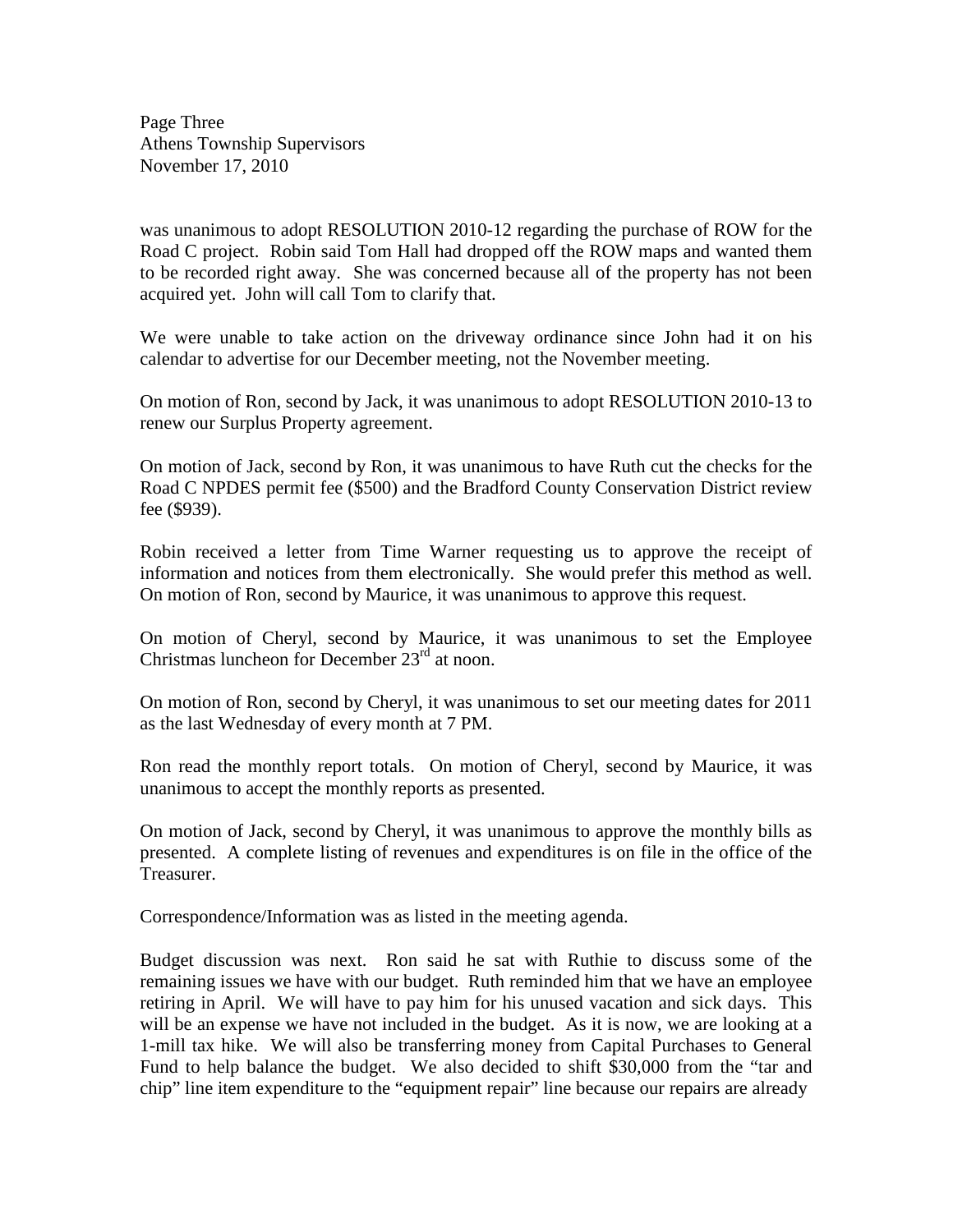Page Four Athens Township Supervisors November 17, 2010

over \$30,000 for this year. Robin said with the \$8900 roller repair and the repair to Truck 7, we are probably closer to \$45,000 in repairs for the year – to date. We also are not giving any raises to any of the employees for 2011 because our budget is so bad. On motion of Ron, second by Maurice, it was unanimous to advertise the budget for inspection and for adoption at our December 29, 2010 meeting.

John Wilkinson asked when we would be transferring the metal building from the Bob's Honda property to the fire company. Robin said the fire company only got the pavilion – not the building – and that has already been moved.

Chairman Reagan took the Board into executive session at 8:32 PM for pending litigation and personnel issues. The regular meeting reconvened at 9:00 PM.

On motion of Robin, second by Jack, it was unanimous to have Attorney Thompson remove (from our drug/alcohol testing and background check policy) the requirement for minors to be tested and checked.

On motion of Jack, second by Cheryl, it was unanimous to have Ray, Randy and Mike attend the Flagger Training class in Dushore on December  $6<sup>th</sup>$  from  $12:30 - 4$  PM, and to get the necessary paperwork and proper equipment for this class.

There being no further business, on motion of Ron, second by Cheryl, it was unanimous to adjourn the meeting at 9:04 PM.

Respectfully submitted,

 Robin L. Smith **Secretary**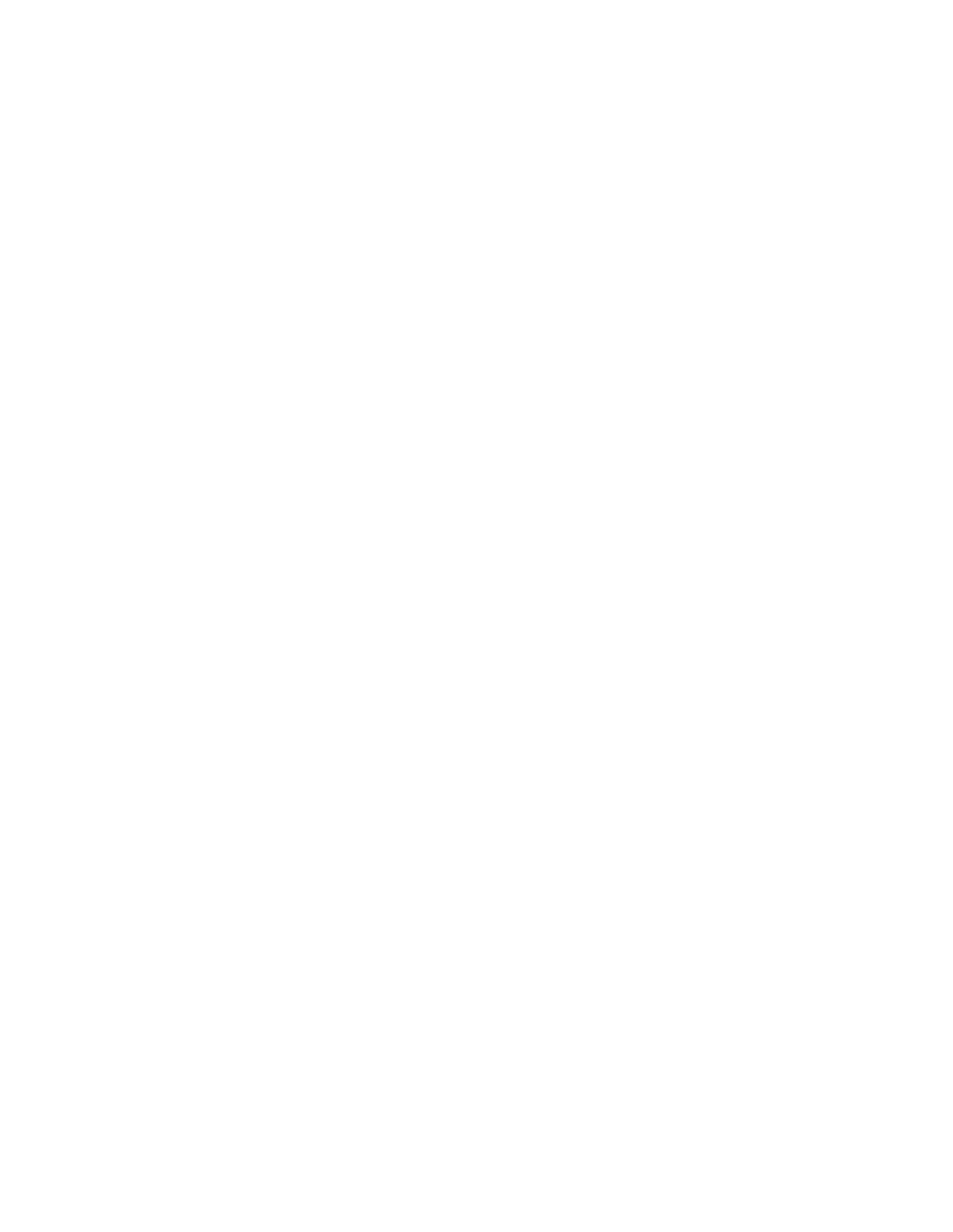# ATHENS TOWNSHIP SUPERVISORS December 14, 2010 7:00 PM

Chairman Ronald Reagan called the meeting to order at 7 PM. Supervisors also present were Jack Walter, Maurice Fay and Robin Smith. Cheryl Wood-Walter was absent.

Chairman Reagan turned the meeting over to Attorney Thompson for the Chesapeake Appalachia Cole Water Impoundment Conditional Use Hearing. Chesapeake is proposing to place a fresh water impoundment pond on the Arthur Cole property located on Murphy Road. Dan Lopata and Josh Brown were present for Chesapeake and Chris Waddell was present as their engineer, from Greenway Engineering, LLC. Testimony was taken by Stenographer Mary Simiele. Chairman Reagan took the Board into executive session at 7:58 PM for deliberation. The hearing reconvened at 8:17 PM. Attorney Thompson advised those in attendance that the Conditional Use is approved with the condition that Chesapeake submit plans for a land development, after which time he asked for a roll call vote: Mrs. Smith – Yes; Mr. Reagan – Yes; Mr. Fay – Yes; and Mr. Walter – Yes. The hearing adjourned at 8:19 PM.

A request had been received from Clarity Connect for us to consider reducing their monthly fee, or their electric bill for their use of our tower. Discussion was held. Robin will talk a little more with Clarity Connect and will have more information for our December  $29<sup>th</sup>$  meeting.

Robin received the information for the convention. She asked, in light of the budget situation, what we will be doing about convention attendance this year. Jack said Ruthie told him the wage tax is coming in. He doesn't think we're as bad off as we were 2 months ago. Jack wants to see anyone who wants to go, go. Ron hates to see us spend the money because of our financial situation this coming year. We will discuss this further at our meeting on the  $29<sup>th</sup>$ .

Chairman Reagan took the Board into executive session at 8:42 PM for litigation and personnel issues. The regular meeting reconvened at 9:12 PM.

John Thompson had advertised ORDINANCE 2010-07 (driveways) for adoption at tonight's meeting instead of at our December  $29<sup>th</sup>$  meeting. On motion of Ron, second by Jack, it was unanimous to adopt this ordinance.

There being no further business, on motion of Ron, second by Robin, it was unanimous to adjourn the meeting at 9:23 PM.

Respectfully submitted,

Robin L. Smith, Secretary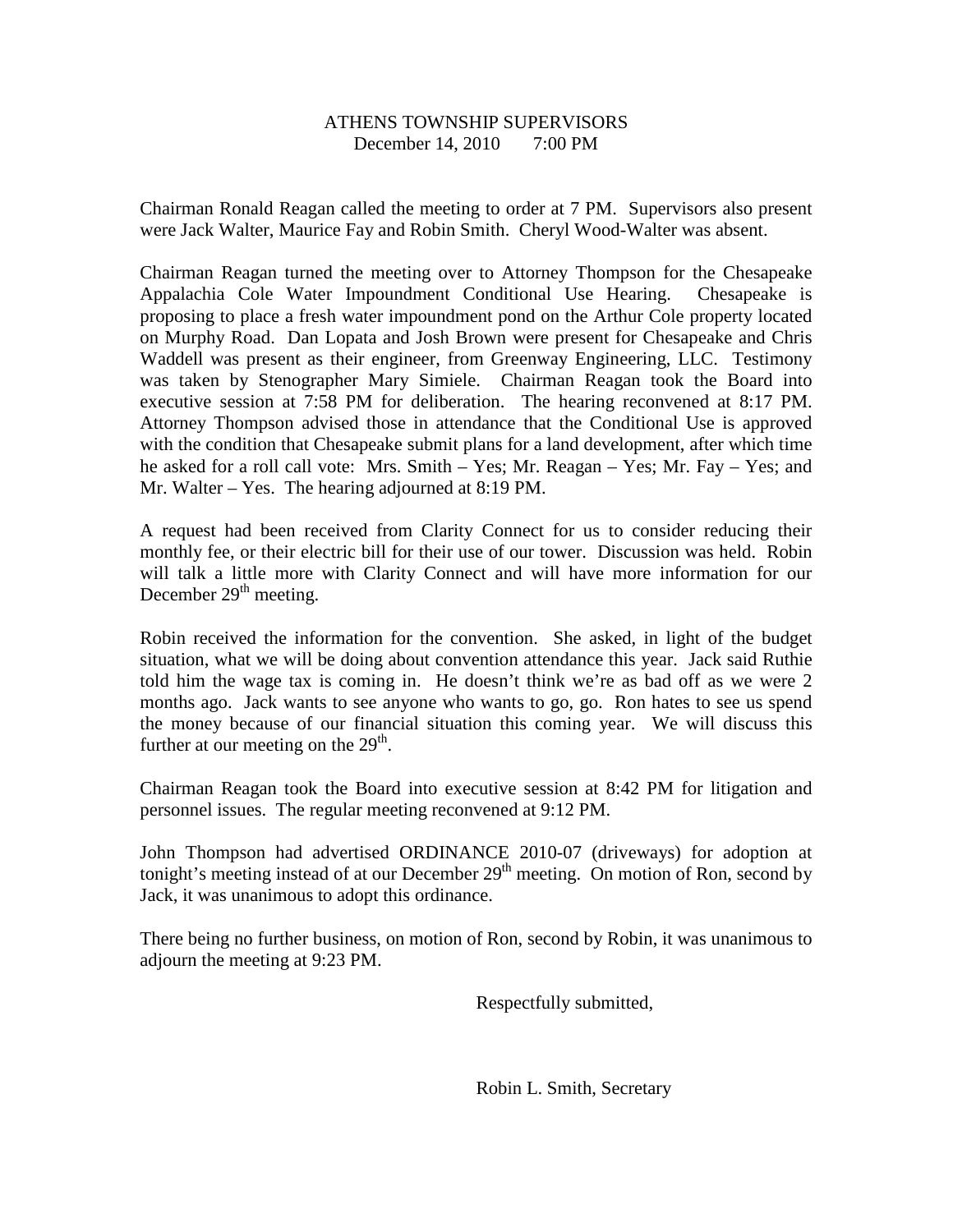# ATHENS TOWNSHIP SUPERVISORS December 29, 2010 7:00 PM

Chairman Ronald Reagan called the meeting to order at 7:03 PM. Supervisors Jack Walter, Maurice Fay and Robin Smith were also in attendance, as was Attorney John Thompson. Cheryl Wood-Walter was out of town.

Voice of the Residents:

 Terry Cockcroft of Gateway Industrial Park Road said he had come in to look at the budget and sees there is a one-mill increase proposed. He asked how much one-mill generates in revenue and Robin said it was about \$120,000. Terry questioned why we need the tax increase with all the growth we have had in the township. Ron said one example is in the last month Lowe's won an assessment appeal and their refund comes to about \$10,000. Terry asked about the transfer tax on the sale of the airport and that may have to be refunded because of the KOZ status of the site. We should receive tax revenue from the Nomac development, though, as that is not in the KOZ. Ron said we are also taking funds out of our Capital Purchase account to help meet expenses. Terry asked if we would be able to get money from Chesapeake through a PILOT program. Robin said she didn't think we are allowed to do that by law and John Thompson agreed. Terry asked how Sayre Borough gets Guthrie to do it and John said that is a totally different situation as Guthrie is non-profit.

 Jack said we are \$200,000 short on earned income tax collection. Roman asked how we keep track of that and Jack said we are in the process of implementing a Countywide tax office and that should tighten things up. Roman asked when our gas lease expires and Robin said March of 2011. Roman said we have the potential to get a much greater lease amount that could offset a tax increase. Robin said we have to plan for what we have. We have a set amount of expenditures. We need to have the money in place to cover those expenditures. You can't do a budget built on "if…, maybe,…might,…could" – you have to fund your expenditures.

 Terry asked what the road program for next year was. Robin asked Jack to explain this, since he oversees the road crew. Jack said he sees what money is left in the budget for roads and they plan from that. He said they may want to pave  $8 - 10$  roads and may only be able to do 3. They choose the poorest and do them first. He said they can come in early with a plan and then it gets cut in the budget. Ron said typically Ray does a "wish list" and we try to accommodate that. This year the road budget is \$135,000 less than it was last year. Terry asked why we put a \$30,000 dump box on a 22-year-old truck. Ron said he needs to ask the other end of the table as that was not a majority vote.

 Terry said they tarred and chipped Gateway Industrial Park Road 3 years ago and only put down one course of stone. They were supposed to put two, but never got back to do the second one. The stone they used was so dirty they had to rent a street sweeper to come and clean it off. The ditches haven't been cleaned in 15 years. Jack said the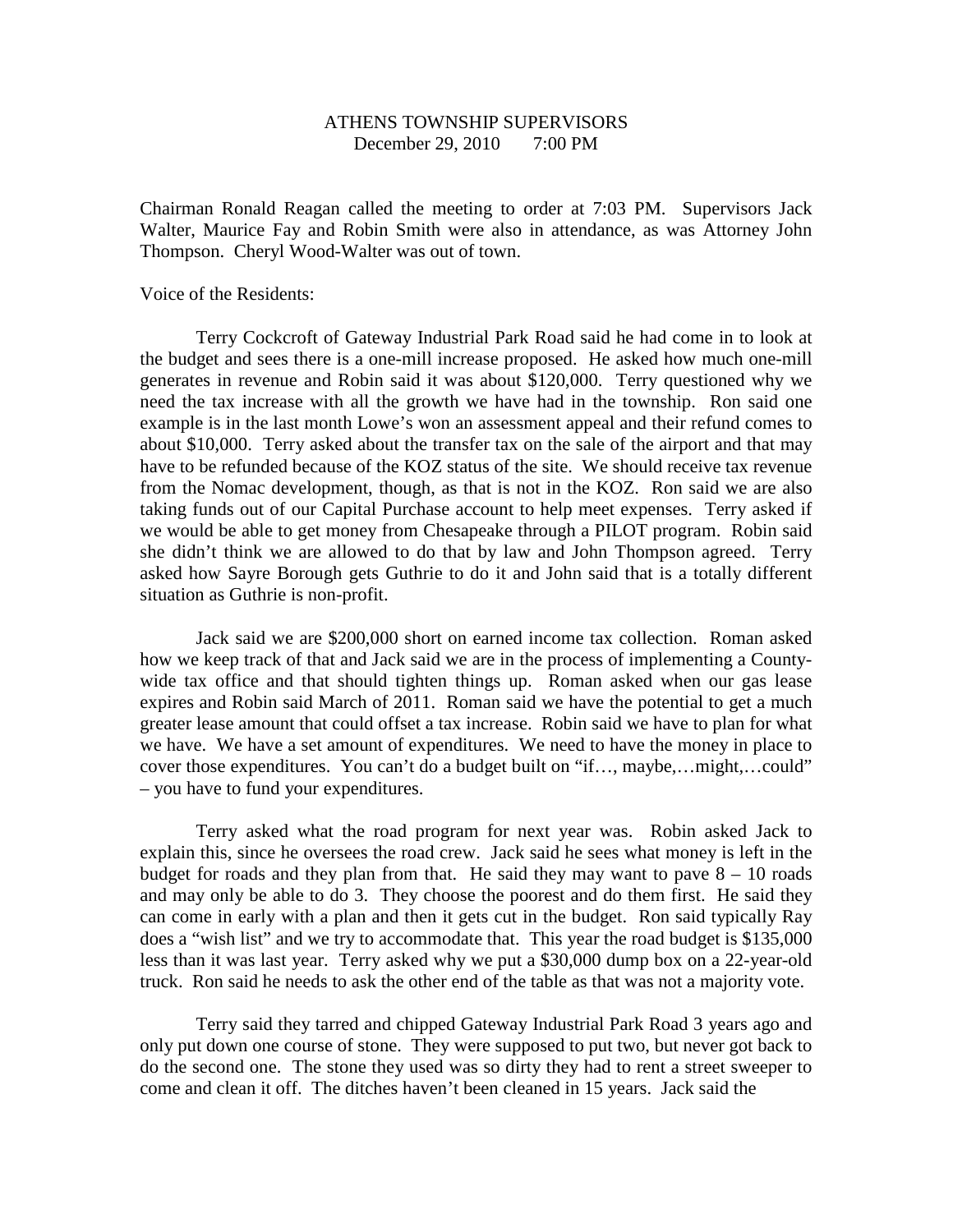Page Two Athens Township Supervisors December 29, 2010

ditches are not a problem out there. Terry said they are, and he brought in pictures. Jack doesn't see the problem there. Terry just thinks there's a better way to do things. Communication would be a better solution to the problem.

Roman asked if Mill's Pride was requesting to have their assessment lowered. Robin said she was not aware of that.

Bob Smith asked if Road C was going to go all the way to Mile Lane Road. Robin said it will tie in at Lamoka Road. Bob said he sent a letter down in December to all the supervisors and only got a response from Robin. He asked if anyone else had looked at it. He wants to get answers from the others as well. He asked if there is any chance of Chesapeake repairing some of these roads and the answer was yes. Maurice said the bridge replacement on Thomas Avenue has been moved up because frac sand will be coming via rail from Colorado to the Sayre railyards and trucked out. Jack said we just put a lot of money into that bridge, but it was in bad shape.

 Gary Rosh asked with all the people coming into the Valley – are they taxed? What about the housing facility? That is not in the KOZ, but that also is not the worker's permanent address, so we do not get earned income tax. Gary asked about the ones whose children go to school here. Ron said we've had this discussion in several meetings. How can we tax them? We can't single just one group out. There are good things and bad things about the gas business.

 A question was asked as to how much money the township has in Road C. Robin said we have no money in it at this point, and she hopes we never have to put money into it. It has been all grant funding so far. Jack said in the old days he and Everett would have put that road through for under \$100,000. Why do we need this road?? Mill's Pride came, Chesapeake came…. Ron said they came because this road was coming.

 Roman and Bob discussed access to their properties near the Elmira Street and West Lockhart Street intersection. Roman said there was never a red light there until Elmira Street was widened.

On motion of Maurice, second by Jack, it was unanimous to approve the minutes of November 17 and December 14, 2010 as written.

John Thompson advised the Board that Tennessee Gas Pipeline Pipeyard was withdrawing their application for the Valley Business Park location.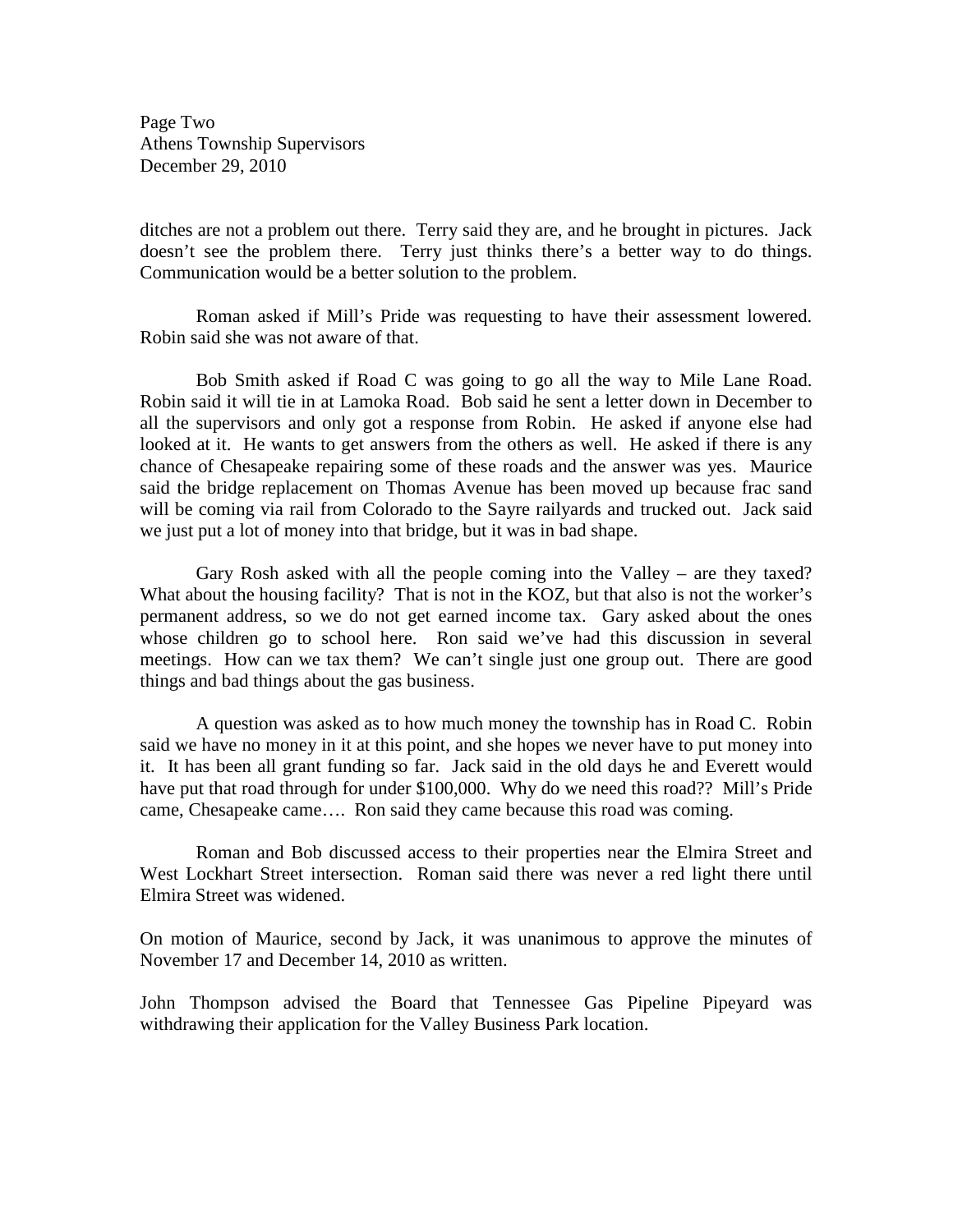Page Three Athens Township Supervisors December 29, 2010

On motion of Ron, second by Robin, it was unanimous to grant Walmart's request for a 90-day extension for their Supercenter project to be located on Elmira Street. This extension will run through March 29, 2011.

On motion of Ron, second by Maurice, it was unanimous to send anyone who wants to go to the Course in Community Planning to be held in Wysox on January 13, 20 and 27, 2011 from 6:15 – 9:30 PM at a cost of \$30 per person.

Bob Blauvelt reported for Athens Township Authority. Bob said their budget was done for 2011. They are also still investigating the possibility of selling water from the Valley Joint Sewer Plant to the gas companies.

Ray Brobst did not attend tonight's meeting.

Ron opened discussion as to whether we should go to road maintenance agreements with the gas company or keep the posting and bonding. John Thompson said the agreement we reviewed needs to have more added to it before he would be comfortable with it. He also said Eddie has some issues with the bonding ordinance as it is written. Robin asked John what he recommends we do, and he said he could go either way. Eddie thinks the bonds are not sufficient. Robin asked if the agreement is not working, can we go back to the posting and bonding. John said we can. If we do the agreement, all the weight limit signs are removed. John said the disadvantage he sees to the agreement is that it may not stand up in court, because PENNDOT has provided the bonding mechanism for this. He said neither provided for the widening of roads – both only state the road goes back to its original condition prior to use. Jack said we haven't had any problems with the gas companies. Robin said we only have one company here right now. Ron said they will not be able to get to the Murphy Road site without improvement. Jack thinks they will be reasonable. John said he has spoken with Chesapeake and they will negotiate language in the agreement. Jack then said we hired an engineering company to do our weight limit study for the posting and bonding – he thinks we should stick with that. Ron said the problem with our roads is that they're not wide enough. If the gas companies are willing to widen the roads, we should work with them. He also doesn't think they want bad publicity. Bob Blauvelt asked if the roads had been videotaped and Robin said yes – it's part of the posting and bonding requirements. Robin said she would like to see us try the agreement, and if it doesn't work out, we can go back to the posting and bonding. On motion of Ron, second by Maurice, it was unanimous to have John Thompson draw up a road maintenance agreement for our review.

Our proposed 2011 budget was presented, which included a 1-mill tax increase. Jack Walter said our proposed budget has no raises for the employees and he wants to see a 3% increase for all employees. Robin asked him where the money would come from and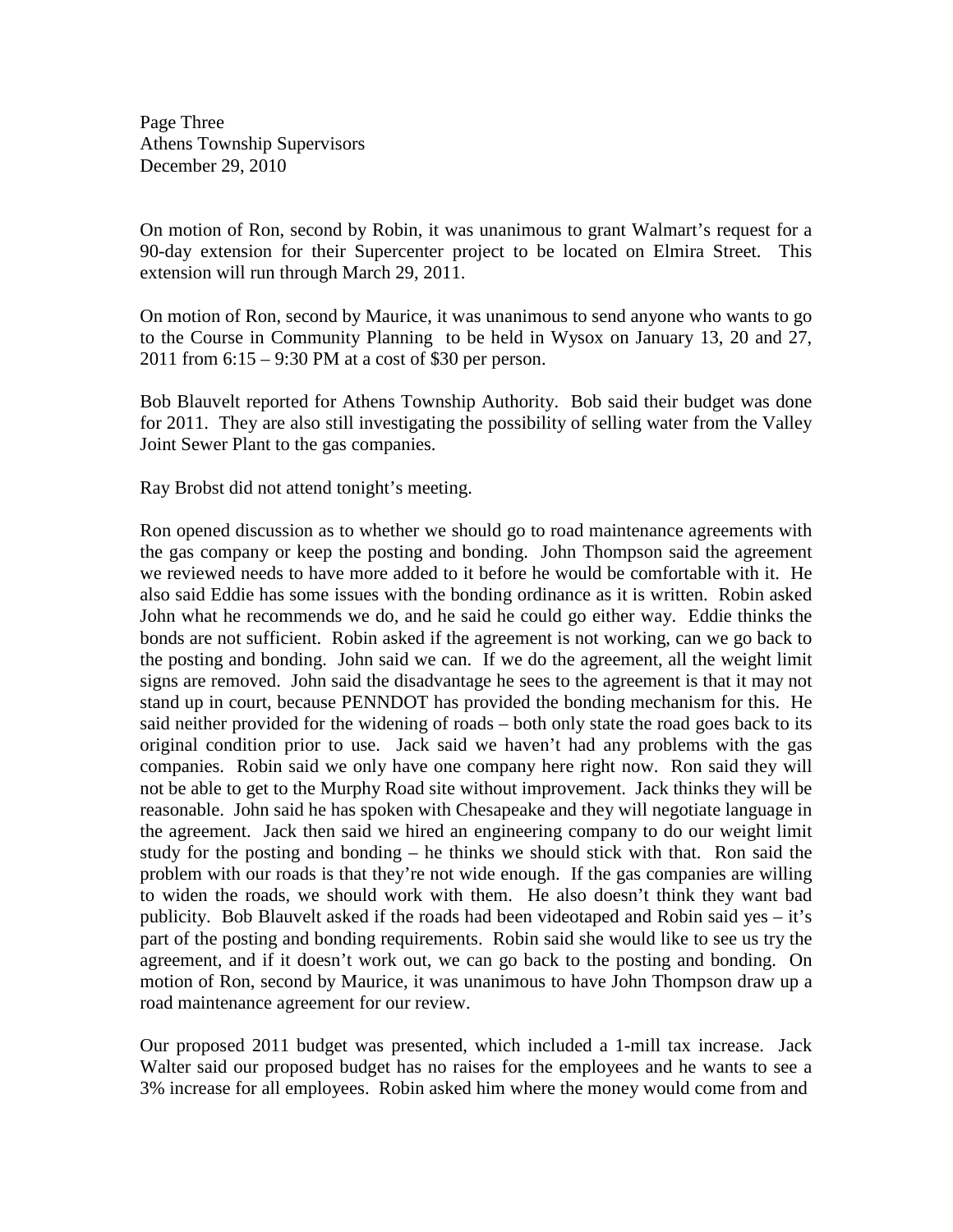Page Four Athens Township Supervisors December 29, 2010

he said Ruth told him it would take \$30,000 to give all employees a 3% raise, so he would not do any crushing next year since there is a good amount of material in the pit and we have budgeted \$30,000 for crushing. Robin said your budget is \$135,000 less than it was last year, and you even wants to take it down further?? Jack said he has enough in the pit to do 2 projects next year. Terry Cockcroft asked Jack what 2 projects he plans to do and Jack said he hasn't decided yet. Robin said everyone in this building understands why we will have no raises this year, except you and the road crew. Robin said health insurance costs have skyrocketed this year. Employees that are on Blue Cross/Blue Shield Traditional plan for their family received the equivalent of \$2.23 per HOUR, and those on First Priority family plan received the equivalent of \$1.71 per hour. Traditional increased \$4,278.84 PER EMPLOYEE, per year for family coverage. That's a huge raise!! We also have to come up with \$120,000 for the Thomas Avenue Bridge replacement. Fuel costs are going up. Earned Income Tax is down. We have to secure a loan to pay for the backhoe, a police car and the garage roof replacement. We are taking \$141,014 out of Capital Purchases to help with our expense load. Yes, Chesapeake has purchased the airport property, but we will see no tax revenue out of that until 2017. We are making our taxpayers pay an increase of 1-mill – how can we justify a 3% raise for our employees??

Ron said all full-time employees contribute NOTHING to their pension or health insurance. He took a 50% pay cut in the last 2 years. Maurice said ask the Packer employees the last time they got a raise. Robin said she cannot in good conscience vote for a raise in this economy under these circumstances.

On motion of Robin, second by Maurice, it passed to adopt RESOLUTION 2010-14 adopting the 2011 budget as presented, with no raises. Jack Walter voted no.

On motion of Maurice, second by Robin, it was unanimous to adopt RESOLUTION 2010-15 setting the millage rate for 2011 at 11 mills.

On motion of Robin, second by Jack, it was unanimous to adopt RESOLUTION 2010-16 setting the Athens Township Volunteer Fire Company contribution at \$93,100 for 2011.

On motion of Robin, second by Ron, it was unanimous to transfer \$141,014 from the Capital Purchase Fund to General Fund.

Notice of lease termination was received from Arch Wireless/Mobilecomm, however, the date of termination was listed as March 22, 2010 instead of 2011. Robin will return the termination notice and request a corrected copy for us to execute.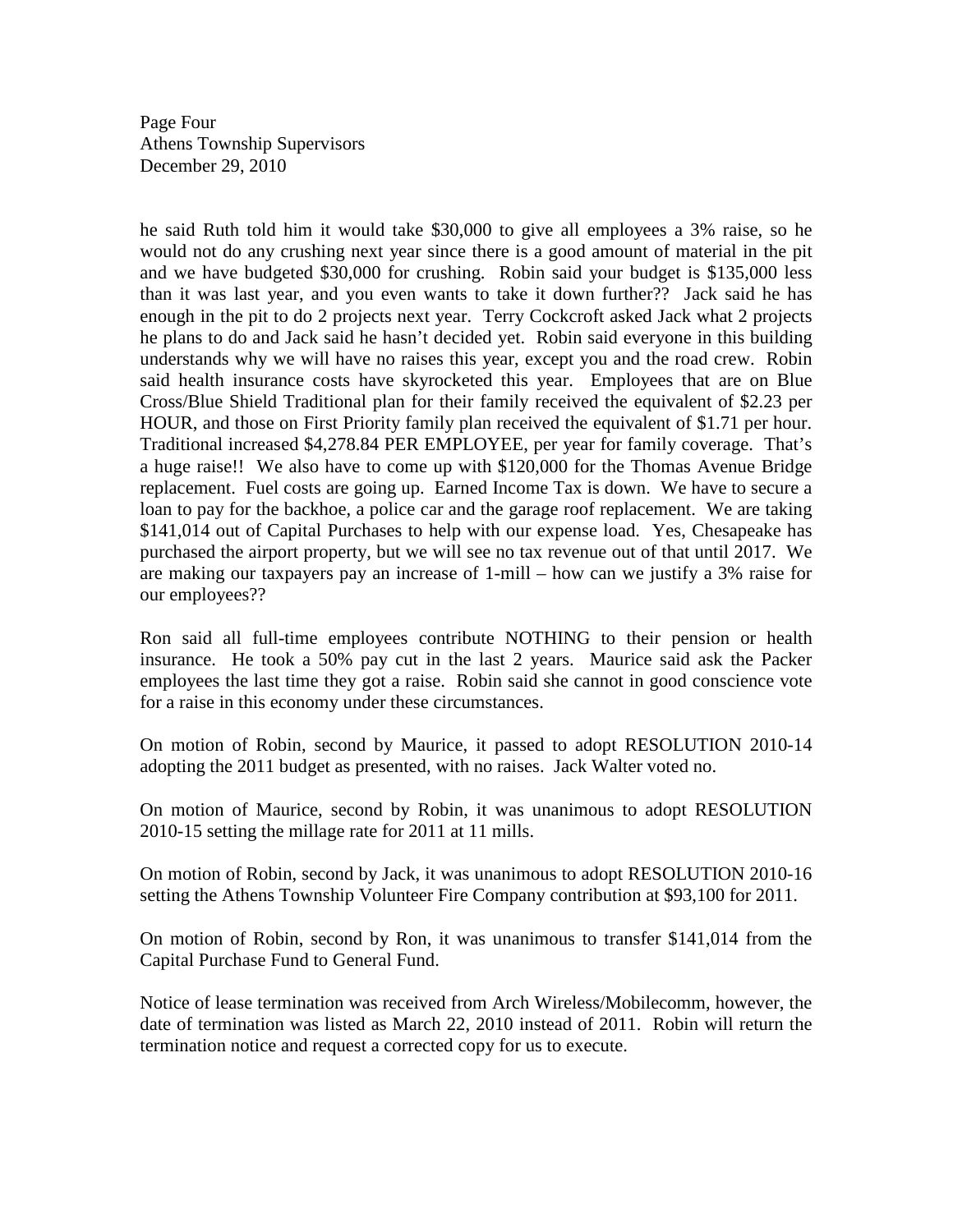Page Five Athens Township Supervisors December 29, 2010

On motion of Jack, second by Maurice, it was unanimous to reappoint Terry Depew to both the police and non-uniform pension boards for a term to expire January 1, 2014.

On motion of Maurice, second by Jack, it was unanimous to appoint Mike Chilson to the non-uniform pension board to replace Jim Watson (who is retiring) for a term to expire January 1, 2014.

On motion of Ron, second by Robin, it was unanimous to approve the payment of the COG dues invoice for 2011 in the amount of \$75.

On motion of Maurice, second by Jack, it was unanimous to approve the payment of the PSATS annual dues invoice in the amount of \$1,725.

On motion of Robin, second by Ron, it was unanimous to approve, sign and execute the Bradford County Humane Society Contract for 2011 in the amount of \$1,264.50.

On motion of Jack, second by Robin, it was unanimous to approve Derrick Hall's application for Fire Police with the Athens Township Volunteer Fire Company.

Discussion was held as to whether anyone would attend the convention this year in light of the budget constraints. Jack said he was going. Robin, Ron and Maurice said they will not be going. On motion of Ron, second by Maurice, it passed to send one person – Jack Walter – to the PSATS convention in April, 2011.

On motion of Maurice, second by Jack, it was unanimous to accept the monthly reports as presented.

On motion of Ron, second by Jack, it was unanimous to approve the payment of the monthly bills as submitted. A complete list of revenues and expenditures is on file in the office of the Treasurer.

Correspondence/Information was as listed in the meeting agenda.

Chairman Reagan took the Board into executive session at 8:15 PM for personnel and litigation. The regular meeting reconvened at 10:05 PM.

On motion of Jack, second by Robin, it was unanimous to have the Chairman of the Board sign as the Board representative for the condemnation proceedings for the Road C project.